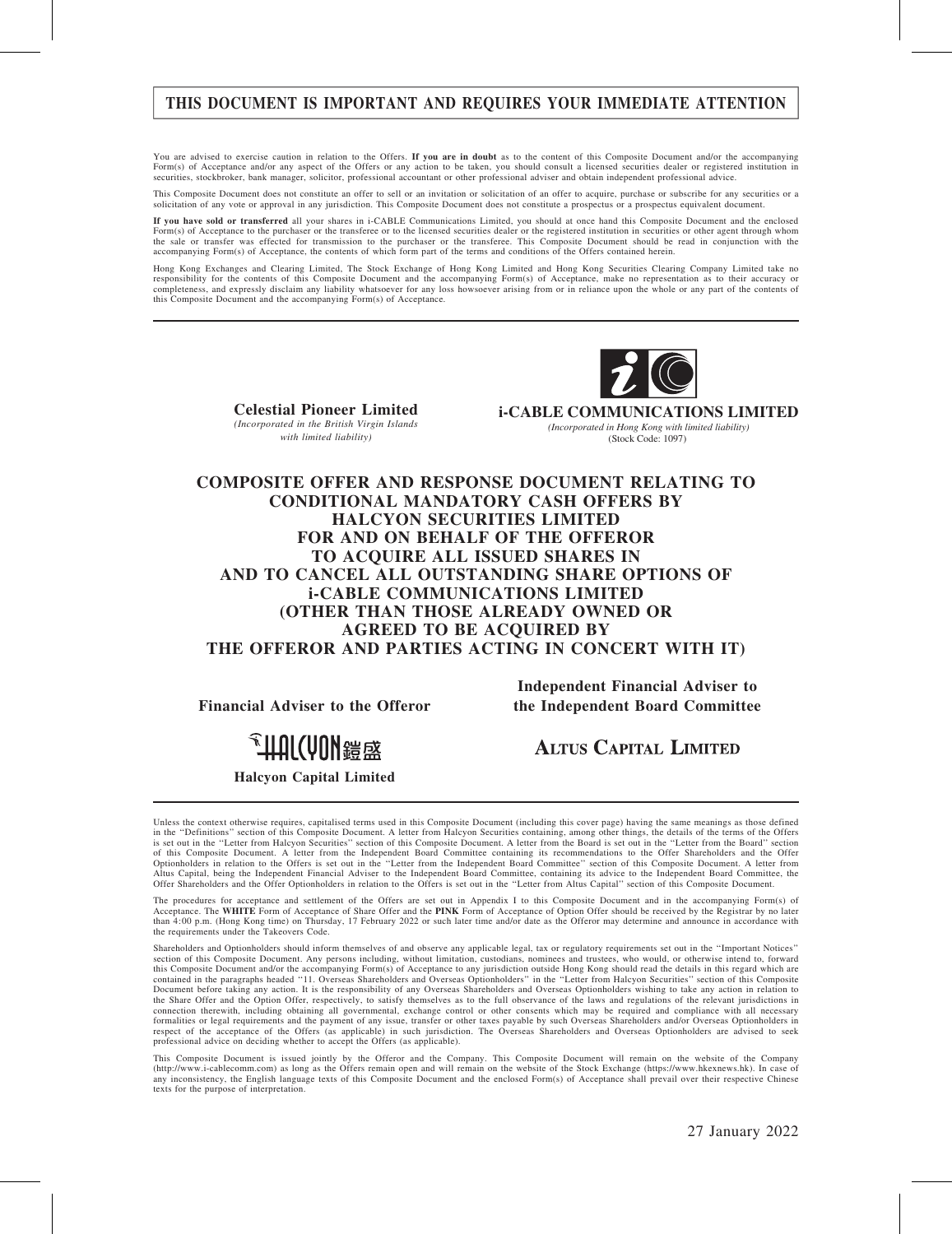# **CONTENTS**

# Page

| APPENDIX II - FINANCIAL INFORMATION OF THE GROUP  II-1 |  |
|--------------------------------------------------------|--|
| APPENDIX III - GENERAL INFORMATION OF THE GROUP  III-1 |  |
| APPENDIX IV - GENERAL INFORMATION OF THE OFFEROR  IV-1 |  |
|                                                        |  |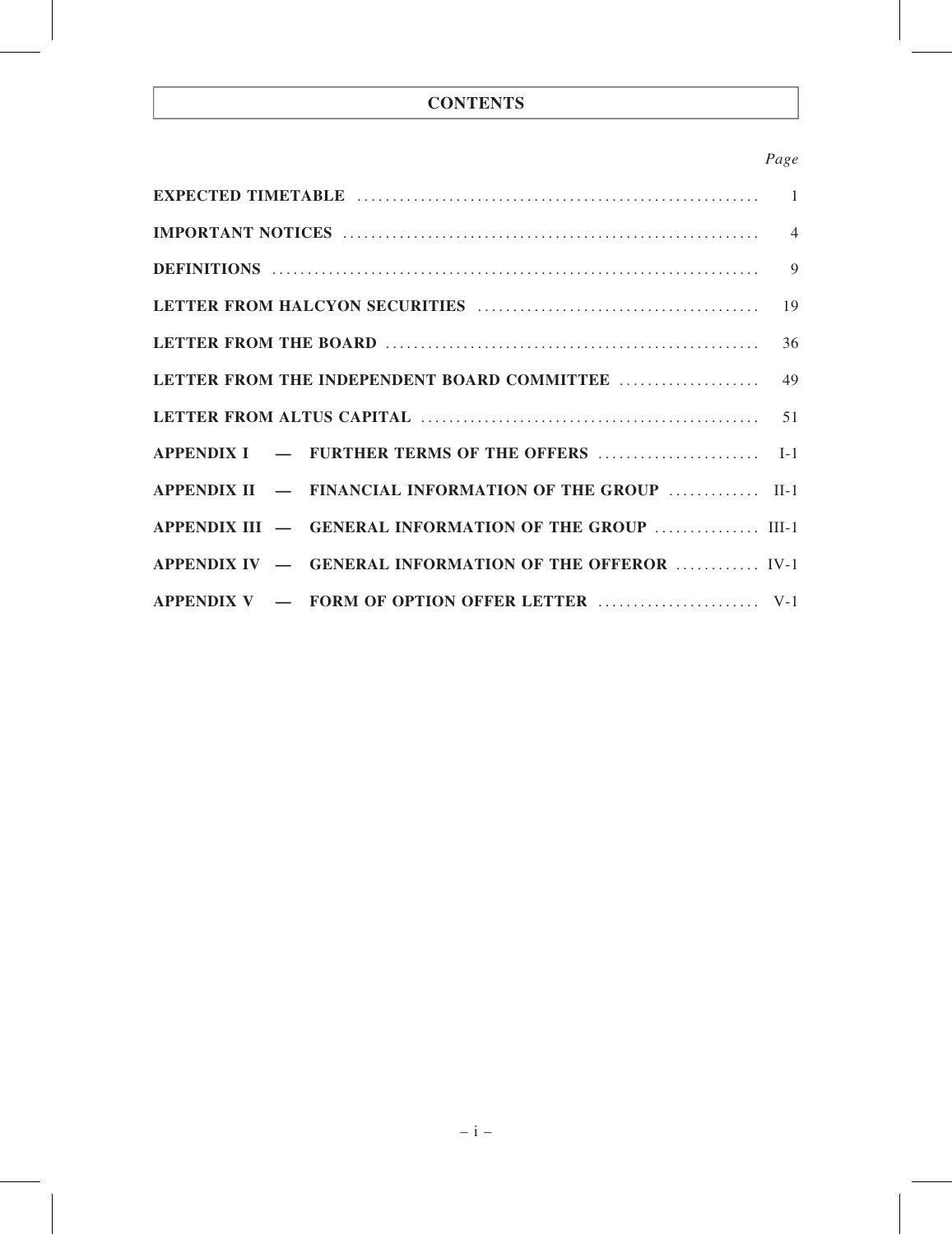### EXPECTED TIMETABLE

The timetable set out below is indicative only and is subject to change. Any changes to the timetable will be jointly announced by the Offeror and the Company. Unless otherwise specified, all times and dates in this Composite Document and the Form(s) of Acceptance refer to Hong Kong local times and dates.

| Hong Kong time                                                                                                                                                                                                                                                                                                               |
|------------------------------------------------------------------------------------------------------------------------------------------------------------------------------------------------------------------------------------------------------------------------------------------------------------------------------|
| Date of despatch of this Composite Document<br>and the accompanying Form(s) of Acceptance                                                                                                                                                                                                                                    |
| Latest time and date for acceptance of the Offers<br>Thursday, 17 February 2022                                                                                                                                                                                                                                              |
|                                                                                                                                                                                                                                                                                                                              |
| Announcement of the results of the<br>Offers as at the First Closing Date on the<br>websites of the Stock Exchange and the Company (Note 2) no later than 7:00 p.m. on<br>Thursday, 17 February 2022                                                                                                                         |
| Latest date for posting of remittances for the amount due<br>in respect of valid acceptances received under the<br>Offers on or before the latest time and date for acceptance<br>of the Offers on the First Closing Date assuming the<br>Offers become or are declared unconditional                                        |
| Latest time and date for acceptance of the<br>Offers remaining open assuming the Offers become,<br>or are declared unconditional on the                                                                                                                                                                                      |
| Final Closing Date of the Offers (assuming the Offers<br>become or are declared unconditional on                                                                                                                                                                                                                             |
| Announcement of the results of the Offers<br>as at the final closing date to be posted on<br>the websites of the Stock Exchange and the Company (Note 4)  no later than 7:00 p.m. on<br>Thursday, 3 March 2022                                                                                                               |
| Latest date for posting of remittance for the<br>amount due in respect of valid acceptances received<br>under the Offers on or before 4:00 p.m.<br>on Thursday, 3 March 2022, being the latest time and<br>date by which the Offers remain open for acceptances<br>assuming the Offers become, or are declared unconditional |
| Latest time and date by which the Offers can become,<br>Monday, 28 March 2022                                                                                                                                                                                                                                                |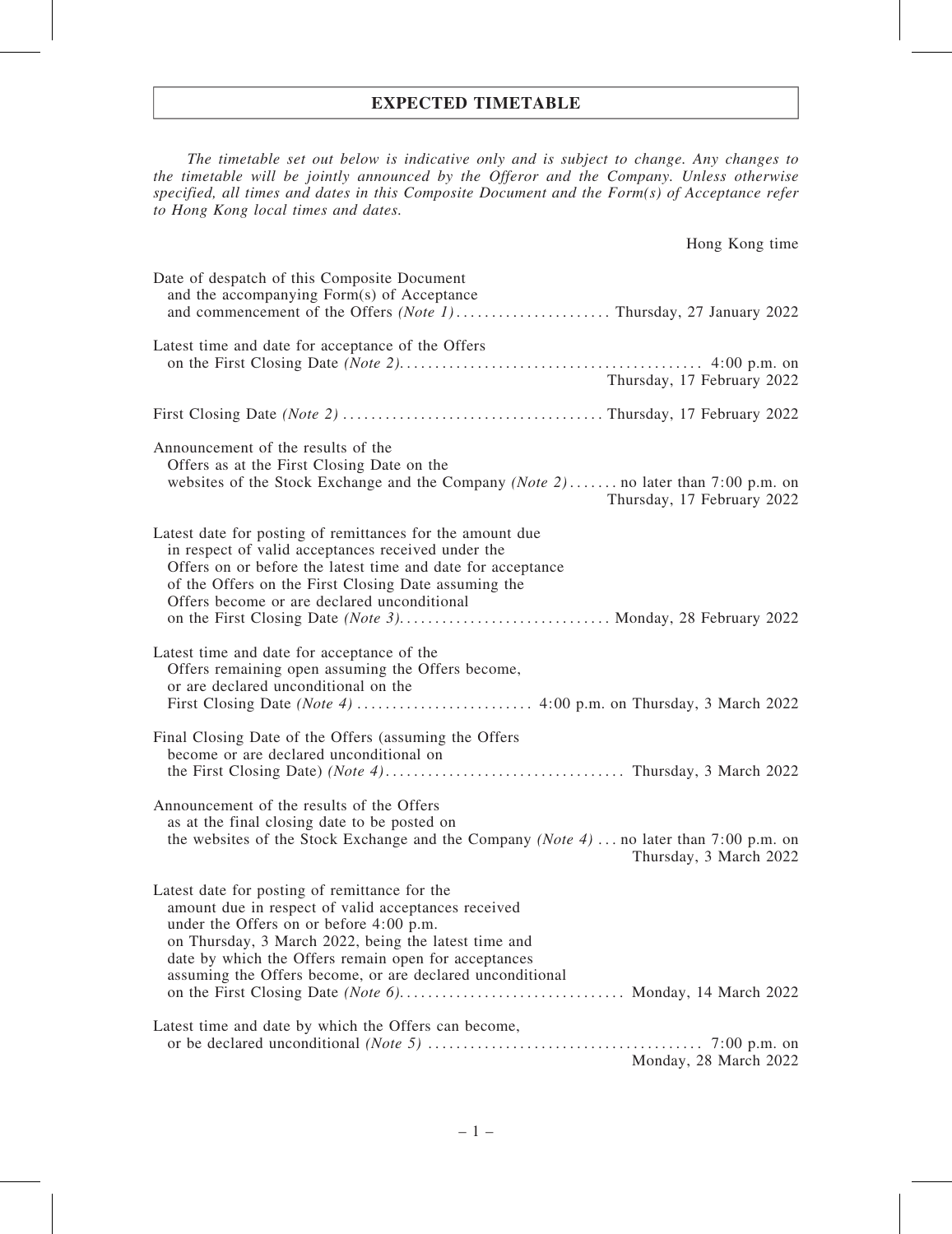# EXPECTED TIMETABLE

Shareholders should note that the above timetable is subject to change. Further announcement(s) will be made in the event that there is any change.

Notes:

- (1) The Offers are made on the date of posting of this Composite Document, and is capable of acceptance on and from that date until the First Closing Date. Acceptances of the Offers shall be irrevocable and not capable of being withdrawn, except in the circumstances set out in the section headed ''7. Right of Withdrawal'' in Appendix I to this Composite Document.
- (2) In accordance with the Takeovers Code, the Offers must initially be opened for acceptance for at least twentyone (21) days following the date on which this Composite Document was posted. The latest time and date for acceptance of the Offers will be at 4:00 p.m. on Thursday, 17 February 2022 unless the Offeror revises or extends the Offers in accordance with the Takeovers Code. The Offeror has the right under the Takeovers Code to extend the Offers until such date as it may determine in accordance with the Takeovers Code (or as permitted by the Executive in accordance with the Takeovers Code). The Offeror will issue an announcement in relation to any extension of the Offers, which announcement will state either the next Closing Date or, if the Offers are at that time unconditional as to acceptances, a statement that the Offers will remain open until further notice. In the latter case, at least fourteen (14) days' notice in writing must be given before the Offers are closed to those Offer Shareholders and Offer Optionholders who have not accepted the Offers.

Beneficial owners of Shares who hold their Shares in CCASS directly as an investor participant or indirectly via a broker or custodian participant should note the timing requirements (set out in Appendix I to this Composite Document) for causing instructions to be made to CCASS in accordance with the General Rules of CCASS and CCASS Operational Procedures.

All acceptances, instructions, authorisations and undertakings given by the Offer Shareholders in the WHITE Form of Acceptance of Share Offer and by the Optionholders in the PINK Form of Acceptance of Option Offer shall be irrevocable except as permitted under the Takeovers Code. Please refer to ''7. Right of Withdrawal'' in Appendix I to this Composite Document for further information of the circumstances where acceptances may be withdrawn.

- (3) Subject to the Offers becoming unconditional, remittances in respect of the cash consideration (after deducting the seller's Hong Kong ad valorem stamp duty in respect of the Share Offer) payable for the Offer Shares tendered under the Share Offer will be posted to the Offer Shareholders accepting the Share Offer by ordinary post at their own risk. Payment of the consideration for the Offer Options surrendered for cancellation under the Option Offer will be posted by ordinary post to the Offer Optionholders by ordinary post at their own risk. Payment will be made as soon as possible, but in any event within seven (7) Business Days from the later of (i) the date of receipt of complete and valid acceptance by the Registrar of all relevant documents (receipt of which renders such acceptance complete and valid), and (ii) the date on which the Offers become or are declared unconditional.
- (4) In accordance with the Takeovers Code, where the Offers become or are declared unconditional, the Offers should remain open for acceptance for not less than fourteen (14) days thereafter. When the Offers become or are declared unconditional in all respects, at least fourteen (14) days' notice in writing must be given before the Offers are closed to those Offer Shareholders who have not accepted the Offers. The Offeror has the right, subject to the Takeovers Code, to extend the Offers until such date as the Offeror may determine or as permitted by the Executive, in accordance with the Takeovers Code. The Offeror and the Company will jointly issue an announcement in relation to any extension of the Offers, which will state the next Closing Date or, if the Offers have become or are at that time unconditional, that the Offers will remain open until further notice. In the latter case, at least fourteen (14) days' notice will be given before the Offers are closed, to those Offer Shareholders who have not accepted the Offers and an announcement will be published.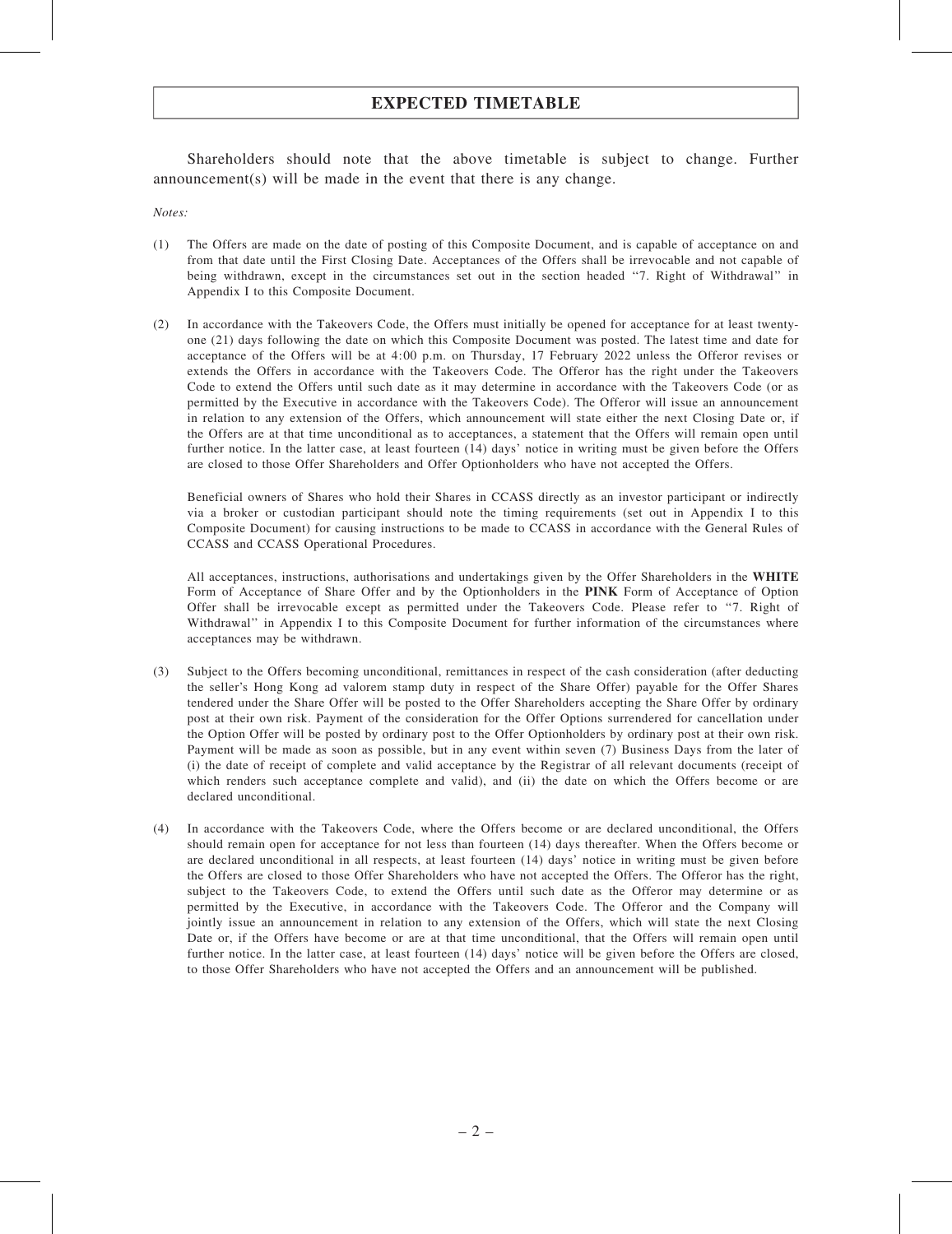# EXPECTED TIMETABLE

- (5) In accordance with the Takeovers Code, when the Offers become, or are declared unconditional, at least fourteen (14) days' notice in writing must be given before the Offers are closed to those Offer Shareholders and Offer Optionholders who have not accepted the Offers. In accordance with the Takeovers Code, except with the consent of the Executive, the Offers may not become or be declared unconditional as to acceptances after 7:00 p.m. on the 60th day after the day this Composite Document is posted. Accordingly, unless the Offers have previously become unconditional as to acceptances, the Offers will lapse after 7:00 p.m. on Monday, 28 March 2022 unless extended with the consent of the Executive.
- (6) Remittances in respect of the cash consideration (after deducting the seller's Hong Kong ad valorem stamp duty in respect of the Share Offer) payable for the Offer Shares tendered under the Share Offer will be posted to the Offer Shareholders accepting the Share Offer by ordinary post at their own risk. Payment of the consideration for the Offer Options surrendered for cancellation under the Option Offer will be posted by ordinary post to the Offer Optionholders by ordinary post at their own risk. Payment will be made as soon as possible, but in any event within seven (7) Business Days from the date of receipt of complete and valid acceptance by the Registrar of all relevant documents (receipt of which renders such acceptance complete and valid).

### EFFECT OF BAD WEATHER ON THE LATEST TIME FOR ACCEPTANCE OF THE OFFERS AND/OR THE LATEST DATE FOR POSTING OF REMITTANCE

If there is a tropical cyclone warning signal number 8 or above, or a black rainstorm warning or "extreme conditions" caused by a super typhoon as announced by the government of Hong Kong:

- 1. in force in Hong Kong at any local time before 12:00 noon but no longer in force at and after 12:00 noon on the latest date for acceptance of the Offers and the latest date for posting of remittances for the amounts due under the Offers in respect of valid acceptances, the latest time for acceptance of the Offers will remain at 4:00 p.m. on the same Business Day and the posting of the cheques will be made on the same Business Day; or
- 2. in force in Hong Kong at any local time between 12:00 noon and 4:00 p.m. on the latest date for acceptance of the Offers and the latest date for posting of remittances for the amounts due under the Offers in respect of valid acceptances, the latest time for acceptance of the Offers will be rescheduled to 4:00 p.m. on the following Business Day which does not have either of those warning in force at any time between 9:00 a.m. and 4:00 p.m. or such other day as the Executive may approve in accordance with the Takeovers Code and the posting of the cheques will be made on the following Business Day which does not have either of those warning in force at any time between 9:00 a.m. and 4:00 p.m..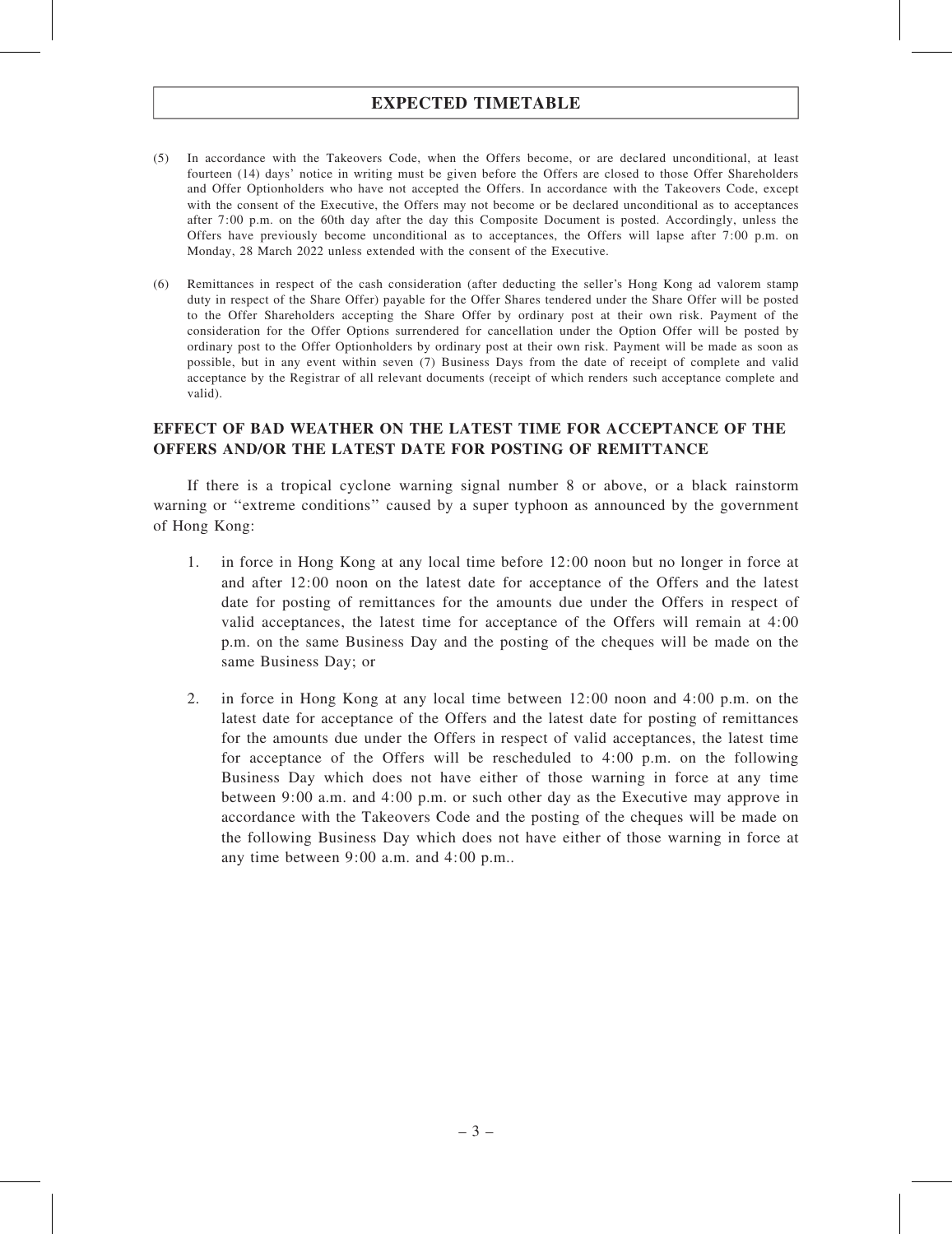#### NOTICE TO OVERSEAS SHAREHOLDERS AND OVERSEAS OPTIONHOLDERS

The Offers are extended to all Overseas Shareholders and Overseas Optionholders regardless of their jurisdictions of residences. The making of the Offers to the Overseas Shareholders and the Overseas Optionholders may be subject to the laws or regulations of the relevant jurisdictions of residence of the Offer Shareholders and the Offer Optionholders. The making of the Offers to the Overseas Shareholders and the Overseas Optionholders and their acceptances of the Offers may be prohibited or affected by the laws or regulations of the relevant jurisdictions of residence of the Overseas Shareholders and the Overseas Optionholders. The Overseas Shareholders and the Overseas Optionholders should observe any applicable legal or regulatory requirements and, where necessary, seek their own legal advice. It is the responsibility of the Overseas Shareholders and the Overseas Optionholders who wish to accept the Offers to satisfy themselves as to the full observance of the laws and regulations of the relevant jurisdiction in connection with the acceptance of the Offers, including any requirement for any governmental, exchange control or other consents, any filing and registration requirements, any necessary formalities, any legal or regulatory requirements and any requirement for the payment by the Accepting Shareholders and Accepting Optionholders of any transfer or other taxes due from such Accepting Shareholders and Accepting Optionholders in respect of their acceptances.

Any Acceptance of the Offers by any Shareholder or Optionholder will be deemed to constitute a representation and warranty from such Shareholder or Optionholder to the Offeror and the Company that all the laws and regulations of the relevant jurisdictions have been complied with and that the Offers can be accepted by such Shareholder or Optionholder lawfully under the laws and regulations of the relevant jurisdictions. Shareholders and Optionholders should consult their professional advisers if in doubt.

The Offeror, the Offeror Concert Parties, the Company, Halcyon Capital, Halcyon Securities, Altus Capital, the Registrar or any of their respective beneficial owners, directors, officers, advisers, associates, agents or any other persons involved in the Offers shall be entitled to be fully indemnified and held harmless by the Overseas Shareholders and the Overseas Optionholders for any taxes such Overseas Shareholders and Overseas Optionholders may be required to pay. Please see the paragraphs headed ''11. Overseas Shareholders and Overseas Optionholders'' in the ''Letter from Halcyon Securities'' section of this Composite Document.

#### NOTICE TO CHANNEL ISLANDS HOLDERS OF OFFER SHARES

Subject to certain exemptions (if applicable) this Composite Document relating to the Share Offer shall not be circulated in Jersey, without first obtaining consent from the Jersey Financial Services Commission pursuant to the Control of Borrowing (Jersey) Order 1958, as amended. Consent under the Control of Borrowing (Jersey) Order 1958 has not been obtained for the circulation of the Offers and it must be distinctly understood that the Jersey Financial Services Commission does not accept any responsibility for the financial soundness of or any representations made in connection with the Company. Based on the legal advice obtained, the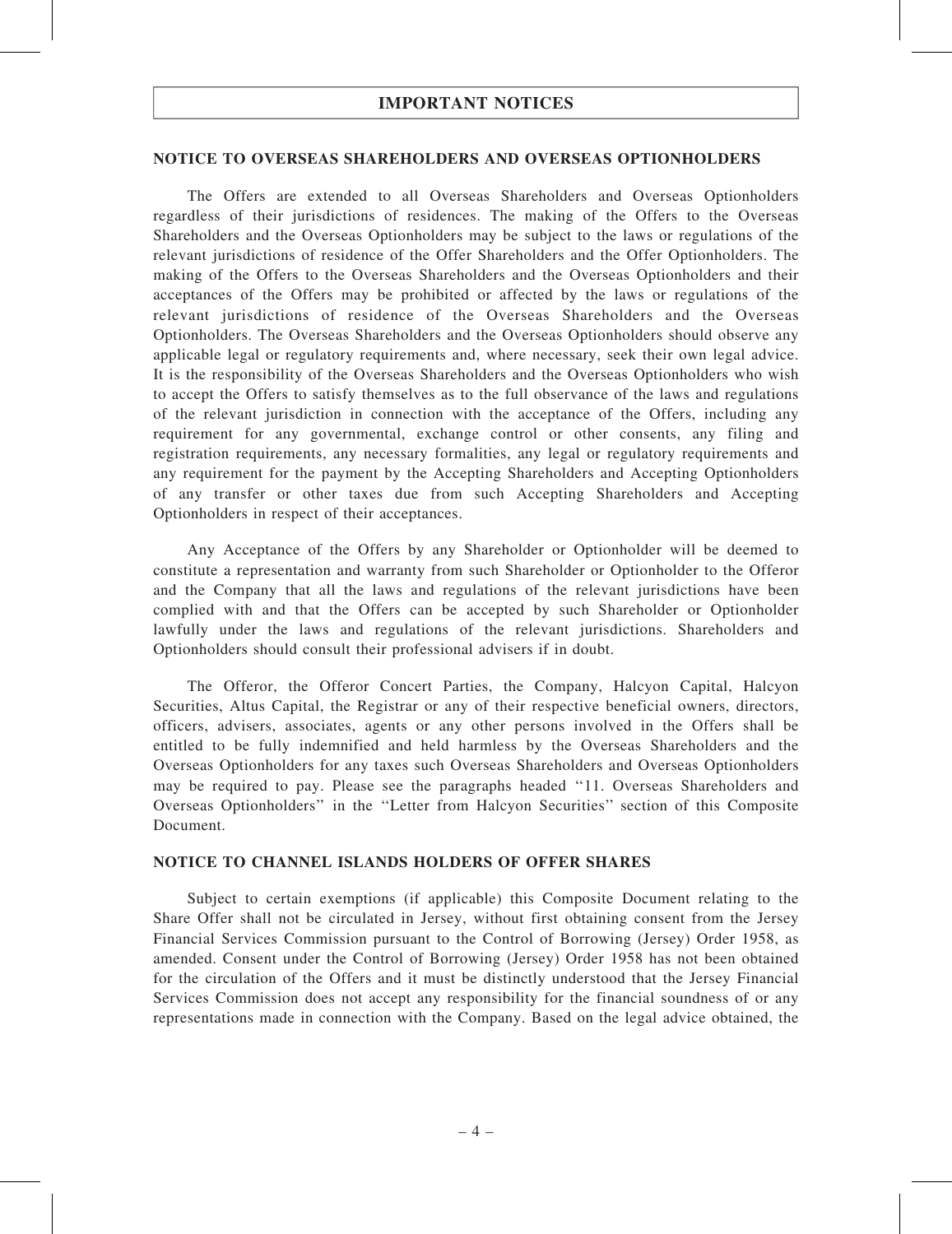Offeror is exempted from the requirement to obtain a consent under the Control of Borrowing (Jersey) Order 1958 in respect of the Offers and this Composite Document and there will be no filing requirements in relation to the Offer Document or notification to be made in Jersey.

By accepting the Share Offer each Offer Shareholder in Jersey represents and warrants that he or she is in possession of sufficient information to be able to make a reasonable evaluation of the Share Offer.

### NOTICE TO FRANCE HOLDERS OF OFFER SHARES

The present Share Offer being made to you shall not be considered an offer to the public within the meaning of Regulation (EU) 2017/1129 dated 14 June 2017 on the prospectus to be published when securities are offered to the public or admitted to trading on a regulated market and article L. 411-1 of the French Monetary and Financial Code.

Neither shall such Share Offer give rise in France to a prospectus subject to the approval of the French financial market authority (''Autorité des Marchés Financiers'') nor to a summary information document (''document d'information synthétique''), under applicable French Securities Laws and Regulations.

### NOTICE TO IRELAND HOLDERS OF OFFER SHARES

This Composite Document does not constitute an offer or constitute any part of an offer of securities to the public as defined in Article 2 of Regulation (EU) 2017/1129 of the European Parliament and of the Council of 14 June 2017 on the prospectus to be published when securities are offered to the public or admitted to trading on a regulated market, and repealing Directive 2003/71/EC (as amended, supplemented, varied and/or replaced from time to time) (the Prospectus Regulation) or otherwise in Ireland. Accordingly this Composite Document does not comprise a prospectus within the meaning of Irish prospectus law or EU prospectus law (within the meaning of Chapter 1 of Part 23 of the Irish Companies Act 2014 as amended) and has not been prepared in accordance with the Prospectus Regulation or any measures made under that regulation or the laws of Ireland implementing or giving further effect to that regulation or of any EU Member State or EEA treaty adherent state that implements or gives further effect to that regulation or those measures.

#### NOTICE TO MALAYSIA HOLDERS OF OFFER SHARES

This Composite Document has not been reviewed and approved by the Securities Commission Malaysia (''SC''), and will not be registered as a prospectus under the Capital Markets and Services Act 2007 with the SC or any other regulatory authority in Malaysia. However, a copy of this Composite Document will be deposited with the SC. Accordingly, this Composite Document and any other document or material in connection with the issue, offer for subscription or purchase, invitation to subscribe for or purchase the Offer Shares shall not be circulated nor distributed in any manner, nor may the Shares be issued, offered for subscription or purchase, or be made the subject of an invitation to subscribe for or purchase, whether directly or indirectly, to any person in Malaysia, other than pursuant to the Share Offer.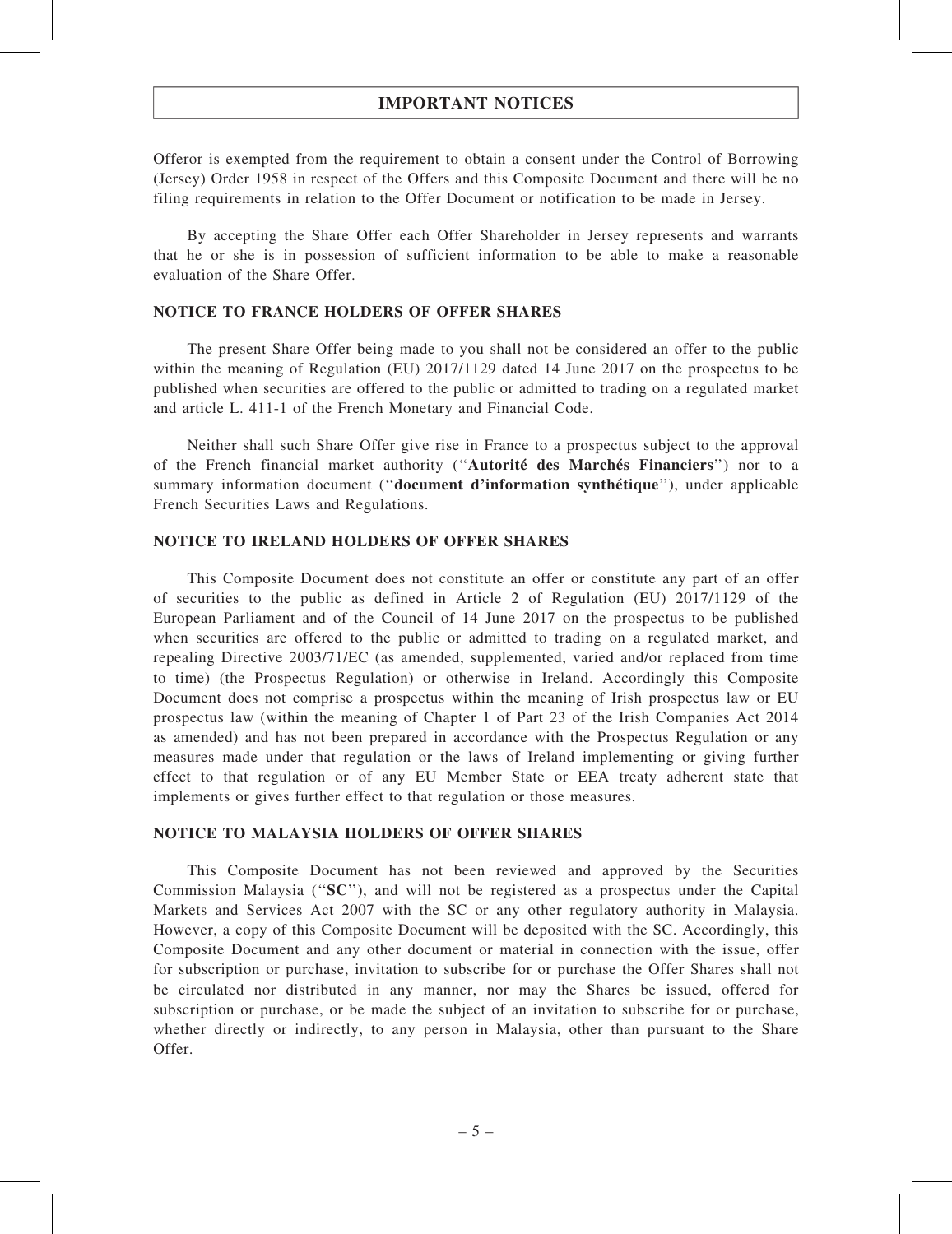The SC takes no responsibility for the contents of this Composite Document, makes no representation as to its accuracy or completeness and expressly disclaims any liability whatsoever for any loss howsoever arising from or in reliance upon the whole or any part of the content in this Composite Document.

### NOTICE TO SINGAPORE HOLDERS OF OFFER SHARES

This Composite Document and the Forms of Acceptance are for the exclusive use by the Offer Shareholders solely for the purposes of assessing the Offers and acceptance of the Offers, respectively and should not be used other than in connection with such purpose.

This Composite Document has not been lodged with or registered by the Monetary Authority of Singapore, does not constitute an offer or invitation for the sale or purchase of securities in Singapore and shall not form the basis of any contract for the issue or sale of securities in Singapore.

#### NOTICE TO UNITED KINGDOM HOLDERS OF OFFER SHARES

This Composite Document is not a financial promotion to which section 21(1) FSMA applies since article 67 (promotions required or permitted by market rules) of the Financial Services and Markets Act 2000 (Financial Promotion) Order 2005, as amended, removes the financial promotion restriction from communications required or permitted by the rules of the relevant market or a body which regulates the relevant market. The Stock Exchange is a relevant market and the SFC is the body that regulates the relevant market and issues the Takeovers Code which governs the Offers.

#### NOTICE TO U.S. HOLDERS OF OFFER SHARES AND/OR OFFER OPTIONS

The Offers are being made for the securities of a company incorporated in Hong Kong with limited liability and are subject to Hong Kong disclosure and other procedural requirements, which are different from those of the United States. This Composite Document will not be filed under the laws or rules of any jurisdiction other than Hong Kong, which are different from those of the United States.

The financial information included in this Composite Document has been prepared in accordance with Hong Kong Financial Reporting Standards and thus may not be comparable to financial information of U.S. companies or companies whose financial statements are prepared in accordance with generally accepted accounting principles in the United States. The Offers will be made in the United States pursuant to the applicable U.S. tender offer rules or certain available exemptions or exceptions therefrom and otherwise in accordance with the requirements of the SFO. Accordingly, the Offers will be subject to disclosure and other procedural requirements, including with respect to withdrawal rights, offer timetable, settlement procedures and timing of payments that are different from those applicable under U.S. domestic tender offer procedures and law. The receipt of cash pursuant to the Offers by a U.S. holder of the Offer Shares and/or the Offer Options, respectively, may be a taxable transaction for U.S. federal income tax purposes and under applicable state and local, as well as foreign and other tax laws. Each holder of the Offer Shares and/or the Offer Options is urged to consult his/her/its independent professional adviser immediately regarding the tax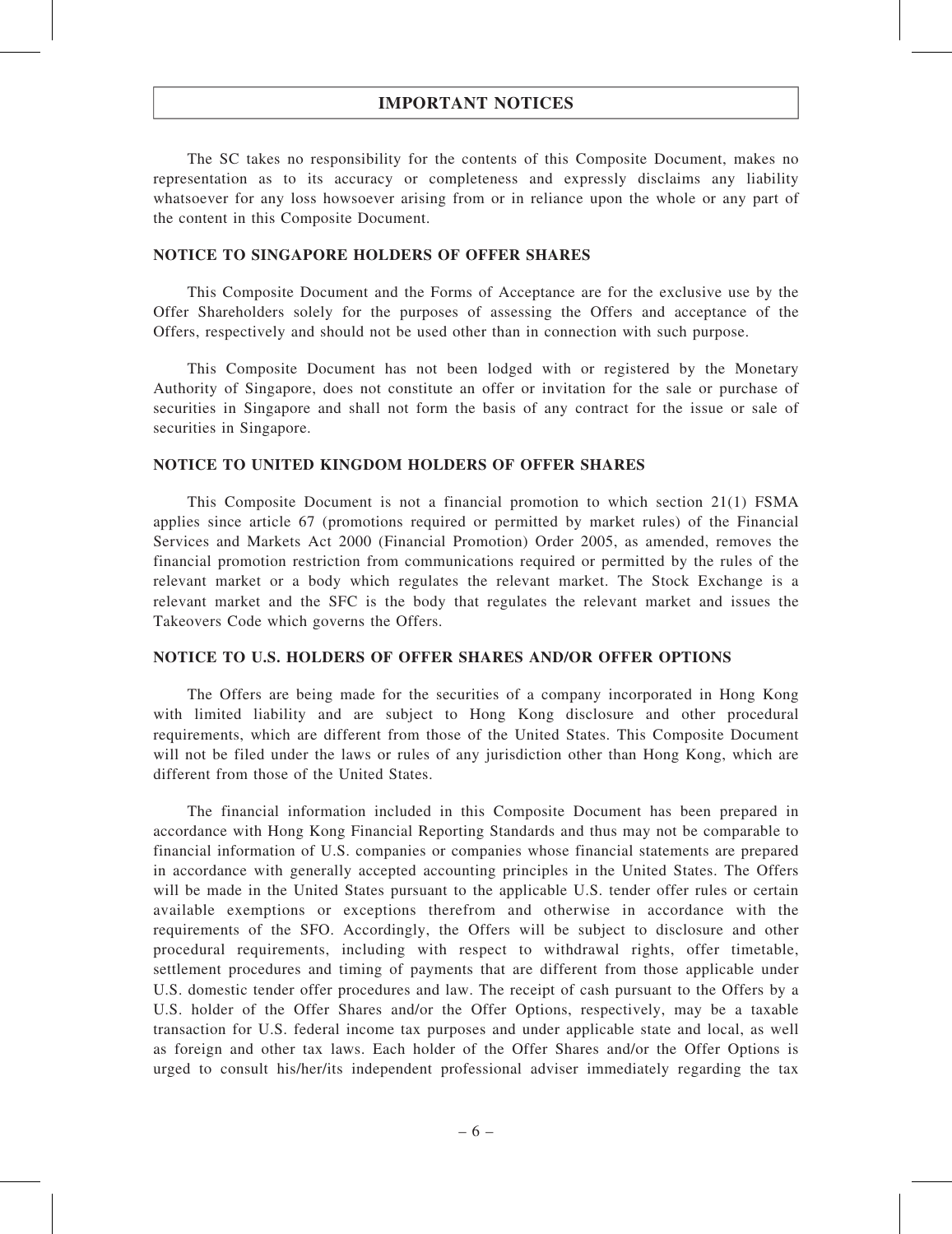consequences of acceptance of the Offers. U.S. holders of the Offer Shares and the Offer Options may encounter difficulty in enforcing their rights and any claims arising out of the U.S. federal securities laws, as each of the Offerors and the Company is located outside the United States and some or all of their respective officers and directors may be residents of a country other than the United States. U.S. holders of the Offer Shares and the Offer Options may not be able to sue a non-U.S. company or its officers or directors in a non-U.S. court for violations of U.S. securities laws. Further, U.S. holders of the Offer Shares and the Offer Options may encounter difficulty in compelling a non-U.S. company and its affiliates to subject themselves to a U.S. court's judgment.

In accordance with normal Hong Kong practice and pursuant to Rule 14e-5(b) of the U.S. Exchange Act, the Offeror hereby disclose that each of them or their respective affiliates, or nominees, or brokers (acting as agents) may from time to time make certain purchases of, or arrangements to purchase, the Shares outside of the United States, other than pursuant to the Share Offer, before or during the period in which the Share Offer remains open for acceptance. These purchases may occur either in the open market at prevailing prices at or below the Offer Price or in private transactions at negotiated prices at or below the Offer Price, provided that any such purchase or arrangement complies with applicable law and regulations including the Takeovers Code and is made outside the United States. Any information about such purchases will be reported to the SFC and, to the extent required to be publicly disclosed under the Takeovers Code, will be available on the website of the SFC at https://www.sfc.hk and the website of the Stock Exchange at https://www.hkexnews.hk.

### NOTICE TO BARBADOS HOLDERS OF OFFER SHARES

All residents of Barbados are subject to the provisions of the Exchange Control Act, Cap. 71 of the laws of Barbados (the ''ECA''). For the purposes of the ECA, a resident of Barbados means: (i) a Barbadian national living in Barbados and a Barbadian national temporarily working or studying abroad; (ii) a national of another country living or working in Barbados legally (other than on work permit) for more than three (3) years continuously; (iii) a spouse of a resident living in Barbados; (iv) a company located outside of Barbados that is majorityowned by residents; and (v) a Community National as defined in the Caribbean Community (Movement of Skilled Nationals) Act, Cap 186A of the Laws of Barbados. The ECA restricts the transfer of a security that is registered outside of Barbados by a resident of Barbados without the prior permission of the Exchange Control Authority of the Central Bank of Barbados (the "Authority"). In this regard, section  $12(2)$  of the ECA provides that: "*Except* with the permission of the Authority, a security not registered in Barbados shall not be transferred outside Barbados if either the transferor or the transferee, or the person, if any, for whom the transferor or transferee is or is to be a nominee, is resident in Barbados.'' In circumstances where the Barbados Shareholders intend to tender their relevant Offer Shares for acceptance under the Share Offer, the Barbados Shareholders will be required, pursuant to section 12(2) of the ECA, to obtain the prior written permission of the Authority.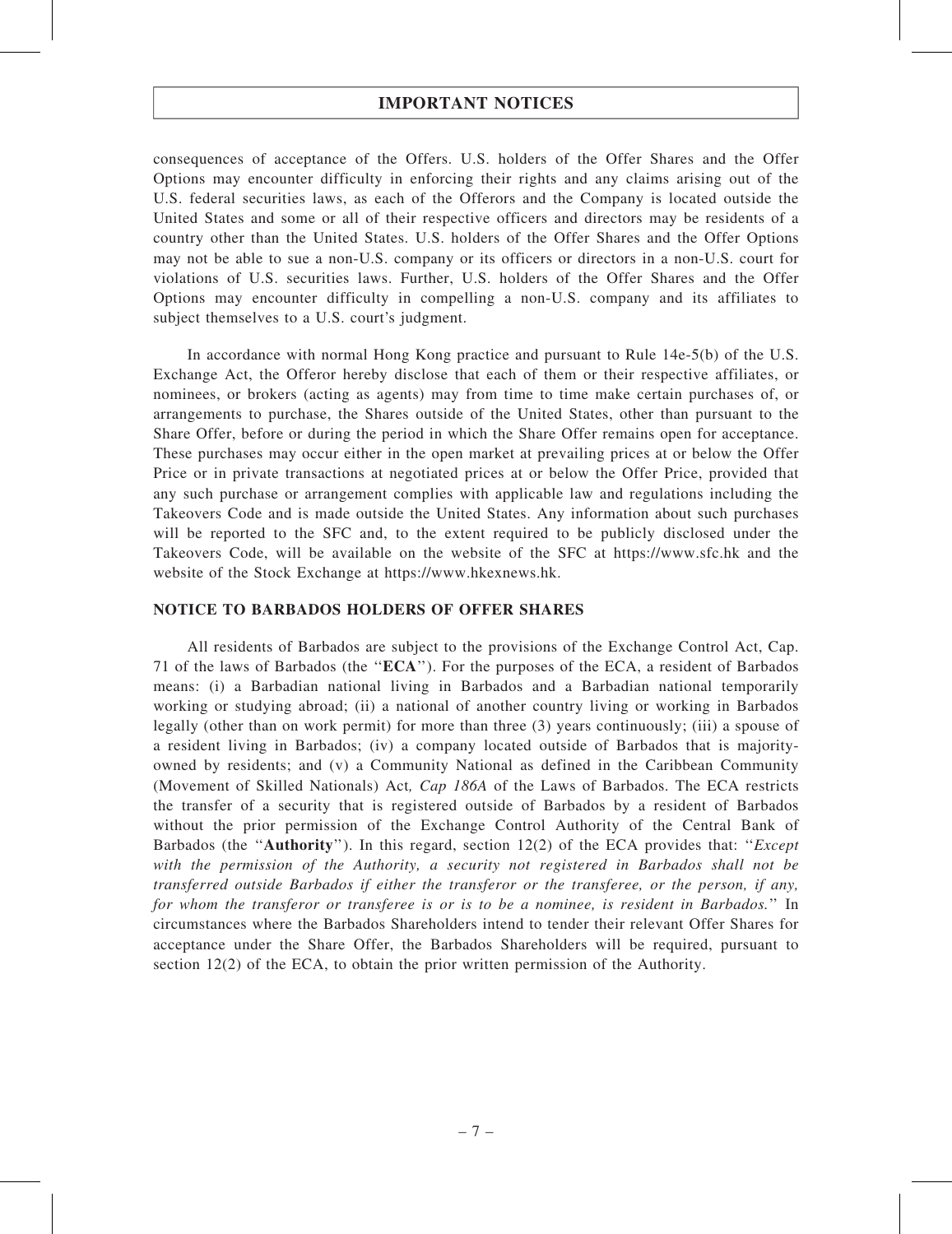#### CAUTIONARY NOTE REGARDING FORWARD-LOOKING STATEMENTS

This Composite Document includes certain ''forward-looking statements''. These statements are based on the current expectations of the management of the Offeror and/or the Company (as the case may be) and are naturally subject to uncertainty and changes in circumstances.

Forward-looking statements include, without limitation, statements typically containing words such as "intends", "expects", "anticipates", "targets", "estimates", "envisages" and words of similar import. By their nature, forward-looking statements involve risk and uncertainty because they relate to events and depend on circumstances that will occur in the future. There are a number of factors that could cause actual results and developments to differ materially from those expressed or implied by such forward-looking statements. These factors include, but are not limited to, market demand and development, and regulatory conditions in the industry in which the Group operates or intend to operate, general, social, economic and political conditions in the industry and countries in which the Group operates or other industry and countries which have an impact on the Group's business activities or investments, interest rates, the monetary and interest rate policies of the countries in which the Group operates, inflation or deflation, foreign exchange rates, the performance of the financial markets in the countries in which the Group operates and globally, changes in domestic and foreign laws, regulations and taxes, changes in competition and the pricing environments in the countries in which the Group operates and regional or general changes in asset valuations. Other unknown or unpredictable factors could cause actual results to differ materially from those in the forward-looking statements.

Subject to the requirement of applicable laws, rules and regulations, including the Takeovers Code, all written and oral forward-looking statements attributable to the Offeror, the Company or persons acting on behalf of any of them are expressly qualified in their entirety by the cautionary statements above. The forward-looking statements included herein are made only as of the Latest Practicable Date. Subject to the requirement of applicable laws, rules and regulations, including the Takeovers Code, neither the Offeror nor the Company assumes any obligation to correct or update the forward-looking statements or opinions contained in this Composite Document.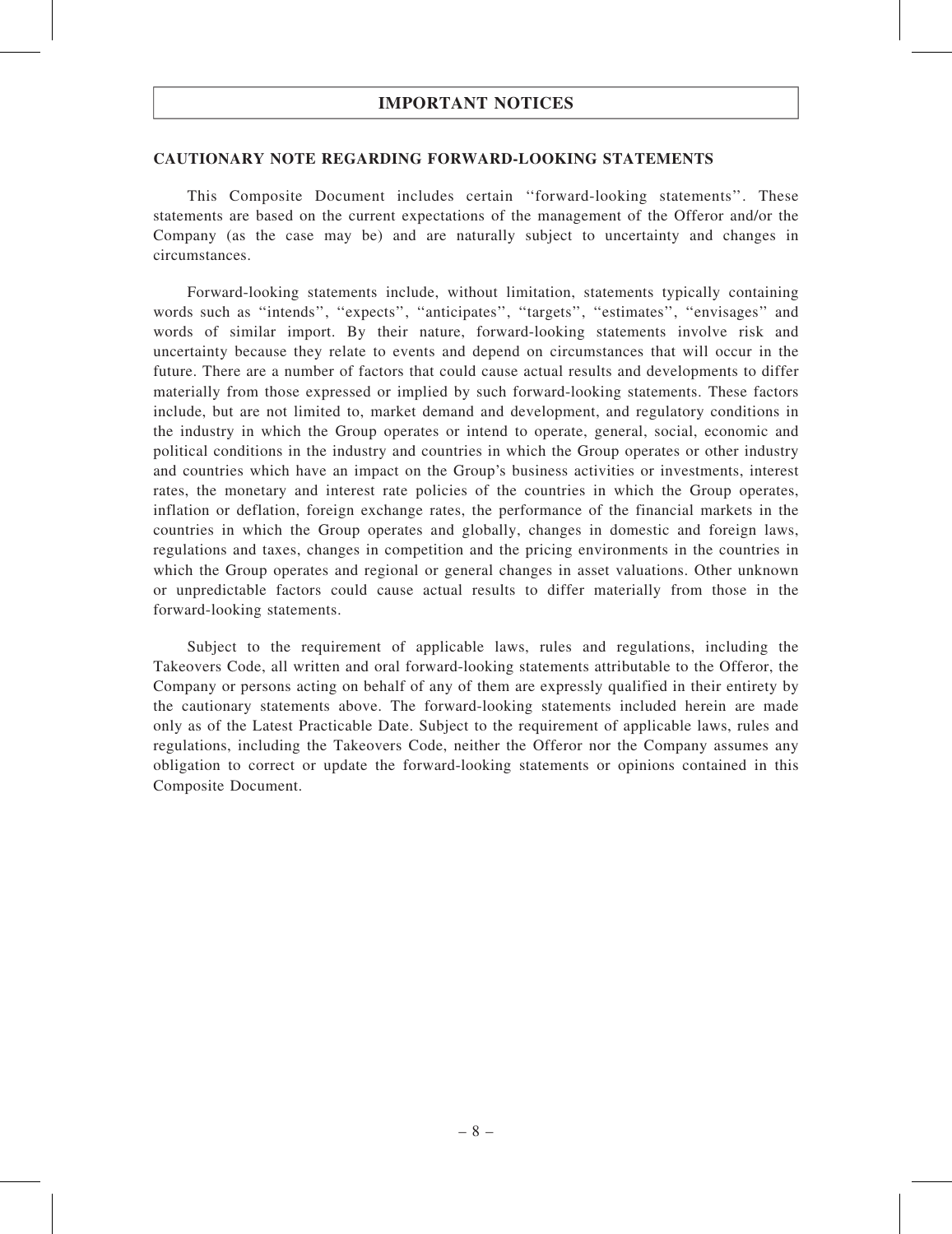In this Composite Document, the following expressions have the meanings set out below unless the context requires otherwise:

| "2019 LCS"                           | the unlisted long-term convertible bonds in the principal<br>amount of HK\$568 million issued by the Company and<br>subscribed for by Forever Top on 4 June 2019, which are<br>convertible into 4,544,000,000 conversion Shares upon full<br>conversion based on the initial conversion price of<br>HK\$0.125 per conversion Share   |
|--------------------------------------|--------------------------------------------------------------------------------------------------------------------------------------------------------------------------------------------------------------------------------------------------------------------------------------------------------------------------------------|
| "2021 LCS"                           | the unlisted long-term convertible bonds in the principal<br>amount of HK\$200 million issued by the Company and<br>subscribed for by Forever Top on 31 March 2021, which<br>are convertible into 2,941,176,470 conversion Shares upon<br>full conversion based on the initial conversion price of<br>HK\$0.068 per conversion Share |
| "2021 LCS Subscription<br>Agreement" | the subscription agreement dated 27 January 2021 entered<br>into between the Company and Forever Top in relation to<br>the subscription of the 2021 LCS by Forever Top                                                                                                                                                               |
| "Acceptance Shares"                  | the number of Shares stated in the WHITE Form of<br>Acceptance of Share Offer in respect of which the<br>Accepting Shareholder accepts the Share Offer as received<br>by the Registrar                                                                                                                                               |
| "Accepting Optionholder(s)"          | the Optionholder(s) who accept(s) the Option Offer                                                                                                                                                                                                                                                                                   |
| "Accepting Shareholder(s)"           | the Shareholder(s) who accept(s) the Share Offer                                                                                                                                                                                                                                                                                     |
| "acting in concert"                  | has the meaning ascribed thereto under the Takeovers Code                                                                                                                                                                                                                                                                            |
| "associate"                          | has the meaning ascribed thereto under the Takeovers Code                                                                                                                                                                                                                                                                            |
| "associated company(ies)"            | has the meaning ascribed to it under the Takeovers Code                                                                                                                                                                                                                                                                              |
| "Board"                              | the board of Directors                                                                                                                                                                                                                                                                                                               |
| "Broadcasting Ordinance"             | the Broadcasting Ordinance (Chapter 562 of the Laws of<br>Hong Kong)                                                                                                                                                                                                                                                                 |
| "Business Day"                       | a day on which the Stock Exchange is open for transaction<br>of business                                                                                                                                                                                                                                                             |
| "BVI"                                | British Virgin Islands                                                                                                                                                                                                                                                                                                               |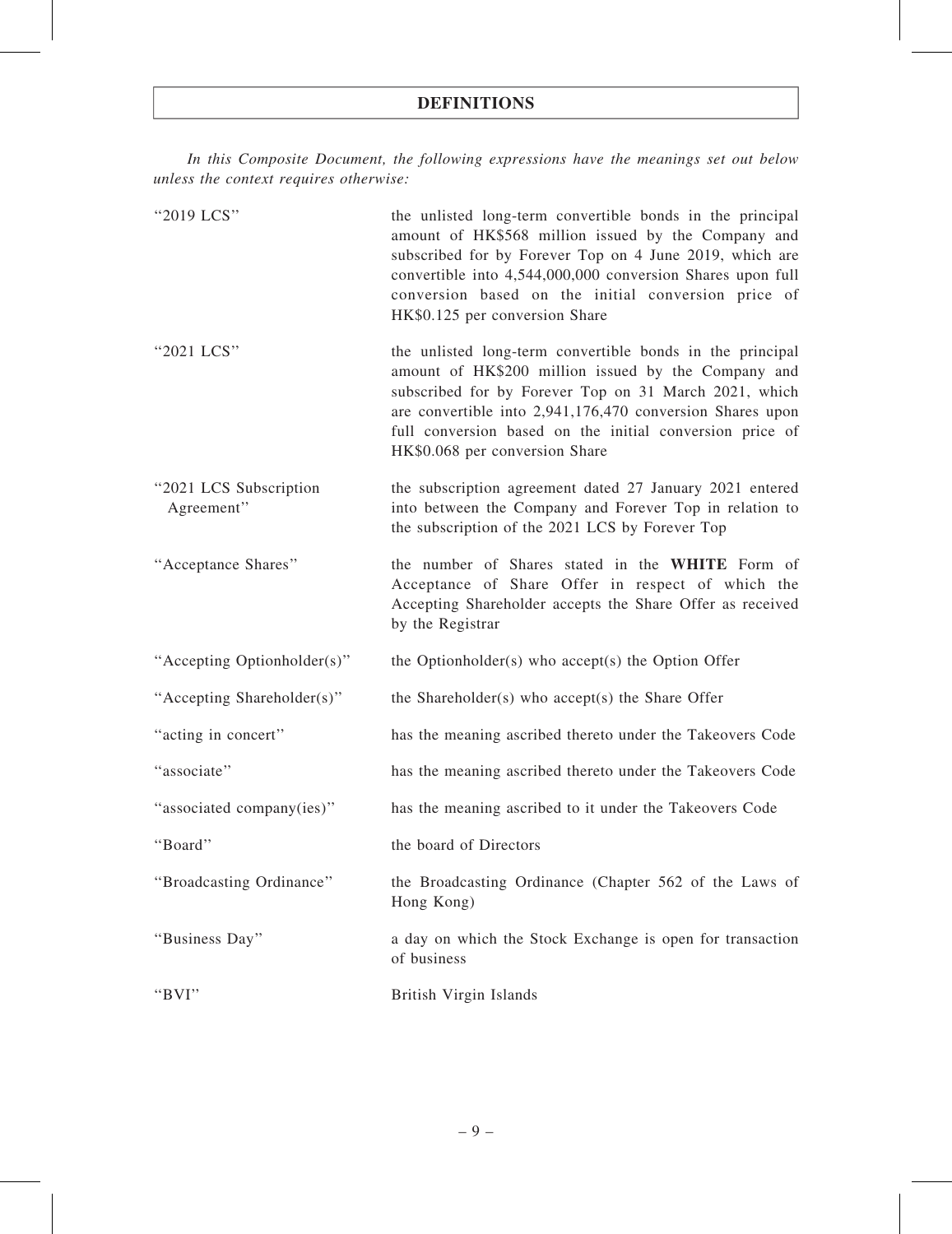| "CA Approval"              | consent, approval and/or waiver that is/are required to be<br>granted by the Communications Authority with respect to<br>the change in shareholding structures of the Company as a<br>result of the sale and purchase of the DC Sale Shares and<br>the PS Sale Shares contemplated under the SP Agreements |
|----------------------------|------------------------------------------------------------------------------------------------------------------------------------------------------------------------------------------------------------------------------------------------------------------------------------------------------------|
| "CCASS"                    | the Central Clearing and Settlement System established and<br>operated by HKSCC                                                                                                                                                                                                                            |
| "Closing Date"             | the date stated in this Composite Document as the First<br>Closing Date of the Offers or any subsequent closing date<br>as may be announced by the Offeror and approved by the<br>Executive                                                                                                                |
| "Committed Optionholder"   | Mr. Lie Ken Jie Remy Anthony Ket Heng, an executive<br>Director, a director of Forever Top and the senior vice<br>president of Chow Tai Fook Enterprises Limited                                                                                                                                           |
| "Communications Authority" | the Communications Authority of Hong Kong,<br>an<br>independent statutory body established under the<br>Communications Authority Ordinance (Cap. 616) on 1<br>April 2012                                                                                                                                   |
| "Company"                  | i-CABLE Communications Limited (有線寬頻通訊有限公<br>$\overline{\mathbb{F}}$ ), a company incorporated in Hong Kong with limited<br>liability, the Shares of which are listed on the Main Board<br>of the Stock Exchange (stock code: 1097)                                                                        |
| "Composite Document"       | this composite offer and response document dated 27<br>January 2022 and jointly despatched by the Offeror and the<br>Company to the Shareholders and the Optionholders in<br>accordance with the Takeovers Code in respect of the<br>Offers                                                                |
| "Condition"                | the condition of the Offers, as set out in the section headed<br>"6. Condition of the Offers" in the "Letter from Halcyon<br>Securities" of this Composite Document                                                                                                                                        |
| "DC Agreement"             | the sale and purchase agreement dated 30 September 2021<br>and entered into among the Offeror (as purchaser) and Mr.<br>David Chiu (as vendor) in respect of the sale and purchase<br>of the DC Sale Shares and assignment of the DC Sale Loan                                                             |
| "DC Sale Loan"             | the aggregate amount then outstanding and owing<br>(including any interest thereon, if any) by Forever Top to<br>Mr. David Chiu as at the Transaction Completion Date                                                                                                                                      |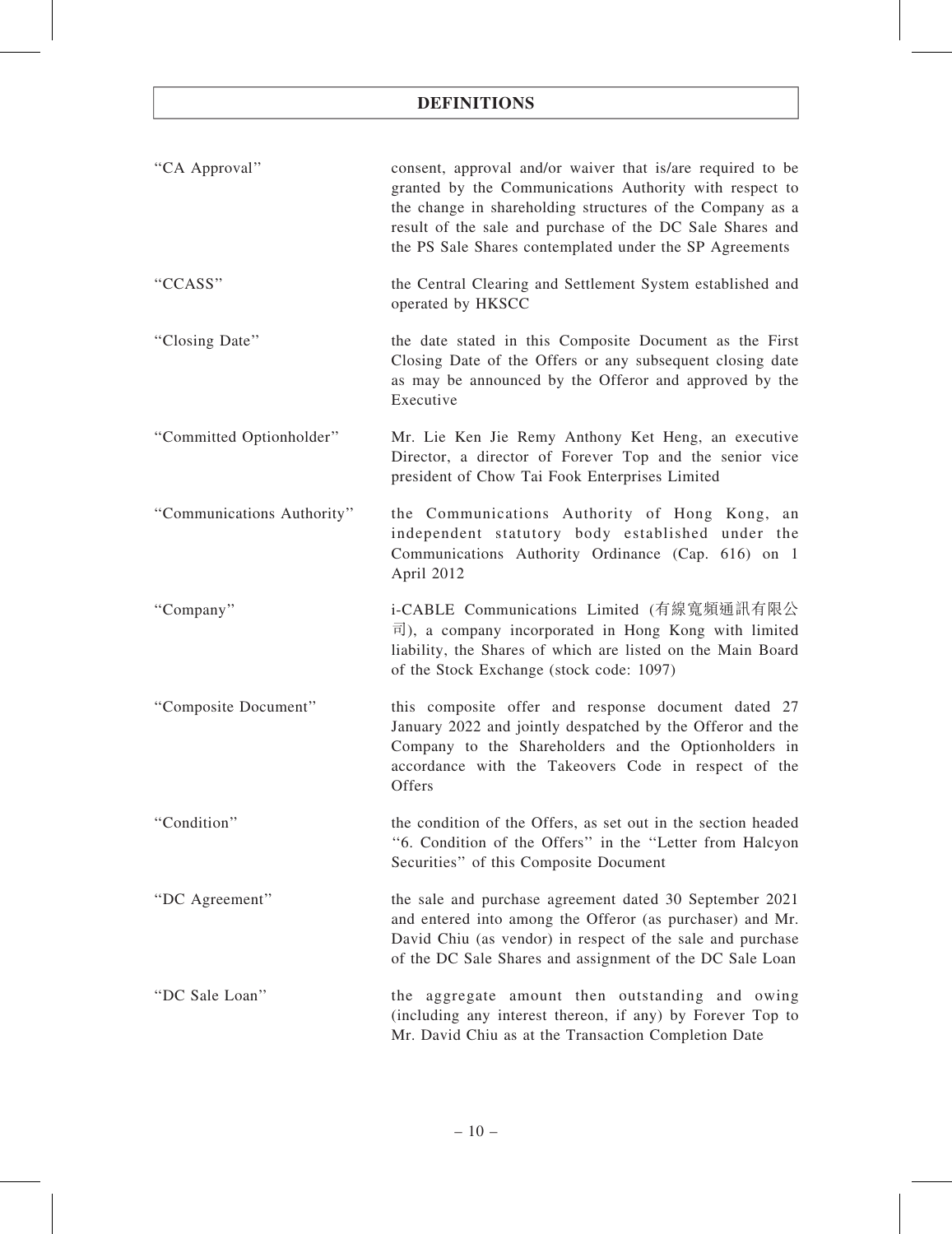| "DC Sale Shares"             | the 49 shares in Forever Top acquired by the Offeror from<br>Mr. David Chiu in accordance with the terms of the DC<br>Agreement, representing 24.5% of the total number of<br>issued shares in Forever Top as at the date of the DC<br>Agreement and the Latest Practicable Date |
|------------------------------|----------------------------------------------------------------------------------------------------------------------------------------------------------------------------------------------------------------------------------------------------------------------------------|
| "Director(s)"                | director(s) of the Company                                                                                                                                                                                                                                                       |
| "Disinterested Shareholders" | Shareholders other than the Offeror Concert Parties                                                                                                                                                                                                                              |
| "Dr. Cheng"                  | Dr. Cheng Kar-Shun, Henry, the sole shareholder and a<br>director of the Offeror, a director of Forever Top, the<br>chairman of the Company and a non-executive Director                                                                                                         |
| "Encumbrances"               | means any option, right to acquire, right of pre-emption,<br>title retention, deferred term or conditional sale, mortgage,<br>charge, pledge, lien or other form of security or<br>encumbrance or any other agreement or arrangement having<br>a similar effect                  |
| "Excess Shares"              | has the meaning ascribed to it in the section headed "15.<br>Possible Placing and Transfer" in the "Letter from Halcyon<br>Securities" of this Composite Document                                                                                                                |
| "Executive"                  | the Executive Director of the Corporate Finance Division of<br>the SFC or any delegate of the Executive Director                                                                                                                                                                 |
| "First Closing Date"         | Thursday, 17 February 2022, the first Closing Date of the<br>Offers                                                                                                                                                                                                              |
| "Forever Top"                | Forever Top (Asia) Limited, a company incorporated in<br>Hong Kong with limited liability and the controlling<br>shareholder (within the meaning of the Listing Rules) of<br>the Company                                                                                         |
| "Form(s) of Acceptance"      | the WHITE Form of Acceptance of the Share Offer and the<br>PINK Form of Acceptance of Option Offer, collectively,<br>each a Form of Acceptance                                                                                                                                   |
| "Group"                      | the Company, its subsidiaries and consolidated structured<br>entities                                                                                                                                                                                                            |
| "Halcyon Capital"            | Halcyon Capital Limited, being the financial adviser to the<br>Offeror in relation to the Offers, a registered institution<br>under the SFO to carry on Type 6 (advising on corporate<br>finance) regulated activities under the SFO                                             |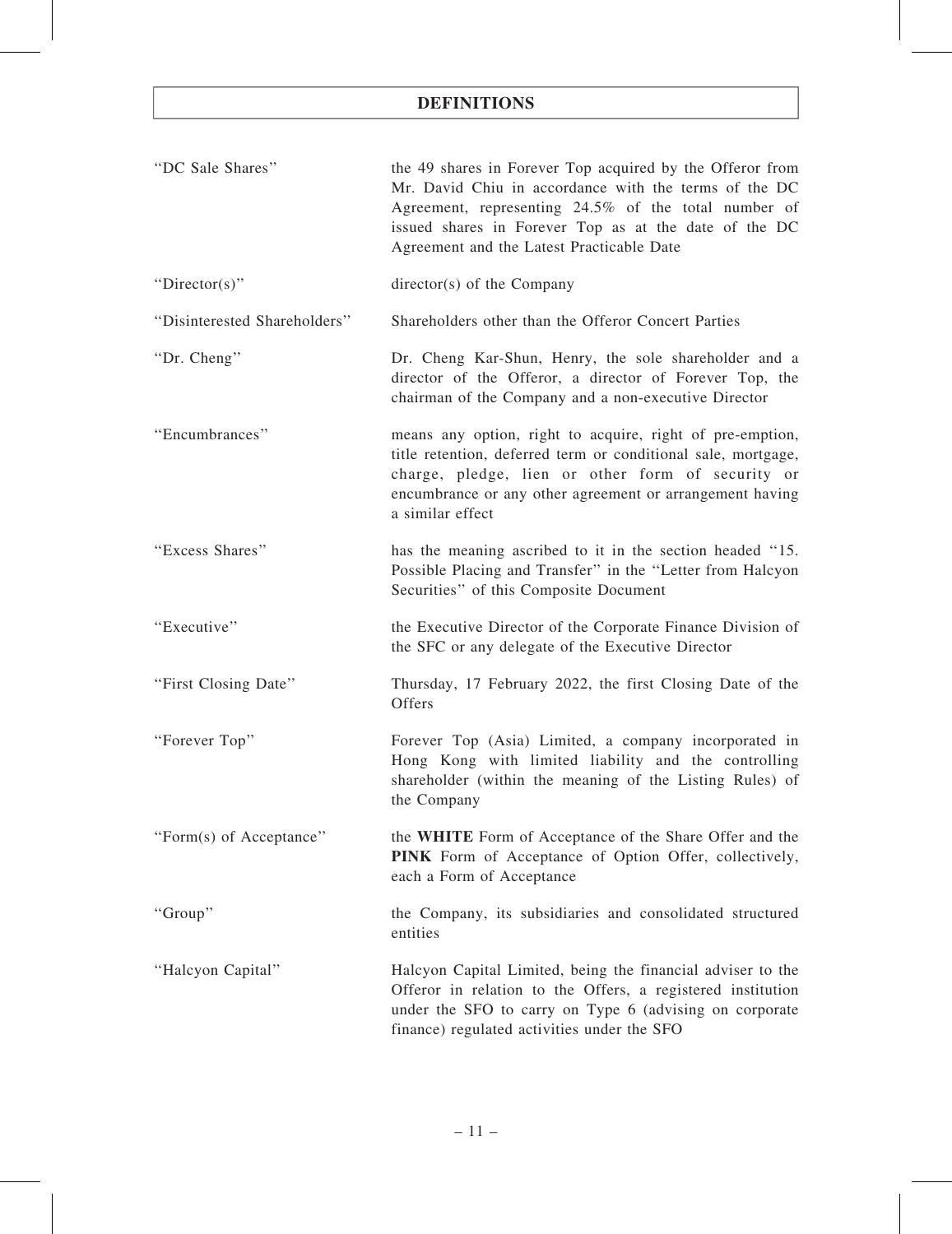| "Halcyon Securities"                                  | Halcyon Securities Limited, a registered institution under<br>the SFO to carry on Type 1 (dealing in securities), Type 2<br>(dealing in futures contracts), Type 4 (advising on<br>securities) and Type 9 (asset management) regulated<br>activities under the SFO                                                                                                                                              |
|-------------------------------------------------------|-----------------------------------------------------------------------------------------------------------------------------------------------------------------------------------------------------------------------------------------------------------------------------------------------------------------------------------------------------------------------------------------------------------------|
| "HK\$"                                                | Hong Kong dollar(s), the lawful currency of Hong Kong                                                                                                                                                                                                                                                                                                                                                           |
| "HKCTV"                                               | Hong Kong Cable Television Limited, a company<br>incorporated in Hong Kong and a subsidiary of the<br>Company, which is a holder of a domestic pay television<br>programme service licence under the Broadcasting<br>Ordinance                                                                                                                                                                                  |
| "HKSCC"                                               | Hong Kong Securities Clearing Company Limited                                                                                                                                                                                                                                                                                                                                                                   |
| "Hong Kong"                                           | the Hong Kong Special Administrative Region of the PRC                                                                                                                                                                                                                                                                                                                                                          |
| "Independent Board<br>Committee"                      | the independent board committee of the Company<br>established by the Board pursuant to Rule 2.8 of the<br>Takeovers Code to make a recommendation to the Offer<br>Shareholders and the Offer Optionholders in respect of the<br>Offers                                                                                                                                                                          |
| "Independent Financial<br>Adviser" or "Altus Capital" | Altus Capital Limited, a corporation licensed to carry on<br>Type 4 (advising on securities), Type 6 (advising on<br>corporate finance) and Type 9 (asset management)<br>regulated activities under the SFO, which has been<br>appointed as the Independent Financial Adviser to advise<br>the Independent Board Committee, the Offer Shareholders<br>and the Offer Optionholders in connection with the Offers |
| "Investor Participant"                                | the person admitted to participate in CCASS as investor<br>participants                                                                                                                                                                                                                                                                                                                                         |
| "Joint Announcement"                                  | the announcement dated 9 November 2021 jointly issued by<br>the Offeror and the Company in relation to the Offers                                                                                                                                                                                                                                                                                               |
| "Last Trading Day"                                    | 30 September 2021, being the date of the SP Agreements<br>and the last trading day of the Shares immediately prior to<br>the halt of trading in the Shares on the Stock Exchange<br>prior to the release of the Joint Announcement                                                                                                                                                                              |
| "Latest Practicable Date"                             | 24 January 2022, being the latest practicable date prior to<br>the printing of this Composite Document for ascertaining<br>certain information contained herein                                                                                                                                                                                                                                                 |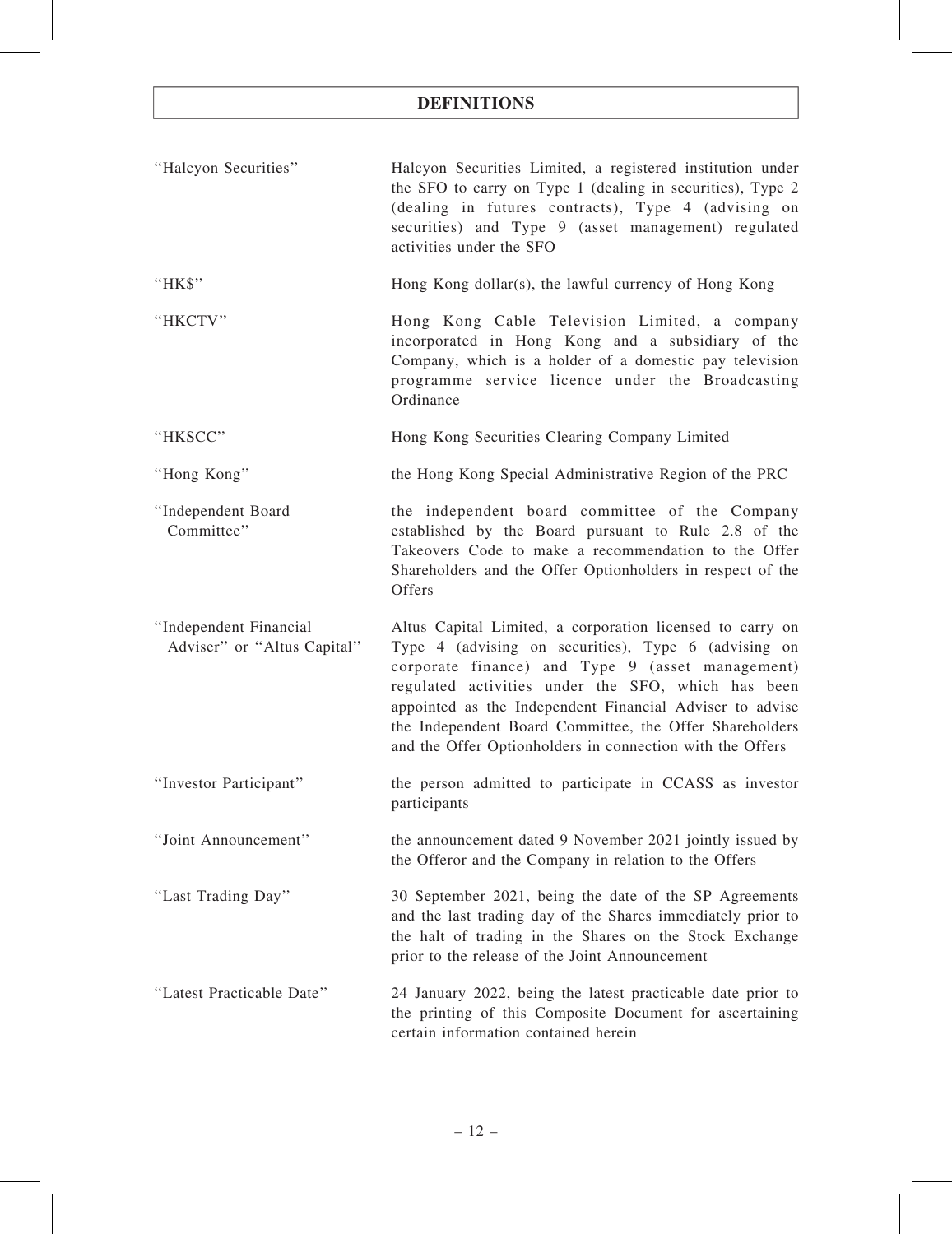| "LCS Irrevocable Undertaking" | the irrevocable undertaking dated 9 November 2021 given<br>by Forever Top in connection with the 2019 LCS and the<br>2021 LCS, details of which are set out in the section headed<br>"4. The 2019 LCS and the 2021 LCS" in the "Letter from<br>Halcyon Securities" of this Composite Document                                                                                                        |
|-------------------------------|------------------------------------------------------------------------------------------------------------------------------------------------------------------------------------------------------------------------------------------------------------------------------------------------------------------------------------------------------------------------------------------------------|
| "Listing Rules"               | the Rules Governing the Listing of Securities on the Stock<br>Exchange                                                                                                                                                                                                                                                                                                                               |
| "Loan Facility"               | the loan agreement dated 21 January 2022 and made<br>between the Offeror as lender and HKCTV as borrower in<br>relation to an unsecured loan with a principal amount of<br>HK\$70 million provided by the lender to the borrower, and<br>the details of which are set out in the section headed "13.<br>Loan Facility from the Offeror" in the "Letter from the<br>Board" of this Composite Document |
| "Mr. Andrew Chiu"             | Mr. Andrew Wah Wai Chiu, being a non-executive Director<br>and a son of Mr. David Chiu                                                                                                                                                                                                                                                                                                               |
| "Mr. David Chiu"              | Tan Sri Dato' David Chiu, being the Vendor of the DC Sale<br>Shares and the DC Sale Loan, a vice-chairman of the<br>Company and a non-executive Director. He was a director<br>of Forever Top before the Transaction Completions                                                                                                                                                                     |
| "Mr. Hoong"                   | Mr. Hoong Cheong Thard, being a non-executive Director.<br>He was a director of Forever Top before the Transaction<br>Completions                                                                                                                                                                                                                                                                    |
| "Mr. Li"                      | Mr. Li Sze Lim, being the sole shareholder of Profit Surge<br>and the guarantor of Profit Surge under the PS Agreement                                                                                                                                                                                                                                                                               |
| "Mr. Tsang"                   | Mr. Tsang On Yip, Patrick, being a director of the Offeror,<br>a director of Forever Top, a vice-chairman of the Company<br>and an executive Director                                                                                                                                                                                                                                                |
| "Offer Optionholders"         | the Optionholders other than the Offeror Concert Parties                                                                                                                                                                                                                                                                                                                                             |
| "Offer Options"               | all the Outstanding Share Options, other than those owned<br>by the Offeror Concert Parties, and each, an "Offer<br>Option"                                                                                                                                                                                                                                                                          |
| "Offer Period"                | the meaning ascribed to it in the Takeovers Code which<br>commenced on 9 November 2021, being the date of the<br>Joint Announcement, and which will end on the date on<br>which the Offers close for acceptances                                                                                                                                                                                     |
| "Offer Shareholder(s)"        | holder of the Offer Share(s)                                                                                                                                                                                                                                                                                                                                                                         |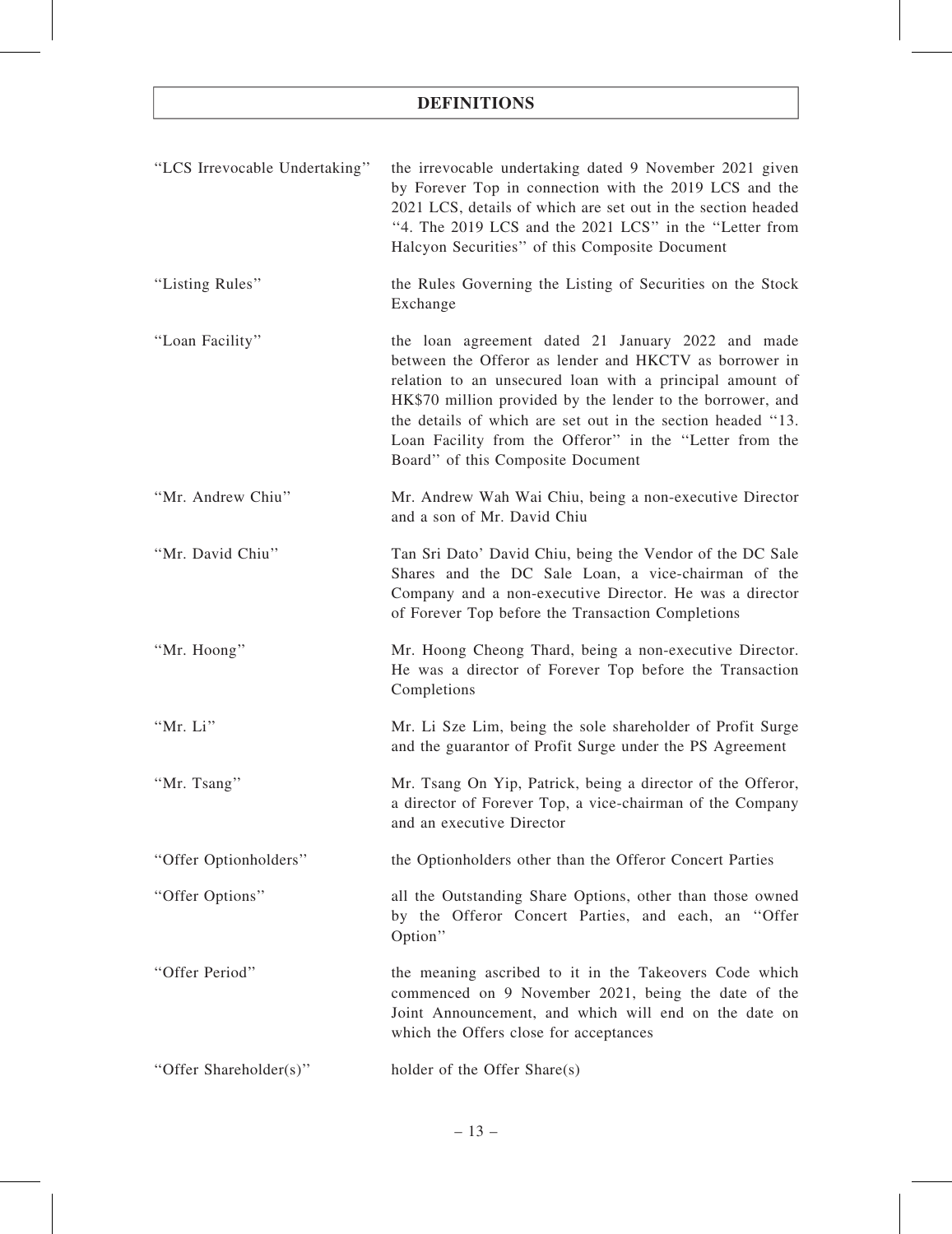| "Offer Shares"         | all the Shares in issue, other than those owned or agreed to |
|------------------------|--------------------------------------------------------------|
|                        | be acquired by the Offeror Concert Parties, and each an      |
|                        | "Offer Share"                                                |
| $H_{\text{Offarnark}}$ | Coloctial Diancer Limited a company incorporated in the      |

''Offeror'' Celestial Pioneer Limited, a company incorporated in the BVI with limited liability and wholly-owned by Dr. Cheng, which is the purchaser under the SP Agreements and the offeror that is making the Offers through Halcyon **Securities** 

''Offeror Concert Parties'' the Offeror and parties acting in concert, or presumed to be acting in concert, with the Offeror under the definition of ''acting in concert'' under the Takeovers Code, including but not limited to Dr. Cheng, Mr. Tsang, Mr. Cheng Kam Biu Wilson, Forever Top, Mr. David Chiu, Mr. Hoong, Mr. Andrew Chiu, Celestial Channel Limited, Chow Tai Fook Enterprises Limited, Profit Surge, Mr. Li, Expand Ocean L.P., Hony Communications Limited and Mr. John Huan Zhao

''Offers'' the Share Offer and the Option Offer

''Option Irrevocable Undertakings'' the irrevocable undertakings dated 9 November 2021 given by the Committed Optionholder and each of the Offeror Concert Parties that hold Share Options in connection with the Option Offer, details of which are set out in the section headed ''3. The Option Offer — Option Irrevocable Undertakings'' in the ''Letter from Halcyon Securities'' of this Composite Document

''Optionholder'' holder of the Share Option(s)

- ''Option Offer'' the conditional offer being made by Halcyon Securities for and on behalf of the Offeror to the Offer Optionholders to cancel all outstanding Offer Options on the terms and conditions set out in this Composite Document and in compliance with the Takeovers Code
- ''Option Offer Letter'' the letter dated the same date as this Composite Document setting out the terms and conditions of the Option Offer and sent separately to the Optionholders, which is substantially in the form set out in Appendix V to this Composite Document
- ''Option Offer Price'' HK\$0.0001 for each Offer Option, payable by the Offeror to the Offer Optionholders who tendered their Offer Options for cancellation under the Option Offer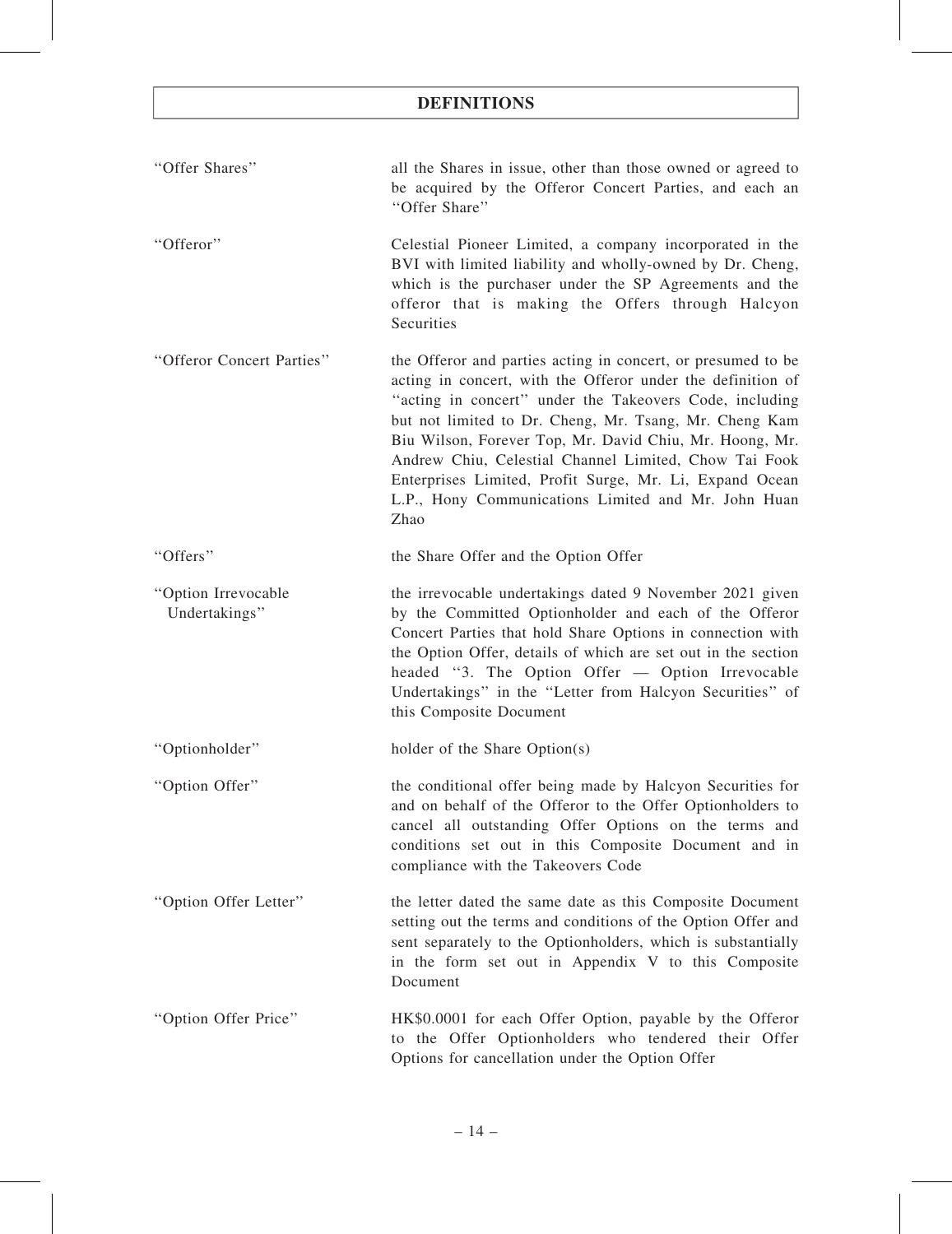| "Outstanding Share Option(s)"                | Share Option(s) which has/have been duly granted and<br>remain(s) outstanding and exercisable in accordance with<br>the Share Option Scheme and has/have neither lapsed nor<br>been cancelled or exercised in full and, where a Share<br>Option has been exercised in part as permitted by the terms<br>of such Share Option, includes that part of the Share Option<br>that has not been exercised and which has neither lapsed<br>nor been cancelled |
|----------------------------------------------|--------------------------------------------------------------------------------------------------------------------------------------------------------------------------------------------------------------------------------------------------------------------------------------------------------------------------------------------------------------------------------------------------------------------------------------------------------|
| "Overseas Optionholder(s)"                   | the Optionholder(s) whose address(es), as shown on the<br>register of Optionholders of the Company, is/are outside<br>Hong Kong                                                                                                                                                                                                                                                                                                                        |
| "Overseas Shareholder(s)"                    | the Shareholder(s) whose address(es), as shown on the<br>register of members of the Company, is/are outside Hong<br>Kong                                                                                                                                                                                                                                                                                                                               |
| "PINK Form of Acceptance of<br>Option Offer" | the PINK form of acceptance in respect of the Option Offer<br>accompanying this Composite Document                                                                                                                                                                                                                                                                                                                                                     |
| "Placing"                                    | the possible placing of the Shares by Halcyon Securities on<br>behalf of Forever Top under the Placing and Transfer<br>Agreement, details of which are set out in the section<br>headed "Letter from Halcyon Securities" in this Composite<br>Document                                                                                                                                                                                                 |
| "Placing Agent"                              | <b>Halcyon Securities</b>                                                                                                                                                                                                                                                                                                                                                                                                                              |
| "Placing and Transfer<br>Agreement"          | the placing and transfer agreement entered into by the<br>Offeror, Forever Top and Halcyon Securities on 24 January<br>2022, in relation to the Placing and Transfer details of<br>which is set out in the section headed "Letter from Halcyon<br>Securities" in this Composite Document                                                                                                                                                               |
| "Placing Confirmation(s)"                    | the definitive placing confirmation(s) which may be entered<br>into between Forever Top, the Offeror and the Placing<br>Agent, upon the signing of which the Placing obligations of<br>the Placing Agent under the Placing and Transfer<br>Agreement shall become binding                                                                                                                                                                              |
| "Placing Shares"                             | the Shares to be placed by Forever Top under the Placing                                                                                                                                                                                                                                                                                                                                                                                               |
| "PRC"                                        | the People's Republic of China (for the purpose of this<br>Composite Document, excluding Hong Kong, the Macao<br>Special Administrative Region and Taiwan)                                                                                                                                                                                                                                                                                             |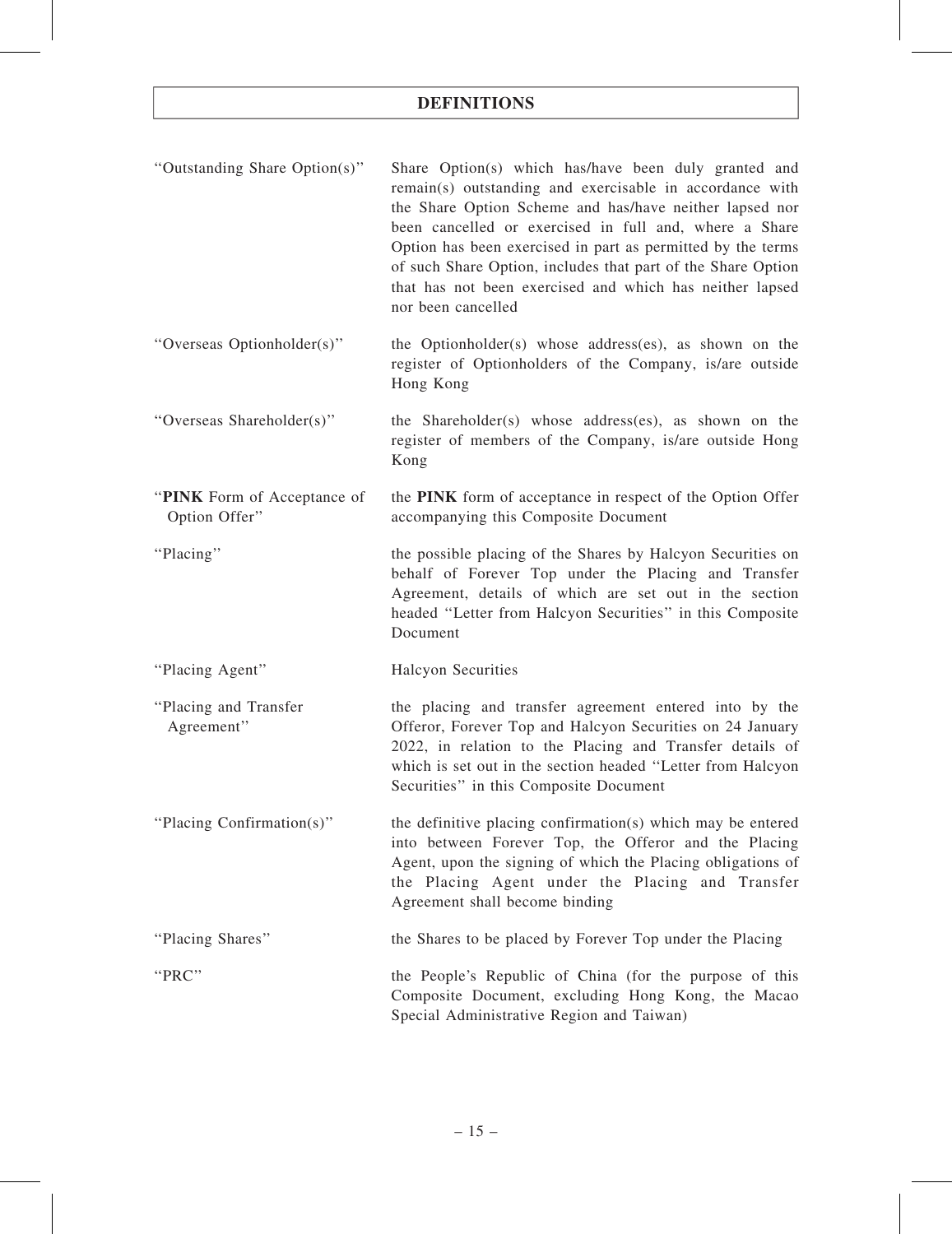| "Profit Surge"           | Profit Surge Investments Limited, a company incorporated<br>in the BVI with limited liability and wholly owned by Mr.<br>Li. Profit Surge is the vendor of the PS Sale Shares and the<br>PS Sale Loan under the PS Agreement                                                           |
|--------------------------|----------------------------------------------------------------------------------------------------------------------------------------------------------------------------------------------------------------------------------------------------------------------------------------|
| "PS Agreement"           | the sale and purchase agreement dated 30 September 2021<br>and entered into among the Offeror (as purchaser), Profit<br>Surge (as vendor) and Mr. Li (as guarantor to Profit Surge)<br>in respect of the sale and purchase of the PS Sale Shares<br>and assignment of the PS Sale Loan |
| "PS Sale Loan"           | the aggregate amount then outstanding and owing<br>(including any interest thereon, if any) by Forever Top to<br>Profit Surge as at the Transaction Completion Date                                                                                                                    |
| "PS Sale Shares"         | the 32 shares in Forever Top acquired by the Offeror from<br>Profit Surge in accordance with the terms of the PS<br>Agreement, representing 16.0% of the total number of<br>issued shares of Forever Top as at the date of the PS<br>Agreement and the Latest Practicable Date         |
| "Registrar"              | Tricor Tengis Limited, the share registrar of the Company<br>in Hong Kong at Level 54, Hopewell Centre, 183 Queen's<br>Road East, Hong Kong                                                                                                                                            |
| "Relevant Period"        | the period from 9 May 2021, being the date six months<br>preceding the date of the Joint Announcement, up to and<br>including the Latest Practicable Date                                                                                                                              |
| "Relevant Shareholdings" | the aggregate direct and indirect shareholdings of the<br>Offeror and Forever Top in the Company                                                                                                                                                                                       |
| "SFC"                    | the Securities and Futures Commission of Hong Kong                                                                                                                                                                                                                                     |
| "SFC Waiver"             | the waiver sought by the Offeror to be granted by the<br>Executive with respect to its obligation to make the Offers<br>as a result of the Transactions                                                                                                                                |
| "SFO"                    | the Securities and Futures Ordinance (Chapter 571 of the<br>Laws of Hong Kong)                                                                                                                                                                                                         |
| "Share(s)"               | ordinary share(s) in the issued share capital of the Company                                                                                                                                                                                                                           |
| "Share Offer"            | the conditional mandatory cash offers being made by<br>Halcyon Securities for and on behalf of the Offeror to<br>acquire all Offer Shares, on the terms and conditions set out<br>in this Composite Document and in compliance with the<br>Takeovers Code                              |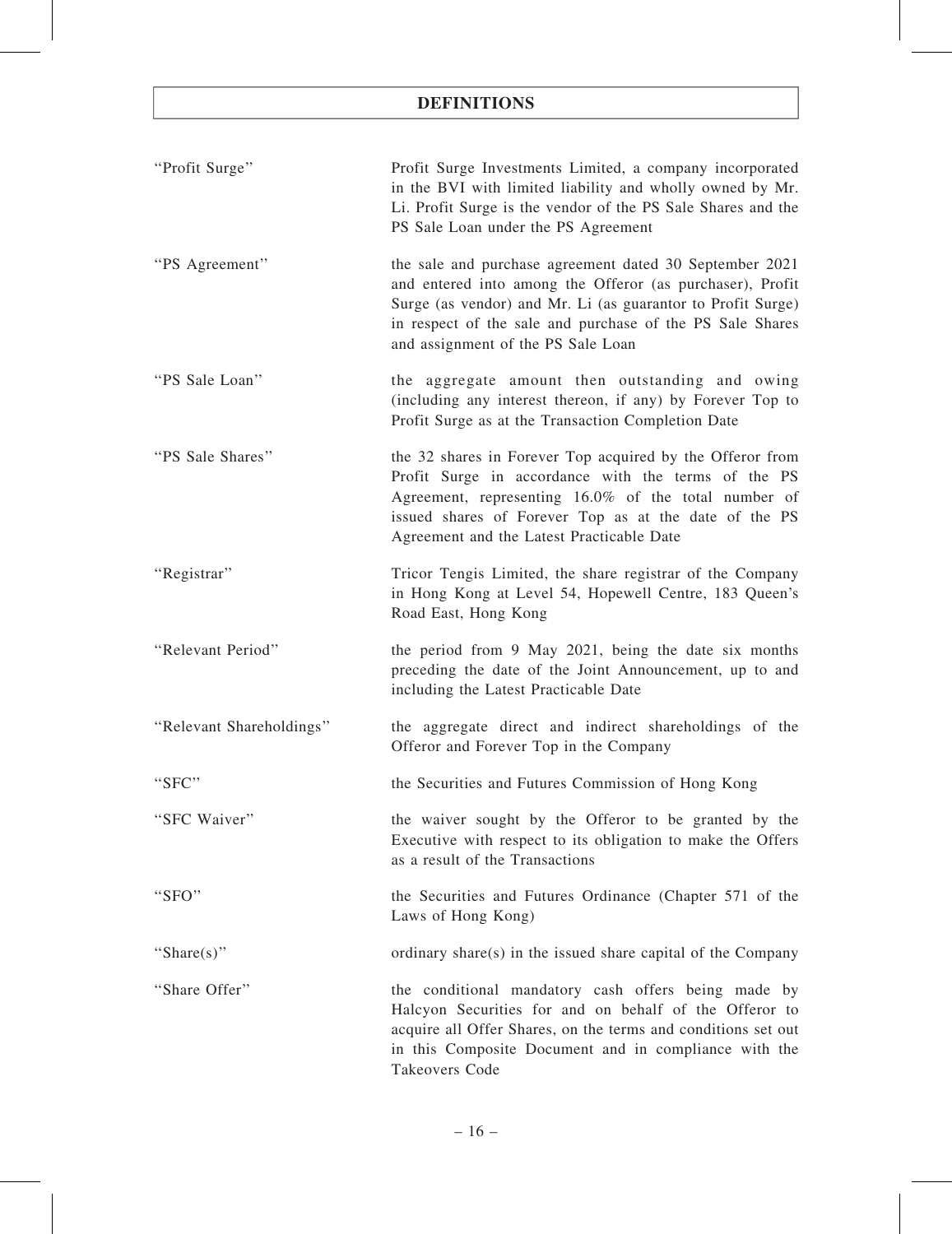| "Share Offer Price"                          | HK\$0.0264 for each Offer Share, payable by the Offeror to<br>the Offer Shareholders who tender their Offer Shares for<br>acceptance under the Share Offer                                                                                                                              |
|----------------------------------------------|-----------------------------------------------------------------------------------------------------------------------------------------------------------------------------------------------------------------------------------------------------------------------------------------|
| "Share Option Scheme"                        | the share option scheme of the Company adopted on 24<br>May 2018                                                                                                                                                                                                                        |
| "Share Option(s)"                            | the share options granted by the Company pursuant to the<br>Share Option Scheme                                                                                                                                                                                                         |
| "Shareholder(s)"                             | $holder(s)$ of the Share(s)                                                                                                                                                                                                                                                             |
| "SP Agreements"                              | the DC Agreement and the PS Agreement, each an SP<br>Agreement                                                                                                                                                                                                                          |
| "Stock Exchange"                             | The Stock Exchange of Hong Kong Limited                                                                                                                                                                                                                                                 |
| "subsidiary(ies)"                            | has the meaning ascribed to it under the Listing Rules                                                                                                                                                                                                                                  |
| "Takeovers Code"                             | the Hong Kong Code on Takeovers and Mergers                                                                                                                                                                                                                                             |
| "Transaction Completion Date"                | being 24 January 2022, the date on which the Transaction<br>Completions take place                                                                                                                                                                                                      |
| "Transaction Completions"                    | completion of each of the Transactions in accordance with<br>the terms and conditions of the relevant SP Agreements                                                                                                                                                                     |
| "Transactions"                               | the sale and purchase of the DC Sale Shares and DC Sale<br>Loan by the Offeror from Mr. David Chiu under the DC<br>Agreement and the sale and purchase of the PS Sale Shares<br>and the PS Sale Loan by the Offeror from Profit Surge<br>under the PS Agreement, each a "Transaction"   |
| "Transfer"                                   | the possible transfer of the Shares by the Offeror to Forever<br>Top to restore the shareholding of Forever Top in the<br>Company after the Placing under the Placing and Transfer<br>Agreement, details of which are set out in the section<br>headed "Letter from Halcyon Securities" |
| "United States" or "U.S."                    | the United States of America (including its territories and<br>possessions, any state in the U.S. and the District of<br>Columbia)                                                                                                                                                      |
| "Vendors"                                    | Mr. David Chiu and Profit Surge, each a Vendor                                                                                                                                                                                                                                          |
| "WHITE Form of Acceptance<br>of Share Offer" | the WHITE form of acceptance and transfer in respect of<br>the Share Offer accompanying this Composite Document                                                                                                                                                                         |
| $``\%"$                                      | per cent or percentage.                                                                                                                                                                                                                                                                 |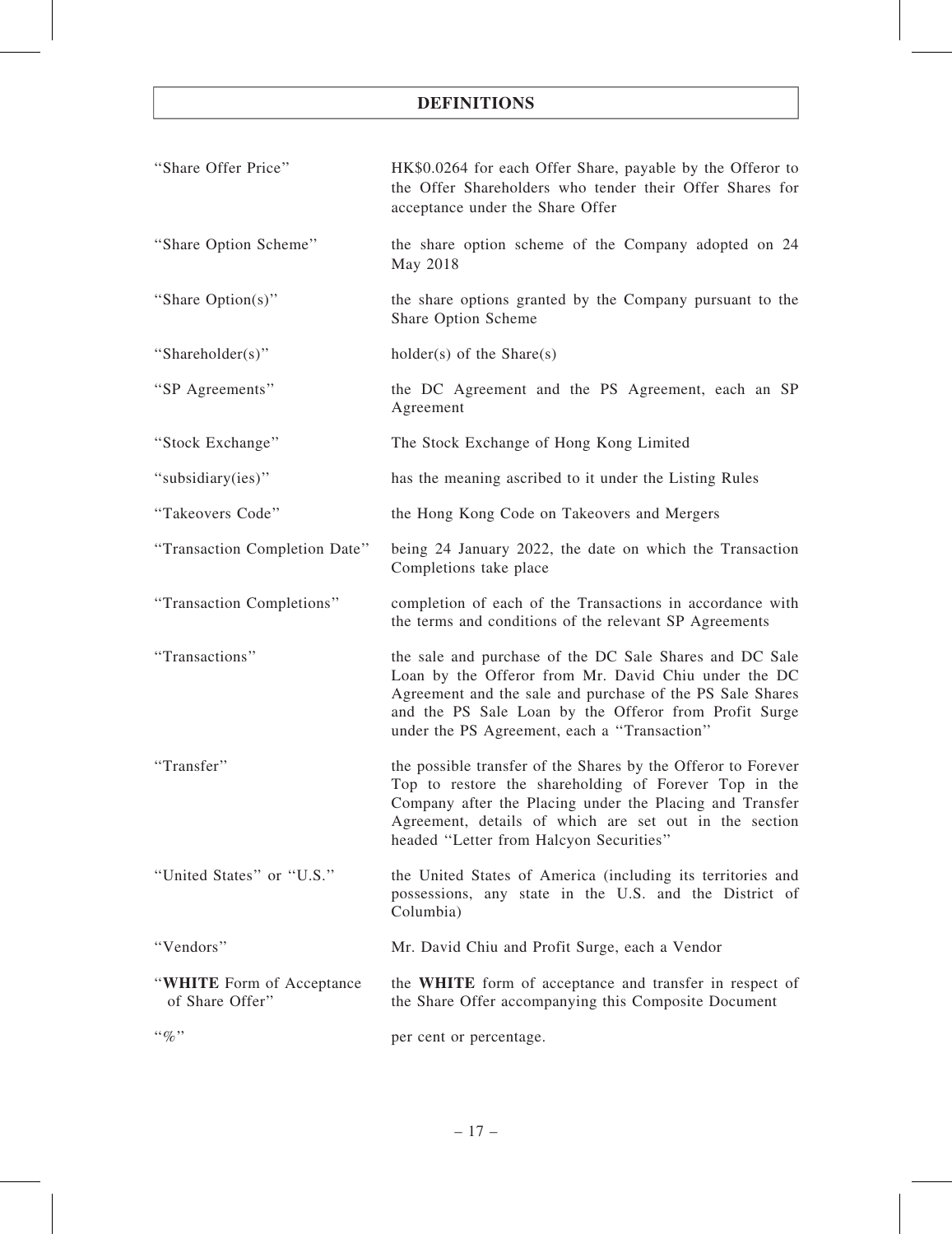All references in this Composite Document to times and dates are references to Hong Kong times and dates, unless otherwise specified.

In this Composite Document, unless the context otherwise requires or specifically stated otherwise:

- (a) the singular includes the plural, and vice versa;
- (b) one gender includes the other gender; and
- (c) references to persons include companies and other corporations, and vice versa.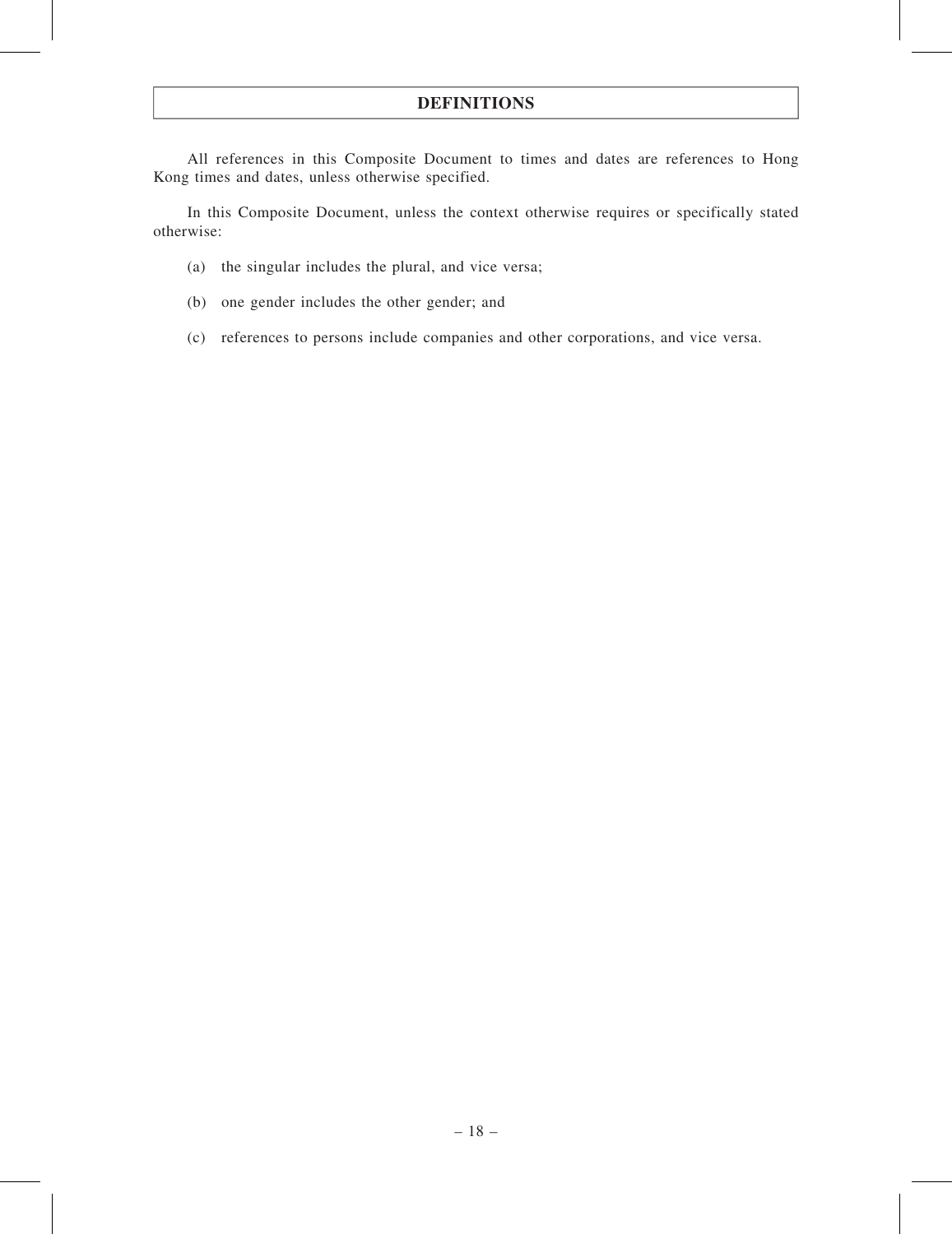**个HAI(VON錯感** 

Halcyon Securities Limited 11/F, 8 Wyndham Street Central, Hong Kong

27 January 2022

To the Offer Shareholders and Offer Optionholders

Dear Sir or Madam

# CONDITIONAL MANDATORY CASH OFFERS BY HALCYON SECURITIES LIMITED FOR AND ON BEHALF OF THE OFFEROR TO ACQUIRE ALL ISSUED SHARES IN AND TO CANCEL ALL OUTSTANDING SHARE OPTIONS OF i-CABLE COMMUNICATIONS LIMITED (OTHER THAN THOSE ALREADY OWNED OR AGREED TO BE ACQUIRED BY THE OFFEROR AND PARTIES ACTING IN CONCERT WITH IT)

### 1. INTRODUCTION

Reference is made to the Joint Announcement in relation to, among other things, the SP Agreements and the Offers.

The Company was informed by Forever Top that on 30 September 2021, the Offeror (as purchaser) has entered into (i) the DC Agreement with Mr. David Chiu (as vendor), pursuant to which the Offeror has conditionally agreed to acquire, and Mr. David Chiu has conditionally agreed to sell and assign, the DC Sale Shares and the DC Sale Loan at the aggregate consideration of HK\$148.0 million; and (ii) the PS Agreement with Profit Surge (as vendor) and Mr. Li (as guarantor of Profit Surge), pursuant to which the Offeror has conditionally agreed to acquire, and Profit Surge has conditionally agreed to sell and assign, the PS Sale Shares and the PS Sale Loan at the aggregate consideration of approximately HK\$60.9 million.

As at the date of the Joint Announcement, (i) the Offeror was the single largest shareholder of Forever Top holding 31.5% of the total number of issued shares of Forever Top; (ii) Mr. David Chiu held 24.5% of the total number of the issued shares of Forever Top; (iii) Celestial Channel Limited (a wholly-owned subsidiary of Chow Tai Fook Enterprises Limited of which Dr. Cheng was the chairman) held 14.0% of the total number of issued shares of Forever Top; (iv) Profit Surge (which was wholly-owned by Mr. Li) held 16.0% of the total number of issued shares of Forever Top; and (v) Expand Ocean L.P. (a fund whose sole general partner was a wholly-owned company of Mr. John Huan Zhao) held 14.0% of the total number of issued shares of Forever Top. The DC Sale Shares and the PS Sale Shares represented, in aggregate, 40.5% of the total number of issued shares of Forever Top as at the date of the Joint Announcement.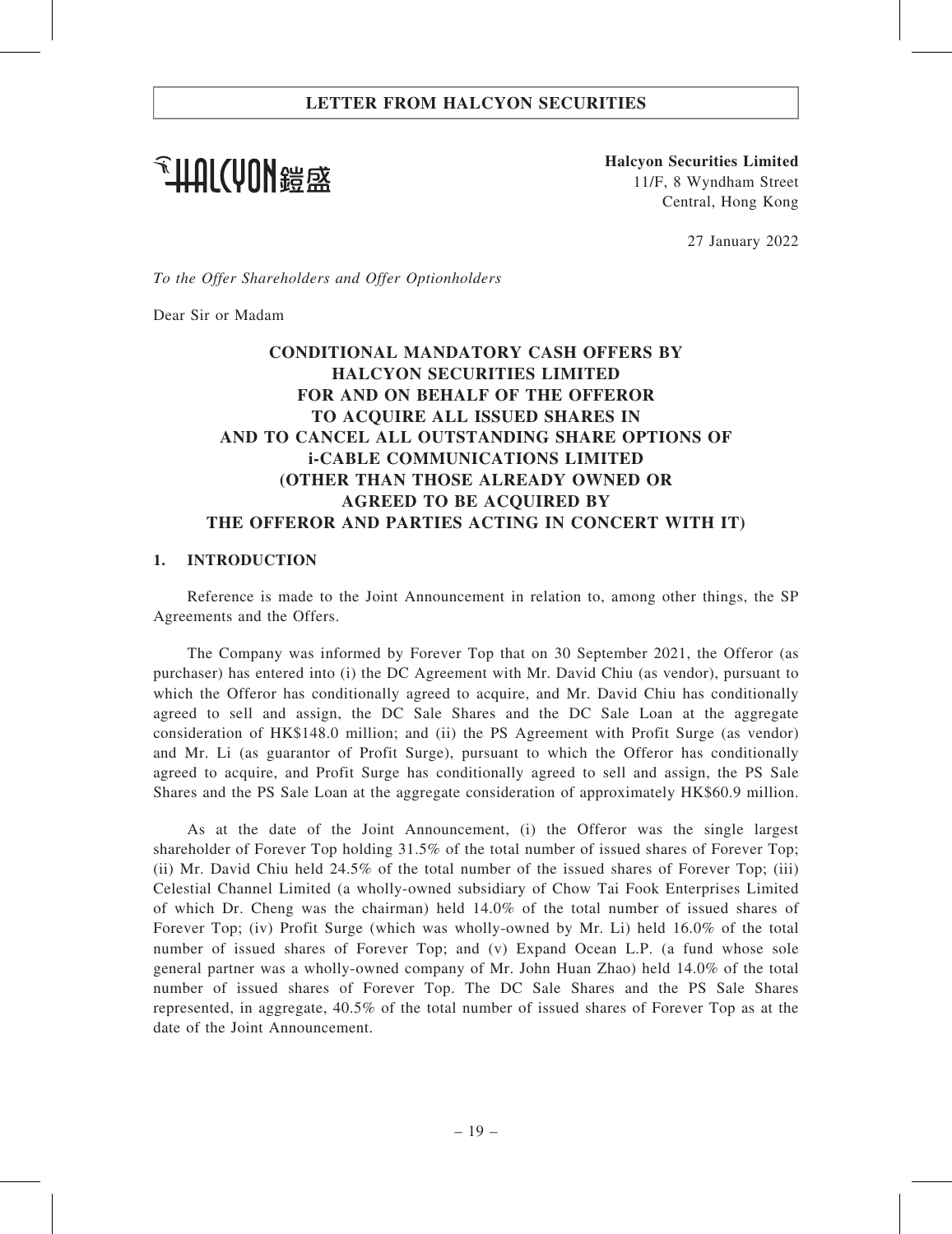On the Transaction Completion Date, the Offeror and the Company jointly announced that Transaction Completions took place on even date. Immediately after the Transaction Completions and as at the Latest Practicable Date, (i) the Offeror held 72.0% of the total number of issued shares of Forever Top; (ii) Celestial Channel Limited held 14.0% of the total number of issued shares of Forever Top; (iii) Expand Ocean L.P. held 14.0% of the total number of issued shares of Forever Top; and (iv) the Vendors ceased to hold any interest in Forever Top. The Offeror and Celestial Channel Limited, in aggregate, held 86.0% of the total number of issued shares of Forever Top immediately after the Transaction Completions.

As at the Latest Practicable Date, the Company had a total of 7,134,623,520 Shares in issue, 239,504,640 Share Options outstanding entitling the grantees to subscribe for an aggregate of 239,504,640 Shares at an exercise price of HK\$0.204 per Share and the following convertible bonds:

|          | Principal amount Holder<br>$(HK\$ |                         | <b>Conversion price</b><br>$(HK\$ | <b>Conversion</b><br><b>Shares</b> |
|----------|-----------------------------------|-------------------------|-----------------------------------|------------------------------------|
| 2019 LCS |                                   | 568,000,000 Forever Top | 0.125                             | 4,544,000,000                      |
| 2021 LCS | 200,000,000                       | Forever Top             | 0.068                             | 2,941,176,470                      |

As at the Latest Practicable Date, Forever Top held 3,083,722,894 Shares, which represented approximately 43.2% of the Shares in issue, the Offeror Concert Parties held in aggregate 218,105,600 Share Options and Forever Top held all the outstanding 2019 LCS and 2021 LCS. For details, please see section headed ''2. Disclosure of Interests of the Offeror Concert Parties'' in Appendix IV to this Composite Document.

As the Offeror acquired statutory control (as referred to in the Takeovers Code) over Forever Top upon the Transaction Completions, and Forever Top holds a controlling interest in the Company, the Offeror is required to make a conditional mandatory general offer for all the issued Shares (other than those already owned or agreed to be acquired by the Offeror and parties acting in concert with it) pursuant to Note 8 to Rule 26.1 of the Takeovers Code and Practice Note 19 to the Takeovers Code. The Offeror, through Halcyon Securities, is making a conditional mandatory general offers for all the Offer Shares pursuant to Note 8 to Rule 26.1 of the Takeovers Code and to cancel all outstanding Offer Options pursuant to Rule 13 of the Takeovers Code.

This letter sets out, among other things, the principal terms of the Offers, together with the information of the Offeror and the Offeror's intentions regarding the Group. Further details of the Offers and the procedures for accepting the Offers are set out in Appendix I and the form of the Option Offer Letter set out in Appendix V to this Composite Document and the accompanying Form(s) of Acceptance.

Your attention is also drawn to the ''Letter from the Board'', the ''Letter from the Independent Board Committee'' to the Offer Shareholders and Offer Optionholders, the ''Letter from Altus Capital'' to the Independent Board Committee, the Offer Shareholders and Offer Optionholders, and (if you are an Offer Optionholder) the Option Offer Letter, the form of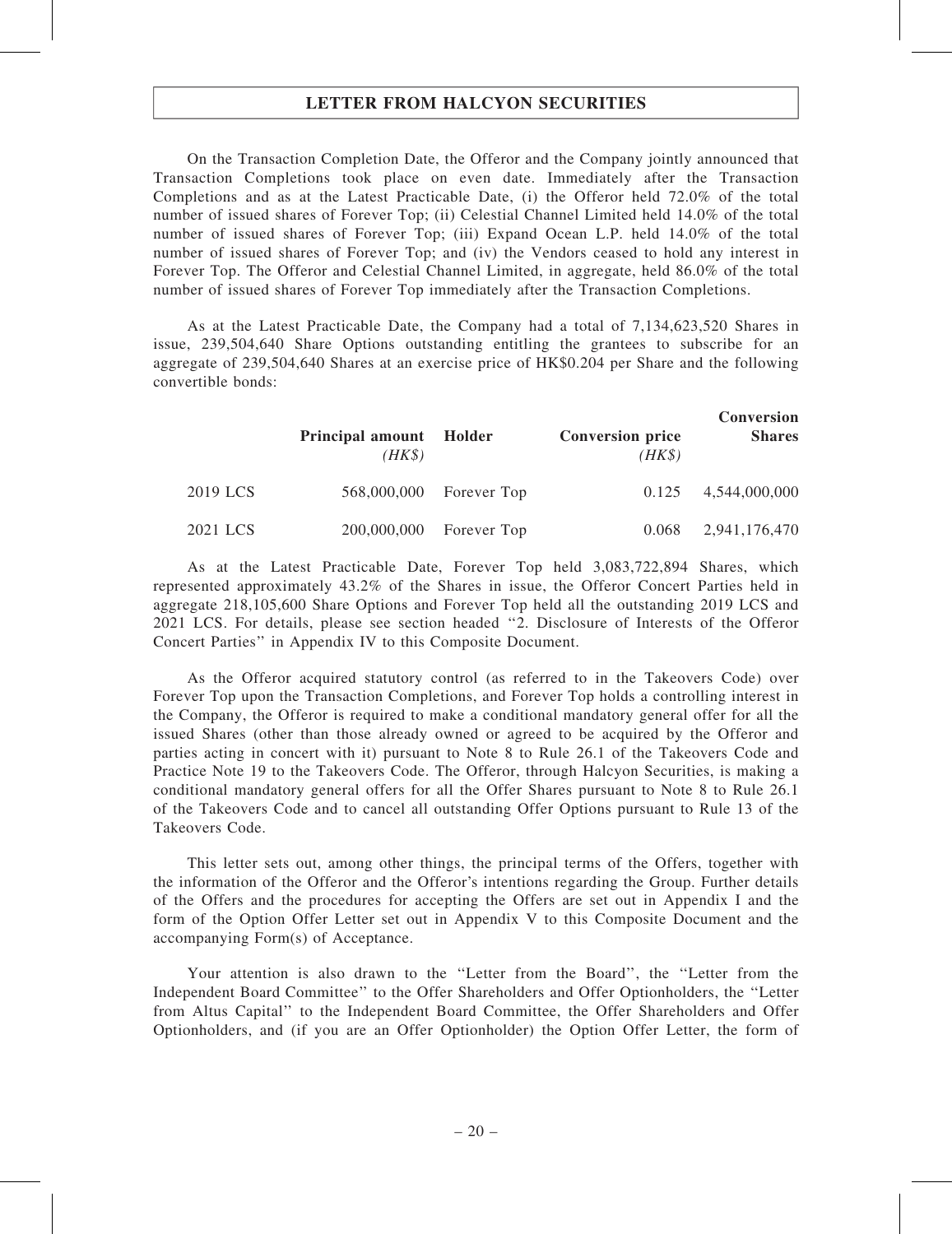which is set out in the ''Form of Option Offer Letter'', as contained in this Composite Document, the accompanying Form(s) of Acceptance and the appendices which form part of this Composite Document.

### 2. THE SHARE OFFER

Halcyon Securities, on behalf of the Offeror, makes the Share Offer on the following basis:

Share Offer Price for each Offer Share ........................... HK\$0.0264 in cash

The Offeror will not increase the Share Offer Price as set out above. Shareholders and potential investors should be aware that, following the making of this statement, the Offeror will not be allowed to increase the Share Offer Price and the Offeror does not reserve the right to increase the Share Offer Price.

The Share Offer Price of HK\$0.0264 per Offer Share under the Share Offer is calculated based on the Pacpo Formula set out in Practice Note 19 to the Takeovers Code and calculated taking into consideration objectively the aggregate consideration paid by the Offeror under each of the SP Agreements, the value of the Shares held by Forever Top relative to the adjusted net assets value of Forever Top, and the number of Shares held by Forever Top.

Applying the Pacpo Formula, the Share Offer Price of HK\$0.0264 per Offer Shares is calculated as follow:

|                                              |                 | Consideration |                   |
|----------------------------------------------|-----------------|---------------|-------------------|
|                                              |                 | under the DC  |                   |
|                                              | Forever Top's % | Agreement/    | Total issued      |
| NAV of the                                   | shareholding in | number of DC  | shares of Forever |
| Company                                      | the Company     | Sale Shares   | Top               |
| $\cdots$ $\cdots$ $\cdots$ $\cdots$ $\cdots$ | –               |               | –                 |

Adjusted NAV of Forever Top Shares held by Forever Top

Where:

- (a) ''NAV'' of the Company represents the net asset value less non-controlling interests of the Company;
- (b) Adjusted NAV of Forever Top represents NAV of Forever Top as stated on its audited balance sheet as at 30 June 2021 with the following adjustments:
	- (i) the entire amount of the shareholders' loan owed by Forever Top to its shareholders was assumed to be capitalised; otherwise the Share Offer Price would be negative; and
	- (ii) the carrying value of the Shares held by Forever Top is changed from the market value of the Shares to the net asset value per Share of the Company multiplied by the number of Shares held by Forever Top;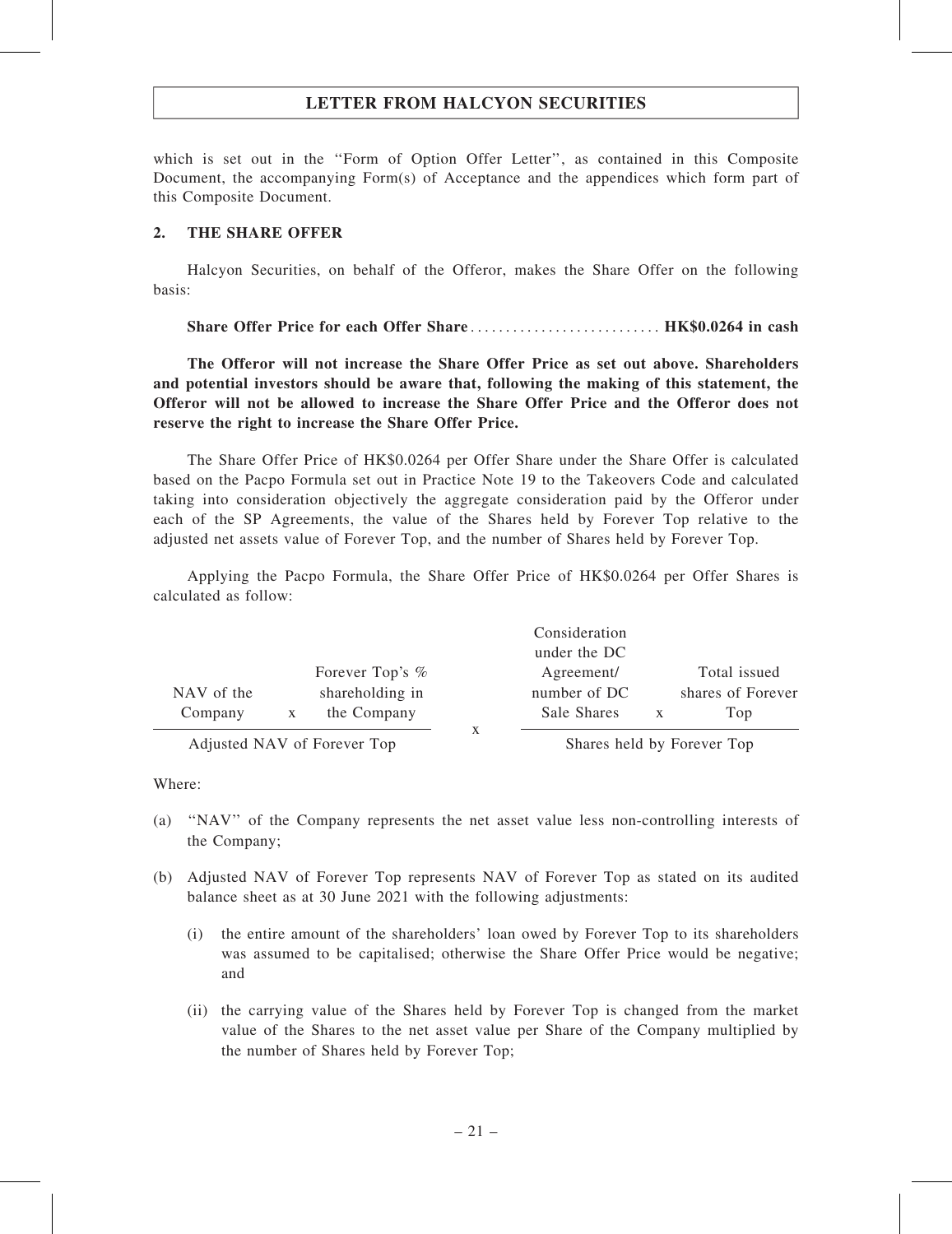(c) consideration under the DC Agreement is used in the calculation instead of consideration under the PS Agreement because consideration under the DC Agreement is higher than that under the PS Agreement.

The Share Offer is extended to all Offer Shareholders in accordance with the Takeovers Code. Under the terms of the Share Offer, the Offer Shares will be acquired fully paid and free from all Encumbrances, together with all rights attached thereto on or after the date on which the Share Offer is made, being the date of despatch of the Composite Document, including the right to receive in full all dividends and other distributions declared, if any, the record date for which falls on or after the date of this Composite Document.

The Company confirmed that as at the Latest Practicable Date, (i) it has not declared any dividend which is not yet paid; and (ii) it does not have any intention to declare or pay any future dividend or make other distributions prior to and including date of closing of the Share Offer.

### Comparisons of value

Based on the Share Offer Price of HK\$0.0264 per Offer Share represents:

- (i) a discount of 61.2% to the closing price of HK\$0.0680 per Share as quoted on the Stock Exchange on the Last Trading Day;
- (ii) a discount of 61.6% to the average closing price of HK\$0.0688 per Share as quoted on the Stock Exchange for the last five (5) consecutive trading days up to and including the Last Trading Day;
- (iii) a discount of 61.8% to the average closing price of HK\$0.0692 per Share as quoted on the Stock Exchange for the last ten (10) consecutive trading days up to and including the Last Trading Day;
- (iv) a discount of 62.6% to the average closing price of HK\$0.0706 per Share as quoted on the Stock Exchange for the last thirty (30) consecutive trading days up to and including the Last Trading Day;
- (v) a discount of 60.0% to the closing price of HK\$0.066 per Share as quoted on the Stock Exchange on the Latest Practicable Date;
- (vi) a discount of 48.4% to the audited consolidated net asset value per Share attributable to equity Shareholders of HK\$0.0512 per Share as at 31 December 2020, being the date to which the latest audited consolidated annual results of the Group were made up; and
- (vii) a discount of 43.8% to the unaudited consolidated net asset value per Share attributable to equity Shareholders of HK\$0.0470 per Share as at 30 June 2021, being the date to which the latest unaudited consolidated interim results of the Group were made up.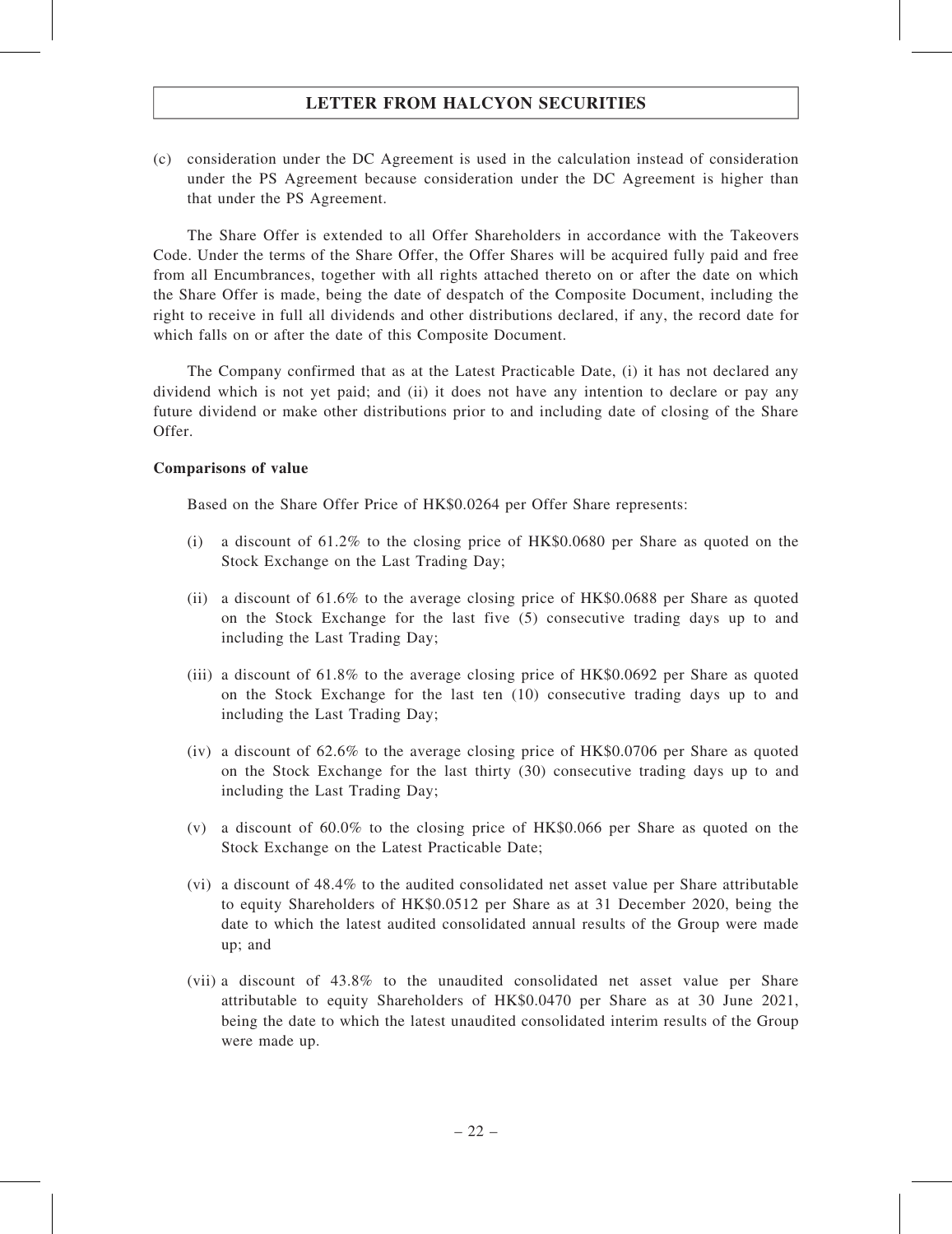#### Highest and lowest Share prices

The highest and the lowest closing prices of the Shares as quoted on the Stock Exchange during the Relevant Period were HK\$0.098 per Share on 24 May 2021, and HK\$0.062 per Share on 11 January 2022, respectively.

### 3. THE OPTION OFFER

Halcyon Securities, on behalf of the Offeror, makes the Option Offer on the following terms:

### Option Offer Price for cancellation of each Offer Option ......... HK\$0.0001 in cash

In compliance with Rule 13 of the Takeovers Code, the Option Offer Price for cancellation of the Offer Options represents the ''see-through'' price, which is the difference between the Share Offer Price and the exercise price for each Offer Option.

As the Outstanding Share Options have an exercise price of HK\$0.204 per Share, which is above the Share Offer Price, and are therefore out-of-the-money, the Option Offer Price for the cancellation of each such Offer Option will be a nominal cash amount of HK\$0.0001.

As at the Latest Practicable Date, (i) there were 239,504,640 Outstanding Share Options granted under the Share Option Scheme and all of which are exercisable; (ii) the Offeror Concert Parties hold in aggregate 218,105,600 Share Options; (iii) the Committed Optionholder holds 3,600,800 Share Options; and (iv) the other Offer Optionholders hold 17,798,240 Share Options.

The Option Offer is extended to all unexercised Offer Options but not to the Share Options held by the Offeror Concert Parties. No Option Offer is made for the Share Options held by the Offeror Concert Parties and the Offeror Concert Parties holding Outstanding Share Options as at the Latest Practicable Date have no objections to an offer not being made for their Share Options.

In accordance with the terms of the Share Option Scheme, if during the exercise period of the Share Options, an offer is made to acquire all or part of the total number of Shares in issue (other than those held by the Offeror and par parties acting in concert with it), and such offer becomes or is declared unconditional, the Company shall give written notice to all participants of the Share Option Scheme then holding Outstanding Share Options of the offer becoming unconditional as soon as reasonable practicable after becoming so aware, and each participant of the Share Option Scheme may, by notice in writing to the Company, within fourteen (14) days of the date of such notice exercise his Share Options to its full extent or to the extent specified in such notice in accordance with the rules of the Share Option Scheme.

The Share Offer will be extended to any Shares that may be issued as a result of the exercise of the Offer Options if such Shares are issued and valid acceptance in respect of such issued Shares is received on or before the date on which the Share Offer is closed.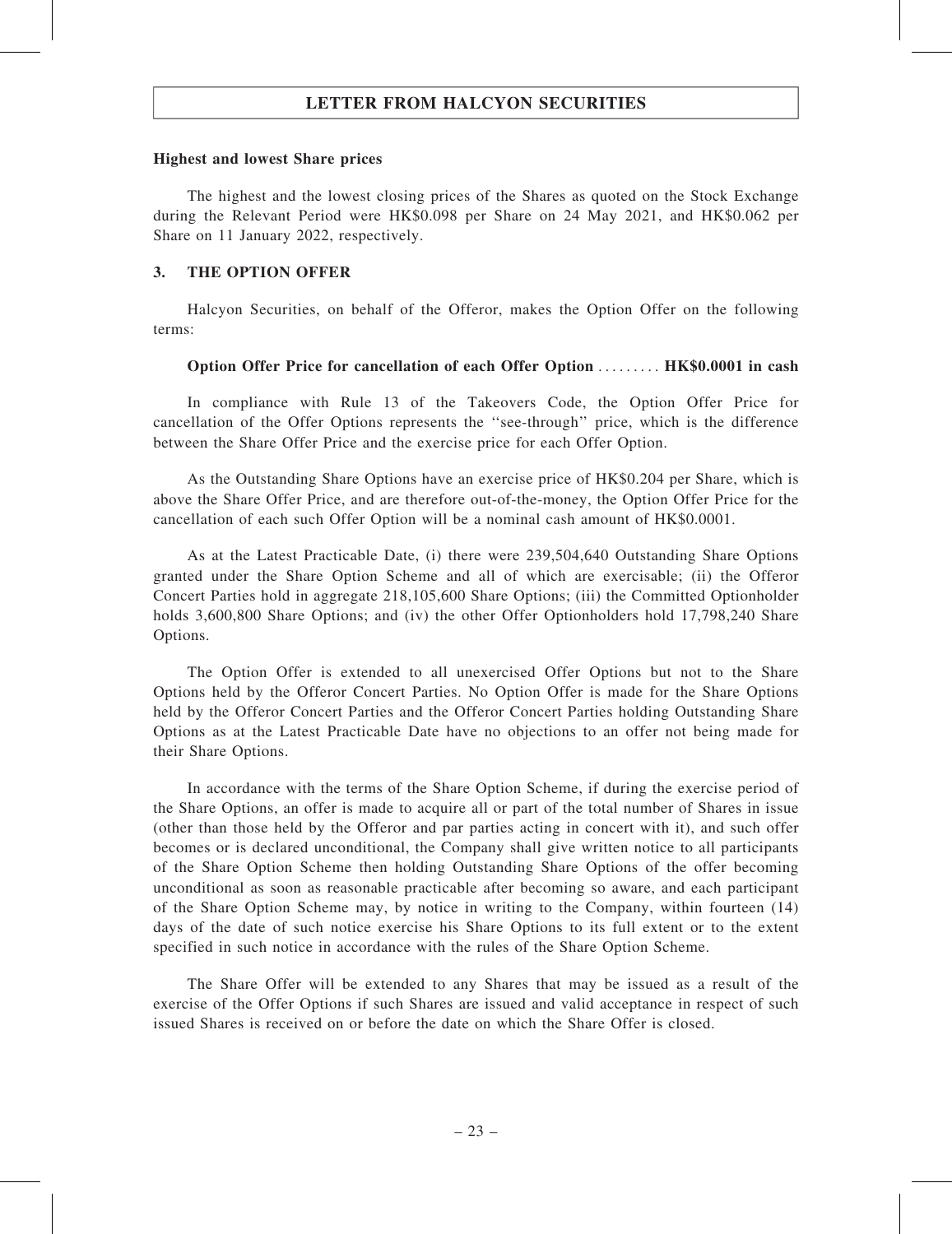Pursuant to the terms of the Share Option Scheme, the Share Options in respect of which the Option Offer is not accepted will (to the extent not exercised) automatically lapse upon the close of the Offers if the Offers become unconditional.

If the Offers do not become unconditional and lapse, the Share Options will continue to be exercisable in accordance with their respective conditions of grant.

### Option Irrevocable Undertakings

As disclosed in the Joint Announcement, each of the Offeror Concert Parties that hold Share Options and the Committed Optionholder had given the Option Irrevocable Undertaking to the Offeror in connection with the Option Offer and pursuant to which, each of the Offeror Concert Parties that hold Share Options and the Committed Optionholder has undertaken to the Offeror that during the period between the date of the Option Irrevocable Undertaking and the earlier of (i) the end of the Offer Period of the Offers; and (ii) the termination of the Option Irrevocable Undertaking in accordance with its terms (both days inclusive), he will not, among others,

- (1) exercise any Share Option owned by him; or
- (2) accept the Option Offer in respect of any of the Share Options owned by him.

The Option Irrevocable Undertaking shall terminate if (i) the SP Agreements are terminated prior to the Offers being made; or (ii) the Offers lapse or are withdrawn in circumstances permitted under the Takeovers Code.

### 4. THE 2019 LCS AND THE 2021 LCS

Pursuant to the respective terms of the 2019 LCS and the 2021 LCS, the 2019 LCS would be convertible into 4,544,000,000 Shares upon full conversion of the 2019 LCS based on the initial conversion price of HK\$0.125 per Share and the 2021 LCS would be convertible into 2,941,176,470 Shares upon full conversion of the 2021 LCS based on the initial conversion price of HK\$0.068 per Share. All the 2019 LCS and 2021 LCS are held by Forever Top.

#### LCS Irrevocable Undertaking

As disclosed in the Joint Announcement, Forever Top had given the LCS Irrevocable Undertaking to the Offeror and pursuant to which, Forever Top had undertaken to the Offeror that during the period between the date of the LCS Irrevocable Undertaking and the earlier of (i) the end of the Offer Period of the Offers; and (ii) the termination of the LCS Irrevocable Undertaking upon the lapse or withdrawal of the Offers in circumstances permitted under the Takeovers Code (both days inclusive), it will not, among others:

- (1) sell, transfer, encumber or otherwise dispose of any of the 2019 LCS and the 2021 LCS:
- (2) exercise the conversion rights under the terms of any of the 2019 LCS and the 2021 LCS to subscribe for any conversion Shares; and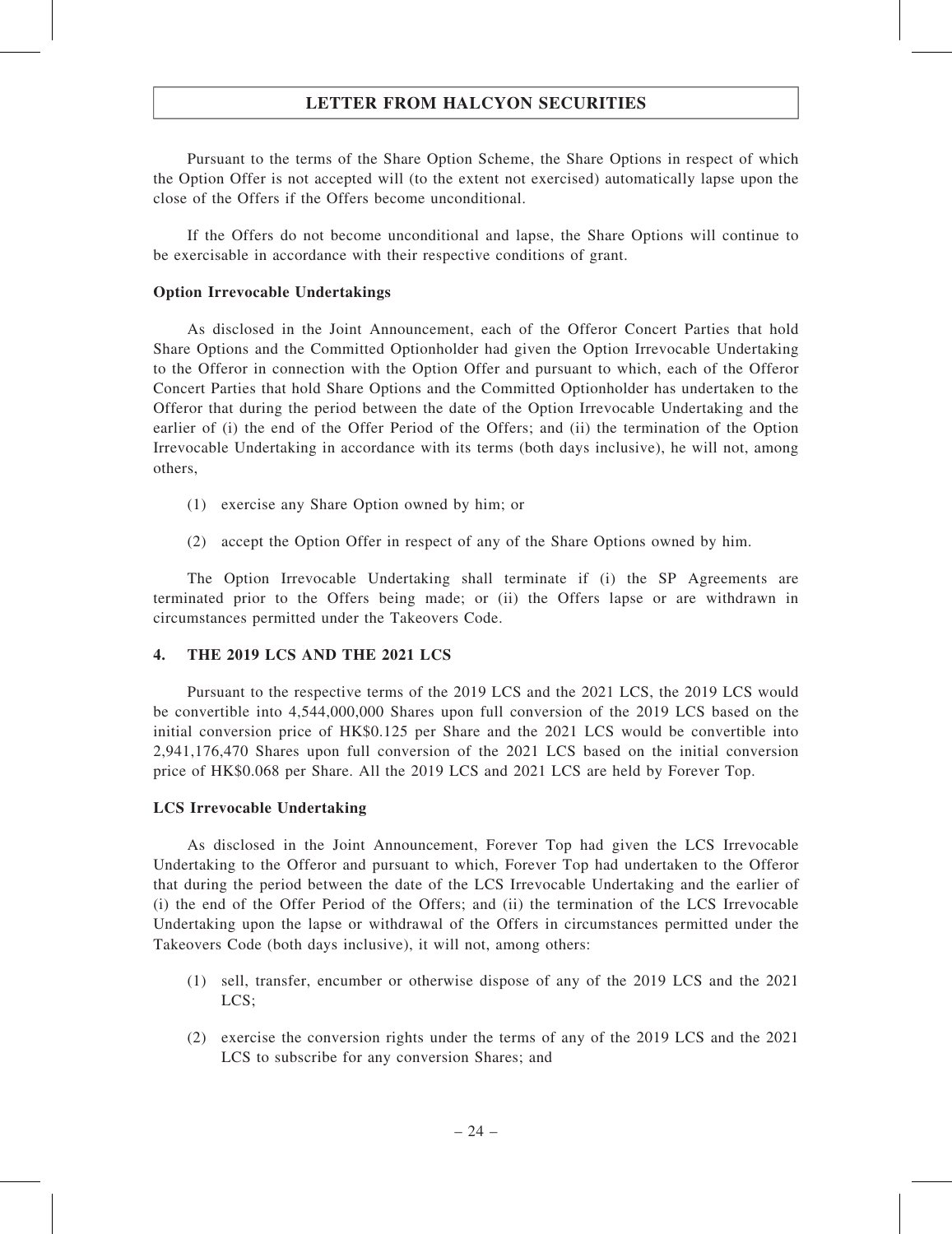(3) accept any offer made for and on behalf of the Offeror in respect of any of the 2019 LCS and the 2021 LCS.

Accordingly, no offer will be made for the 2019 LCS and the 2021 LCS under Rule 13 of the Takeovers Code.

Save for the outstanding 239,504,640 Share Options, the 2019 LCS and the 2021 LCS, as at the Latest Practicable Date, there was no outstanding convertible security, warrant, option or derivative issued by the Company which may confer any rights to the holder(s) thereof to subscribe for, convert or exchange into Shares.

#### 5. TOTAL VALUE OF THE OFFERS

Based on the Share Offer Price of HK\$0.0264 per Offer Share, 4,050,900,626 Offer Shares and 17,798,240 Offer Options that are held by the Offer Optionholder other than the Committed Optionholder:

- (a) assuming that no Offer Option is exercised and the Share Offer is accepted in full:
	- (i) the value of the Share Offer will be approximately HK\$106.9 million; and
	- (ii) the total amount to satisfy the cancellation of all Offer Options (other than the Share Options held by the Committed Optionholder) will be approximately HK\$1,779.82; and
- (b) assuming that all Offer Options (other than the Share Options held by the Committed Optionholder) are exercised and the Share Offer is accepted in full:
	- (i) the value of the Share Offer will be approximately HK\$107.4 million; and
	- (ii) the total amount to satisfy the cancellation of all Offer Options will be HK\$Nil.

#### Financial resources available to the Offeror

The Offeror intends to finance the maximum amount payable to satisfy the consideration for the Offers of HK\$107.4 million by its internal cash resources.

Halcyon Capital, being the financial adviser to the Offeror in respect of the Offers, is satisfied that sufficient financial resources are available to the Offeror to satisfy the maximum amount payable by the Offeror to satisfy the consideration for the Offers.

### 6. CONDITION OF THE OFFERS

The Share Offer will be only conditional upon valid acceptances of the Share Offer being received (and not, where permitted, withdrawn) by 4:00 p.m. on the Closing Date (or such later time or date as the Offeror may, subject to the Takeovers Code, decide) in respect of Shares which, together with Shares acquired before or during the Offer Period of the Offers, will result in the Offeror and parties acting in concert with it holding more than 50% of the voting rights of the Company.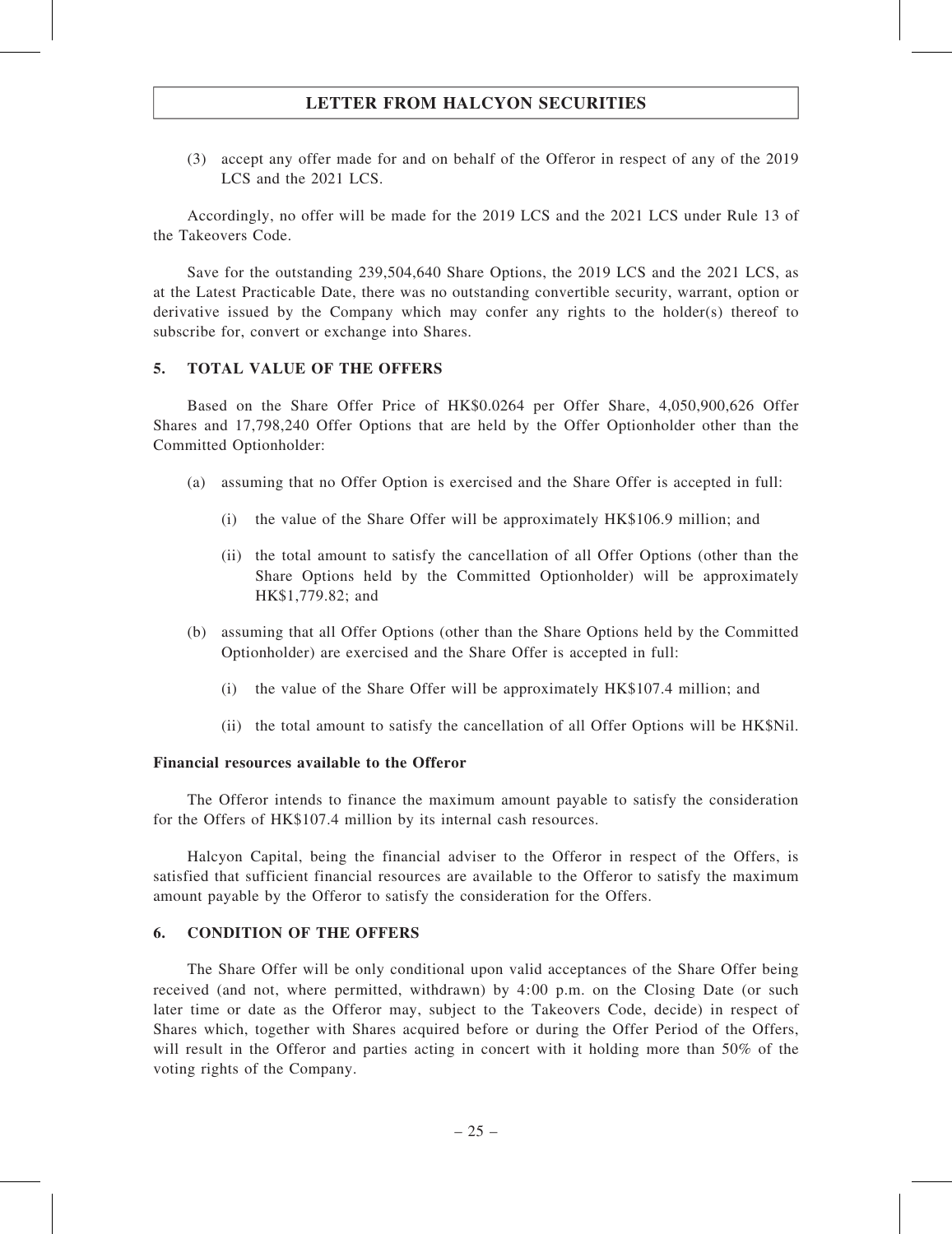The Option Offer will be subject to and conditional upon the Share Offer becoming or being declared unconditional.

The Offeror will issue an announcement in relation to the revision, extension or lapse of the Offers or the fulfilment of the condition to the Share Offer in accordance with the Takeovers Code and the Listing Rules. The latest time on which the Offeror can declare the Share Offer unconditional as to acceptances is 7:00 p.m. on the 60th day after the despatch of the Composite Document (or such later date to which the Executive may consent).

The Offers may or may not become unconditional. Shareholders and investors should exercise caution when dealing in securities of the Company and if they are in any doubt about their position, they should consult their professional advisers.

### 7. EFFECT OF ACCEPTING THE OFFERS

Subject to the Share Offer becoming unconditional, by accepting the Share Offer, the relevant Offer Shareholder will be deemed to warrant that all Offer Shares to be sold by such person under the Share Offer are fully paid and free from all Encumbrances and together with all rights and benefits attaching thereto as at the date of the Composite Document or subsequently becoming attached to them, including but not limited to the right to receive all dividends, distributions and any return of capital, if any, which may be paid, made or declared or agreed to be made or paid thereon or in respect thereof on or after the date on which the Share Offer is made, being the date of despatch of the Composite Document.

Subject to the Option Offer becoming unconditional, by accepting the Option Offer, the relevant Offer Options tendered by the Offer Optionholder, together with all rights attaching thereto with effect from the date of the Composite Document will be cancelled and renounced in their entirety. Under the terms of the Share Option Scheme, if, during the exercise period, an offer is made to acquire all or part of the total number of Shares in issue (other than those held by the Offeror and persons acting in concert with it) and such offer becomes or is declared unconditional, the Company shall give written notice to all Optionholders and each such Optionholder may, by notice in writing to the Company, within fourteen (14) days of the date of such notice, exercise his/her Share Option in full or to the extent specified in such notice. Pursuant to the terms of the Share Option Scheme, the Share Options in respect of which the Option Offer is not accepted will (to the extent not exercised) automatically lapse upon the close of the Offers if the Offers become unconditional.

Acceptance of the Share Offer and the Option Offer will be irrevocable and will not be capable of being withdrawn, except in compliance with Rule 17 of the Takeovers Code, which provides that an acceptor of the Offers shall be entitled to withdraw its/his/her acceptance after twenty-one (21) days from the First Closing Date of the Offers, if the Offers have not by then become unconditional as to acceptances.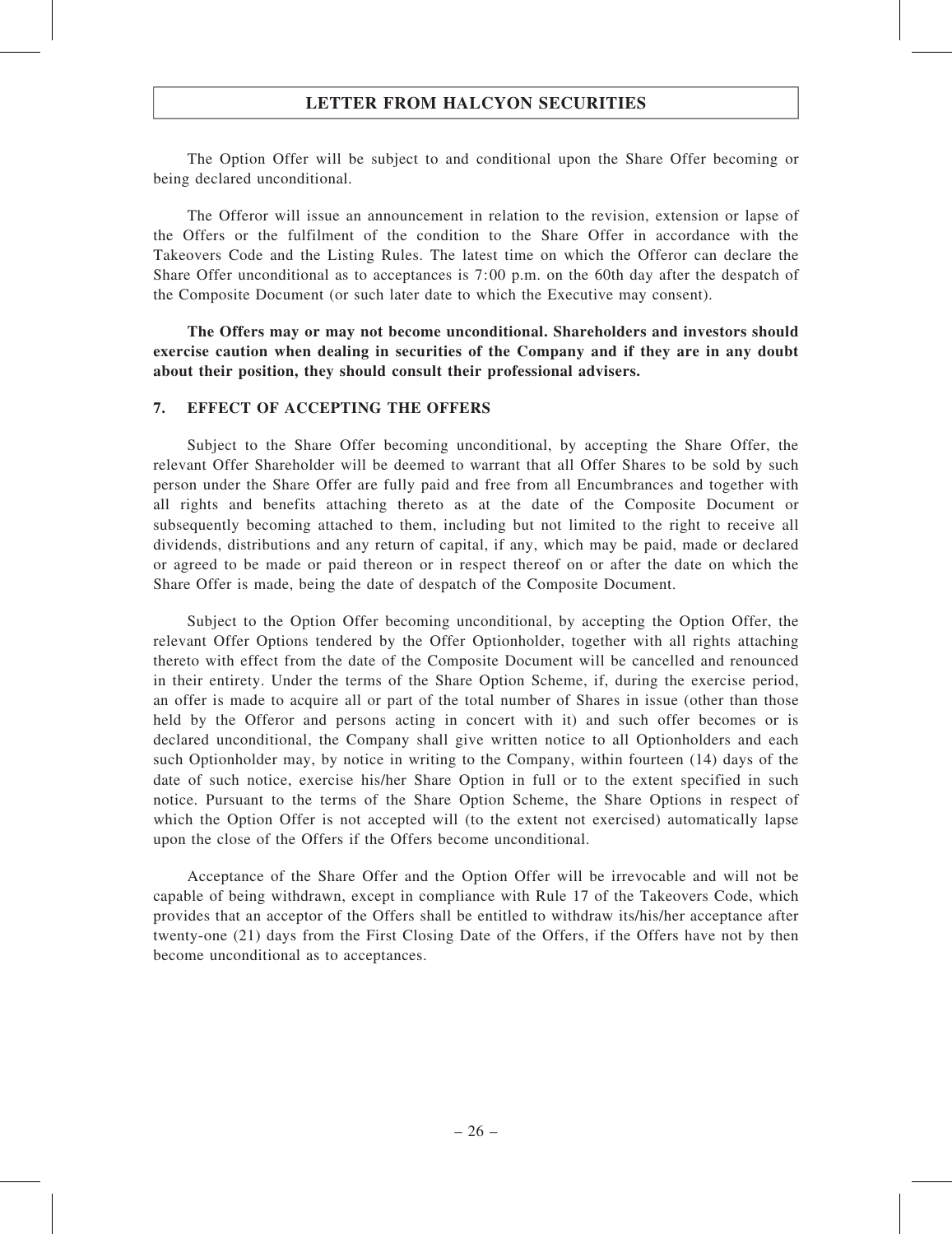### 8. PAYMENT

Subject to the Offers having become, or having been declared, unconditional, payment in cash in respect of acceptances of the Offers will be made as soon as possible but in any event, within seven (7) Business Days following the later of the date on which (i) the Offers becomes, or are declared unconditional; and (ii) the duly completed acceptances of the Offers and the relevant documents of title of the Offer Shares and the Offer Options, as applicable, in respect of such acceptances are received by or for the Offeror to render each such acceptance complete and valid. No fractions of a cent will be payable, and the amount of the consideration payable to an Offer Shareholder who accepts the Share Offer and an Offer Optionholder who accepts the Option Offer will be rounded up to the nearest cent.

### 9. HONG KONG STAMP DUTY

The seller's Hong Kong ad valorem stamp duty arising in connection with acceptances of the Share Offer will be payable by the relevant Offer Shareholders at a rate of 0.13% of the higher of (i) the market value of the Offer Shares; or (ii) the consideration payable by the Offeror in respect of the relevant acceptances of the Share Offer, and will be deducted from the amount payable by the Offeror to the relevant Offer Shareholders on acceptance of the Share Offer.

The Offeror will arrange for payment of the seller's Hong Kong ad valorem stamp duty on behalf of the relevant Offer Shareholders accepting the Share Offer and will pay the buyer's Hong Kong ad valorem stamp duty in connection with the acceptance of the Share Offer and the transfer of the Offer Shares.

No stamp duty is payable on the cancellation of the Offer Options.

### 10. TAXATION ADVICE

Shareholders and Optionholders are recommended to consult their own professional advisers if they are in any doubt as to the taxation implications of accepting or rejecting the Offers. None of the Offeror, parties acting in concert with it, the Company, Halcyon Capital, Halcyon Securities, and their respective ultimate beneficial owners, directors, officers, agents or associates or any other person involved in the Offers accepts responsibility for any taxation effects on, or liabilities of, any persons as a result of their acceptance or rejection of the Offers.

### 11. OVERSEAS SHAREHOLDERS AND OVERSEAS OPTIONHOLDERS

The availability of the Offers to any Overseas Shareholders and Overseas Optionholders may be affected by the applicable laws and regulations of their relevant jurisdictions of residence. The Overseas Shareholders and the Overseas Optionholders should observe any applicable legal or regulatory requirements and, where necessary, seek their own legal advice. It is the responsibilities of the Overseas Shareholders and the Overseas Optionholders who wish to accept the Offers to satisfy themselves as to the full observance of the laws and regulations of the relevant overseas jurisdictions in connection with the acceptance of the Offers (including the obtaining of any governmental or other consent which may be required or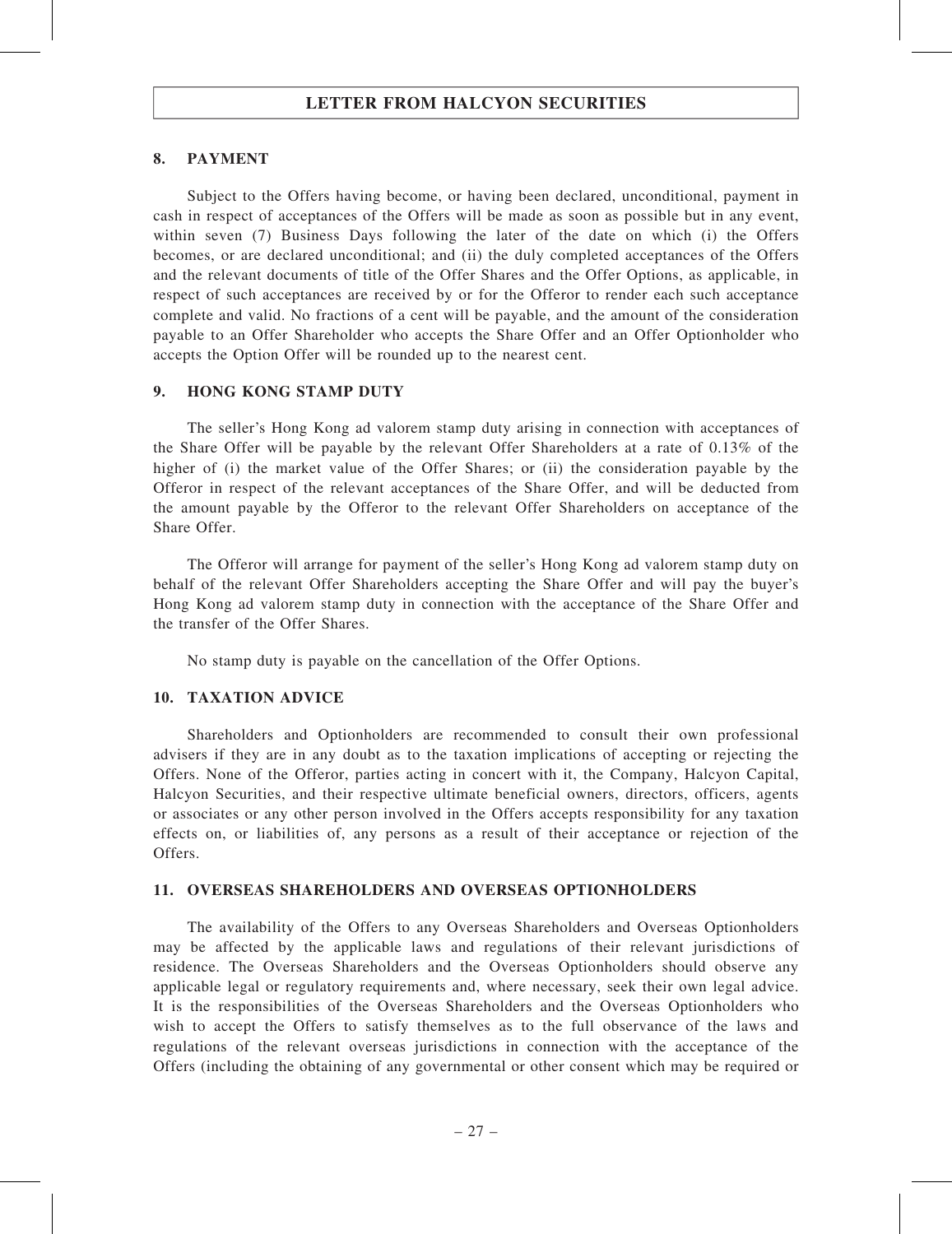the compliance with other necessary formalities and the payment of any transfer or other taxes due by such Overseas Shareholders and Overseas Optionholders in respect of such overseas jurisdictions).

Acceptance of the Offers by any Overseas Shareholder and Overseas Optionholder will be deemed to constitute a representation and warranty from such Overseas Shareholder or Overseas Optionholder to the Offeror that the local laws and requirements have been complied with. The Overseas Shareholders and the Overseas Optionholders should consult their professional advisers if in doubt.

### 12. INTENTION OF THE OFFEROR IN RELATION TO THE GROUP

The Offeror has no intention to introduce any major changes to the existing operations and business of the Group upon the close of the Offers, and intends that the Group will continue to operate its existing business following the close of the Offers. The Offeror will continue to ensure good corporate governance in the Group, monitor and review the Group's business and operations from time to time, and may take steps that it deems necessary or appropriate to optimise the value of the Group.

Neither the Offeror nor Forever Top directly manages the Group. The Company is managed by the Board, which will continue to review the business operations and financial conditions of the Group and make management decisions regarding the Group (including but not limited to decisions on employment of its employees and deployment of the Group's assets) as it considers appropriate. The Offeror has no intention to make significant changes to the continued employment of the employees of the Group as a result of the Offers or to dispose of or re-deploy the fixed assets of the Group other than in the ordinary course of business.

The Company intends, subject to factors set out in the section headed ''Important Notices — Cautionary Note Regarding Forward-Looking Statements'', to:

- continue to prepare for the use of the spectrum as an additional means of transmission for the delivery of free television programme service by Fantastic Television Limited under an approval-in-principle granted by the Communications Authority;
- establish a new television channel to better reach and retain television audience via the spectrum;
- continue to devote resources to promote quality and diversified television programmes and to improve the video streaming services through digital platforms for the viewers;
- continue to enhance its mobile applications and other platforms so as to reach and retain wider audience coverage;
- continue to develop and improve the quality of its telecommunications services;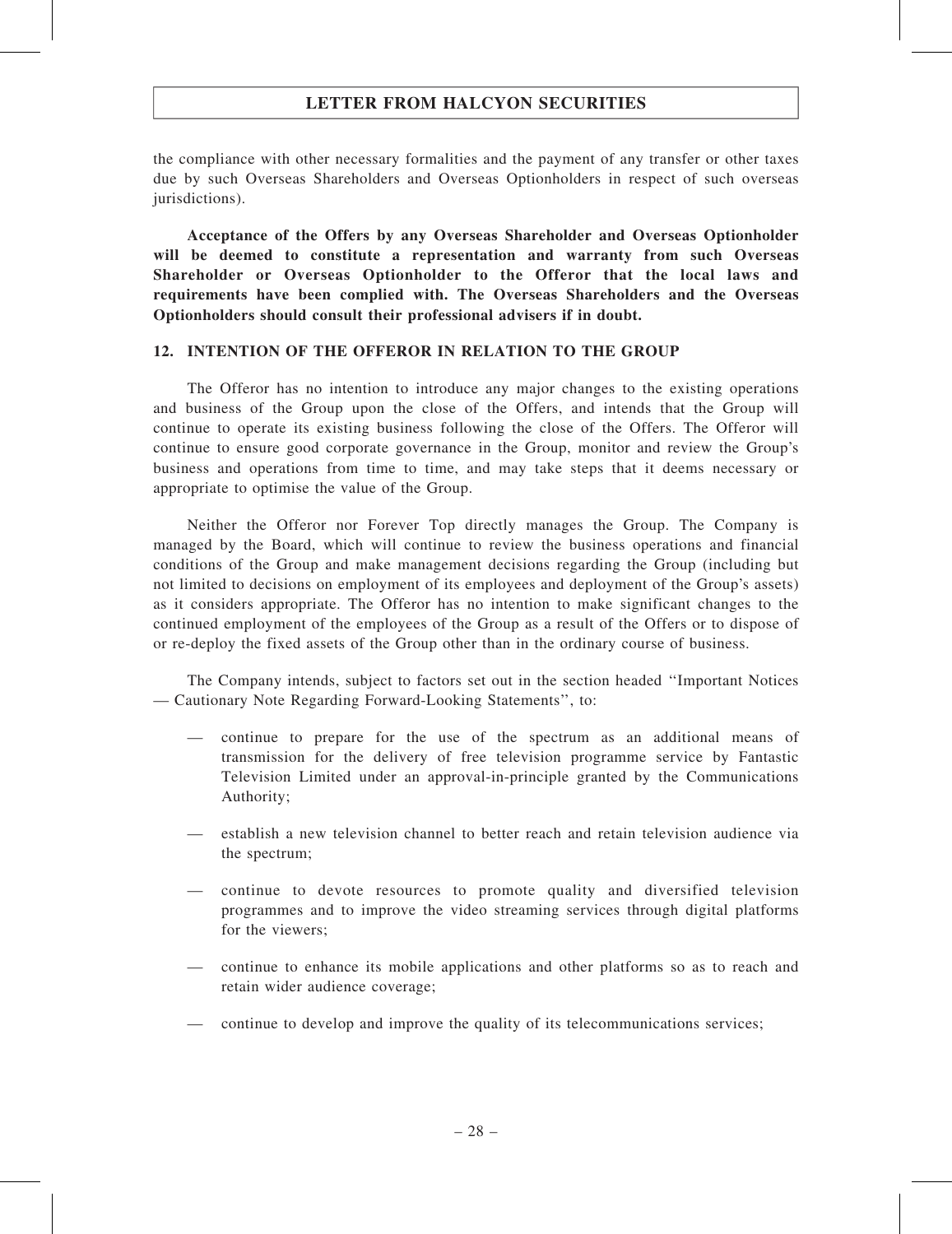- further enhance its fiber network to enable data center providers, mobile operators, cloud service providers and artificial intelligence solution providers to deliver their services to end users more efficiently and cost effectively; and
- continue to explore co-operation and other opportunities in the market.

The Offeror intends to continue to support the Group in its development and plan as set out above.

The Offeror has no intention to hold, together with parties acting in concert with it, more than 50% of the Shares, as it has entered into the Placing and Transfer arrangements with the Placing Agent as set out in the section headed "15. Possible Placing and Transfer" in this ''Letter from Halcyon Securities''.

#### No Change to the composition of the Board

The Offeror intends that all current Directors will continue to remain in their offices immediately after the close of the Offers.

### 13. COMPULSORY ACQUISITION

The Offeror does not intend to privatise the Company by availing itself of any powers of compulsory acquisition of the remaining Shares not acquired under the Share Offer after the close of the Offers.

#### 14. PUBLIC FLOAT

The Stock Exchange has stated that if, at the close of the Offers, less than the minimum prescribed percentage applicable to the Company, being 25% of the issued Shares, are held by the public, or if the Stock Exchange believes that:

- a false market exists or may exist in the trading of the Shares; or
- that there are insufficient Shares in public hands to maintain an orderly market;

it will consider exercising its discretion to suspend dealings in the Shares.

The Offeror intends the Company to remain listed on the Stock Exchange. The directors of the Offeror will jointly and severally undertake to the Exchange to take appropriate steps to ensure that sufficient public float exists in the Shares.

### 15. POSSIBLE PLACING AND TRANSFER

#### Background

HKCTV, a subsidiary of the Company, is a holder of a domestic pay television programme service licence under the Broadcasting Ordinance, in respect of which approval from the Communications Authority is required for the shareholding changes in the Company resulting from the Share Offer.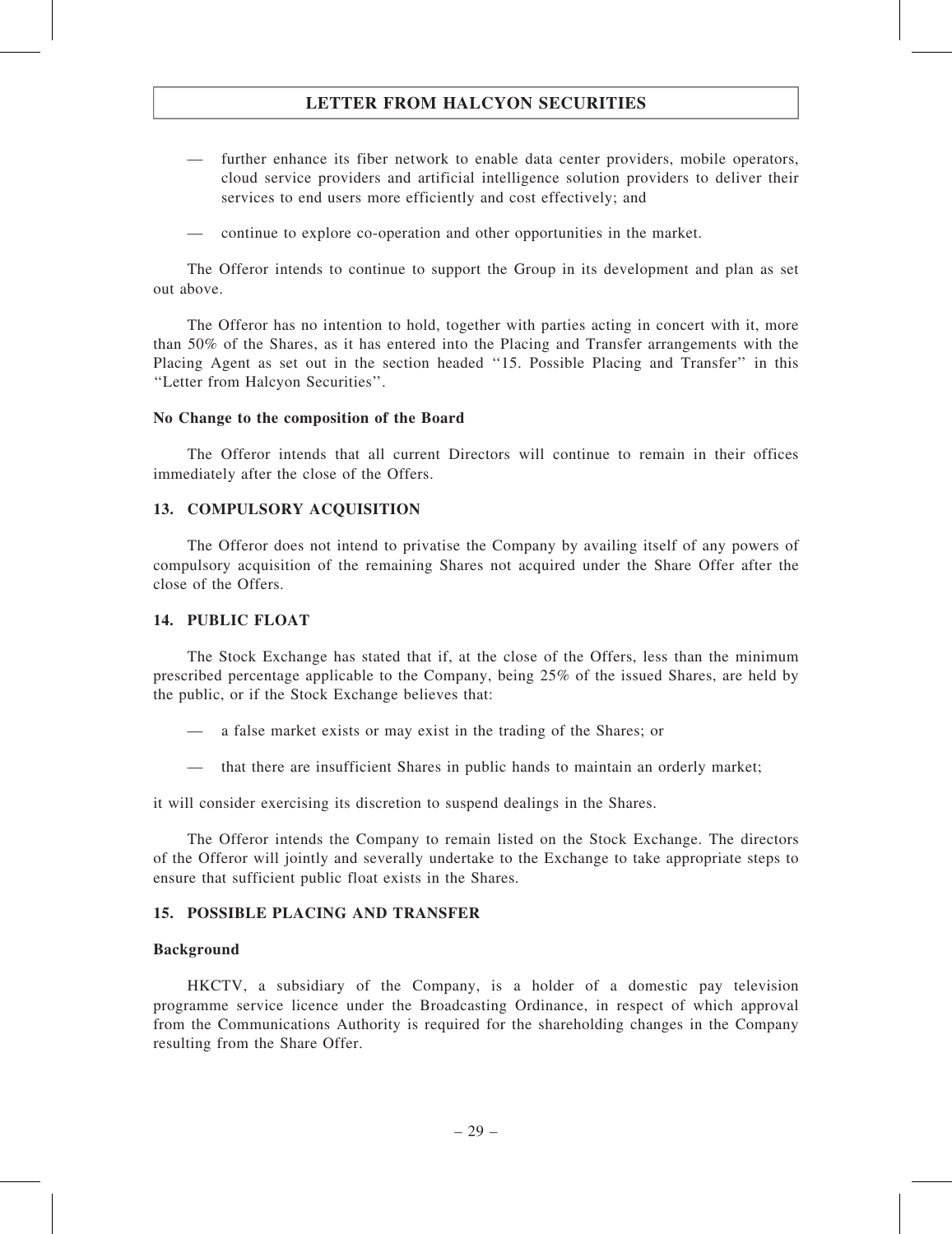If acceptances of the Share Offer result in the Relevant Shareholdings exceeding 50% of the total issued Shares, then a voting control approval from the Communications Authority is required in respect of the shareholding changes in the Company resulting from the Share Offer, which will require very significant amount of documents and information from HKCTV, Dr. Cheng and his associates as defined under the Broadcasting Ordinance.

In order to ensure that the Offers can proceed timely, the Offeror and Forever Top have entered into the Placing and Transfer Agreement with the Placing Agent in respect of (i) the possible Placing arrangements set out below to ensure, if necessary, that the Relevant Shareholdings will not exceed 50% at any time during the Offer Period and upon completion of the Share Offer and the Placing; and (ii) the possible Transfer arrangement between the Offeror and Forever Top as set out below to, if necessary, restore Forever Top's shareholding in the Company to the level immediately prior to the Placing, if any. Pursuant to the Placing and Transfer Agreement and subject to the signing of the Placing Confirmation(s) from time to time, the Placing Agent will itself purchase the Placing Shares if it fails purchaser to purchase such Shares, at the Offer Price.

The Placing and the Transfer will not affect the terms and condition of the Offers and will only take place if and when the Offers become unconditional. In other words, if the Offers lapse, each of the Placing and the Transfer will not proceed.

In the scenario where the Offers become unconditional, under the Placing arrangements, Forever Top, the Offeror and the Placing Agent will enter into Placing Confirmation(s) from time to time, pursuant to which Forever Top will place, in one or more batches, such number of Shares held by it in order for the Relevant Shareholdings to remain at 50% or less, and the Offeror will, after the close of the Share Offer, transfer such number of Shares as the Placing Shares to Forever Top to restore Forever Top's shareholding in the Company.

### Placing and Transfer Agreement

Date: 24 January 2022

Parties: (1) the Offeror;

- (2) Forever Top, as the vendor of the Shares; and
- (3) the Placing Agent

### (A) Placing of Shares held by Forever Top

Forever Top has agreed to appoint the Placing Agent to act as its agent for the purpose of effecting the Placing, and the Placing Agent has agreed to accept such appointment, subject to the terms of the Placing and Transfer Agreement and the Placing Confirmation(s).

Under the Placing and Transfer Agreement, Forever Top, the Offeror and the Placing Agent may enter into Placing Confirmation(s) from time to time, pursuant to which Forever Top will agree to sell, and the Placing Agent (as agent of Forever Top) will agree to procure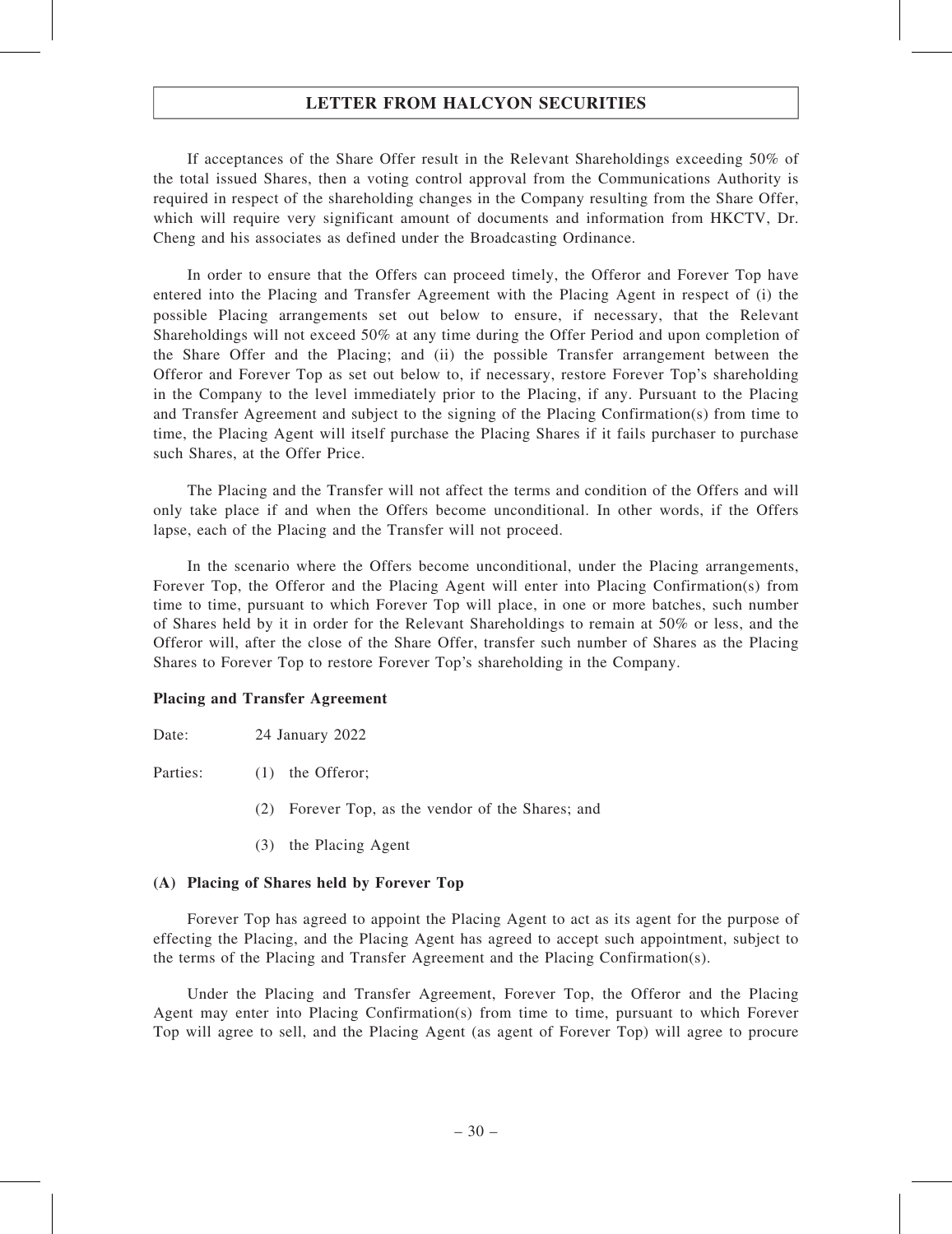purchasers to purchase (or failing which, to purchase), the Placing Shares (as defined below) at the placing price (i.e. the Share Offer Price) subject to the terms of the Placing and Transfer Agreement.

### Timing of the Placing

- (i) Any Shareholder accepting the Share Offer will need to return a WHITE Form of Acceptance of Share Offer stating the number of the Acceptance Shares.
- (ii) During the Offer Period, when the level of acceptances under the Share Offer (based on the WHITE Form of Acceptance of Share Offer received by the Offeror) reaches a point where the Relevant Shareholdings will exceed 50% upon the transfer of the Acceptance Shares to the Offeror, Forever Top will from time to time enter into a definitive Placing Confirmation(s) with the Placing Agent to place the Excess Shares to independent investors at the Share Offer Price, where the number of Excess Shares is equal to:

Number of Shares held by Forever Top as at the Latest Practicable Date

- + Total number of Acceptances Shares and other Shares acquired by the Offeror and Forever Top since the Latest Practicable Date to the date of the Placing Confirmation
- Total number of any Shares placed by Forever Top under previous Placing Confirmation(s), if any
- 50% of the issued Shares of the Company.

The Offeror and Forever Top do not have intention to acquire any Shares during the Offer Period other than pursuant to the Share Offer.

(iii) The Placing(s) under the Placing Confirmation(s), if any, will complete prior to the transfer of title of the relevant Acceptance Shares from the Accepting Shareholder(s) to the Offeror, so that the Relevant Shareholdings will not exceed 50% at any point in time during the Offer Period and upon completion of the Share Offer and the Placing.

#### Placing Shares

Pursuant to the Placing and Transfer Agreement, the number of Placing Shares shall be the total number of Excess Shares under one or more of the Placing Confirmation(s), if any.

### Placing Price

The Placing price shall be the same as the Share Offer Price, i.e. HK\$0.0264 per Share.

#### Independence of Placees

It is expected that the Placing Shares will be placed by the Placing Agent to professional, institutional and/or other investors who are not existing Shareholder, and are independent of, and not, connected person of the Company, its directors, chief executive or substantial shareholders (each as defined in the Listing Rules) or the Offeror or parties acting in concert with it (as defined in the Takeovers Code). Pursuant to the terms of the Placing and Transfer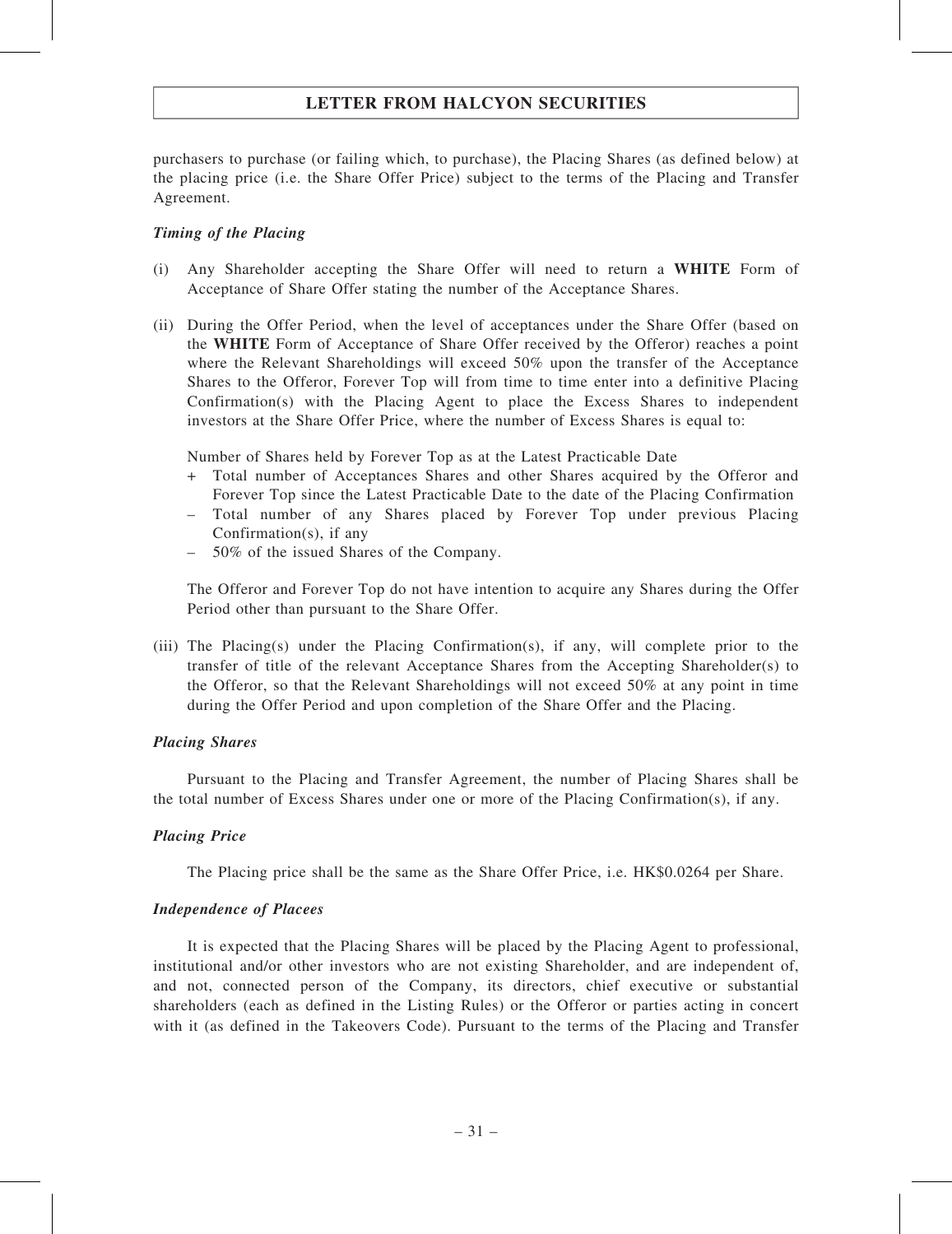Agreement, in the event that the Placing Agent fails to procure purchasers to purchase the Placing Shares, it will purchase the Placing Shares at the Placing Price. The Placing Agent is a party acting in concert with the Offeror.

#### Condition precedent and termination of the Placing

The obligations of the Placing Agent under the Placing and Transfer Agreement, will only arise and be binding on the Placing Agent upon the signing of the Placing Confirmation(s), if any, which will take place only if the Share Offer becoming unconditional, i.e. valid acceptances of the Share Offer being received (and not, where permitted, withdrawn) by 4:00 p.m. on the closing date of the Offers (or such later time or date as the Offeror may, subject to the Takeovers Code, decide) in respect of Shares which, together with Shares acquired before or during the Offer Period of the Offers, will result in the Offeror and parties acting in concert with it holding more than 50% of the voting rights of the Company. There is no other condition to the Placing.

In the event that (a) the Share Offer does not become unconditional and lapse; or (b) Forever Top does not deliver the Placing Shares on the relevant closing date(s) of the Placing, the Placing and Transfer Agreement shall terminate.

#### Completion of the Placing

Completion of each Placing, if any, will take place on the second Business Day after the date on which the relevant Placing Confirmation is signed, or such other date as Forever Top, the Offeror and the Placing Agent may agree.

#### Irrevocable Undertaking

The Placing Agent has irrevocably undertaken, and will procure the placees to irrevocably undertake, to Forever Top and the Offeror that they will not tender any placed Shares for acceptance under the Share Offer or sell any placed Shares during the Offer Period, so that the same Shares will not be tendered for acceptance under the Share Offer more than once.

#### (B) Transfer of Shares from the Offeror to Forever Top

Pursuant to the terms of the Placing and Transfer Agreement, the Offeror will, subject to the signing of the Placing Confirmation(s), if any, transfer to Forever Top such number of Shares as the Placing Shares at the Share Offer Price subject to the terms of the Placing and Transfer Agreement, so as to restore Forever Top's shareholding in the Company to the level immediately prior to the Placing.

#### Transfer Shares

The number of Shares to be transferred from the Offeror to Forever Top shall be the same as the number of the Placing Shares, if any.

#### Transfer Price

The Transfer Price shall be the same as the Share Offer Price.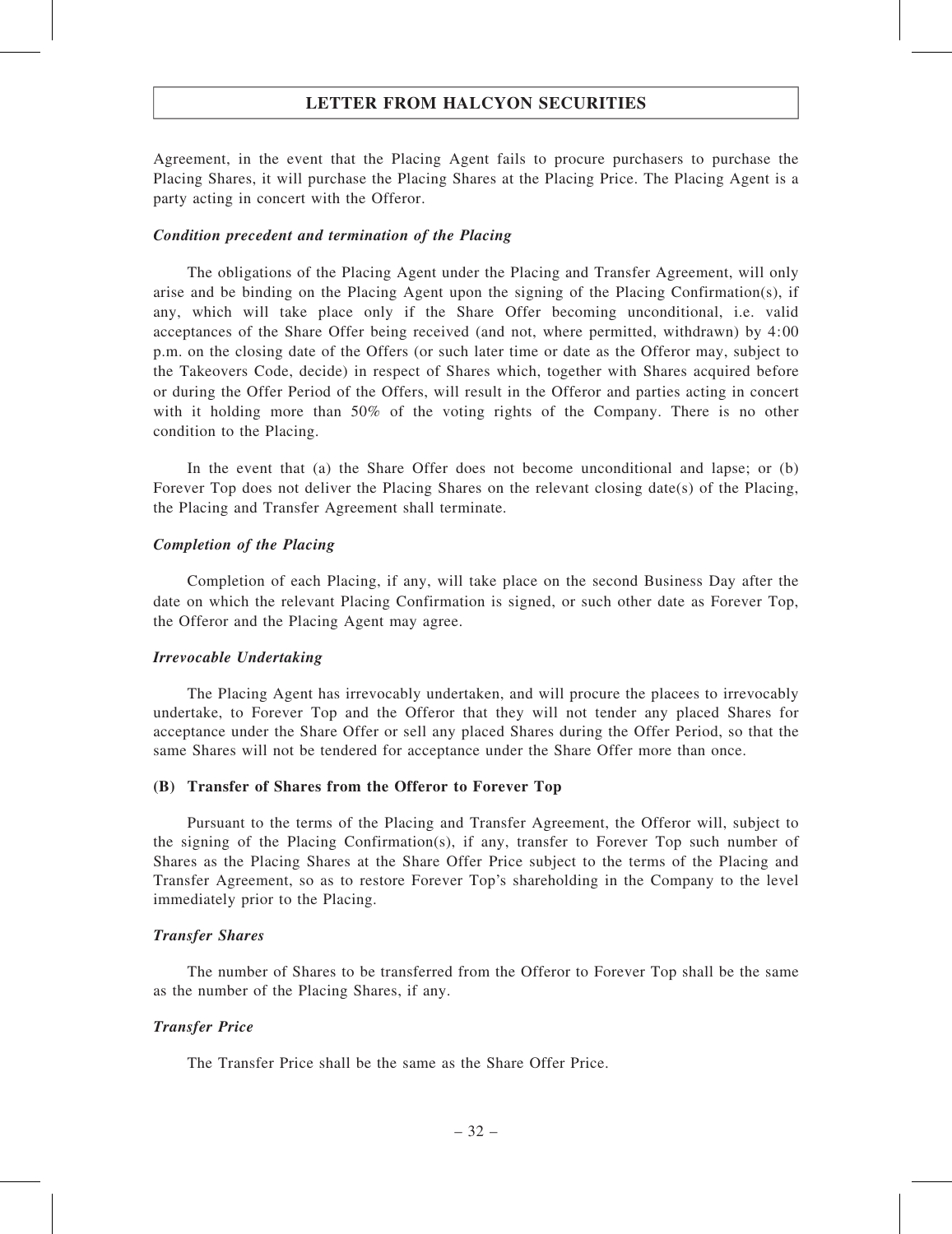The Offeror shall be responsible for all the relevant expenses, including legal fees and fees of other advisers, in connection with the Placing and Transfer.

#### Condition Precedent to the Transfer

Completion of the Transfer, subject to the signing of the Placing Confirmation(s), if any, will only be conditional on the completion of the Placing pursuant to the terms of the Placing and Transfer Agreement.

### Completion of the Transfer

Subject to the signing of the Placing Confirmation(s) and the fulfilment of all of the condition set out above, completion of the Transfer shall take place before the end of the tenth Business Day after the date of the closing of the Share Offer or such other date as the Offeror and Forever Top may agree in writing.

### Implications under the Takeovers Code

Pursuant to Rule 21.2 of the Takeovers Code, except with the prior consent of the Executive and following 24 hours public notice that such sales might be made, the Offeror and parties acting in concert with it cannot sell the Shares during the Offer Period. The Offeror has applied to the Executive under Rule 21.2 of the Takeovers Code seeking prior consent to the Placing and Transfer described above and the Executive has granted such consent subject to (i) the provision of 24 hours prior public notice in accordance with Rule 21.2 of the Takeovers Code; and (ii) clear disclosure of the Placing and Restoration in this Composite Document. Further announcement(s) will be made if necessary regarding the Placing(s) if any shall take place.

The Offeror has also applied for, and the Executive has granted, a waiver from the obligation on the Forever Top to make a general offer under Rule 26 of the Takeovers Code that may arise in the event that a general offer obligation on the part of Forever Top under Note 6(a) to Rule 26.1 of the Takeovers Code is triggered by the Transfer.

### 16. INFORMATION OF THE PARTIES

### The Group

The Company is a company incorporated in Hong Kong with limited liability, the Shares of which are listed on the Stock Exchange. The principal activity of the Company is investment holding. The principal activities of the Group include media and telecommunications operations.

A summary of the audited consolidated results of the Group for each of the three financial years ended 31 December 2018, 31 December 2019 and 31 December 2020, the unaudited consolidated results of the Group for the six months ended 30 June 2021, the audited financial statements of the Group for the three financial years ended 31 December 2018, 31 December 2019 and 31 December 2020 and the unaudited financial statements of the Group for the six months ended 30 June 2021 are set out in Appendix II to this Composite Document with reference to the published documents of the Company.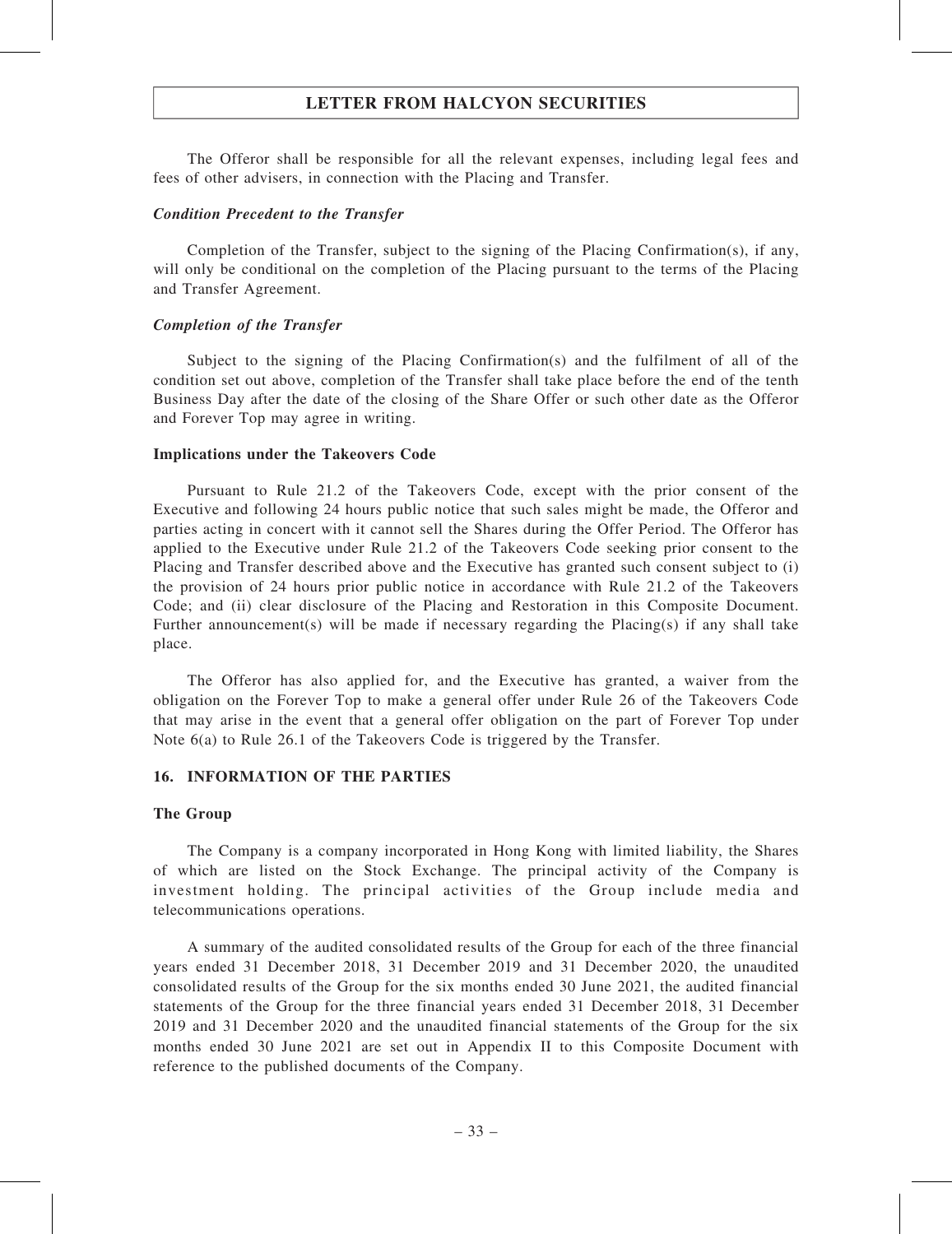Further information in relation to the Group is set out in Appendix III to this Composite Document.

### Forever Top

Forever Top is a company incorporated in Hong Kong with limited liability on 9 January 2015. For shareholding of Forever Top, please see the paragraphs headed ''10. Shareholding Structures of the Company and Forever Top'' in the ''Letter from the Board''. Forever Top is an investment holding company. In 2017, the Offeror (which is wholly-owned by Dr. Cheng), Celestial Channel Limited (which is wholly-owned by Chow Tai Fook Enterprises Limited), Mr. David Chiu, Profit Surge (which is wholly-owned by Mr. Li) and Expand Ocean L.P. (which is a fund with Hony Communications Limited as its sole general partner, and Hony Communications Limited is wholly-owned by Mr. John Huan Zhao) acquired 43.2% interest in the Company through Forever Top and such interest has been held by Forever Top since the acquisition. Forever Top is an Offeror Concert Party.

### The Offeror

The Offeror is a company incorporated in the BVI with limited liability on 21 March 2017. It is an investment holding company and its entire issued share capital is directly held by Dr. Cheng. Dr. Cheng is also a director of the Offeror.

Further information in relation to the Offeror is set out in Appendix IV to this Composite Document.

### Dr. Cheng

Dr. Cheng is the sole shareholder and a director of the Offeror. He is also the chairman of Chow Tai Fook Enterprises Limited, which is the sole shareholder of Celestial Channel Limited which in turn holds 14.0% of all issued shares of Forever Top. Dr. Cheng is also the chairman of the Board and a non-executive Director. For further information on Dr. Cheng, please see his biographical details stated in the interim report of the Company for the six months ended 30 June 2021.

#### 17. GENERAL

To ensure equality of treatment of all Offer Shareholders, those Offer Shareholders who hold the Shares as nominee for more than one beneficial owner should, as far as practicable, treat the holding of each beneficial owner separately. In order for the beneficial owners of the Shares, whose investments are registered in nominee names, to accept the Share Offer, it is essential that they provide instructions to their nominees of their intentions with regard to the Share Offer.

This Composite Document has been prepared for the purposes of complying with the laws of Hong Kong, the Takeovers Code and the Listing Rules and the information disclosed herein may not be the same as which would have been disclosed if this Composite Document had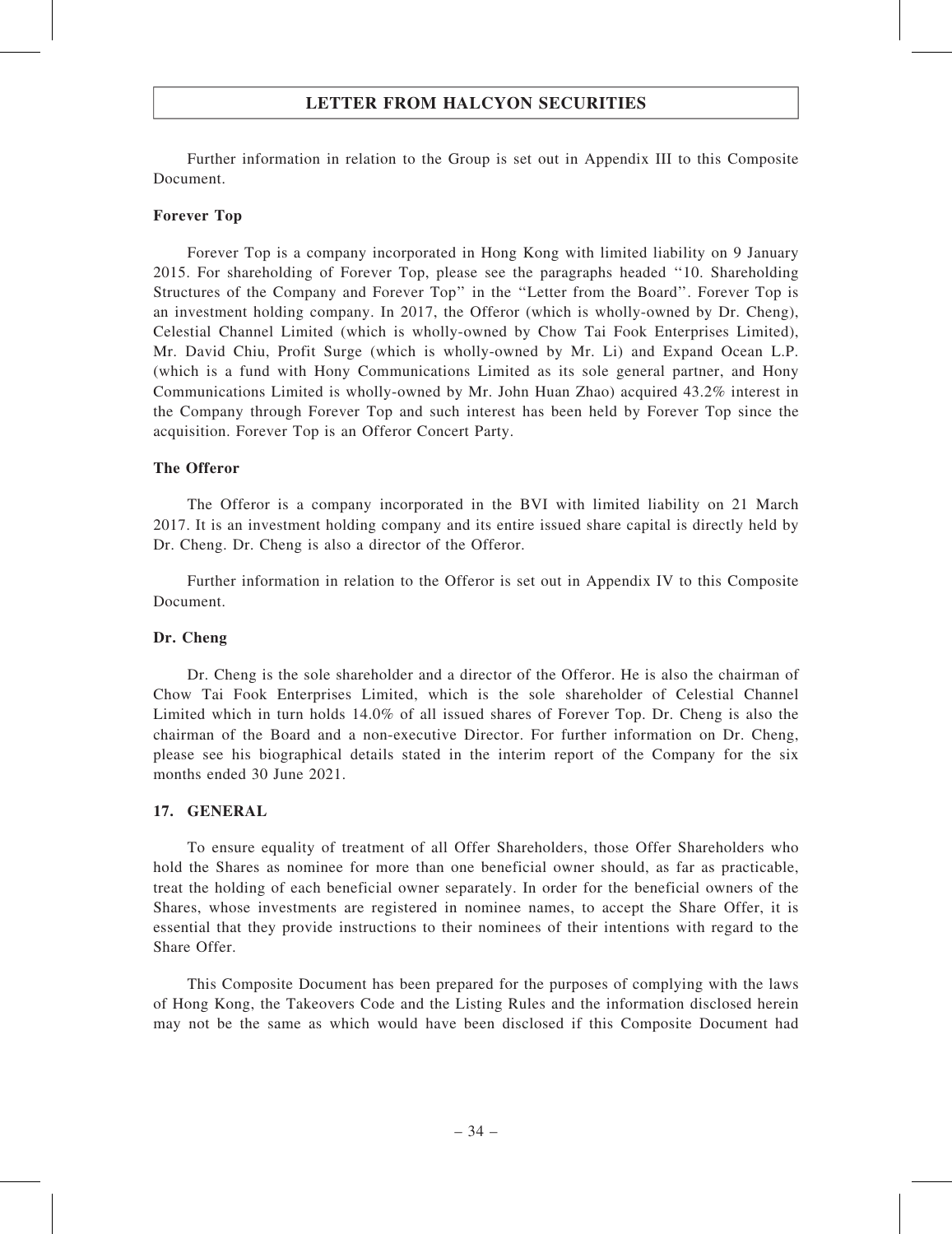## LETTER FROM HALCYON SECURITIES

been prepared in accordance with the laws of jurisdictions outside Hong Kong. Attention of the Overseas Shareholders and the Overseas Optionholders is drawn to paragraph headed ''11. Overseas Shareholders and Overseas Optionholders'' above in this letter.

All documents and remittances will be sent to the Offer Shareholders by ordinary post at their own risk. These documents and remittances will be sent to them at their respective addresses as they appear in the register of members of the Company, or, in case of joint holders to the Offer Shareholder whose name appears first in the register of members of the Company, unless otherwise specified in the accompanying Form(s) of Acceptance completed, returned and received by the Registrar. None of the Offeror, the Company, their respective ultimate beneficial owners and parties acting in concert with them, Halcyon Capital, Halcyon Securities, the Independent Financial Adviser, the Registrar, any of their respective directors, officers, advisers, associates, agents or any persons involved in the Offers will be responsible for any loss or delay in transmission of such documents and remittances or any other liabilities that may arise as a result thereof.

All documents and remittances will be sent to the Offer Optionholders by ordinary post at their own risk. These documents and remittances will be sent to them at their respective addresses as they appear in the register of optionholders of the Company, unless otherwise specified in the accompanying Form(s) of Acceptance completed, returned and received by the Registrar. None of the Offeror, the Company, their respective ultimate beneficial owners and parties acting in concert with them, Halcyon Capital, Halcyon Securities, the Independent Financial Adviser, the Registrar, any of their respective directors, officers, advisers, associates, agents or any persons involved in the Offers will be responsible for any loss or delay in transmission of such documents and remittances or any other liabilities that may arise as a result thereof.

## 18. ADDITIONAL INFORMATION

Your attention is drawn to the additional information regarding the Offers, the Offeror, the Group and the form of the Option Offer Letter set out in the appendices to this Composite Document and the accompanying Form(s) of Acceptance, which forms part of this Composite Document. In addition, your attention is also drawn to the ''Letter from the Board'', the ''Letter from the Independent Board Committee'' and the ''Letter from Altus Capital'' to the Independent Board Committee in respect of the Offers as contained in this Composite Document.

> Yours faithfully, For and on behalf of Halcyon Securities Limited Gilbert Lam Executive Director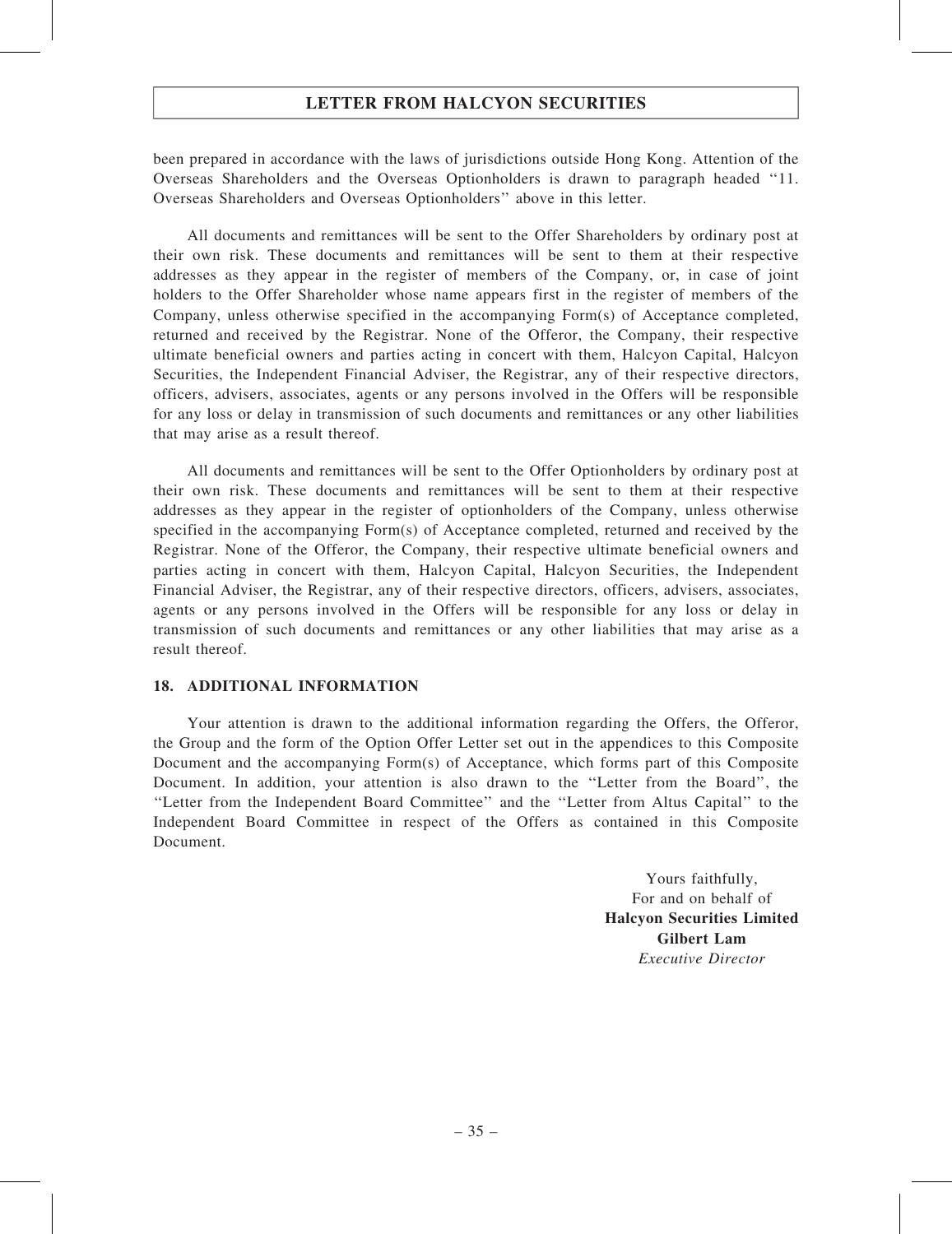

# **i-CABLE COMMUNICATIONS LIMITED**

*(Incorporated in Hong Kong with limited liability)* (Stock Code: 1097)

Dr. Cheng Kar-Shun, Henry GBM, GBS (Chairman, Non-executive Director) Tan Sri Dato' David Chiu (Vice-chairman, Non-executive Director) Mr. Tsang On Yip, Patrick (Vice-chairman, Executive Director) Mr. Lie Ken Jie Remy Anthony Ket Heng (Executive Director) Mr. Andrew Wah Wai Chiu (Non-executive Director) Mr. Hoong Cheong Thard (Non-executive Director) Ms. Ng Yuk Mui Jessica (Non-executive Director) Mr. Lam Kin Fung Jeffrey GBS, JP (Independent non-executive Director) Dr. Hu Shao Ming Herman SBS, JP (Independent non-executive Director) Mr. Luk Koon Hoo, Roger BBS, JP (Independent non-executive Director) Mr. Tang Sing Ming Sherman (Independent non-executive Director)

Registered Office: 7th Floor, Cable TV Tower, 9 Hoi Shing Road, Tsuen Wan, Hong Kong

27 January 2022

To the Offer Shareholders and Offer Optionholders

Dear Sir or Madam

## CONDITIONAL MANDATORY CASH OFFERS BY HALCYON SECURITIES LIMITED FOR AND ON BEHALF OF THE OFFEROR TO ACQUIRE ALL ISSUED SHARES IN AND TO CANCEL ALL OUTSTANDING SHARE OPTIONS OF i-CABLE COMMUNICATIONS LIMITED (OTHER THAN THOSE ALREADY OWNED OR AGREED TO BE ACQUIRED BY THE OFFEROR AND PARTIES ACTING IN CONCERT WITH IT)

### 1. INTRODUCTION

Reference is made to the Joint Announcement in relation to, among other things, the SP Agreements and the Offers. Unless the context requires otherwise, terms defined in the Composite Document shall have the same meanings when used herein.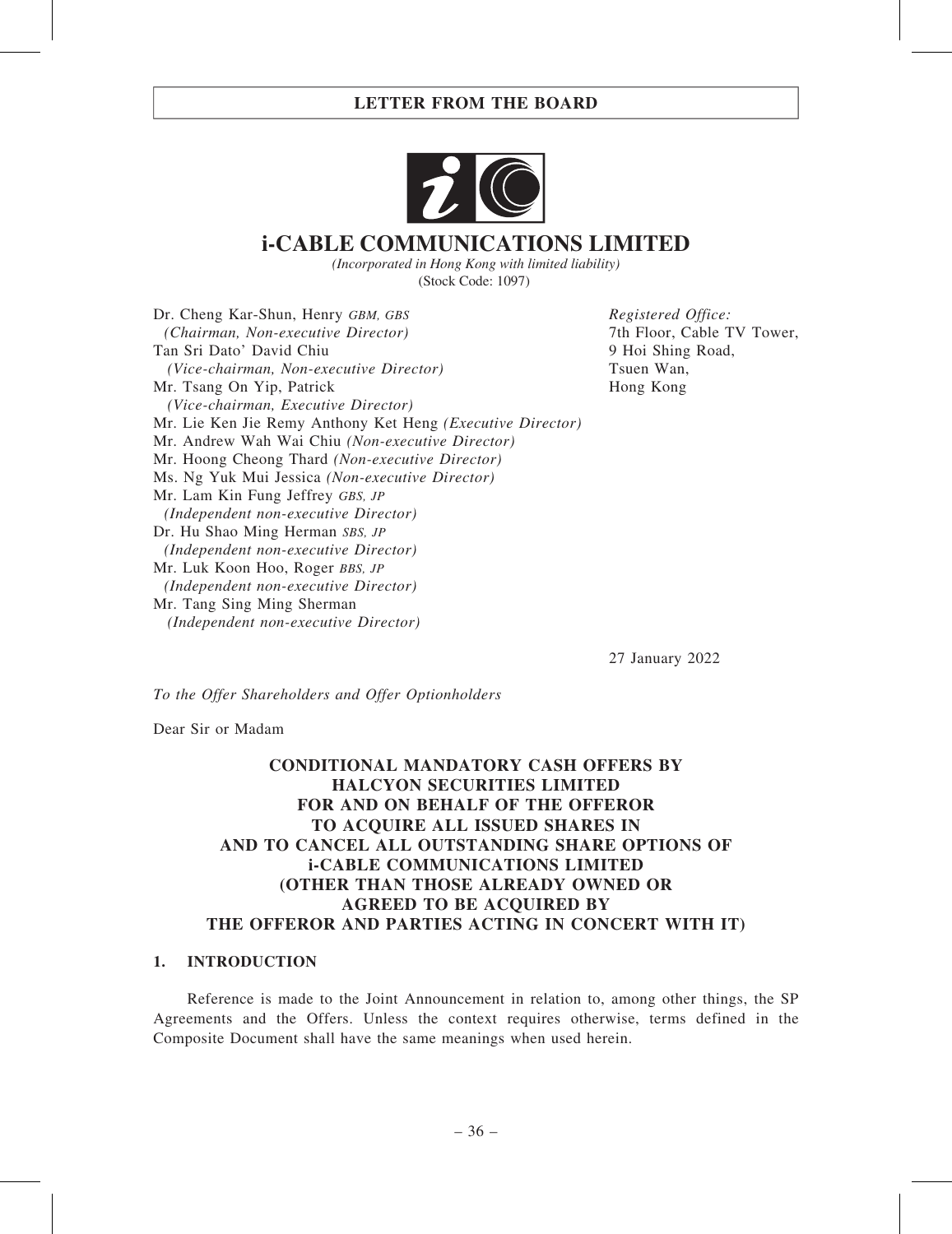The Company was informed by Forever Top that on 30 September 2021, the Offeror (as purchaser) has entered into (i) the DC Agreement with Mr. David Chiu (as vendor), pursuant to which the Offeror has conditionally agreed to acquire, and Mr. David Chiu has conditionally agreed to sell and assign, the DC Sale Shares and the DC Sale Loan at the aggregate consideration of HK\$148.0 million; and (ii) the PS Agreement with Profit Surge (as vendor) and Mr. Li (as guarantor of Profit Surge), pursuant to which the Offeror has conditionally agreed to acquire, and Profit Surge has conditionally agreed to sell and assign, the PS Sale Shares and the PS Sale Loan at the aggregate consideration of approximately HK\$60.9 million.

As at the date of the Joint Announcement, (i) the Offeror was the single largest shareholder of Forever Top holding 31.5% of the total number of issued shares of Forever Top; (ii) Mr. David Chiu held 24.5% of the total number of the issued shares of Forever Top; (iii) Celestial Channel Limited (a wholly-owned subsidiary of Chow Tai Fook Enterprises Limited of which Dr. Cheng was the chairman) held 14.0% of the total number of issued shares of Forever Top; (iv) Profit Surge (which was wholly-owned by Mr. Li) held 16.0% of the total number of issued shares of Forever Top; and (v) Expand Ocean L.P. (a fund whose sole general partner was a wholly-owned company of Mr. John Huan Zhao) held 14.0% of the total number of issued shares of Forever Top. The DC Sale Shares and the PS Sale Shares represented, in aggregate, 40.5% of the total number of issued shares of Forever Top as at the date of the Joint Announcement.

On the Transaction Completion Date, the Offeror and the Company jointly announced that Transaction Completions took place on even date. Immediately after the Transaction Completions and as at the Latest Practicable Date, (i) the Offeror held 72.0% of the total number of issued shares of Forever Top; (ii) Celestial Channel Limited held 14.0% of the total number of issued shares of Forever Top; (iii) Expand Ocean L.P. held 14.0% of the total number of issued shares of Forever Top; and (iv) the Vendors ceased to hold any interest in Forever Top. The Offeror and Celestial Channel Limited, in aggregate, held 86.0% of the total number of issued shares of Forever Top immediately after the Transaction Completions.

As at the Latest Practicable Date, the Company had a total of 7,134,623,520 Shares in issue, 239,504,640 Share Options outstanding entitling the grantees to subscribe for an aggregate of 239,504,640 Shares at an exercise price of HK\$0.204 per Share and the following convertible bonds:

|          | Principal amount Holder<br>$(HK\$ |                         | <b>Conversion price</b><br>$(HK\$ | Conversion<br><b>Shares</b> |
|----------|-----------------------------------|-------------------------|-----------------------------------|-----------------------------|
| 2019 LCS |                                   | 568,000,000 Forever Top | 0.125                             | 4,544,000,000               |
| 2021 LCS |                                   | 200,000,000 Forever Top | 0.068                             | 2,941,176,470               |

As at the Latest Practicable Date, Forever Top held 3,083,722,894 Shares, which represented approximately 43.2% of the Shares in issue, the Offeror Concert Parties held in aggregate 218,105,600 Share Options and Forever Top held all the outstanding 2019 LCS and 2021 LCS. For details, please see section headed ''2. Disclosure of Interests of the Offeror Concert Parties'' in Appendix IV to this Composite Document.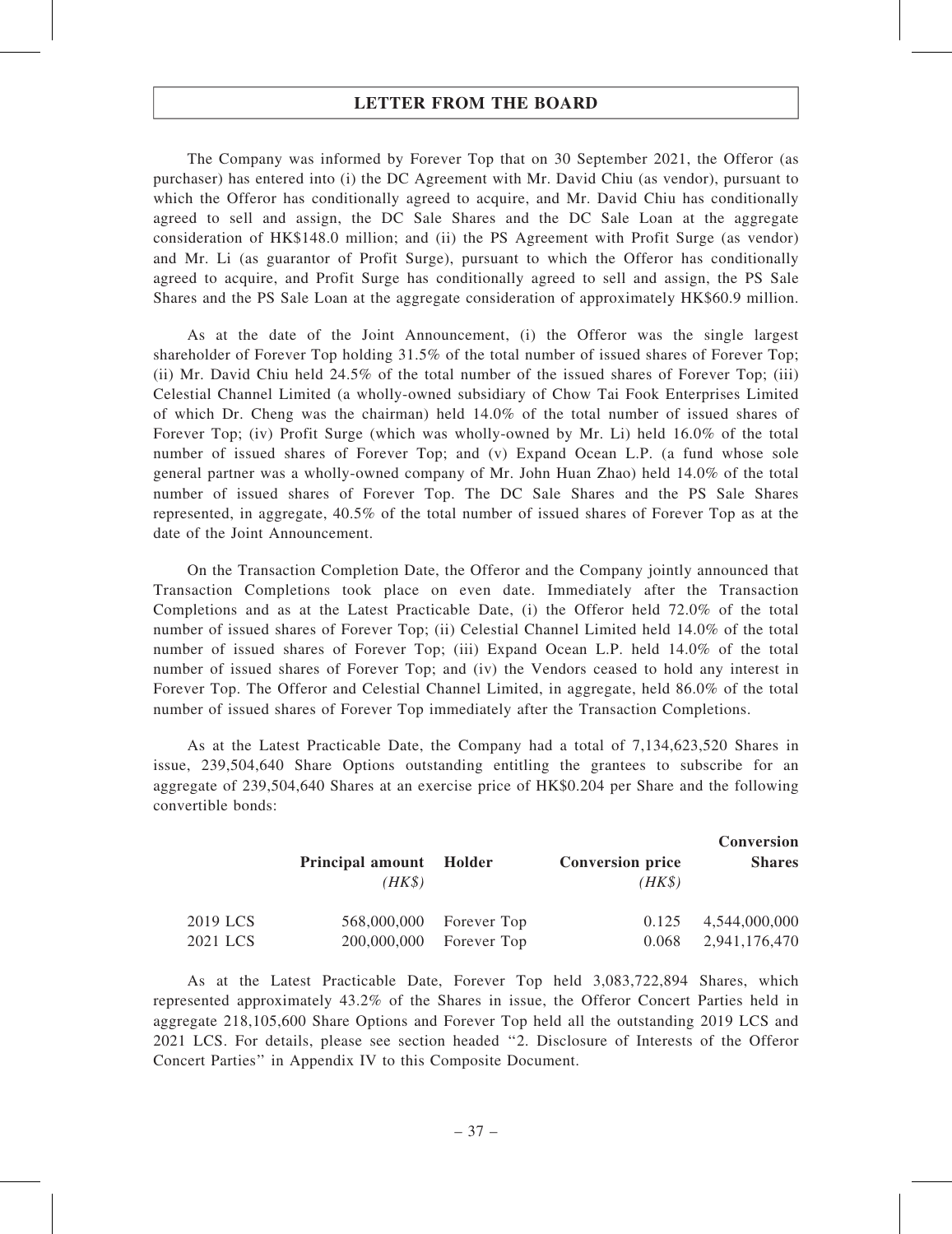As the Offeror acquired statutory control (as referred to in the Takeovers Code) over Forever Top upon the Transaction Completions, and Forever Top holds a controlling interest in the Company, the Offeror is required to make a conditional mandatory general offer for all the issued Shares (other than those already owned or agreed to be acquired by the Offeror and parties acting in concert with it) pursuant to Note 8 to Rule 26.1 of the Takeovers Code and Practice Note 19 to the Takeovers Code. The Offeror, through Halcyon Securities, is making a conditional mandatory general offers for all the Offer Shares pursuant to Note 8 to Rule 26.1 of the Takeovers Code and to cancel all outstanding Offer Options pursuant to Rule 13 of the Takeovers Code.

As stated in the ''Letter from Halcyon Securities'', Halcyon Securities, on behalf of the Offeror, makes the following conditional mandatory cash offers:

- (i) the Share Offer: to acquire all of the Offer Shares in issue at HK\$0.0264 per Offer Share; and
- (ii) the Option Offer: to cancel all of the Offer Options at HK\$0.0001 per Offer Option.

The purpose of this Composite Document is to provide you with, among other things, information relating to the Group, the Offeror and the Offers as well as setting out in the ''Letter from the Independent Board Committee'' containing its recommendation to the Offer Shareholders and the Offer Optionholders in respect of the terms of the Offers and as to acceptance, and the ''Letter from Altus Capital'' containing its advice to the Independent Board Committee, the Offer Shareholders and the Offer Optionholders in respect of the terms of the Offers and as to acceptance.

This letter forms part of this Composite Document and sets out, amongst other things, certain background information of the Offeror and the intentions of the Offeror in relation to the Group. Further details on the terms of the Offers are set out in this letter, Appendix I to this Composite Document and in the accompanying Forms of Acceptance. Terms used in this letter shall have the same meanings as those defined in this Composite Document unless the context otherwise requires.

Your attention is also drawn to the ''Letter from Halcyon Securities'', the ''Letter from the Independent Board Committee'' to the Offer Shareholders and Offer Optionholders and the ''Letter from Altus Capital'' to the Independent Board Committee, the Offer Shareholders and Offer Optionholders, as contained in this Composite Document, the accompanying Form(s) of Acceptance and the appendices which form part of this Composite Document.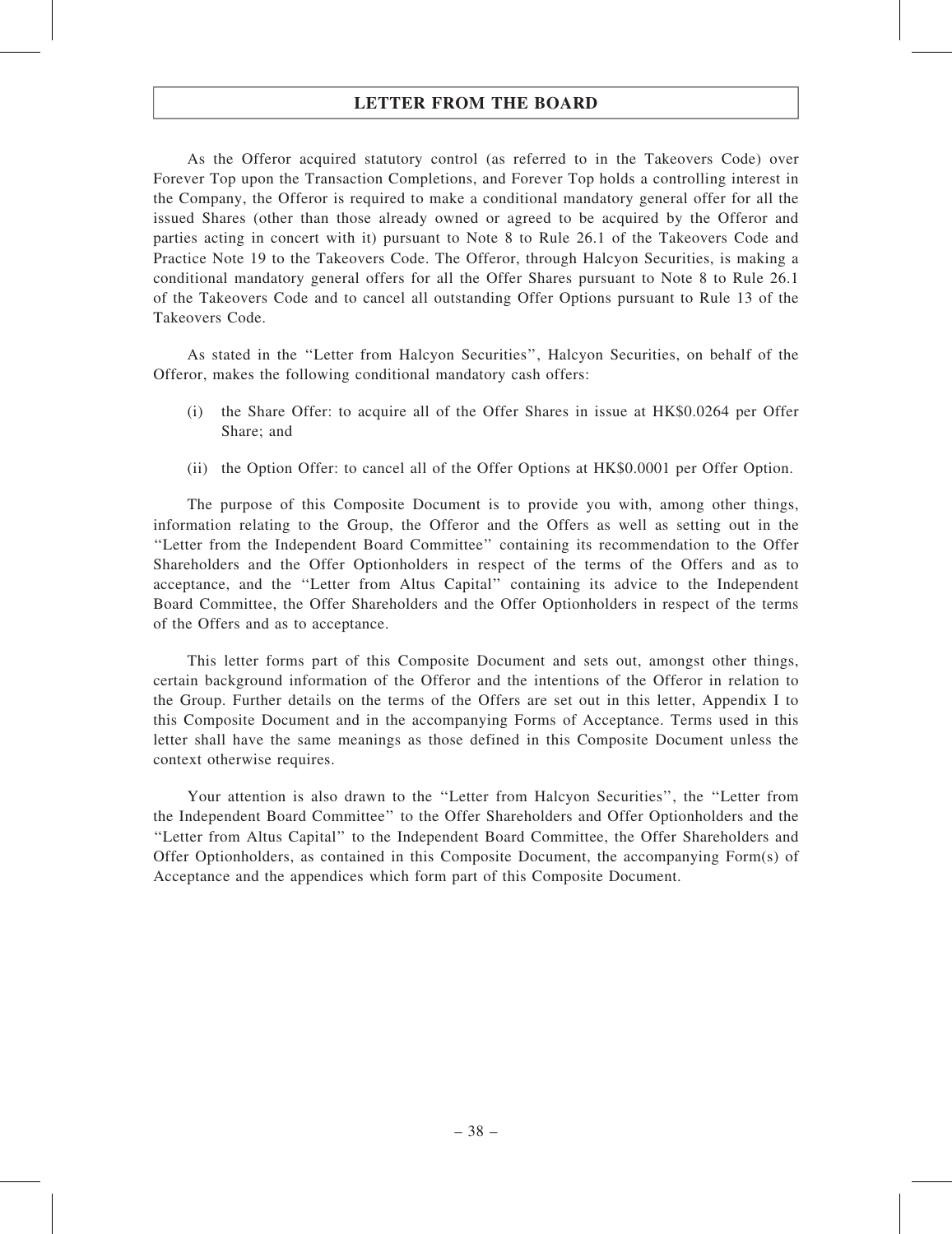## 2. INDEPENDENT BOARD COMMITTEE AND INDEPENDENT FINANCIAL ADVISER

#### Independent Board Committee

The Independent Board Committee comprising Ms. Ng Yuk Mui Jessica, being a nonexecutive Director and Mr. Lam Kin Fung Jeffrey, Dr. Hu Shao Ming Herman and Mr. Luk Koon Hoo, Roger, being independent non-executive Directors, who have no direct or indirect interest in the Offers, has been established pursuant to Rule 2.1 of the Takeovers Code to make a recommendation to the Offer Shareholders as to whether the terms of the Share Offer are fair and reasonable and as to acceptance of the Share Offer and to the Offer Optionholders as to whether the terms of the Option Offer are fair and reasonable and as to acceptance of the Option Offer.

Dr. Cheng is the sole beneficial owner and a director of the Offeror, which is the purchaser in the Transactions. Mr. David Chiu is one of the Vendors and was a director of Forever Top before the Transaction Completions. Mr. Tsang is a director of the Offeror, a director of Forever Top, a director and the chief executive officer of Chow Tai Fook Enterprises Limited, and his spouse is a niece of Dr. Cheng. Mr. Lie Ken Jie Remy Anthony Ket Heng is a director of Forever Top and the senior vice president of Chow Tai Fook Enterprises Limited, of which Dr. Cheng is the chairman. Mr. Hoong was a director of Forever Top before the Transaction Completions. Mr. Tang Sing Ming Sherman is the brother of the sister-in-law of Mr. David Chiu. Accordingly, they will not be members of the Independent Board Committee.

#### Independent Financial Adviser

The Company has appointed Altus Capital as the Independent Financial Adviser to advise the Independent Board Committee, the Offer Shareholders and the Offer Optionholders in connection with the Offers, and such appointment has been approved by the Independent Board Committee pursuant to Rule 2.1 of the Takeovers Code.

### 3. THE SHARE OFFER

Halcyon Securities, on behalf of the Offeror, makes the Share Offer on the following basis:

### Share Offer Price for each Offer Share ........................... HK\$0.0264 in cash

The Offeror will not increase the Share Offer Price as set out above. Shareholders and potential investors should be aware that, following the making of this statement, the Offeror will not be allowed to increase the Share Offer Price and the Offeror does not reserve the right to increase the Share Offer Price.

The Share Offer Price of HK\$0.0264 per Offer Share under the Share Offer is calculated based on the Pacpo Formula set out in Practice Note 19 to the Takeovers Code and calculated taking into consideration objectively the aggregate consideration paid by the Offeror under each of the SP Agreements, the value of the Shares held by Forever Top relative to the adjusted net assets value of Forever Top, and the number of Shares held by Forever Top.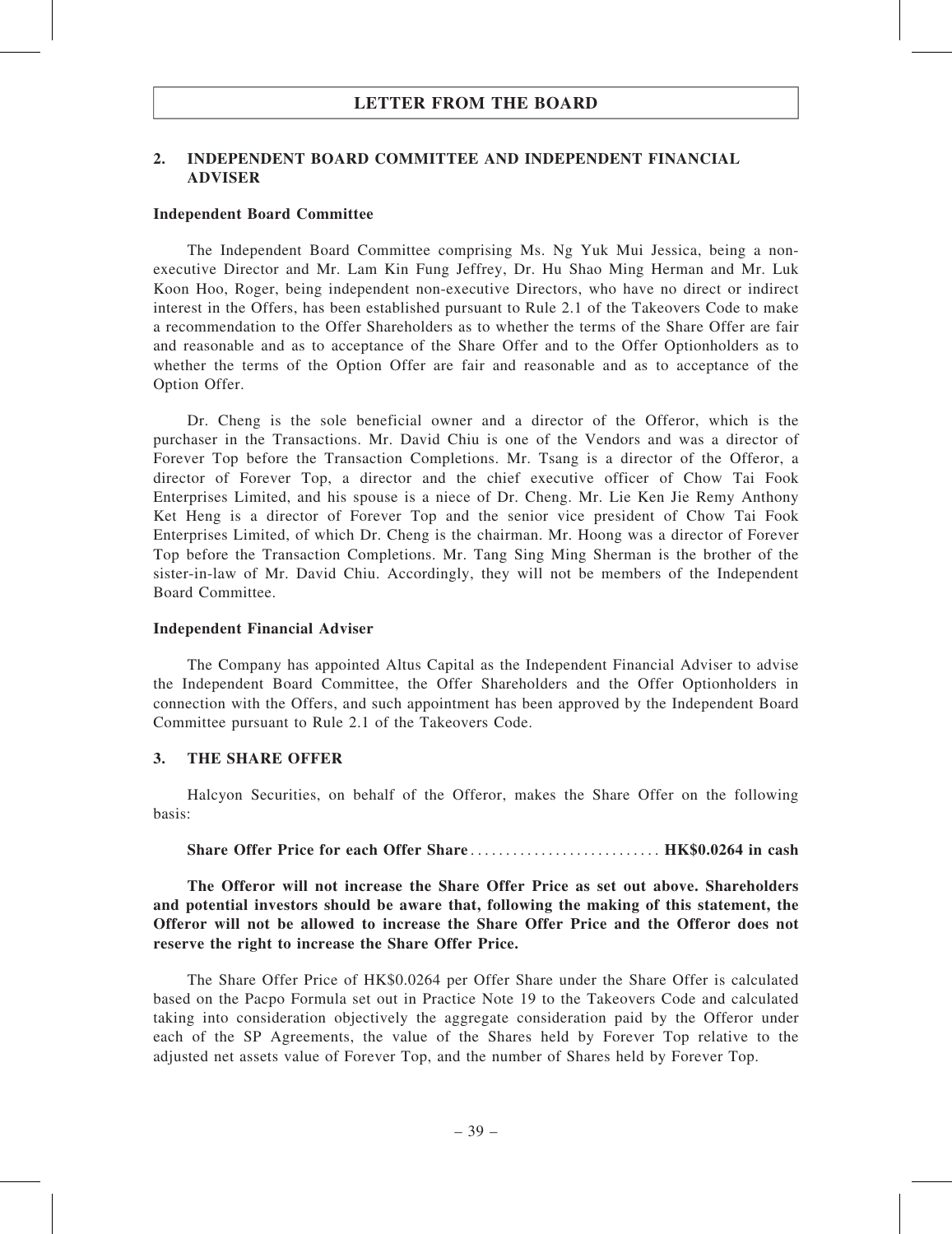|            |                 | Consideration |                   |
|------------|-----------------|---------------|-------------------|
|            |                 | under the DC  |                   |
|            | Forever Top's % | Agreement/    | Total issued      |
| NAV of the | shareholding in | number of DC  | shares of Forever |
| Company    | the Company     | Sale Shares   | Top               |
|            |                 |               |                   |

Applying the Pacpo Formula, the Share Offer Price of HK\$0.0264 per Offer Shares is calculated as follow:

Adjusted NAV of Forever Top Shares held by Forever Top

Where:

- (a) ''NAV'' of the Company represents the net asset value less non-controlling interests of the Company;
- (b) Adjusted NAV of Forever Top represents NAV of Forever Top as stated on its audited balance sheet as at 30 June 2021 with the following adjustments:
	- (i) the entire amount of the shareholders' loan owed by Forever Top to its shareholders was assumed to be capitalised; otherwise the Share Offer Price would be negative; and
	- (ii) the carrying value of the Shares held by Forever Top is changed from the market value of the Shares to the net asset value per Share of the Company multiplied by the number of Shares held by Forever Top;
- (c) consideration under the DC Agreement is used in the calculation instead of consideration under the PS Agreement because consideration under the DC Agreement is higher than that under the PS Agreement.

The Share Offer is extended to all Offer Shareholders in accordance with the Takeovers Code. Under the terms of the Share Offer, the Offer Shares will be acquired fully paid and free from all Encumbrances, together with all rights attached thereto on or after the date on which the Share Offer is made, being the date of despatch of this Composite Document, including the right to receive in full all dividends and other distributions declared, if any, the record date for which falls on or after the date of this Composite Document.

The Company confirmed that as at the Latest Practicable Date, (i) it had not declared any dividend which had not yet been paid; and (ii) it did not have any intention to declare or pay any future dividend or make other distributions prior to and including date of closing of the Share Offer.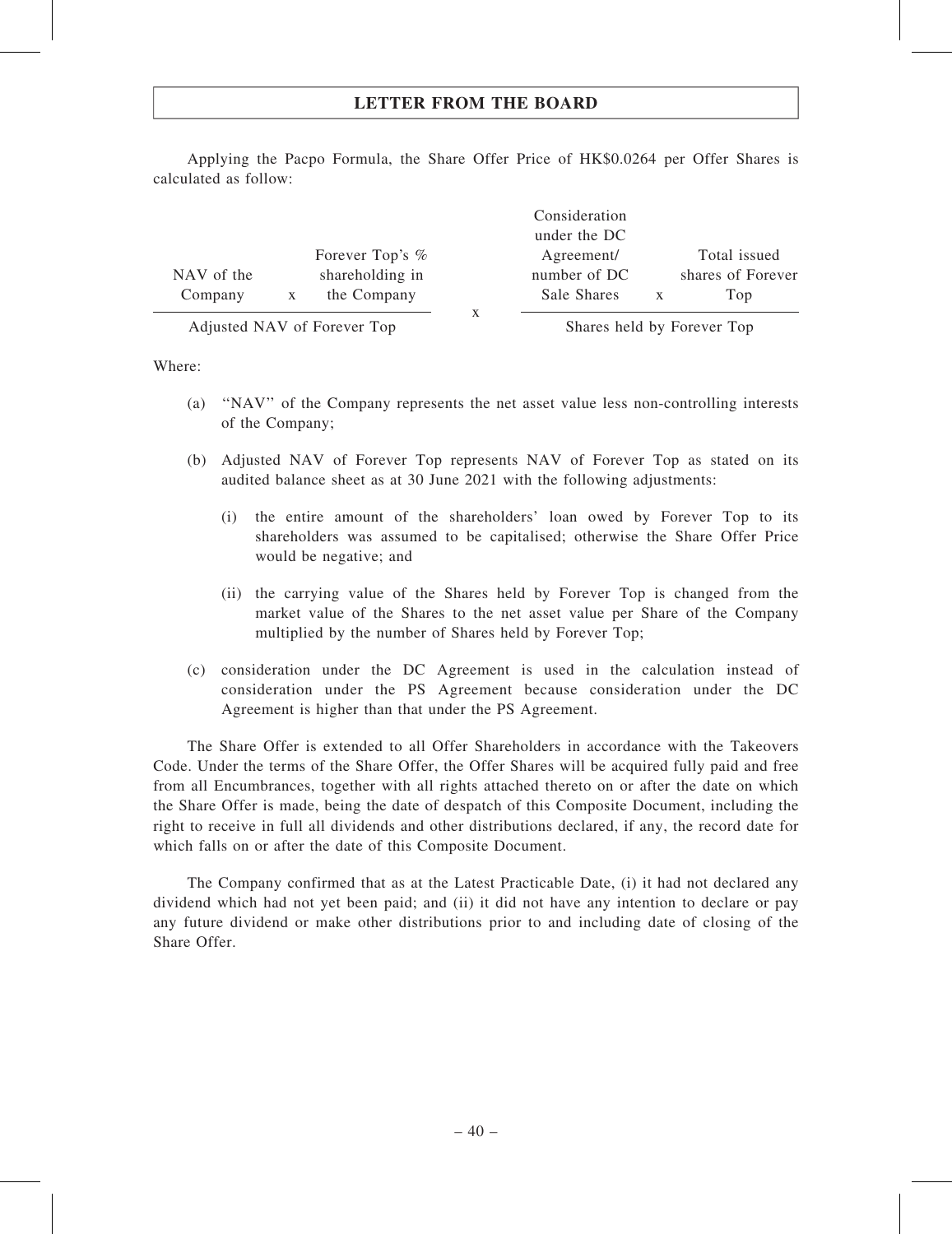### Comparisons of value

Based on the Share Offer Price of HK\$0.0264 per Offer Share represents:

- (i) a discount of 61.2% to the closing price of HK\$0.0680 per Share as quoted on the Stock Exchange on the Last Trading Day;
- (ii) a discount of 61.6% to the average closing price of HK\$0.0688 per Share as quoted on the Stock Exchange for the last five (5) consecutive trading days up to and including the Last Trading Day;
- (iii) a discount of 61.8% to the average closing price of HK\$0.0692 per Share as quoted on the Stock Exchange for the last ten (10) consecutive trading days up to and including the Last Trading Day;
- (iv) a discount of 62.6% to the average closing price of HK\$0.0706 per Share as quoted on the Stock Exchange for the last thirty (30) consecutive trading days up to and including the Last Trading Day;
- (v) a discount of 60.0% to the closing price of HK\$0.066 per Share as quoted on the Stock Exchange on the Latest Practicable Date;
- (vi) a discount of 48.4% to the audited consolidated net asset value per Share attributable to equity Shareholders of HK\$0.0512 per Share as at 31 December 2020, being the date to which the latest audited consolidated annual results of the Group were made up; and
- (vii) a discount of 43.8% to the unaudited consolidated net asset value per Share attributable to equity Shareholders of HK\$0.0470 per Share as at 30 June 2021, being the date to which the latest unaudited consolidated interim results of the Group were made up.

### Highest and lowest Share prices

The highest and the lowest closing prices of the Shares as quoted on the Stock Exchange during the Relevant Period were HK\$0.098 per Share on 24 May 2021, and HK\$0.062 per Share on 11 January 2022, respectively.

### 4. THE OPTION OFFER

Halcyon Securities, on behalf of the Offeror, makes the Option Offer on the following terms:

### Option Offer Price for cancellation of each Offer Option ......... HK\$0.0001 in cash

In compliance with Rule 13 of the Takeovers Code, the Option Offer Price for cancellation of the Offer Options represents the ''see-through'' price, which is the difference between the Share Offer Price and the exercise price for each Offer Option.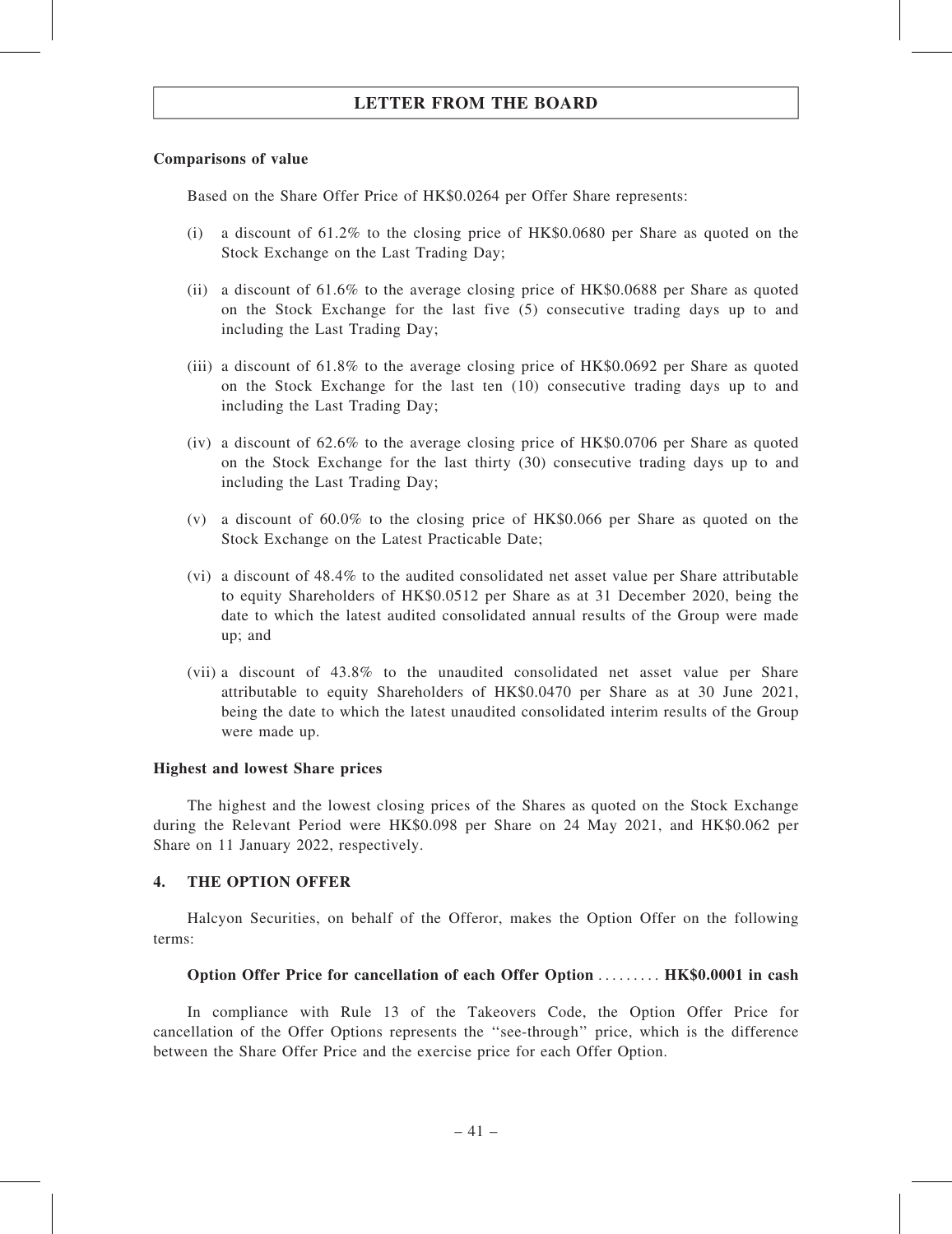As the Outstanding Share Options have an exercise price of HK\$0.204 per Share, which is above the Share Offer Price, and are therefore out-of-the-money, the Option Offer Price for the cancellation of each such Offer Option will be a nominal cash amount of HK\$0.0001.

As at the Latest Practicable Date, (i) there were 239,504,640 Outstanding Share Options granted under the Share Option Scheme and all of which are exercisable; (ii) the Offeror Concert Parties hold in aggregate 218,105,600 Share Options; (iii) the Committed Optionholder holds 3,600,800 Share Options; and (iv) the other Offer Optionholders hold 17,798,240 Share Options.

The Option Offer is extended to all unexercised Offer Options but not to the Share Options held by the Offeror Concert Parties. No Option Offer is made for the Share Options held by the Offeror Concert Parties and the Offeror Concert Parties holding Outstanding Share Options as at the Latest Practicable Date have no objections to an offer not being made for their Share Options.

In accordance with the terms of the Share Option Scheme, if during the exercise period of the Share Options, an offer is made to acquire all or part of the total number of Shares in issue (other than those held by the Offeror and par parties acting in concert with it), and such offer becomes or is declared unconditional, the Company shall give written notice to all participants of the Share Option Scheme then holding Outstanding Share Options of the offer becoming unconditional as soon as reasonable practicable after becoming so aware, and each participant of the Share Option Scheme may, by notice in writing to the Company, within fourteen (14) days of the date of such notice exercise his Share Options to its full extend or to the extent specified in such notice in accordance with the rules of the Share Option Scheme.

The Share Offer will be extended to any Shares that may be issued as a result of the exercise of the Offer Options if such Shares are issued and valid acceptance in respect of such issued Shares is received on or before the date on which the Share Offer is closed.

Pursuant to the terms of the Share Option Scheme, the Share Options in respect of which the Option Offer is not accepted will (to the extent not exercised) automatically lapse upon the close of the Offers if the Offers become unconditional.

If the Offers do not become unconditional and lapse, the Share Options will continue to be exercisable in accordance with their respective conditions of grant.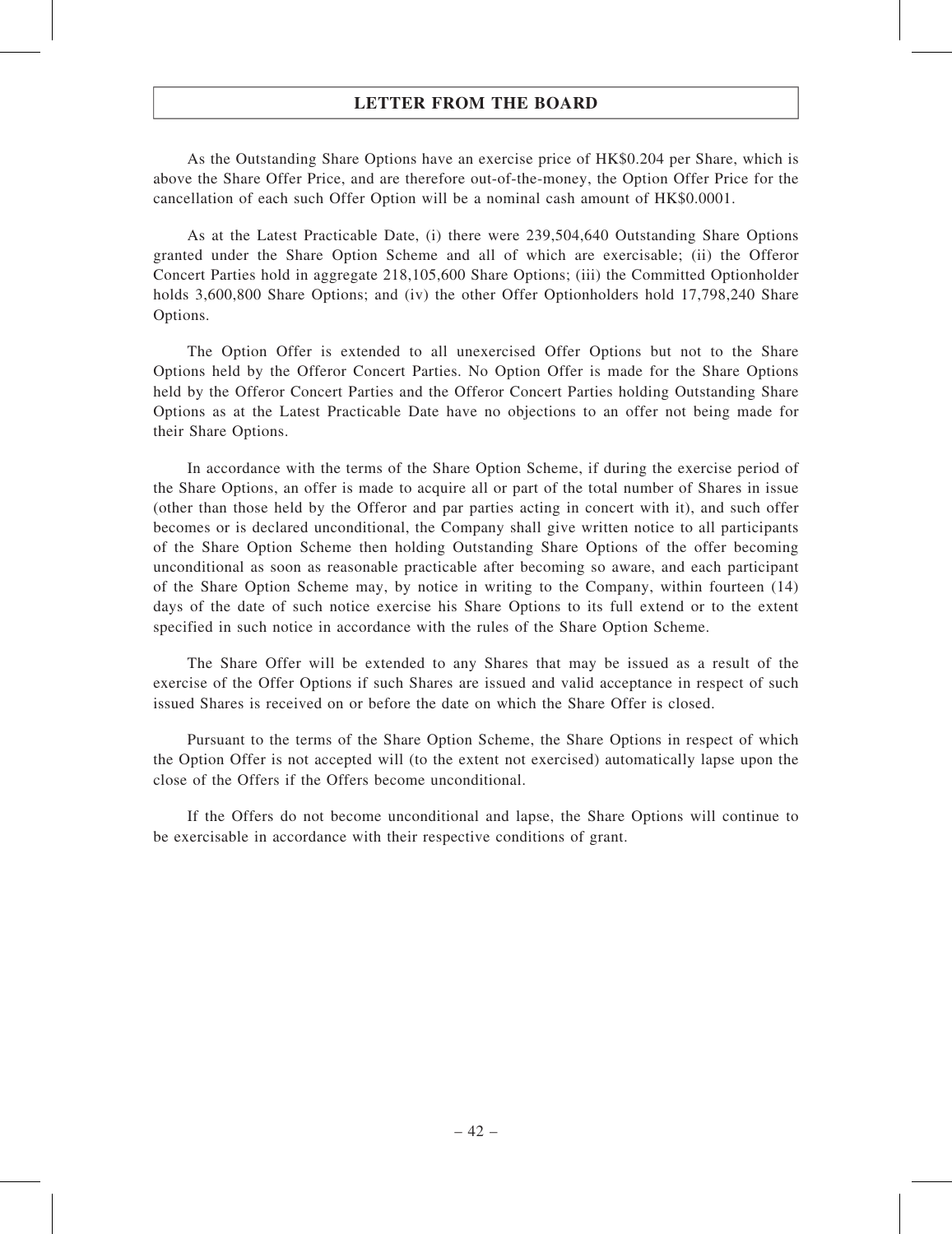### Option Irrevocable Undertakings

As disclosed in the Joint Announcement, each of the Offeror Concert Parties that hold Share Options and the Committed Optionholder had given the Option Irrevocable Undertaking to the Offeror in connection with the Option Offer and pursuant to which, each of the Offeror Concert Parties that hold Share Options and the Committed Optionholder has undertaken to the Offeror that during the period between the date of the Option Irrevocable Undertaking and the earlier of (i) the end of the Offer Period of the Offers; and (ii) the termination of the Option Irrevocable Undertaking in accordance with its terms (both days inclusive), he will not, among others:

- (1) exercise any Share Option owned by him; or
- (2) accept the Option Offer in respect of any of the Share Options owned by him.

The Option Irrevocable Undertaking shall terminate if (i) the SP Agreements are terminated prior to the Offers being made; or (ii) the Offers lapse or are withdrawn in circumstances permitted under the Takeovers Code.

### 5. THE 2019 LCS AND THE 2021 LCS

Pursuant to the respective terms of the 2019 LCS and the 2021 LCS, the 2019 LCS would be convertible into 4,544,000,000 Shares upon full conversion of the 2019 LCS based on the initial conversion price of HK\$0.125 per Share and the 2021 LCS would be convertible into 2,941,176,470 Shares upon full conversion of the 2021 LCS based on the initial conversion price of HK\$0.068 per Share. All the 2019 LCS and 2021 LCS are held by Forever Top.

### LCS Irrevocable Undertaking

As disclosed in the Joint Announcement, Forever Top had given the LCS Irrevocable Undertaking to the Offeror and pursuant to which, Forever Top had undertaken to the Offeror that during the period between the date of the LCS Irrevocable Undertaking and the earlier of (i) the end of the Offer Period of the Offers; and (ii) the termination of the LCS Irrevocable Undertaking upon the lapse or withdrawal of the Offers in circumstances permitted under the Takeovers Code (both days inclusive), it will not, among others:

- (1) sell, transfer, encumber or otherwise dispose of any of the 2019 LCS and the 2021 LCS;
- (2) exercise the conversion rights under the terms of any of the 2019 LCS and the 2021 LCS to subscribe for any conversion Shares; and
- (3) accept any offer made for and on behalf of the Offeror in respect of any of the 2019 LCS and the 2021 LCS.

Accordingly, no offer will be made for the 2019 LCS and the 2021 LCS under Rule 13 of the Takeovers Code.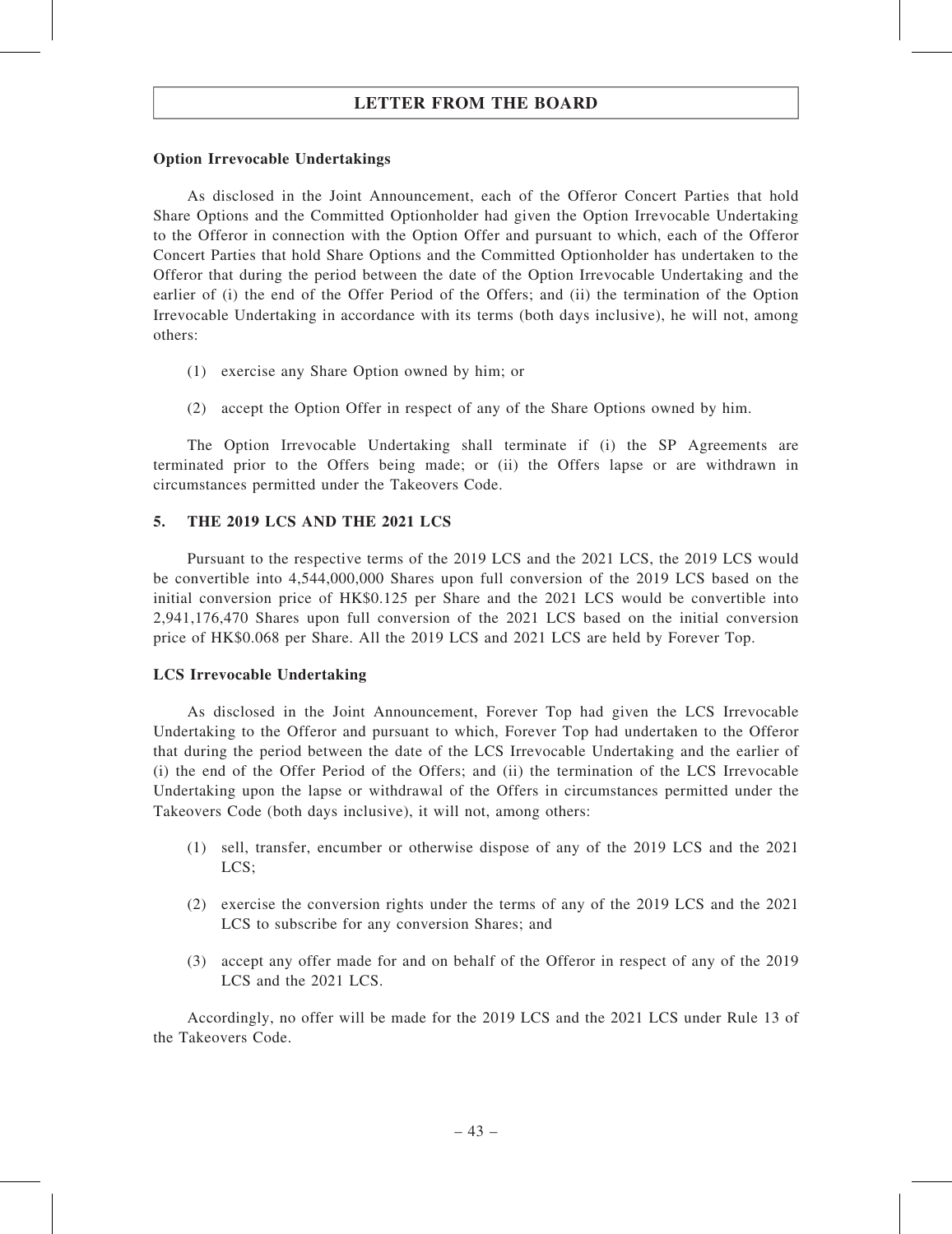Save for the outstanding 239,504,640 Share Options, the 2019 LCS and the 2021 LCS, as at the Latest Practicable Date, there was no outstanding convertible security, warrants, option or derivative issued by the Company which may confer any rights to the holder(s) thereof to subscribe for, convert or exchange into Shares.

#### 6. TOTAL VALUE OF THE OFFERS

Your attention is drawn to the sections headed "5. Total Value of the Offers" in "Letter from Halcyon Securities'' in this Composite Document which sets out the total value of the Offers.

#### 7. CONDITION OF THE OFFERS

Your attention is drawn to the sections headed the ''6. Condition of the Offers'' in the ''Letter from Halcyon Securities'' in this Composite Document which sets out the condition of the Offers.

### 8. INFORMATION OF THE OFFEROR AND INTENTION OF THE OFFEROR IN RELATION TO THE GROUP

Your attention is drawn to the sections headed ''General Information of the Offeror'', ''12. Intention of the Offeror in relation to the Group'' and ''16. Information of the Parties'' in the ''Letter from Halcyon Securities'' in this Composite Document.

The Board is aware of the Offeror's intention in relation to the Group and notes that, save for in connection with the intention of the Offeror in relation to the Group as set out in the section headed ''12. Intention of the Offeror in relation to the Group'' in the ''Letter from Halcyon Securities'' in this Composite Document, the Offeror has no intention to make significant changes to the continued employment of the employees of the Group as a result of the Offers or to dispose of or re-deploy the fixed assets of the Group other than in the ordinary course of business.

The Board is willing to cooperate with the Offeror and act in the best interests of the Company and its Shareholders as a whole.

#### 9. INFORMATION OF THE GROUP

The Company is a company incorporated in Hong Kong with limited liability, the Shares of which are listed on the Stock Exchange. The principal activity of the Company is investment holding. The principal activities of the Group include media and telecommunications operations.

A summary of the audited consolidated results of the Group for each of the three financial years ended 31 December 2018, 31 December 2019 and 31 December 2020, the unaudited consolidated results of the Group for the six months ended 30 June 2021, the audited financial statements of the Group for the three financial years ended 31 December 2018, 31 December 2019 and 31 December 2020 and the unaudited financial statements of the Group for the six months ended 30 June 2021 are set out in Appendix II to this Composite Document with reference to the published documents of the Company.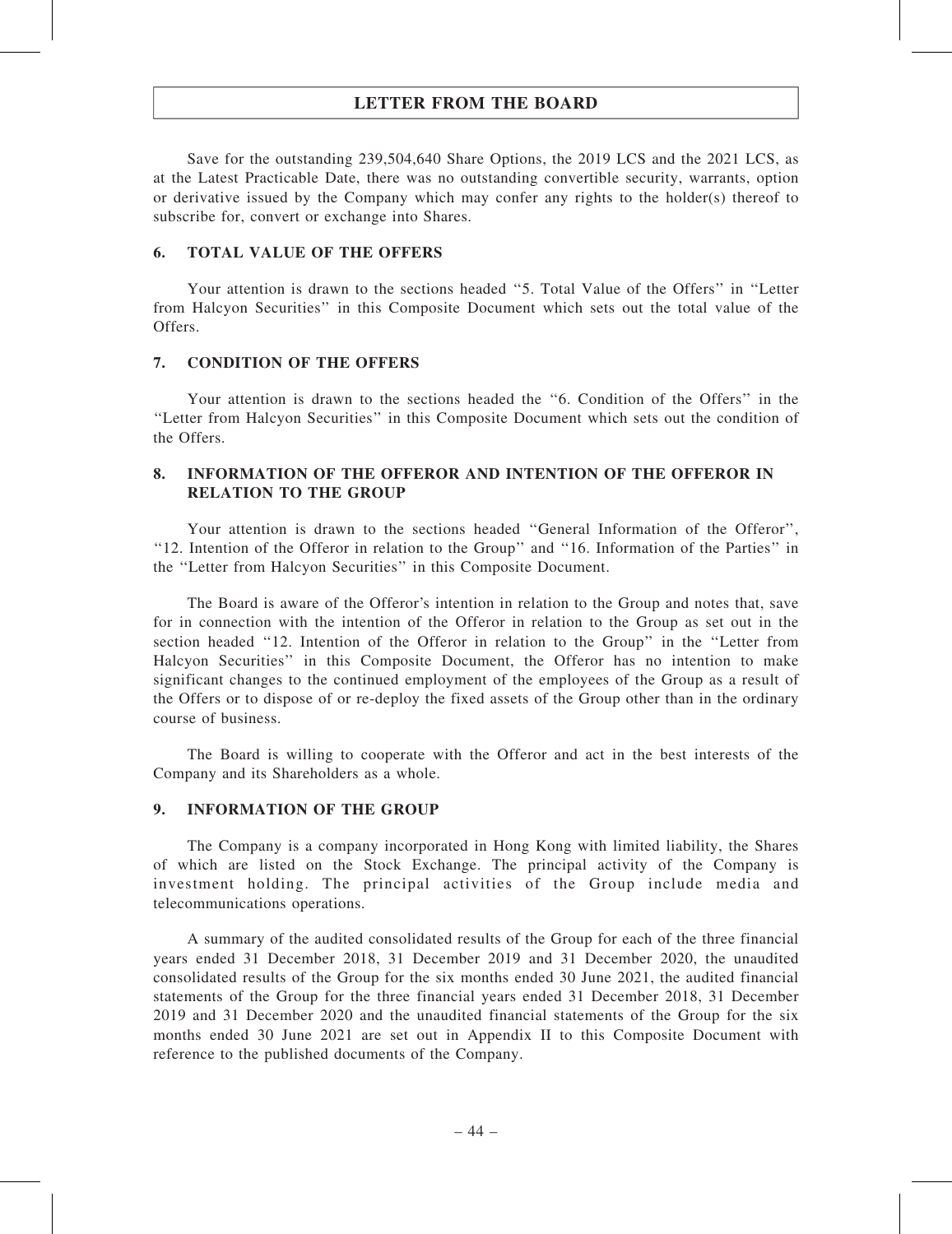Further information in relation to the Group is set out in Appendix III to this Composite Document.

### 10. SHAREHOLDING STRUCTURES OF THE COMPANY AND FOREVER TOP

As at the Latest Practicable Date, (i) the Offeror was the single largest shareholder of Forever Top holding 72.0% of all issued shares of Forever Top; and (ii) Forever Top held 43.2% of all issued Shares.

## Simplified shareholding structure of the Company and Forever Top as at the Latest Practicable Date

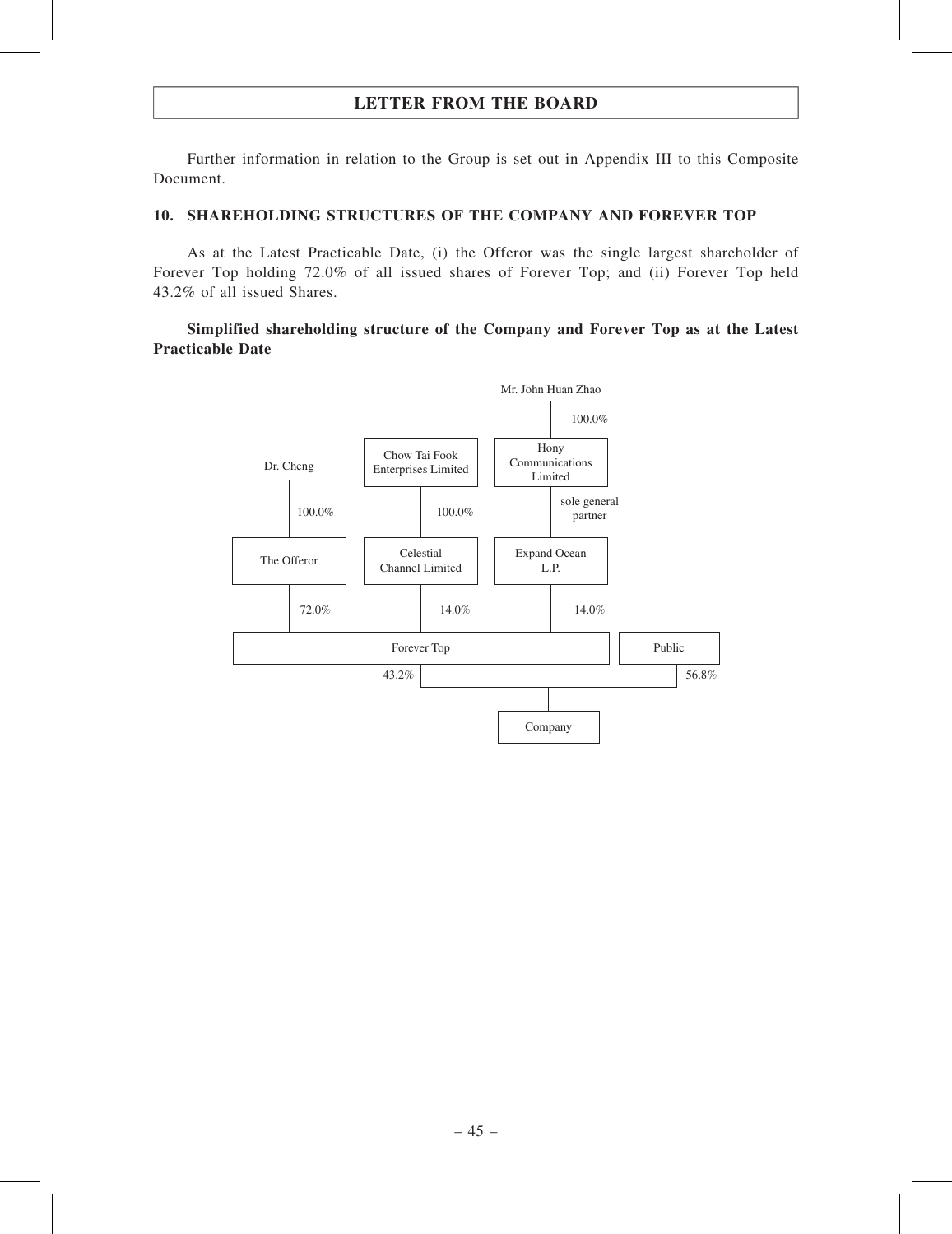The table below sets out the shareholding of the Company as at the Latest Practicable Date:

| <b>Shareholder</b>                              | Number of<br><b>Shares</b> | Approximate<br>$\%$ |
|-------------------------------------------------|----------------------------|---------------------|
| Offeror                                         |                            |                     |
| Forever Top                                     | 3,083,722,894              | 43.2%               |
| <b>Public Shareholders</b>                      |                            |                     |
| South China Financial Holdings Limited (Note 1) | 464,376,000                | 6.5%                |
| Mr. Ng Hung Sang (Note 2)                       | 156,169,500                | $2.2\%$             |
| Ms. Ng Lai King Pamela (Note 2)                 | 98,502,500                 | 1.4%                |
| Other public Shareholders                       | 3,331,852,626              | 46.7%               |
| Sub-total                                       | 4,050,900,626              | 56.8%               |
| <b>Total</b>                                    | 7,134,623,520              | 100.0%              |

#### Notes:

- 1. South China Financial Holdings Limited's wholly-owned subsidiaries, South China Finance and Management Limited and South China Securities Limited, directly held 1,376,000 Shares and 463,000,000 Shares, respectively. Based on the information available to the Company, South China Financial Holdings Limited was held as to approximately 29.36% by Mr. Ng Hung Sang, among which approximately 25.66% was held through his 100% owned corporations, while according to publicly available information, approximately 3.70% was held by him as beneficial owner.
- 2. Based on the information available to the Company, Mr. Ng Hung Sang is the spouse of Ms. Ng Lai King Pamela. Each of Mr. Ng Hung Sang and Ms. Ng Lai King Pamela is not a core connected person (as defined under the Listing Rules) of the Company and shall therefore fall within the definition of ''public'' under Rule 8.24 of the Listing Rules.

### 11. PUBLIC FLOAT

Your attention is drawn to the section headed "14. Public Float" in the "Letter from Halcyon Securities'' in this Composite Document.

The Stock Exchange has stated that if, at the close of the Offer, less than the minimum prescribed percentage applicable to the Company, being 25% of the issued Shares, are held by the public, or if the Stock Exchange believes that:

- a false market exists or may exist in the trading of the Shares; or
- that there are insufficient Shares in public hands to maintain an orderly market;

it will consider exercising its discretion to suspend dealings in the Shares.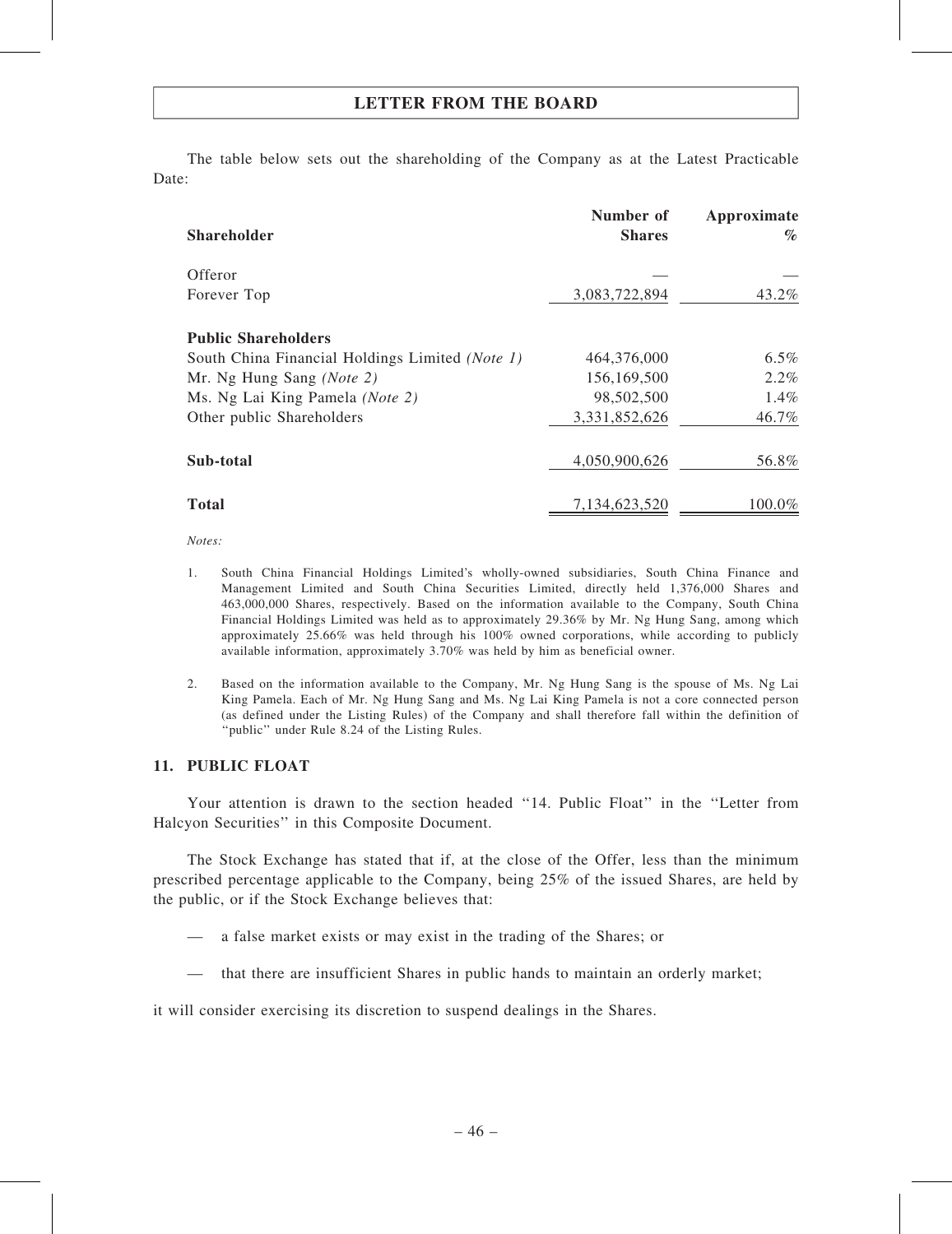The Offeror intends the Company to remain listed on the Stock Exchange. The directors of the Offeror will jointly and severally undertake to the Exchange to take appropriate steps to ensure that sufficient public float exists in the Shares.

## 12. POSSIBLE PLACING OF SHARES BY FOREVER TOP AND TRANSFER OF SHARES FROM THE OFFEROR TO FOREVER TOP

Your attention is drawn to the section headed "15. Possible Placing and Transfer" in ''Letter from Halcyon Securities'' in this Composite Document, which sets out the relevant arrangement.

### 13. LOAN FACILITY FROM THE OFFEROR

On 21 January 2022, HKCTV, as the borrower, entered into a loan agreement with the Offeror, as the lender, pursuant to which, the borrower obtained an unsecured loan with a principal amount of HK\$70 million for a term of three year from the date of the loan agreement, with an interest rate of 2.5% per annum. As the above-mentioned loan is conducted on normal commercial terms or better and is not secured by the assets of the Group, the transaction contemplated under the loan agreement is fully exempted from shareholders' approval, annual review and all disclosure requirements under Chapter 14A of the Listing Rules pursuant to Rule 14A.90 of the Listing Rules. The Directors believe that the abovementioned loan will provide capital to the Group to meet working capital requirements, and to finance suitable business development opportunities if and when they arise, and is therefore beneficial to the Group.

### 14. RECOMMENDATION

The Independent Board Committee comprising Ms. Ng Yuk Mui Jessica, being a nonexecutive Director and Mr. Lam Kin Fung Jeffrey, Dr. Hu Shao Ming Herman and Mr. Luk Koon Hoo, Roger, being independent non-executive Directors, who have no direct or indirect interest in the Offers, has been established pursuant to Rule 2.1 of the Takeovers Code to make a recommendation to the Offer Shareholders as to whether the terms of the Share Offer are fair and reasonable and as to acceptance of the Share Offer and to the Offer Optionholders as to whether the terms of the Option Offer are fair and reasonable and as to acceptance of the Option Offer.

The Company has appointed Altus Capital as the Independent Financial Adviser to advise the Independent Board Committee, the Offer Shareholders and the Offer Optionholders in connection with the Offers, and such appointment has been approved by the Independent Board Committee pursuant to Rule 2.1 of the Takeovers Code.

Your attention is drawn to (i) the ''Letter from the Independent Board Committee'' of this Composite Document, which contains its recommendation to the Offer Shareholders and Offer Optionholders in relation to the Offers; and (ii) the ''Letter from Altus Capital'' of this Composite Document, which sets out its advice to the Independent Board Committee in relation to the Offers and as to the acceptance of the Offers, and the principal factors considered by it in arriving at its advice.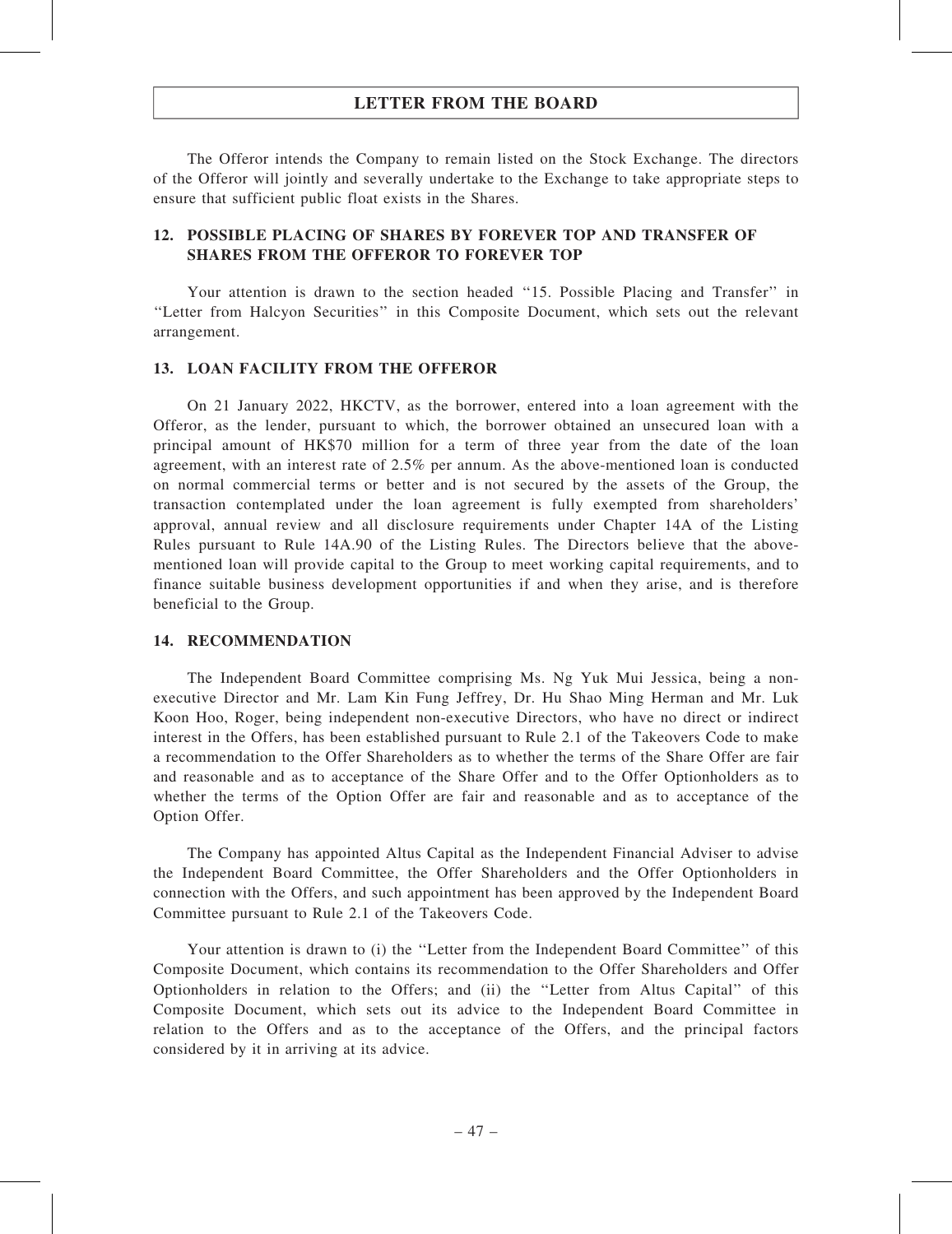You are also advised to read the ''Letter from Halcyon Securities'' in this Composite Document and the accompanying Forms of Acceptance in respect of the terms and acceptance and settlement procedures of the Offers.

The Offer Shareholders and Offer Optionholders are recommended to consult their own professional advisers as to the tax implications that may arise from accepting the Offers.

## 15. ADDITIONAL INFORMATION

Your attention is drawn to the additional information regarding the Offers, the Offeror and the Group and the form of the Option Offer Letter set out in the appendices to this Composite Document and the accompanying Form(s) of Acceptance, which forms part of this Composite Document.

> Yours faithfully, By order of the Board i-CABLE Communications Limited Kwok Chi Kin Company Secretary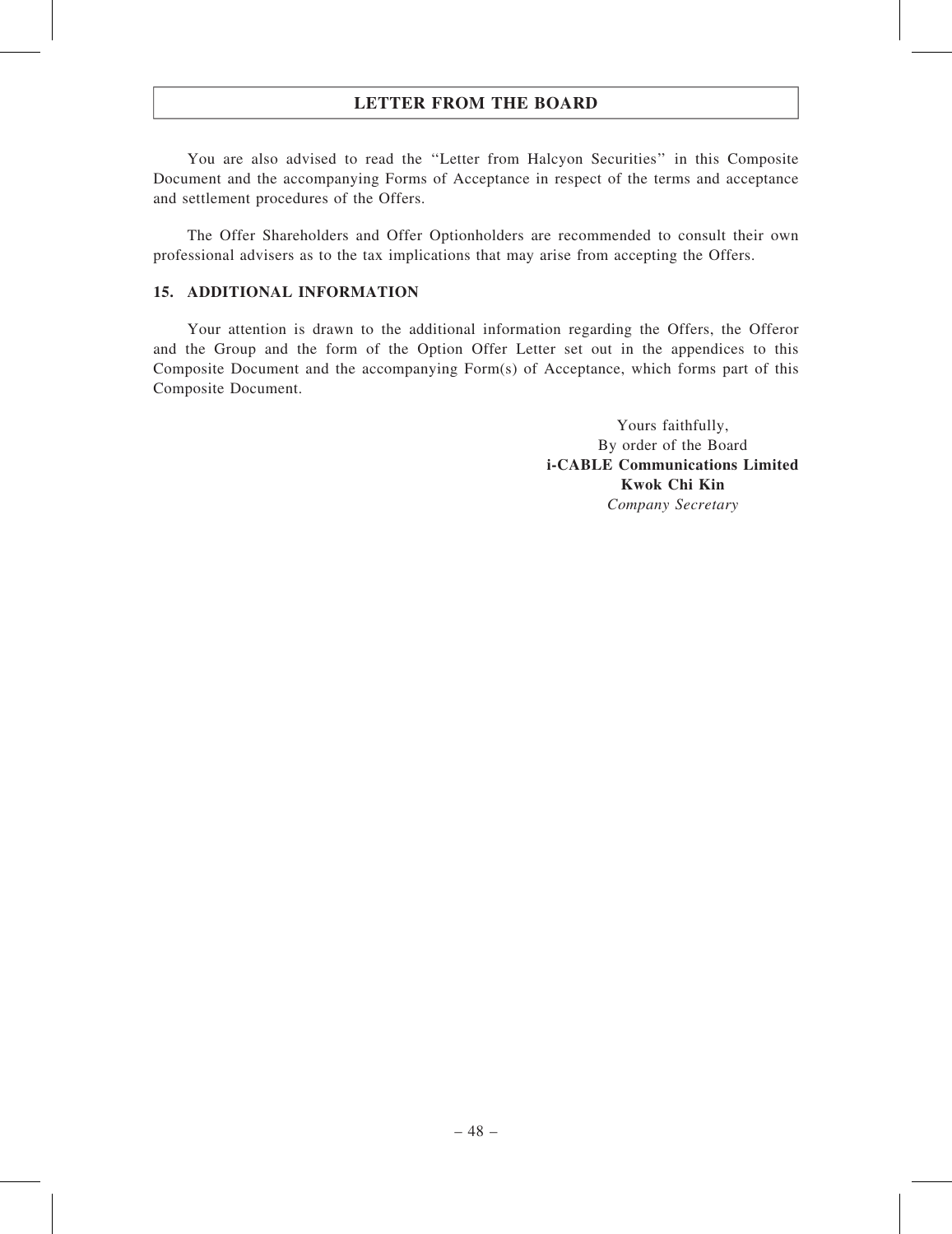## LETTER FROM THE INDEPENDENT BOARD COMMITTEE



# **i-CABLE COMMUNICATIONS LIMITED**

*(Incorporated in Hong Kong with limited liability)* (Stock Code: 1097)

27 January 2022

To the Offer Shareholders and Offer Optionholders

Dear Sir or Madam

## CONDITIONAL MANDATORY CASH OFFERS BY HALCYON SECURITIES LIMITED FOR AND ON BEHALF OF THE OFFEROR TO ACQUIRE ALL ISSUED SHARES IN AND TO CANCEL ALL OUTSTANDING SHARE OPTIONS OF i-CABLE COMMUNICATIONS LIMITED (OTHER THAN THOSE ALREADY OWNED OR AGREED TO BE ACQUIRED BY THE OFFEROR AND PARTIES ACTING IN CONCERT WITH IT)

We refer to this Composite Document dated 27 January 2022 jointly issued by the Company and the Offeror, of which this letter forms part. Unless specified otherwise, terms used herein shall have the same meanings as those defined in this Composite Document.

We have been appointed by the Board to form the Independent Board Committee to consider the terms of the Offers and to advise you as to whether, in our opinion, the terms of the Offers are fair and reasonable so far as the Offer Shareholders and the Offer Optionholders are concerned and to make a recommendation as to acceptance of the Offers.

Altus Capital has been appointed, with our approval, as the Independent Financial Adviser to advise us in respect of the terms of the Offers and as to acceptance of the Offers. Your attention is drawn to the ''Letter from Altus Capital'' as set out in this Composite Document containing its advice to us and the principal factors and reasons taken into account by it in arriving at such advice.

We also wish to draw your attention to the ''Letter from Halcyon Securities'' and ''Letter from the Board'' as set out in this Composite Document as well as the additional information and the form of the Option Offer Letter set out in the appendices to this Composite Document.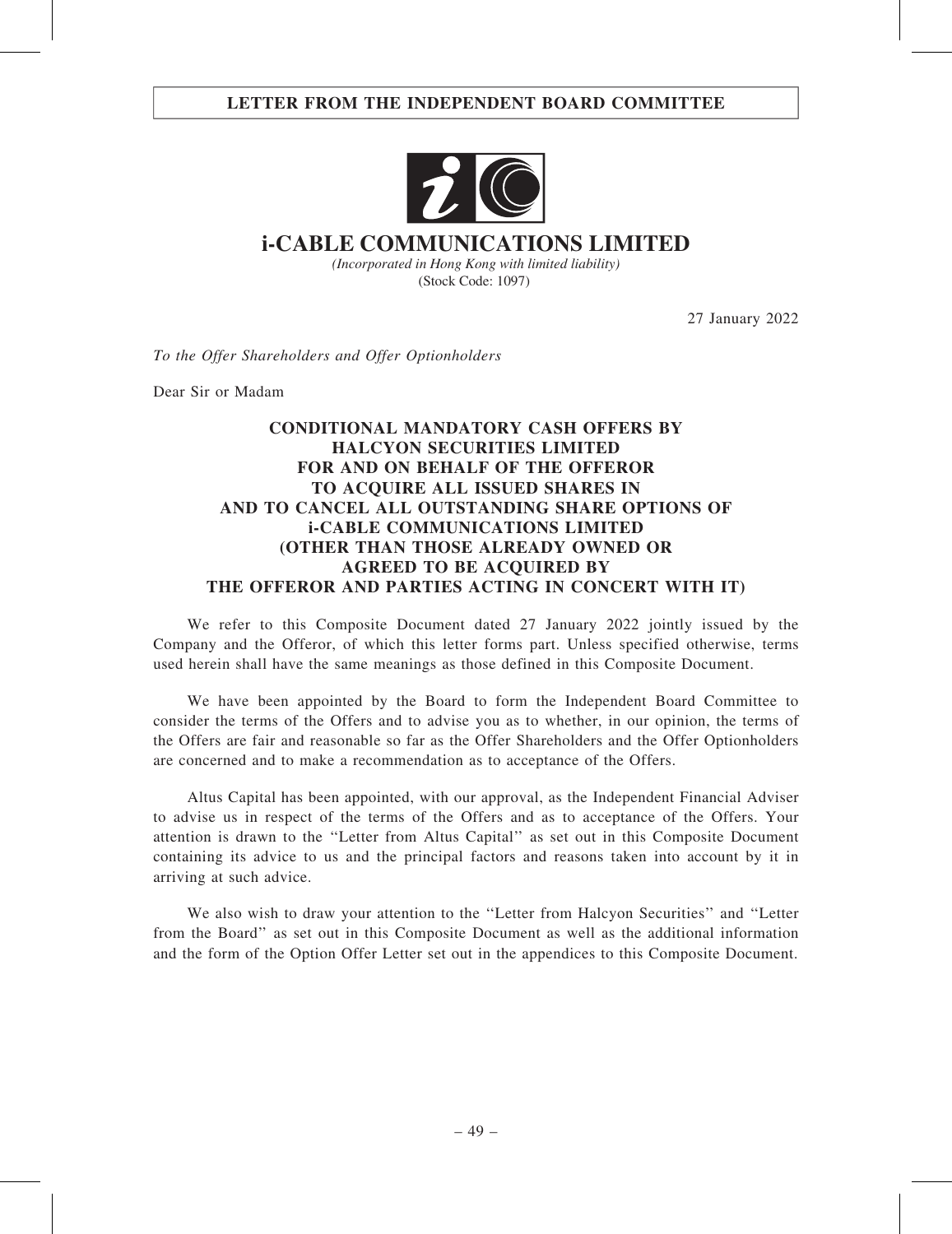## LETTER FROM THE INDEPENDENT BOARD COMMITTEE

### RECOMMENDATION

Having considered the terms of the Offers, the information contained in this Composite Document and the principal factors and reasons considered by, and the independent advice of Altus Capital, as set out in its letter of advice, we consider that (i) the terms of the Share Offer, in particular the Share Offer Price, are not fair and reasonable so far as the Offer Shareholders are concerned. Accordingly, we recommend the Offer Shareholders not to accept the Share Offer; and (ii) on the basis that we are of the view that the Share Offer Price is not fair and reasonable, we also consider that, on the basis of the Option Offer Price alone, the Option Offer is not fair and not reasonable. As explained by the Independent Financial Adviser, however, the Share Options in respect of which the Option Offer is not accepted will (to the extent not exercised) automatically lapse, pursuant to the terms of the Share Option Scheme, upon the close of the Offers if the Offers become unconditional. We therefore recommend the Offer Optionholders to monitor the market trading price of Shares during the Offer Period as described above and in those circumstances, accept the Option Offer which allows them to receive an amount (however nominal the amount may be).

As different Offer Shareholders and Offer Optionholders would have different investment criteria, objectives or risk appetite and profiles, we recommend any Offer Shareholders and Offer Optionholders who may require advice in relation to any aspect of the Composite Document, or as to the action to be taken, to consult a licensed securities dealer, bank manager, solicitor, professional accountant, tax adviser or other professional adviser. Notwithstanding our recommendation, the Offer Shareholders and the Offer Optionholders should consider carefully the terms of the respective Offers and then decide whether to accept or not to accept the respective Offers. You are strongly recommended to read the full text of the ''Letter from Altus Capital'' as set out in this Composite Document.

> Yours faithfully, For and on behalf of the Independent Board Committee of i-CABLE Communications Limited

| Ms. Ng Yuk Mui         | Mr. Lam Kin Fung | Dr. Hu Shao Ming | Mr. Luk Koon Hoo,                                                    |
|------------------------|------------------|------------------|----------------------------------------------------------------------|
| <b>Jessica</b>         | <b>Jeffrey</b>   | <b>Herman</b>    | Roger                                                                |
| Non-executive Director | Independent      | Independent      | Independent                                                          |
|                        |                  |                  | Non-executive Director Non-executive Director Non-executive Director |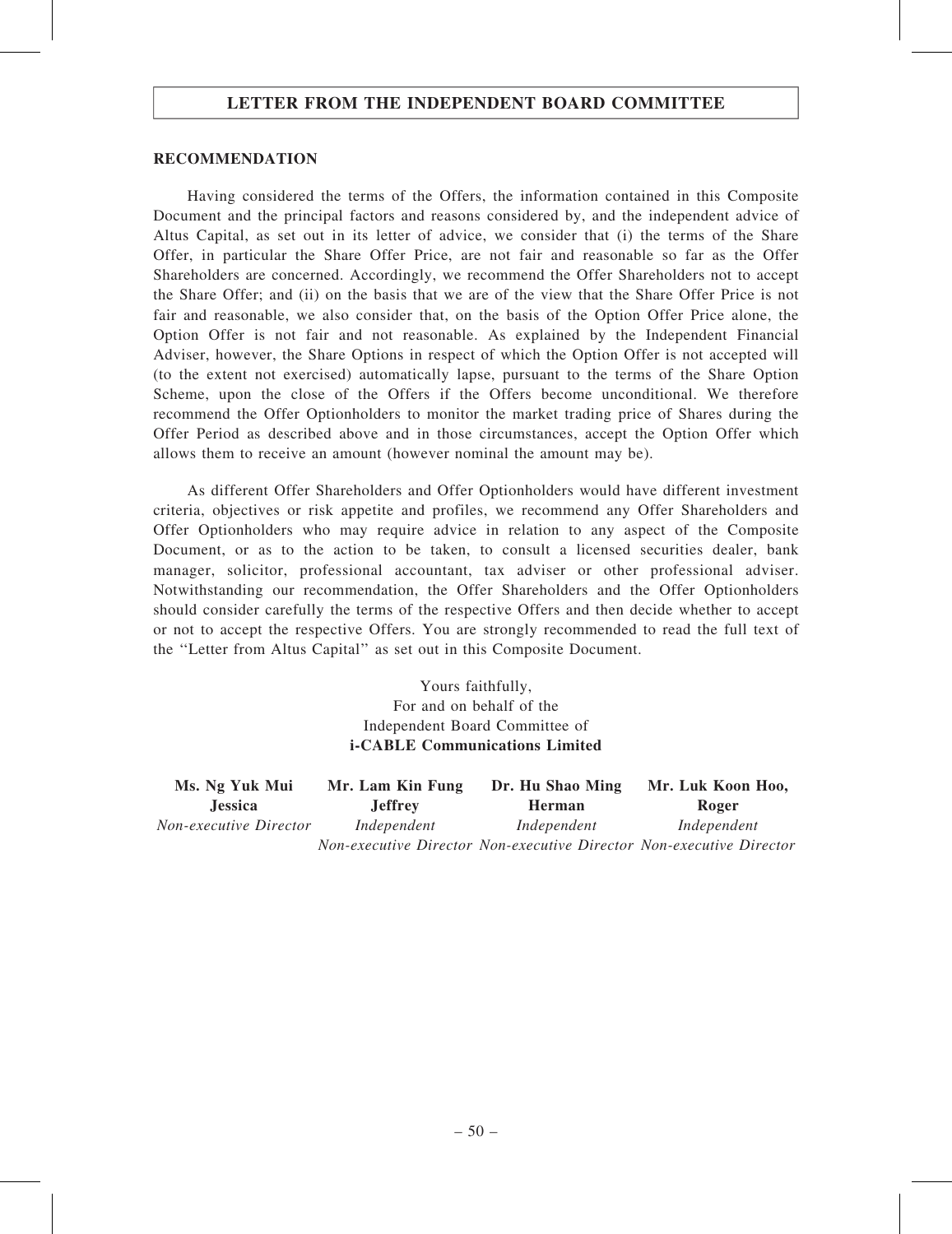Set out below is the text of a letter received from Altus Capital Limited, the Independent Financial Adviser to the Independent Board Committee in respect of the Offers for the purpose of inclusion in the Composite Document.

ALTUS.

Altus Capital Limited 21 Wing Wo Street Central Hong Kong

27 January 2022

To the Independent Board Committee

i-CABLE Communications Limited 7th Floor Cable TV Tower 9 Hoi Shing Road Tsuen Wan, Hong Kong

Dear Sir or Madam,

# CONDITIONAL MANDATORY CASH OFFERS BY HALCYON SECURITIES LIMITED FOR AND ON BEHALF OF THE OFFEROR TO ACQUIRE ALL ISSUED SHARES IN AND TO CANCEL ALL OUTSTANDING SHARE OPTIONS OF i-CABLE COMMUNICATIONS LIMITED (OTHER THAN THOSE ALREADY OWNED OR AGREED TO BE ACQUIRED BY THE OFFEROR AND PARTIES ACTING IN CONCERT WITH IT)

### INTRODUCTION

We refer to our appointment as the Independent Financial Adviser to advise the Independent Board Committee in connection with the Offers. Our aforesaid appointment has been approved by the Independent Board Committee pursuant to Rule 2.1 of the Takeovers Code. Details of the Offers are set out in the ''Letter from the Board'' contained in the Composite Document dated 27 January 2022, of which this letter forms part. Terms used in this letter shall have the same meanings as those defined in the Composite Document unless the context requires otherwise.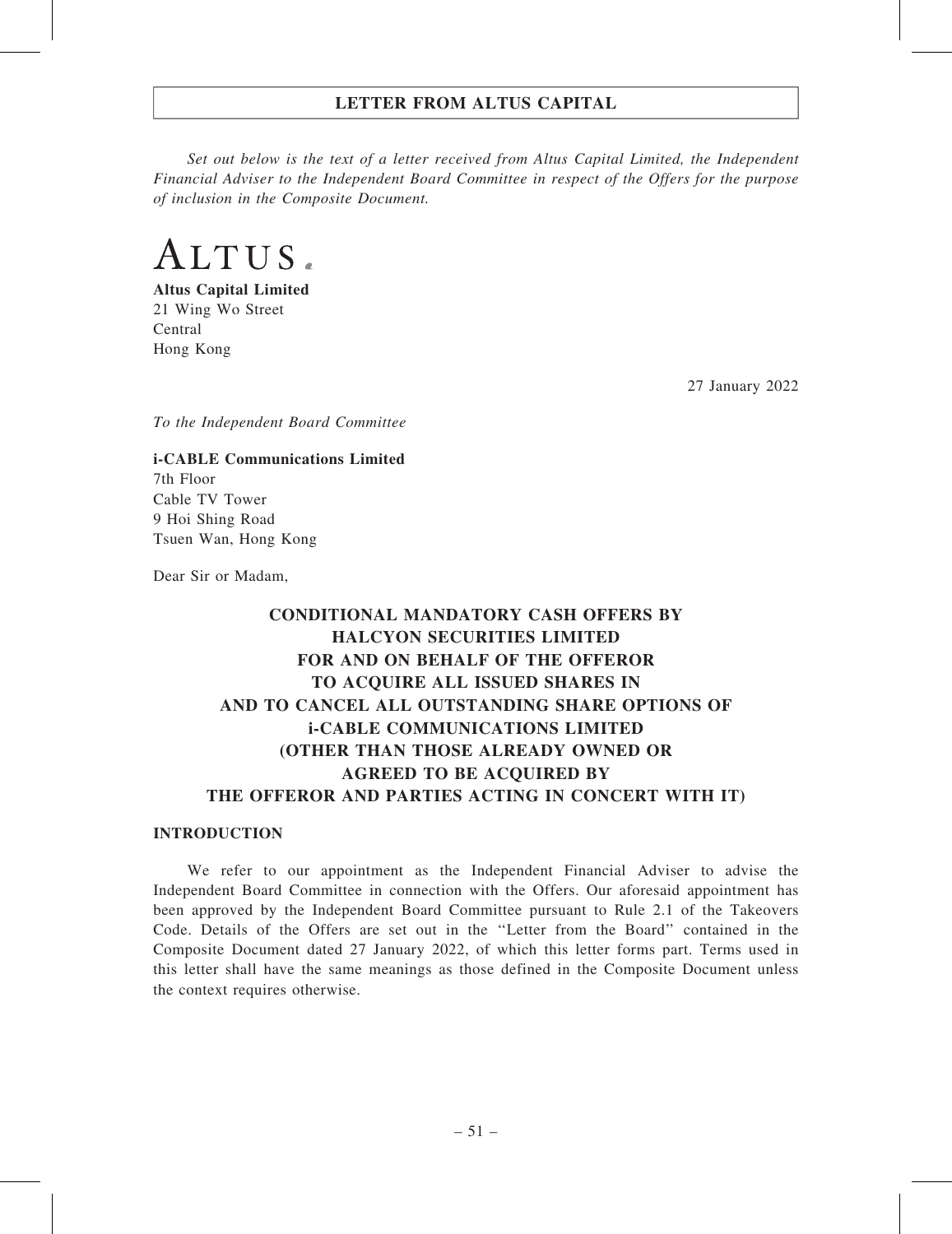#### The DC Agreement, the PS Agreement and the Offers

The Company was informed by Forever Top that on 30 September 2021, the Offeror (as purchaser) had entered into (i) the DC Agreement with Mr. David Chiu (as vendor), pursuant to which the Offeror has conditionally agreed to acquire, and Mr. David Chiu has conditionally agreed to sell and assign, the DC Sale Shares and the DC Sale Loan at the aggregate consideration of HK\$148.0 million; and (ii) the PS Agreement with Profit Surge (as vendor) and Mr. Li (as guarantor of Profit Surge), pursuant to which the Offeror has conditionally agreed to acquire, and Profit Surge has conditionally agreed to sell and assign, the PS Sale Shares and the PS Sale Loan at the aggregate consideration of approximately HK\$60.9 million.

Prior to the above sale and purchase, (i) the Offeror was the single largest shareholder of Forever Top holding 31.5% of the total number of issued shares of Forever Top; (ii) Mr. David Chiu held 24.5% of the total number of the issued shares of Forever Top; (iii) Celestial Channel Limited (a wholly-owned subsidiary of Chow Tai Fook Enterprises Limited of which Dr. Cheng is the chairman) held 14.0% of the total number of issued shares of Forever Top; (iv) Profit Surge (which was wholly-owned by Mr. Li) held 16.0% of the total number of issued shares of Forever Top; and (v) Expand Ocean L.P. (a fund whose sole general partner is a wholly-owned company of Mr. John Huan Zhao) held 14.0% of the total number of issued shares of Forever Top. The DC Sale Shares and the PS Sale Shares represented, in aggregate, 40.5% of the total number of issued shares of Forever Top.

The Transaction Completions took place on 24 January 2022 and immediately after the Transaction Completions, (i) the Offeror holds 72.0% of the total number of issued shares of Forever Top; (ii) Celestial Channel Limited holds 14.0% of the total number of issued shares of Forever Top; (iii) Expand Ocean L.P. holds 14.0% of the total number of issued shares of Forever Top; and (iv) the Vendors had ceased to hold any interest in Forever Top. The Offeror and Celestial Channel Limited, in aggregate, hold 86.0% of the total number of issued shares of Forever Top immediately after the Transaction Completions.

As at the Latest Practicable Date, Forever Top held 3,083,722,894 Shares, which represented approximately 43.2% of the issued Shares. As the Offeror acquired statutory control (as referred to under the Takeovers Code) over Forever Top immediately after the Transaction Completions, and Forever Top holds a controlling interest in the Company, the Offeror is required to make a conditional mandatory general offer for all the issued Shares (other than those already owned or agreed to be acquired by the Offeror and parties acting in concert with it) pursuant to Note 8 to Rule 26.1 of the Takeovers Code and Practice Note 19 to the Takeovers Code. The Offeror is also required to make a comparable offer to the Offer Optionholders (other than those already owned or agreed to be acquired by the Offeror and parties acting in concert with it) pursuant to Rule 13 of the Takeovers Code to cancel all the Outstanding Share Options. The Offeror is, through Halcyon Securities, making the mandatory general offers for all the Offer Shares and the Offer Options pursuant to Note 8 to Rule 26.1 and Rule 13 of the Takeovers Code.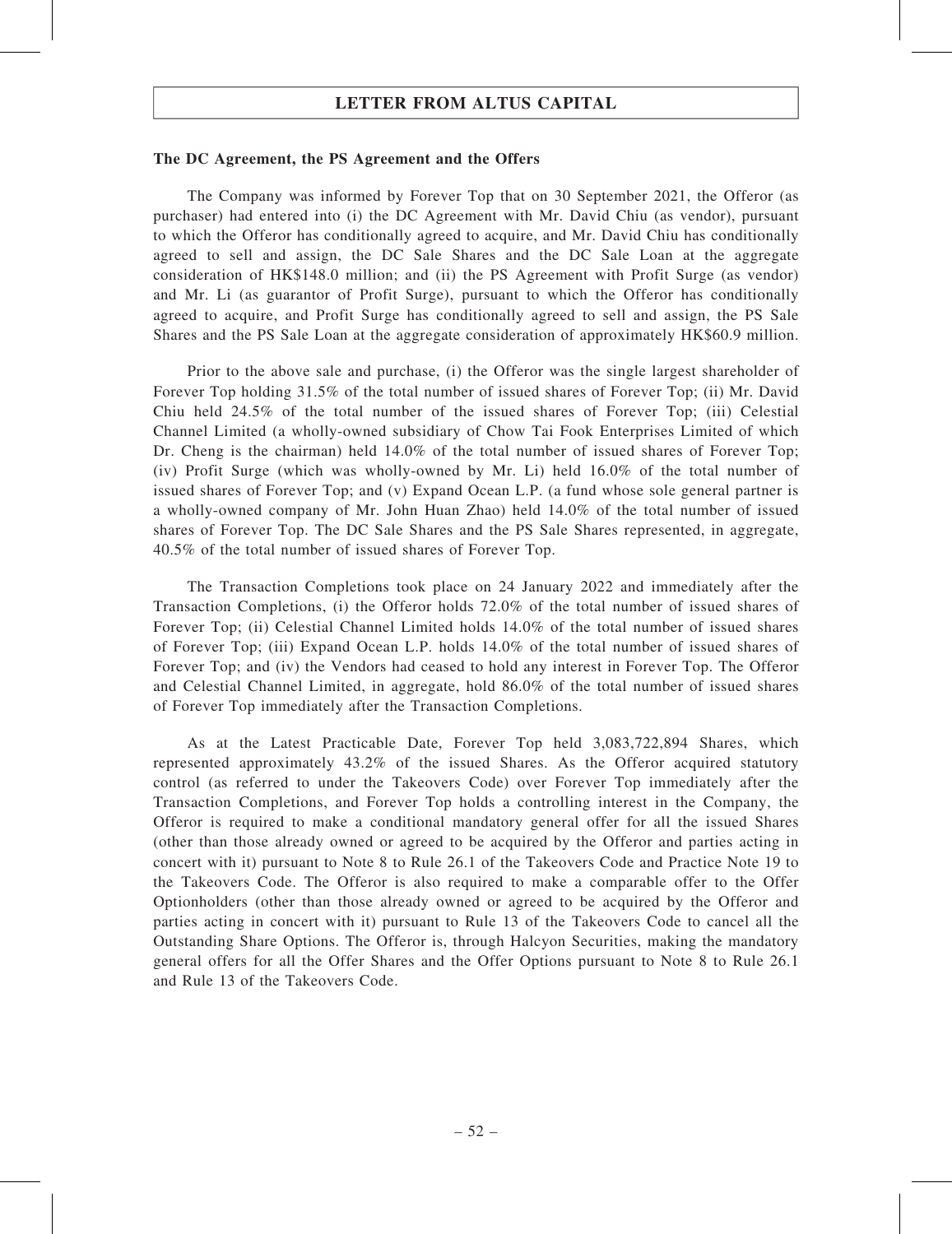#### THE INDEPENDENT BOARD COMMITTEE

The Independent Board Committee comprising Ms. Ng Yuk Mui Jessica, being a nonexecutive Director, and Mr. Lam Kin Fung Jeffrey, Dr. Hu Shao Ming Herman and Mr. Luk Koon Hoo, Roger, being the independent non-executive Directors, who have no direct or indirect interest in the Offers, has been established pursuant to Rule 2.1 of the Takeovers Code to make a recommendation to the Offer Shareholders as to whether the terms of the Share Offer are fair and reasonable and as to acceptance of the Share Offer and to the Offer Optionholders as to whether the terms of the Option Offer are fair and reasonable and as to acceptance of the Option Offer.

#### THE INDEPENDENT FINANCIAL ADVISER

As the Independent Financial Adviser with respect to the Offers, our role is to provide the Independent Board Committee with an independent opinion and recommendation as to whether the terms of the Offers are fair and reasonable and as to the acceptance of the Offers.

We (i) are not associated or connected, financial or otherwise, with the Company or the Offeror, their respective controlling shareholders or any parties acting, or presumed to be acting, in concert with any of them; and (ii) have not acted as the financial adviser or independent financial adviser in relation to any transaction of the Company or the Offeror, their respective controlling shareholders or any parties acting in concert with any of them in the last two years prior to the date of the Composite Document. Pursuant to Rule 13.84 of the Listing Rules and Rule 2 of the Takeovers Code, and given that (i) remuneration for our engagement to opine on the Offers is at market level and not conditional upon the outcome of the Offers; (ii) no arrangement exists whereby we shall receive any fees or benefits from the Company (other than our said remuneration) or the Offeror, their respective controlling shareholders or any parties acting in concert with any of them; and (iii) our engagement is on normal commercial terms and approved by the Independent Board Committee, we are independent of the Company or the Offeror, their respective controlling shareholders or any parties acting in concert with any of them and can act as the independent financial adviser to the Independent Board Committee in respect of the Offers.

### BASIS OF OUR ADVICE

In formulating our opinion, we have reviewed, amongst others (i) the Composite Document; (ii) the annual report of the Company for the year ended 31 December 2020 (the ''2020 Annual Report''); (iii) the interim report of the Company for the six months ended 30 June 2021 (the "2021 Interim Report"); and (iv) other announcements made by the Company up to the Latest Practicable Date.

We have relied on the statements, information, opinions and representations contained or referred to in the Composite Document and/or provided to us by the Company, the Directors and the management of the Company (collectively the ''Management''). We have assumed that all statements, information, opinions and representations contained or referred to in the Composite Document and/or provided to us were true, accurate and complete in all material aspects at the time they were made and continued to be so as at the Latest Practicable Date. The Company will notify the Offer Shareholders of any material changes to information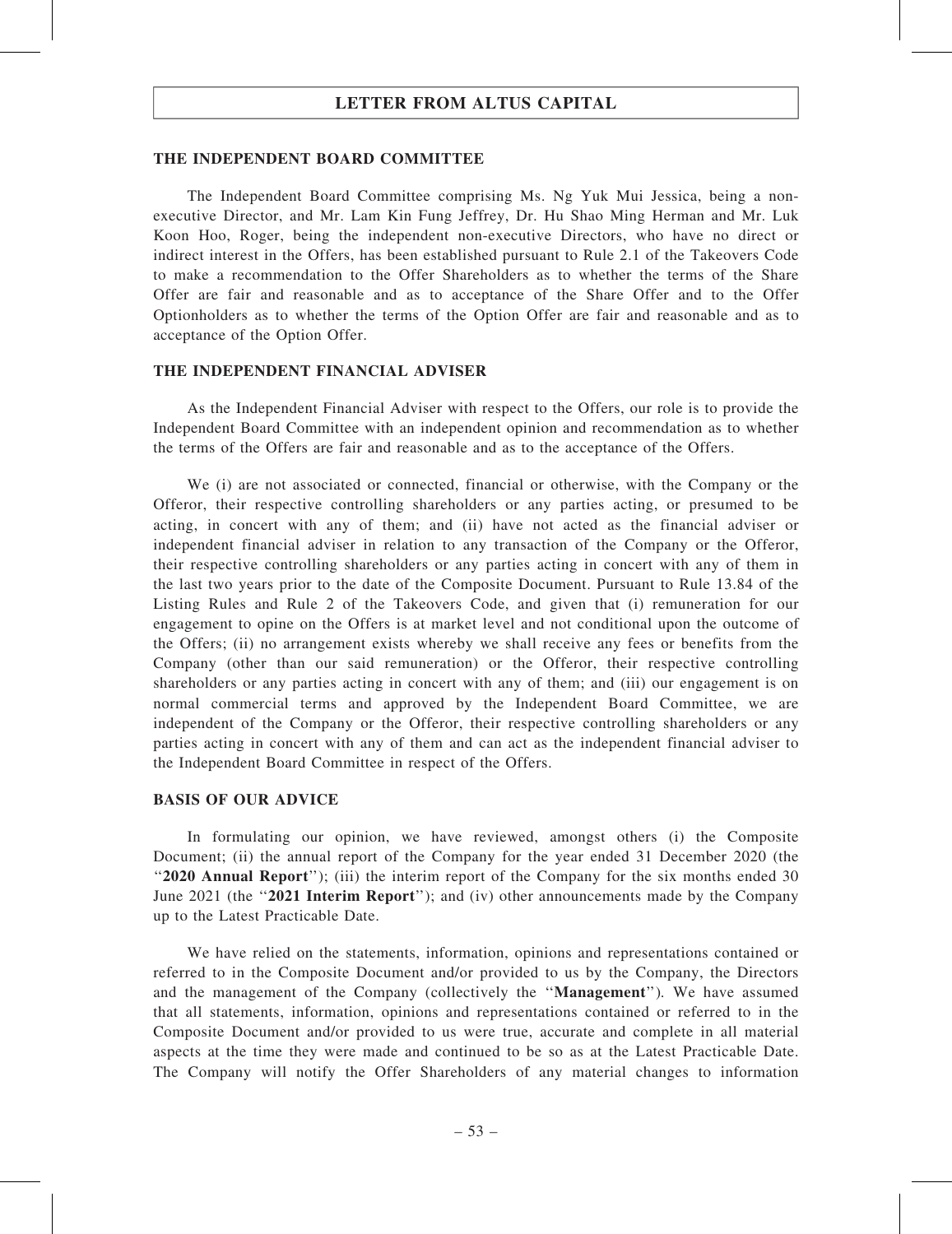contained or referred to in the Composite Document as soon as practicable in accordance with Rule 9.1 of the Takeovers Code. The Offer Shareholders will also be informed as soon as practicable when there are any material changes to the information contained or referred to herein as well as changes to our opinion, if any, after the Latest Practicable Date.

We have no reason to believe that any statements, information, opinions or representations relied on by us in forming our opinion is untrue, inaccurate or misleading, nor are we aware of any material facts the omission of which would render the statements, information, opinions or representations provided to us untrue, inaccurate or misleading. We have assumed that all the statements, information, opinions and representations for matters relating to the Group contained or referred to in the Composite Document, and information relating to the Company provided to us by the Company and the Management have been reasonably made after due and careful enquiry. We have relied on such statements, information, opinions and representations and consider that we have been provided with and have reviewed sufficient information to reach an informed view and to provide a reasonable basis for our opinion. We have not conducted any independent investigation into the business, financial conditions and affairs or the future prospects of the Group.

We have not considered the taxation implications on Offer Shareholders arising from acceptance or non-acceptance of the Offers, if any, and therefore we will not accept responsibility for any tax effect or liability that may potentially be incurred by the Offer Shareholders as a result of the Offers. In particular, the Offer Shareholders who are subject to Hong Kong or overseas taxation on dealings in securities are urged to seek their own professional advisers on tax matters.

### PRINCIPAL FACTORS AND REASONS CONSIDERED FOR THE OFFERS

In arriving at our advice for the Offers, we have considered the following principal factors and reasons:

#### 1. Business and financial information of the Group

#### 1.1 Background of the Group

The Company is a limited liability company incorporated in Hong Kong and is an investment holding company principally engaged in media and telecommunications operations. The Company, its subsidiaries and consolidated structured entities are engaged in businesses including pay television ("Pay  $T V$ ") subscription (Hong Kong Cable TV), domestic free television programme service (Hong Kong Open TV (''Open TV'')), advertising, broadband internet access services, mobile service and mobile agency service.

The Group's revenue comprises principally subscription, service and related fees for television, broadband internet access and telephony services. It derives revenue mostly from sales and services provided in Hong Kong, with less than 10% of revenue derived from activities conducted outside Hong Kong.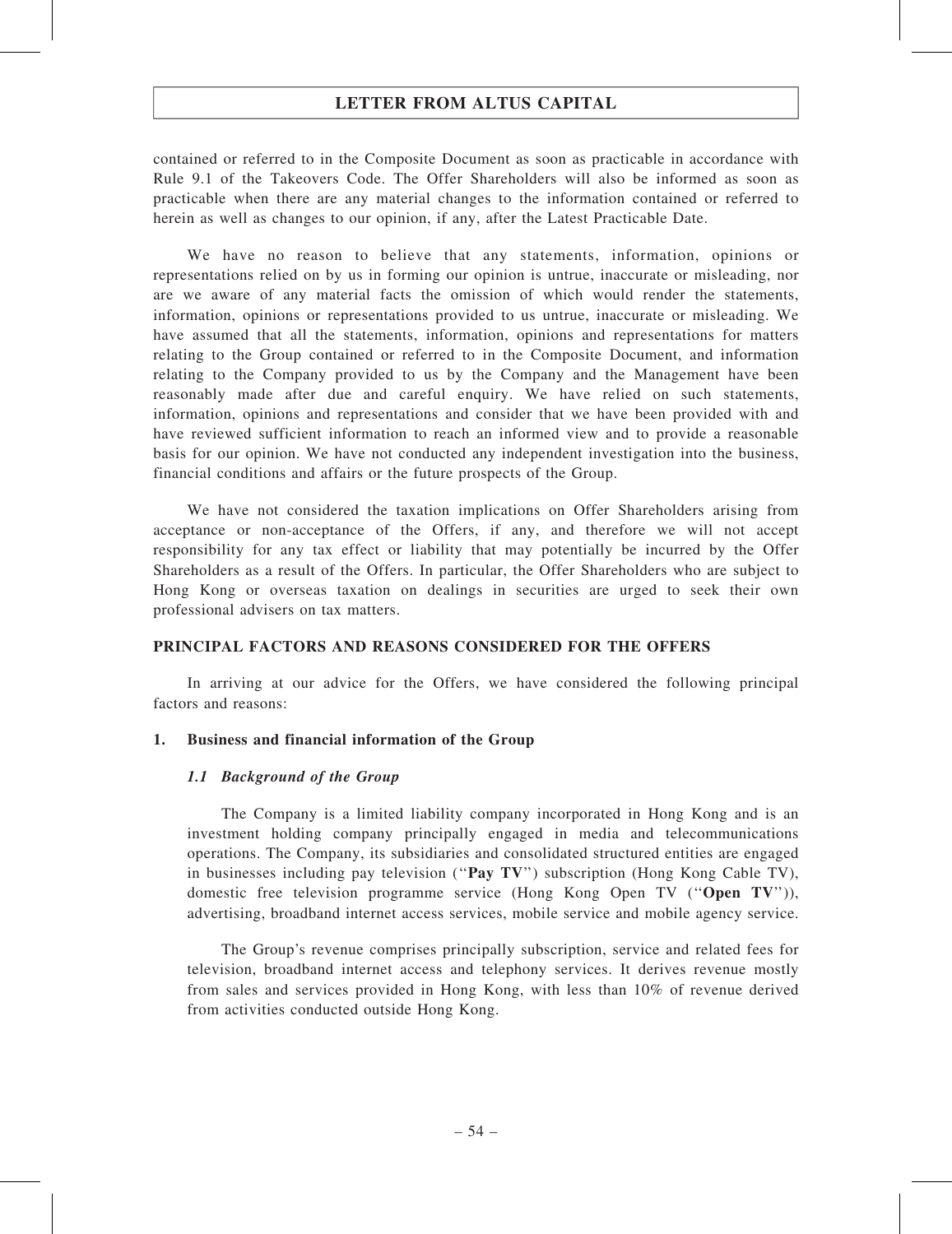## 1.2 Historical financial performance of the Group

Set out below is a summary of (i) the audited consolidated financial information of the Group for the financial years ended 31 December 2019 (''FY2019'') and 2020 (''FY2020'') respectively, which has been extracted from the 2020 Annual Report; and (ii) the unaudited consolidated financial information of the Company for the six months ended 30 June 2020 ("1H2020") and 2021 ("1H2021") respectively, which has been extracted from the 2021 Interim Report.

|                                                                        | <b>FY2019</b> | <b>FY2020</b> | 1H2020      | 1H2021      |
|------------------------------------------------------------------------|---------------|---------------|-------------|-------------|
|                                                                        | HK\$'000      | HK\$'000      | HK\$'000    | HK\$'000    |
|                                                                        | (audited)     | (audited)     | (unaudited) | (unaudited) |
| <b>Segment revenue</b>                                                 |               |               |             |             |
| - Media                                                                | 751,867       | 656,485       | 334,260     | 289,322     |
| $-$ Telecommunications                                                 | 408,970       | 412,492       | 190,633     | 204,161     |
| <b>Total revenue</b>                                                   | 1,160,837     | 1,068,977     | 524,893     | 493,483     |
| Cost of services                                                       |               |               |             |             |
| - Programming costs                                                    | (739, 268)    | (591, 424)    | (325, 489)  | (297, 541)  |
| - Network expenses                                                     | (320,790)     | (295, 894)    | (152, 655)  | (146, 562)  |
| - Cost of sales                                                        | (124, 267)    | (125, 166)    | (44, 672)   | (68, 583)   |
| Total cost of services                                                 | (1, 184, 325) | (1,012,484)   | (522, 816)  | (512, 686)  |
| Selling, general and<br>administrative ("SG&A")<br>and other operating |               |               |             |             |
| expenses                                                               | (340, 647)    | (290, 939)    | (157, 130)  | (134, 858)  |
| Loss from operation                                                    | (364, 135)    | (234, 446)    | (155, 053)  | (154, 061)  |
| Interest income                                                        | 4,870         | 423           | 360         | 378         |
| Finance costs                                                          | (37, 807)     | (41, 258)     | (21, 544)   | (21, 952)   |
| Non-operating income                                                   | 393           | 417           | 243         | 4,123       |
| <b>Loss before taxation</b>                                            | (396, 679)    | (274, 864)    | (175, 994)  | (171, 512)  |
| Income tax                                                             | (287)         | (523)         | (229)       | (3,704)     |
| Loss for the year/period                                               | (396,966)     | (275, 387)    | (176, 223)  | (175, 216)  |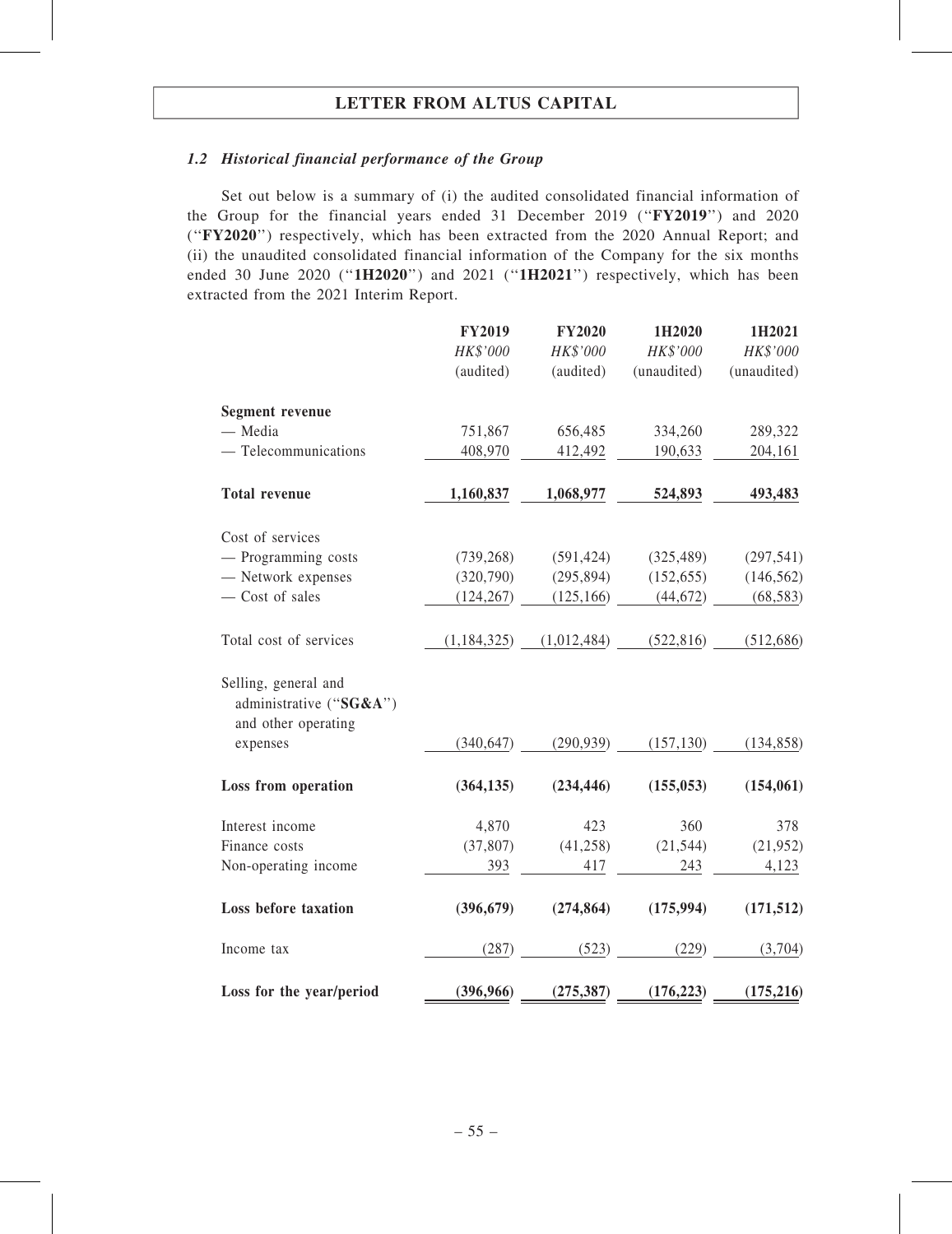|                           |             | As at 31 December |             |
|---------------------------|-------------|-------------------|-------------|
|                           | 2019        | 2020              | 2021        |
|                           | HK\$'000    | HK\$'000          | HK\$'000    |
|                           | (audited)   | (audited)         | (unaudited) |
| Current assets            | 528,774     | 371,027           | 492,926     |
| — Cash and bank balances  | 241,899     | 157,423           | 195,227     |
| Current (liabilities)     | (780, 795)  | (784, 113)        | (749,067)   |
| Net current (liabilities) | (252, 021)  | (413,086)         | (256, 141)  |
| Total assets              | 1,878,747   | 1,608,280         | 1,663,800   |
| Total (liabilities)       | (1,238,730) | (1,243,113)       | (1,329,279) |
| Net assets                | 640,017     | 365,167           | 334,521     |

#### Revenue

The Group recorded a decrease in revenue of approximately 8% from HK\$1,160.8 million for FY2019 to HK\$1,069.0 million for FY2020. For 1H2021, revenue continued to decrease by 6% compared with 1H2020 to approximately HK\$493.5 million.

The revenue decrease was mainly due to lower revenue from the media segment which decreased by 13% to HK\$656.5 million in FY2020 compared to FY2019, and similarly decreased by 13% to HK\$289.3 million in 1H2021 when compared to 1H2020. The lower revenue for media segment was due to lower subscription revenue. As advised by the Management, with severe disruption to global social and economic activities as well as keen competition from other multimedia players, the Pay TV subscription customer base contracted and the subscription average revenue per user decreased during both periods. Although advertising revenue generated from Open TV improved during both periods, advertising revenue generated from Pay TV declined due to the intensified competition among the multimedia platforms.

Revenue derived from the telecommunications segment meanwhile increased to approximately HK\$412.5 million for FY2020 from HK\$409.0 million for FY2019. During 1H2021, revenue from the telecommunications segment continued to increase by approximately 7% to HK\$204.2 million when compared to 1H2020. The continued growth in telecommunications revenue across both periods was due to increase in customer base by approximately 13% between 31 December 2019 and 31 December 2020. The Management attributes this growth to the timely adoption of effective marketing strategies, the quality of the Group's network service, as well as the continuous network upgrade to high speed Gigabit-capable Passive Optical Network ("GPON") services. Additionally, diverse service subscription packages with new contents and combinations were also launched to enhance customer retention of broadband service.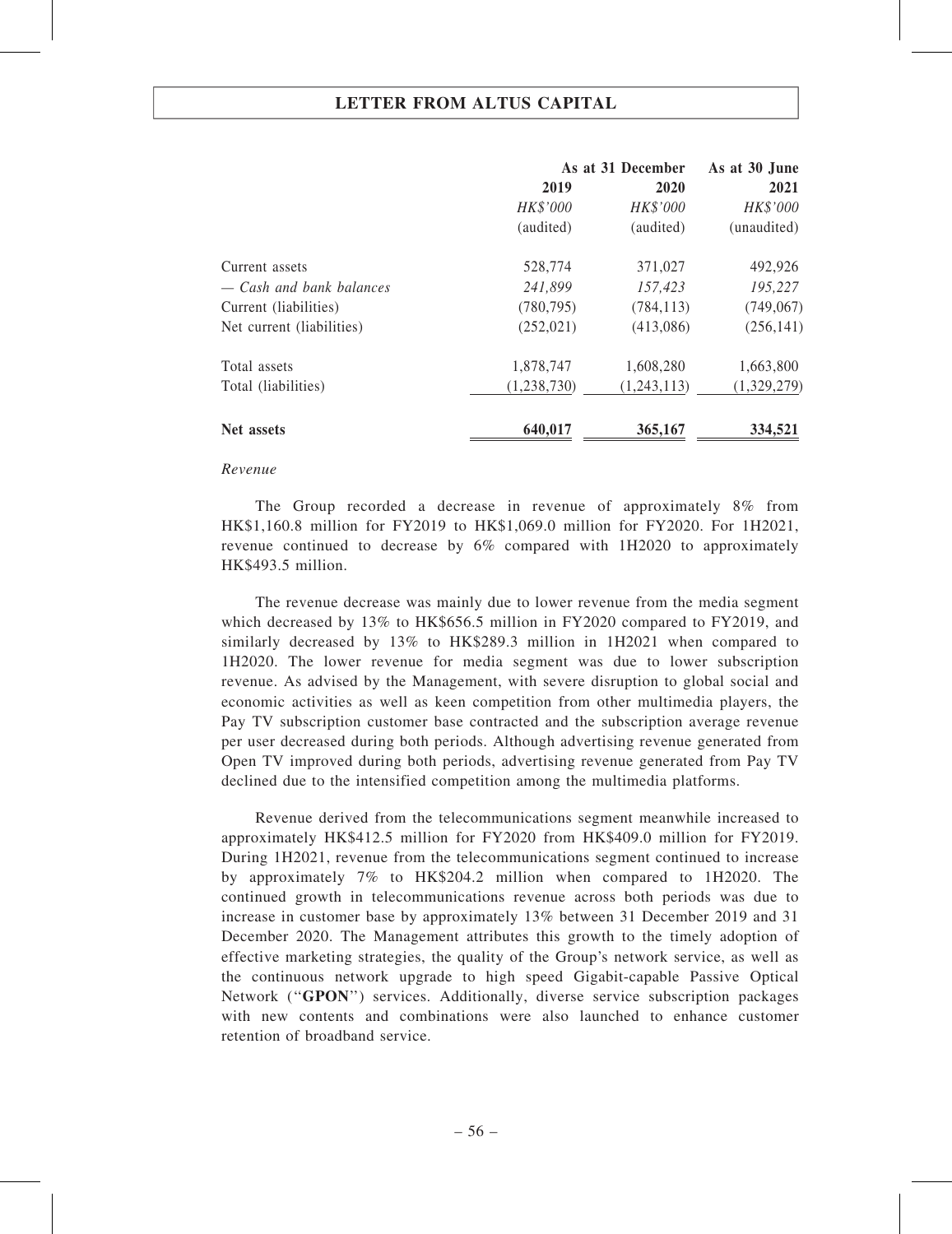#### Cost of services

The Group divides total cost of services into three categories: programming costs, network expenses and cost of sales, which make up approximately 60%, 30% and 10% of the total cost respectively.

Cost of services for FY2020 decreased by HK\$171.8 million to HK\$1,012.5 million from HK\$1,184.3 million for FY2019. Both programming costs and network expenses decreased, by approximately 20% and 8% respectively in FY2020 as compared to FY2019, while cost of sales increased by approximately 1%.

For 1H2021, cost of services decreased by HK\$10.1 million to HK\$512.7 million as programming costs and network expenses both decreased by approximately 9% and 4% respectively. Cost of sales increased significantly in 1H2021 by approximately 54%, in line with the increase in revenue from the telecommunications segment.

#### Loss from operations and loss for the year/period

Due to lower SG&A and other operating expenses as a result of the Group's effective cost-saving initiatives, as well as a continued organisational restructuring, loss from operations improved in FY2020 to HK\$234.4 million, which is approximately 36% lower compared with a loss of HK\$364.1 million for FY2019. Similarly, loss from operations for 1H2021 was slightly lower by approximately 1% compared to 1H2020.

Movements of loss for FY2020 compared with FY2019, and loss for 1H2021 compared with 1H2020 were largely in line with the loss from operations trend.

#### Current assets, current liabilities and net current liabilities

The Group's current assets decreased from HK\$528.8 million as at 31 December 2019 to HK\$371.0 million as at 31 December 2020 due mainly to a reduction in cash and bank balances which decreased from HK\$241.9 million to HK\$157.4 million between the period ends. Cash and bank balances depleted as the Group had been loss making over the period. Meanwhile, current liabilities had remained stable at HK\$780.8 million and HK\$784.1 million as at 31 December 2019 and 2020 respectively. Consequently, the Group's net current liabilities position deteriorated to HK\$413.1 million as at 31 December 2020 from HK\$252.0 million as at 31 December 2019.

Current assets improved to HK\$492.9 million as at 30 June 2021 as cash and bank balances increased by HK\$37.8 million to HK\$195.2 million following the issuance of the 2021 LCS. There was also an addition of financial assets at fair value through profit and loss of HK\$98.3 million as at 30 June 2021 comprising listed debt securities and redemption option of long-term convertible bonds. Current liabilities reduced to HK\$749.1 million as at 30 June 2021, giving rise to an improved net current liabilities position of HK\$256.1 million as at 30 June 2021.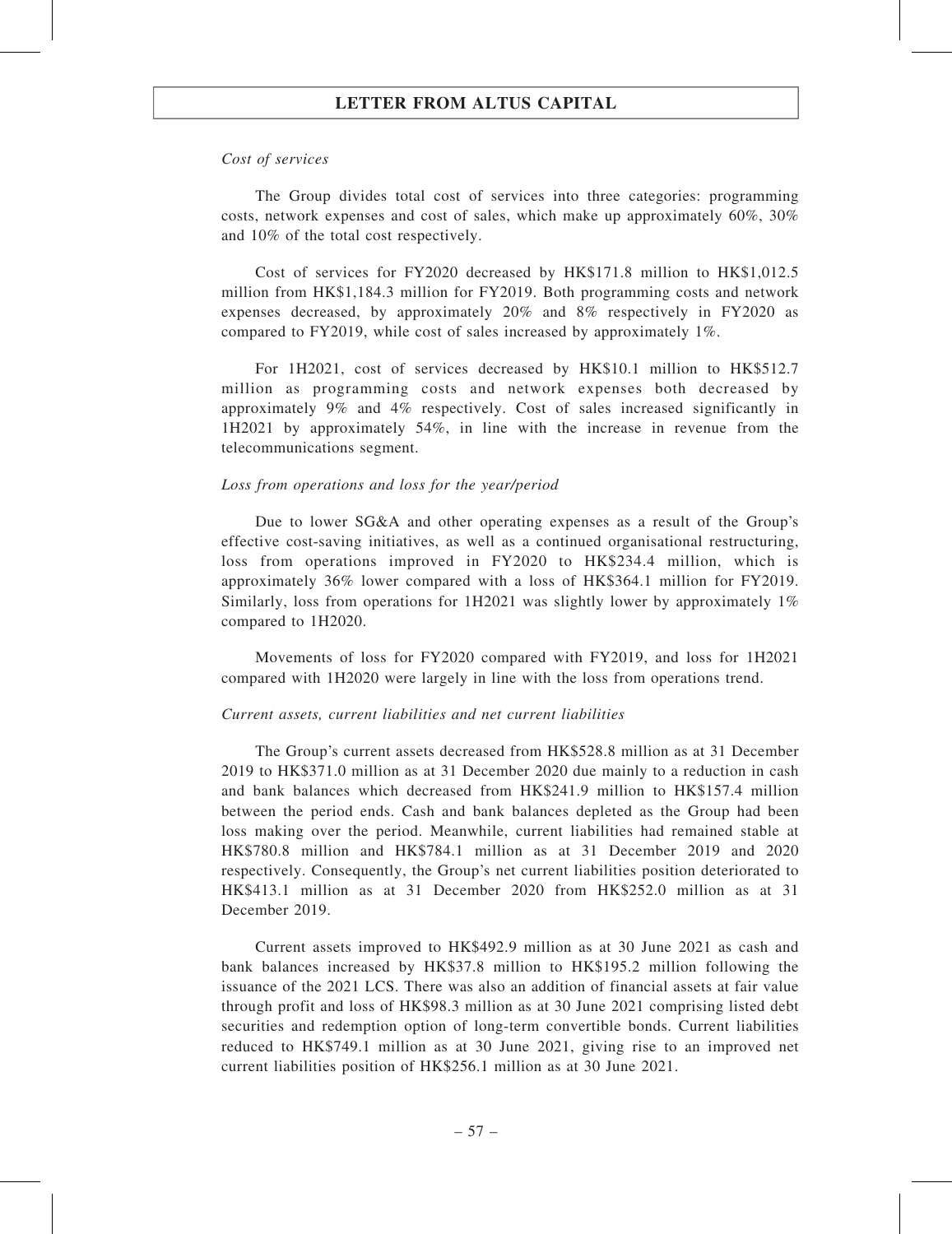We note that the Group's net current liabilities position is due mainly to an interest-bearing borrowing of HK\$295 million drawn from a banking facility of HK\$400 million which is immediately repayable on demand and subject to review at any time. As stated in the 2021 Interim Report, the Directors consider the Group will have sufficient working capital to meet its financial obligations as and when they fall due during the period up to 30 June 2022 having considered various factors which are detailed in the 2021 Interim Report.

#### Total assets, total liabilities and net assets

The Group's total assets decreased from HK\$1,878.7 million as at 31 December 2019 to HK\$1,608.3 million as at 31 December 2020 as it continued to depreciate, amortise or write-off certain non-current assets such as property, plant and equipment and programming library, as well as the drop in current assets described above. Total assets increased slightly to HK\$1,663.8 million as at 30 June 2021 following, among others, proceeds from the 2021 LCS issuance.

Total liabilities were stable at HK\$1,238.7 million and HK\$1,243.1 million as at 31 December 2019 and 31 December 2020 respectively and increased to HK\$1,329.3 million as at 30 June 2021 with the issuance of the 2021 LCS.

Net assets of the Group had been declining due to losses incurred during FY2020 and 1H2021, from HK\$640.0 million as at 31 December 2019 to HK\$334.5 million as at 30 June 2021.

We are of the view that the operating performance of the Group in the past financial year/period had not been satisfactory in light of a difficult operating environment, especially as its Pay TV business continued to deteriorate. There however appeared to be positive development in certain fronts, such as increase in advertising revenue from Open TV, higher number of broadband customers and as the effects of cost control measures started to manifest.

### 1.3 Outlook

It is reported in the 2021 Interim Report that since Forever Top became the controlling Shareholder in September 2017, the Group has been conducting organisational restructuring including cost-saving initiatives, introducing and promoting a variety of contents and channels and exploring co-operation models.

The Group is preparing for the use of the spectrum as an additional means of transmission for the delivery of its free television programme service by Fantastic Television Limited under an approval-in-principal granted by the Communications Authority, and a new channel will be launched. The media segment is expected to continue to experience intense competition from other multimedia platforms, further aggravated by the proliferation of free online contents. To counter this, the Group intends to devote resources to promote high quality and diversified programmes and to make use of video streaming services through digital platforms to meet changing viewing habits.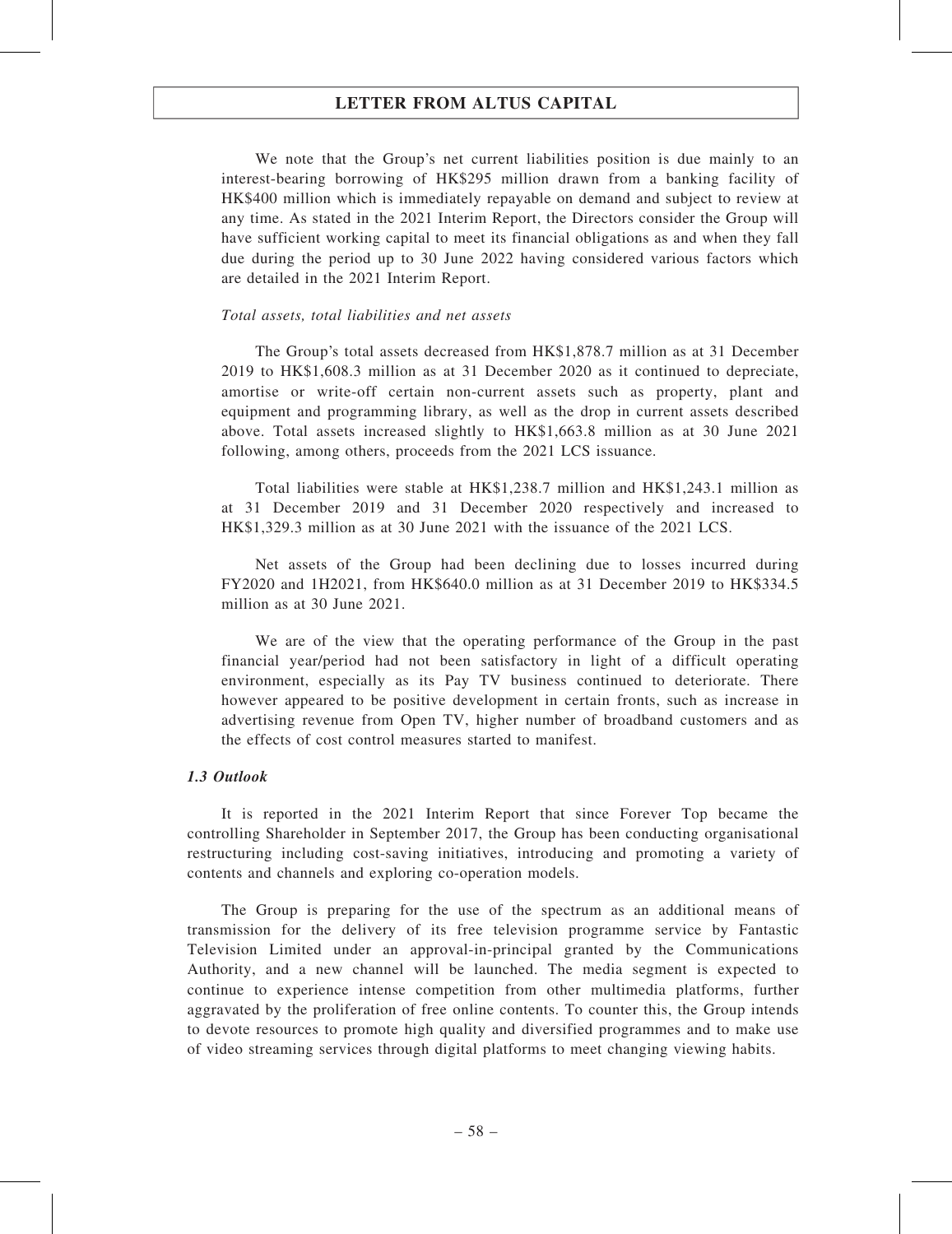In the 2021 Interim Report, the Directors recognised the Greater Bay Area as a significant area of opportunities for the Group to shape and expand its business through collaboration with major media and operators within the region. To this end, it has started partnership with Guangdong Radio and Television. The Group also has a strategic collaboration with China Mobile Hong Kong Company Limited in telecommunications and value-added media-related services.

On the telecommunications front, the Directors expect 5G, internet of things, edge computing, artificial intelligence and cloud service will change the world and create unlimited business opportunities. In light of this, the Group plans to further enhance its fibre network to enable its various clients to deliver their services more easily and costeffectively.

It is reported in the 2021 Interim Report that while the market remains challenging, the Group is optimistic that the situation will gradually improve. It is the Group's plan to deliver high speed broadband services through network upgrades, offer commercial broadband and enterprise solutions and continue to explore new business opportunities from the proliferation of 5G mobile communication network and devices, as well as the emerging market in the Greater Bay Area. The Group will continue to explore collaboration opportunities with retailers in the e-commerce industry.

Overall, we noted that the operating performance of the Group appears to have stabilised. In particular, loss from operations has narrowed as operating expenses shrank, in line with the implementation of cost controls and reallocation of resources among business units to maximise the value of the resources devoted. In terms of financial position, the issuance of the 2019 LCS and the 2021 LCS to Forever Top have been important in providing the Group with the necessary working capital for its operations.

While outlook for the Group's Pay TV business remains weak in light of intensified competition among multimedia platforms, opportunities appear to be emerging from Open TV, especially with the additional means of transmission. The Group has stated its strategy to address the difficult operating environment of Pay TV business by focusing on high quality programmes. The telecommunication businesses also have had encouraging development judging by the increase in number of subscribers of broadband service as a result of continuous network upgrades to high speed GPON services and launch of new sales and marketing strategies. The close proximity to the Greater Bay Area poses opportunity for further expansion given the market size.

Based on the above, the Group appears to have strategies and plans in place to take advantage of opportunities at various fronts which may enhance the growth prospects of the Group in future.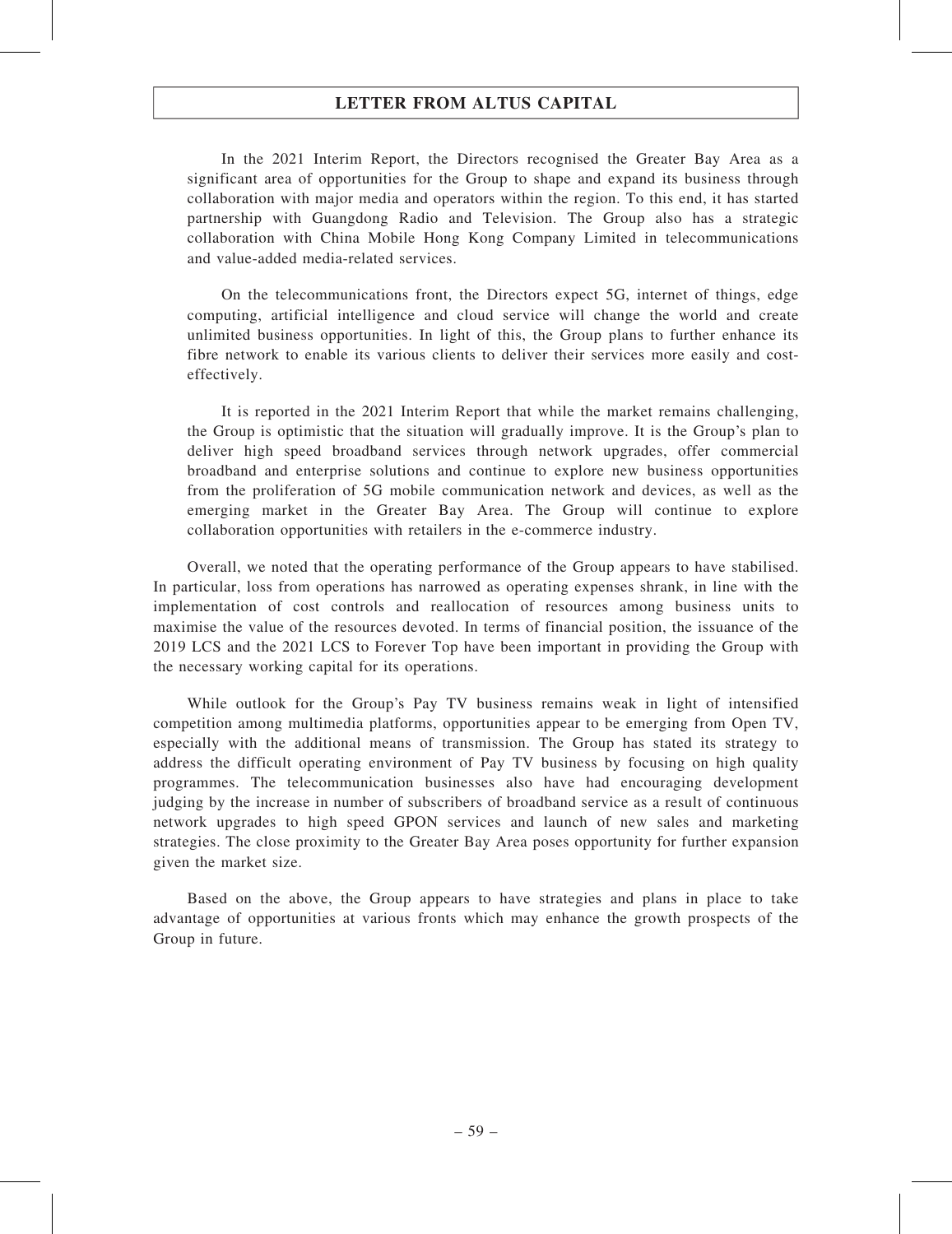### 2. Background information of the Offeror

### 2.1 The Offeror

The Offeror is incorporated in the BVI with limited liability on 21 March 2017. The Offeror is an investment holding company and its entire issued share capital is beneficially and directly held by Dr. Cheng, who is also a director of the Offeror. Dr. Cheng is also the chairman of Chow Tai Fook Enterprises Limited, which is the sole shareholder of Celestial Channel Limited which in turn holds 14.0% of all issued shares of Forever Top. Dr. Cheng is the chairman of the Board and a non-executive Director. For further information of Dr. Cheng, please see his biographical details stated in the 2021 Interim Report.

### 2.2 The Offeror's intention in relation to the Company and composition of the Board

The Offeror has no intention to introduce any major changes to the existing operations and business of the Group upon the close of the Offers, and intends that the Group will continue to operate its existing business following the close of the Offers. The Offeror will continue to ensure good corporate governance in the Group, monitor and review the Group's business and operations from time to time, and may take steps that it deems necessary or appropriate to optimise the value of the Group. Neither the Offeror nor Forever Top directly manages the Group. The Company is managed by the Board, which will continue to review the business operations and financial conditions of the Group and make management decisions regarding the Group (including but not limited to decisions on employment of its employees and deployment of the Group's assets) as it considers appropriate. The Offeror has no intention to make significant changes to the continued employment of the employees of the Group as a result of the Offers or to dispose of or re-deploy the fixed assets of the Group other than in the ordinary course of business. The Offeror intends that all current Directors will continue to remain in their offices immediately after the close of the Offers.

### 2.3 Listing status of the Company and public float

The Offeror intends that the Company shall remain listed on the Stock Exchange after the close of the Share Offer. Pursuant to the Listing Rules, if, after the close of the Share Offer, less than the minimum prescribed percentage applicable to the Company, being 25%, of the issued Shares are held by the public or if the Stock Exchange believes that: (i) a false market exists or may exist in the trading of the Shares; or (ii) there are insufficient Shares in public hands to maintain an orderly market, the Stock Exchange may exercise its discretion to suspend trading in the Shares. The Offeror will take appropriate steps to ensure that sufficient public float as required under the Listing Rules exists for the Shares after the close of the Offers.

Based on the above, we note that the Company's listing status will be maintained and Offer Shareholders who do not accept the Share Offer will continue to be able to trade their Shares through the market after the close of the Offers.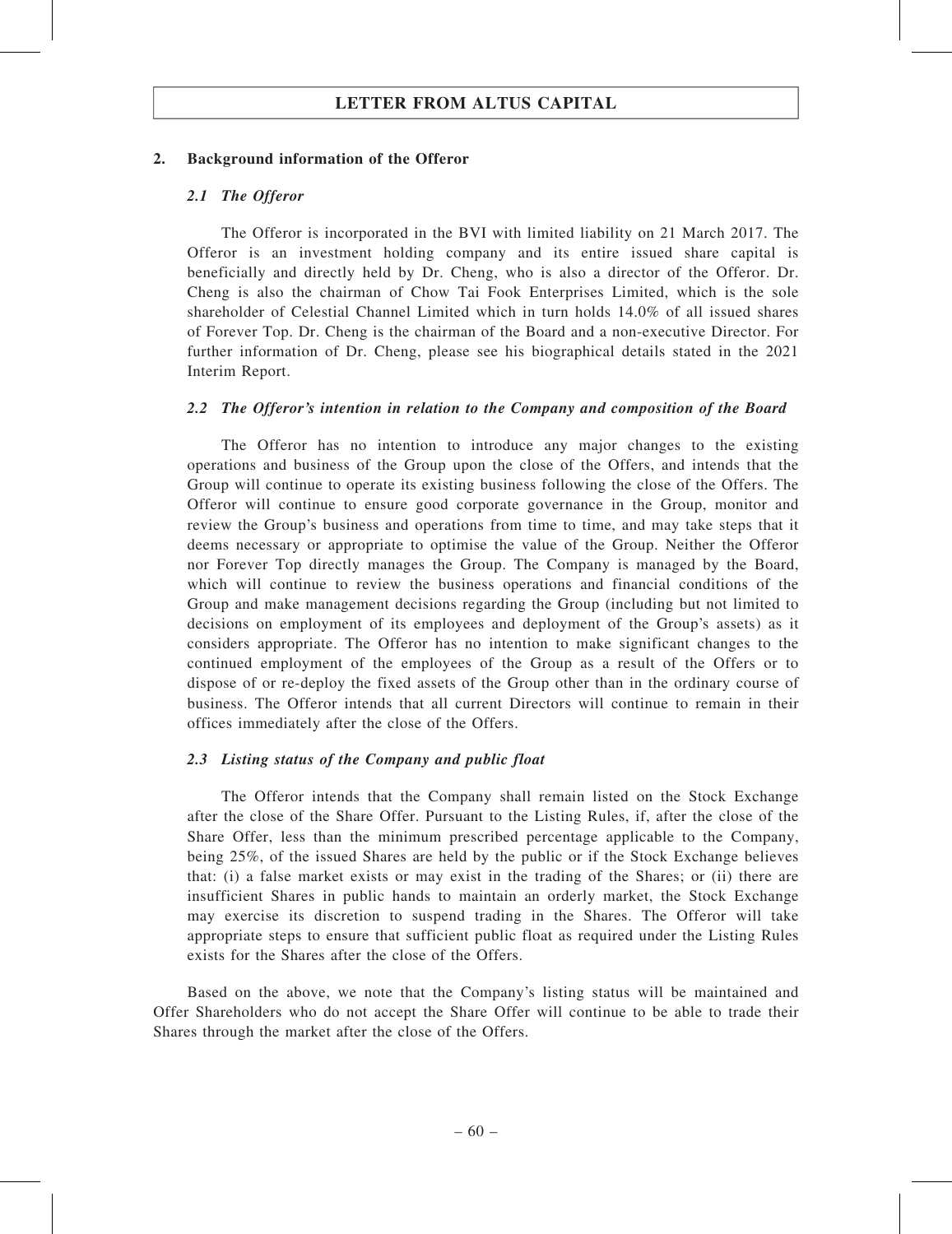Also, no material changes in terms of the Management, business strategy and directions as well as operations are expected after the close of the Offers. There appears no material concern of the Offeror introducing radical changes to the Group which may materially alter the prevailing status and situations of the Group. We are of the view that this allows the Offer Shareholders to conduct their own assessments of whether to continue investing in the Shares based on development of the Group that they are already informed of.

### 3. Effects of the Transactions and the Offers on shareholding in the Company

We note that the shareholding structure of the Company before and after the Transaction Completions and as at the Latest Practicable Date remains the same where the Company is owned as to 43.2% by Forever Top with the remaining 56.8% by public Shareholders.

The Transactions involved shareholding changes at Forever Top level where the Offeror (which is wholly-owned by Dr. Cheng) acquired 24.5% and 16.0% shareholding interests in Forever Top from Mr. David Chiu and from Profit Surge (which is wholly-owned by Mr. Li) respectively, thereby acquiring statutory control over Forever Top upon the Transaction Completions. As at the Latest Practicable Date after the Transaction Completions, the Offeror held 72.0% of Forever Top with the remaining 28.0% being held in equal proportion by Celestial Channel Limited (a wholly-owned subsidiary of Chow Tai Fook Enterprises Limited of which Dr. Cheng is the chairman) and by Expand Ocean L.P. (which is a fund with Hony Communications Limited as its sole general partner, and Hony Communications Limited is wholly-owned by Mr. John Huan Zhao).

If valid acceptance of the Share Offer being received by the Closing Date of the Offers in respect of Shares which, together with Shares acquired before or during the Offer Period of the Offers, will result in the Offeror and parties acting in concert with it holding more than 50% of the voting rights of the Company, the Share Offer will become unconditional. As stated in the Letter from Halcyon Securities; in such case, the Placing will take place to ensure that the Relevant Shareholdings will not exceed 50% at any time during the Offer Period and upon completion of the Share Offer and the Placing, and the Transfer will take place to restore Forever Top's shareholding in the Company to the level immediately prior to the Placing. As the Placing relates to existing Shares at the Share Offer Price, there should be no material impact from the perspective of the Offer Shareholders. We note that Forever Top also holds the entire amount of the 2019 LCS and 2021 LCS. The 2019 LCS is convertible into 4,544,000,000 conversion Shares at HK\$0.125 per conversion Share while the 2021 LCS is convertible into 2,941,176,470 conversion Shares at HK\$0.068 per conversion Share.

Based on the above, we note that there is no change in controlling Shareholder of the Company before and after the close of the Offers.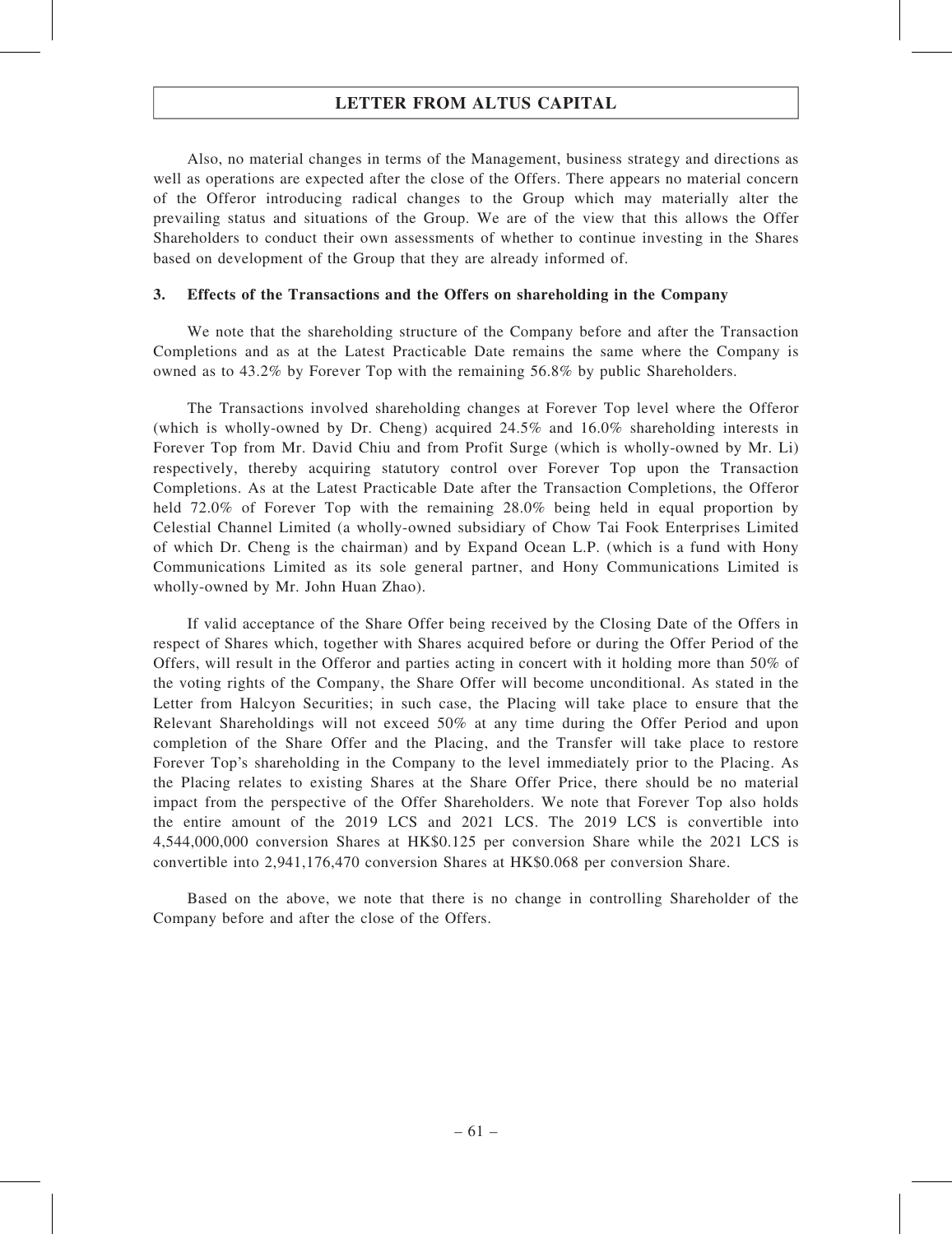### 4. The Share Offer Price

The Share Offer Price of HK\$0.0264 per Offer Share under the Share Offer is calculated based on the Pacpo Formula set out in Practice Note 19 to the Takeovers Code and calculated taking into consideration objectively the aggregate consideration paid by the Offeror under the SP Agreements, the value of the Shares held by Forever Top relative to the adjusted net asset value of Forever Top, and the number of Shares held by Forever Top. Please refer to the ''Letter from the Board'' for further details.

To assess the fairness and reasonableness of the Share Offer Price, we have considered the following factors.

### 4.1 The Share Offer Price comparison

Based on the Share Offer Price of HK\$0.0264 per Offer Share:

|                                                                                                                              |                        | Premium/<br>(discount) of<br><b>Share Offer</b> |
|------------------------------------------------------------------------------------------------------------------------------|------------------------|-------------------------------------------------|
|                                                                                                                              | <b>Price per Share</b> | <b>Price</b>                                    |
| Closing price on the Last Trading Day<br>Average closing price for the last five $(5)$<br>consecutive trading days up to and | HK\$0.0680             | $(61.2\%)$                                      |
| including the Last Trading Day                                                                                               | HK\$0.0688             | $(61.6\%)$                                      |
| Average closing price for the last ten $(10)$<br>consecutive trading days up to and                                          |                        |                                                 |
| including the Last Trading Day<br>Average closing price for the last thirty (30)<br>consecutive trading days up to and       | HK\$0.0692             | $(61.8\%)$                                      |
| including the Last Trading Day                                                                                               | HK\$0.0706             | $(62.6\%)$                                      |
| Closing price on the Latest Practicable Date                                                                                 | HK\$0.066              | $(60.0\%)$                                      |
| Audited consolidated net asset value per Share<br>attributable to equity Shareholders as at                                  |                        |                                                 |
| 31 December 2020                                                                                                             | HK\$0.0512             | $(48.4\%)$                                      |
| Unaudited consolidated net asset value per<br>Share attributable to equity Shareholders as                                   |                        |                                                 |
| at 30 June 2021                                                                                                              | HK\$0.0470             | $(43.8\%)$                                      |

From the above, the Share Offer Price represents substantial discounts to recent market trading price as well as the Group's net asset value based on its recent financial reports. We have conducted further analysis on the fairness and reasonableness of the Share Offer Price as presented below.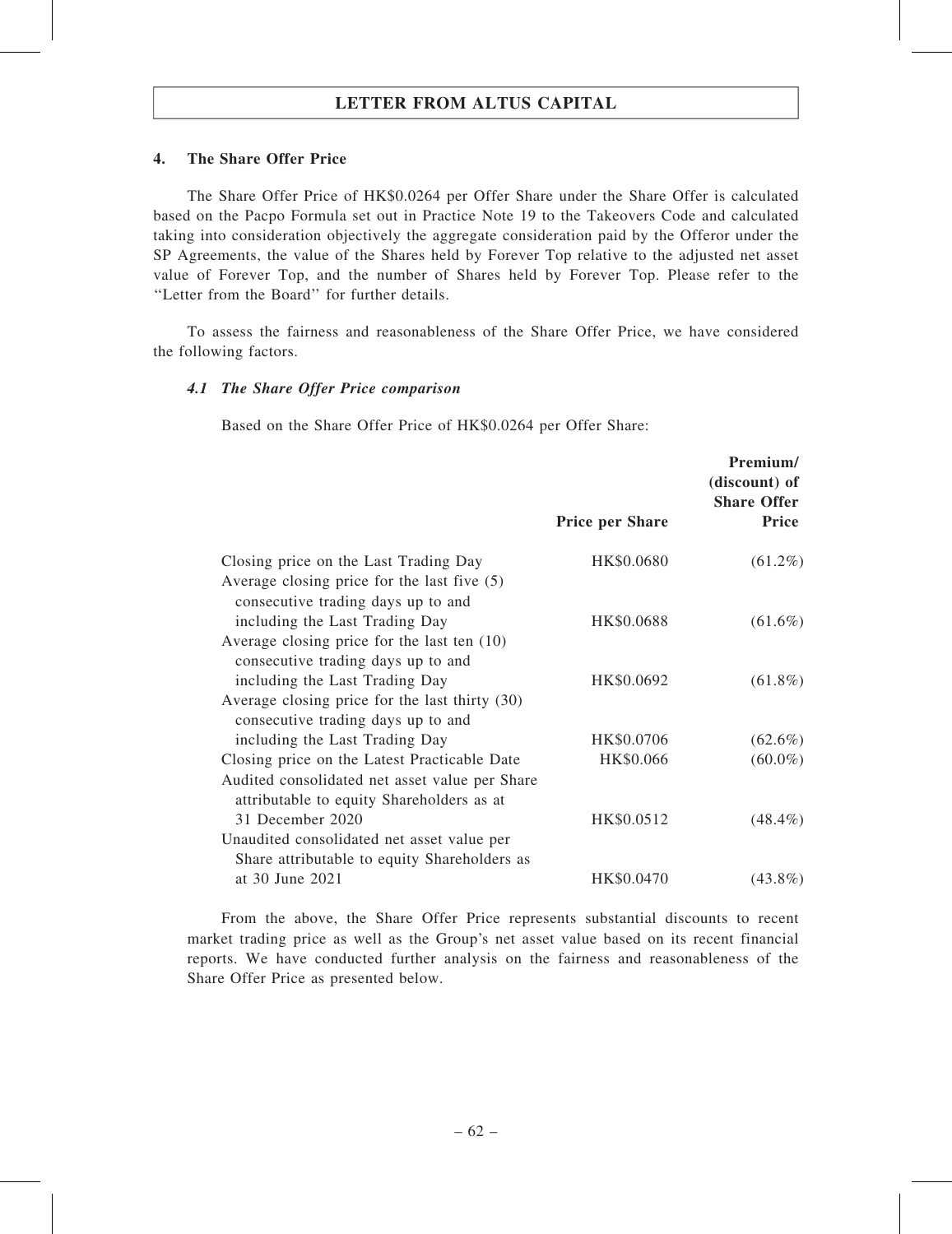#### 4.2 Historical price performance of the Shares

The chart below depicts the closing prices of the Shares traded on the Stock Exchange from 5 October 2020, up to and including 30 September 2021, being the last trading day of the Shares before trading was halted on 4 October 2021 (the ''Pre-Announcement Period''), and the period from 10 November 2021, being the day after the Joint Announcement was published, up to and including the Latest Practicable Date (the ''Post-Announcement Period'') (together, the ''Review Period''). We are of the view that the price performance of Shares during the Review Period can sufficiently and fairly reflect the market perception on the Company's performance and outlook.



Source: The website of the Stock Exchange (www.hkex.com.hk)

Overall during the Review Period, the highest and lowest closing price of the Shares were HK\$0.098 per Share recorded on 24 May 2021 and HK\$0.056 per Share recorded on 4 November 2020 respectively. The Share Offer Price, being HK\$0.0264 per Share, is below the aforesaid range of the closing price of the Shares. The average daily closing price per Share over the Review Period was approximately HK\$0.0708 per Share, and the Share Offer Price represents a discount of approximately 62.7% over such average of closing prices.

As illustrated in the graph above, the closing price of the Shares was well above the Share Offer Price throughout the Pre-Announcement Period. Between 5 October 2020 and 29 April 2021, closing price of Shares had traded between HK\$0.056 and HK\$0.077 and started to ascend after the Company's announcement on 29 April 2021 that the Communications Authority granted an approval-in-principle to Fantastic Television Limited in respect of its application for using spectrum as an additional means of transmission for the delivery of its free television programme service. The Management also noted that Fantastic Television Limited has committed to providing a new digital television channel, as part of the Company's greater aim of expanding its audience coverage in Hong Kong. This upward trend reached a high of HK\$0.098 on 24 May 2021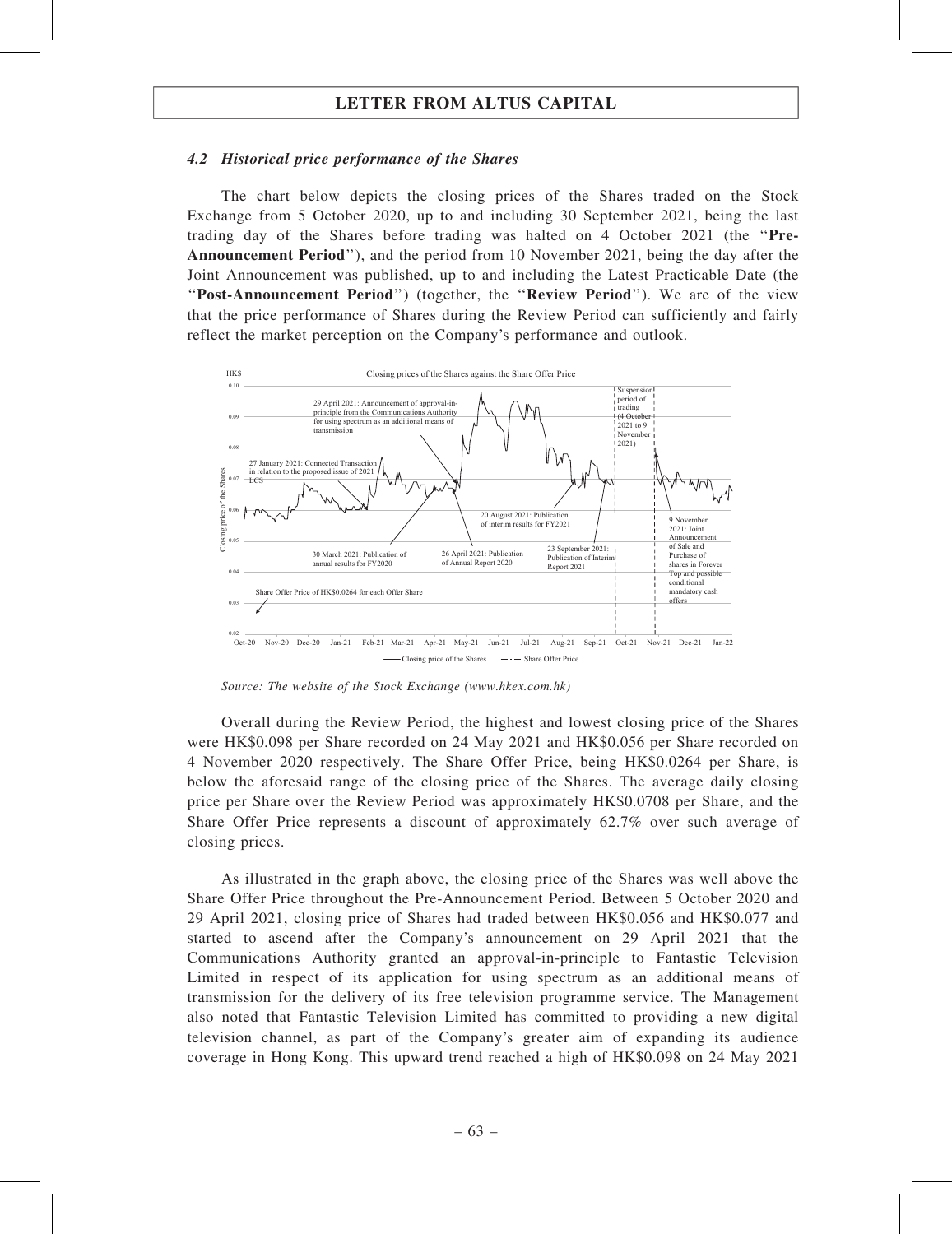and thereafter, the closing price of the Shares fluctuated from such level to lows of around HK\$0.068 level on 30 September 2021 before trading in Shares was halted pending the Joint Announcement.

When trading in Shares resumed on 10 November 2021, the closing price per Share rose to a high of HK\$0.08 before declining to around HK\$0.066 level as at the Latest Practicable Date. The trading prices of Shares during the Post-Announcement Period had been at similar levels as during the last month of the Pre-Announcement Period. The Offers therefore do not appear to have material effects on the price trends of the Shares.

Based on the fact that the Share Offer Price is below the average of closing prices of the Shares during the Review Period, and in particular, recent prices of Shares remain substantially higher than the Share Offer Price, we are of the view that the Offer Price is not fair and not reasonable from the point of view of the historical trading price of the Shares.

Shareholders should note that the information set out above is not an indication of the future performance of the Shares and that the price of the Shares may increase or decrease during the period between the Latest Practicable Date and the close of the Offers.

### 4.3 Comparable Analysis

The Group is principally engaged in media and telecommunications operations.

In assessing the fairness and reasonableness of the Share Offer Price, we have performed analysis of the valuation of the Group at the Share Offer Price compared with prevailing market valuation of other companies listed on the Main Board that are engaged in similar businesses to those of the Group; more specifically, those which provide licensed broadcasting services in Hong Kong as regulated by the Communications Authority ("**Comparables**"). Based on these selection criteria, we have identified three Comparables, being Television Broadcasts Limited (stock code: 511) (''TVB''), Phoenix Media Investment (Holdings) Limited (stock code: 2008) (''Phoenix TV'') and PCCW Limited (stock code: 8) ("PCCW").

Whilst there exist no companies which are of identical business model, scale of operation, trading prospect, target markets, product mix and capital structure as the Company and we have not conducted any in-depth investigation into the business and operations of the Comparables save for the aforesaid selection criteria, we believe the Comparables selected are appropriate to serve as a benchmark reference for our comparable analysis purpose. Based on the research we conducted, the Comparables are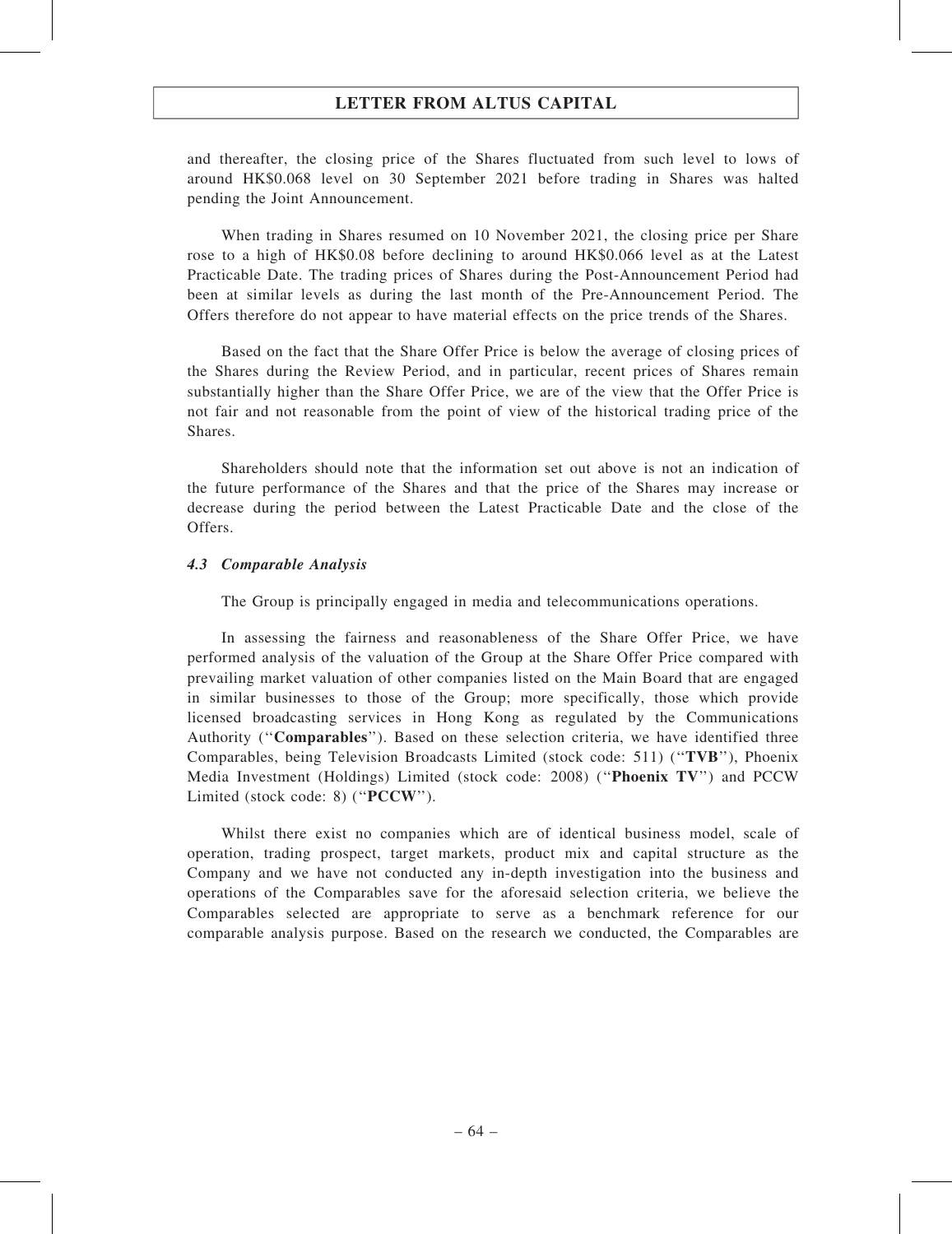exhaustive based on the selection criteria set out above and we are of the view that it would serve as a fair and representative sample for the purpose of drawing a meaningful comparison to the Share Offer Price. Our findings are summarised in the table below:

| Stock code | Company name                   | Principal activities                                                                                                                                                                                                                                                                                                        | Market<br>capitalisation<br>(HK\$ million)<br>(Note 1) | Revenue<br>(HK\$ million)<br>(Note 2) | Net asset<br>value<br>attributable<br>to owners of<br>the company<br>(HK\$ million)<br>(Note 3) | Price-to-sales<br>ratio<br>(times)<br>(Note 4) | Price-to-book<br>ratio<br>(times)<br>(Note 5) |
|------------|--------------------------------|-----------------------------------------------------------------------------------------------------------------------------------------------------------------------------------------------------------------------------------------------------------------------------------------------------------------------------|--------------------------------------------------------|---------------------------------------|-------------------------------------------------------------------------------------------------|------------------------------------------------|-----------------------------------------------|
| 511        | TVB                            | Principally engaged in television<br>businesses being broadcasting of<br>television programmes and<br>commercials on terrestrial television<br>platform, production of programmes<br>and co-produced dramas, over-the-top<br>(OTT) services and website portals<br>operation and distribution of<br>programmes and channels | 2,151                                                  | 2,724                                 | 4,847                                                                                           | 0.79                                           | 0.44                                          |
| 2008       | Phoenix TV                     | Principally engaged in satellite television<br>broadcasting activities and provision<br>of internet media services                                                                                                                                                                                                          | 1,972                                                  | 3,029                                 | 4,232                                                                                           | 0.65                                           | 0.47                                          |
| 8          | <b>PCCW</b>                    | Principally engaged in provision of<br>telecommunications services,<br>operation of fixed-line, broadband,<br>mobile communication and media<br>entertainment services, provision of<br>OTT video service and operation of<br>a domestic free television service in<br>Hong Kong                                            | 31,846                                                 | 38,046                                | 13,439                                                                                          | 0.84                                           | 2.37                                          |
|            | Based on the Share Offer Price |                                                                                                                                                                                                                                                                                                                             |                                                        |                                       |                                                                                                 |                                                |                                               |
| 1097       | The Company                    |                                                                                                                                                                                                                                                                                                                             | 188                                                    | 1,069                                 | 365                                                                                             | 0.18                                           | 0.52                                          |

Notes:

- 1. Market capitalisation is calculated based on the closing share price and the number of shares in issue as at the Latest Practicable Date based on information from the website of the Stock Exchange. In the case of the Company, it is calculated based on the Share Offer Price.
- 2. Revenue is extracted from the latest full year audited financial statements of the company available on the Latest Practicable Date.
- 3. Net asset value attributable to owners of the company is extracted from the latest audited or unaudited financial statements of the company available on the Latest Practicable Date.
- 4. Price-to-sales ratio is calculated by dividing market capitalisation by revenue.
- 5. Price-to-book ratio is calculated by dividing market capitalisation by net asset value attributable to owners of the company.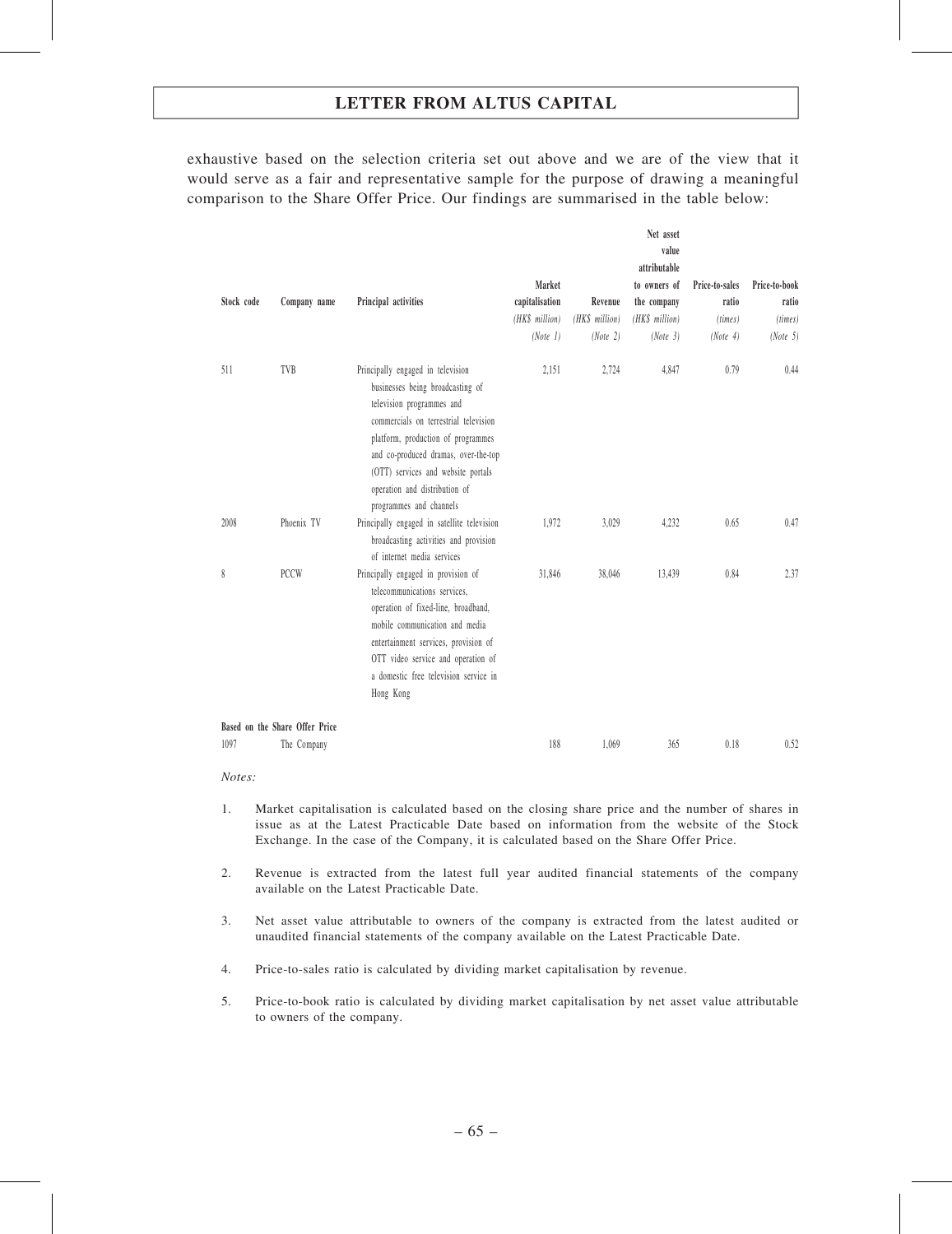From our research, the Company and the Comparables all recorded net and operating losses in their recent financial year, rendering valuation analysis based on price-toearnings ratio, being one of the most common parameter in assessing a company's value, not applicable. We have employed alternative comparisons based on price-to-sales ratio, which is commonly adopted for analysis of businesses which are loss making, as well as price-to-book ratio, which is common for analysis of companies which require reasonable level of assets for its business operations.

As shown in the table above, the implied price-to-sales ratio of the Company (calculated using the Share Offer Price) of 0.18 times is substantially lower than those of TVB, Phoenix TV and PCCW. Meanwhile the implied price-to-book ratio of the Company (calculated using the Share Offer Price) is at similar level of TVB and Phoenix TV, as well as below that of PCCW. We note that PCCW has a wider spectrum of business than TVB, Phoenix TV and the Company, and this may explain PCCW's price-to-book ratio being substantially higher. As the Comparables are all companies in continuing operations and operating as a going concern, we are of the view that more emphasis can be placed on the price-to-sales ratio analysis which measures the value of the Comparables relative to their ability to generate revenue. On this basis, we are of the view that from a comparable analysis perspective, the Share Offer Price is not fair and not reasonable.

### 5. Trading liquidity of the Shares

The Share Offer represents an opportunity for Offer Shareholders to dispose of their holding in the Shares at a fixed price, subject to the Share Offer becoming unconditional in this case. In order to compare this to the ability of Offer Shareholders to do the same in the open market, we have conducted analysis on the historical trading liquidity of the Shares.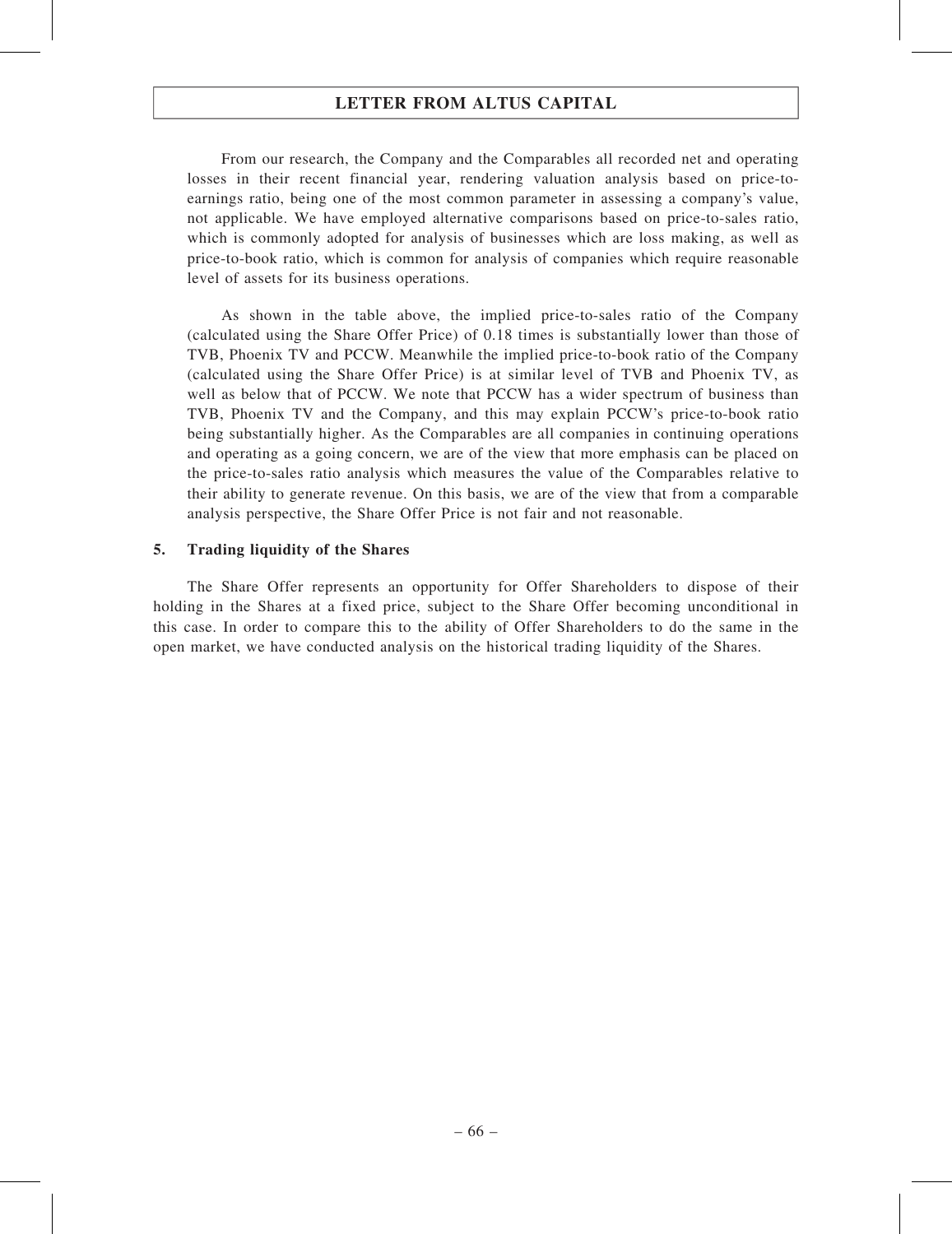The table below sets out the average daily number of Shares traded per month, and the respective percentages of the Shares' monthly trading volume during the Review Period as compared to (i) the total number of issued Shares held by the public as at the respective month end; and (ii) the total number of issued Shares as at the respective month end.

| Month                        | <b>Total monthly</b><br>trading volume<br>of the Shares<br>(number of<br>shares) | Average trading<br>volume of the<br>Shares per<br>trading day<br>during the<br>month<br>(number of<br>shares) | Approximate<br>percentage of<br>average daily<br>trading volume<br>of the Shares<br>to the total<br>issued Shares<br>(Note 1)<br>$(\% )$ | Approximate<br>percentage of<br>average daily<br>trading volume<br>of the Shares<br>to the total<br>number of<br>Shares held by<br>the public<br>(Note 2)<br>$(\% )$ | Number of<br>trading days in<br>each month |
|------------------------------|----------------------------------------------------------------------------------|---------------------------------------------------------------------------------------------------------------|------------------------------------------------------------------------------------------------------------------------------------------|----------------------------------------------------------------------------------------------------------------------------------------------------------------------|--------------------------------------------|
| 2020                         |                                                                                  |                                                                                                               |                                                                                                                                          |                                                                                                                                                                      |                                            |
| October                      | 29,561,690                                                                       | 1,642,316                                                                                                     | 0.02                                                                                                                                     | 0.04                                                                                                                                                                 | 18                                         |
| November                     | 121,680,000                                                                      | 5,794,286                                                                                                     | 0.08                                                                                                                                     | 0.14                                                                                                                                                                 | 21                                         |
| December                     | 122,587,990                                                                      | 5,572,181                                                                                                     | 0.08                                                                                                                                     | 0.14                                                                                                                                                                 | 22                                         |
| 2021                         |                                                                                  |                                                                                                               |                                                                                                                                          |                                                                                                                                                                      |                                            |
| January                      | 73,073,550                                                                       | 3,653,678                                                                                                     | 0.05                                                                                                                                     | 0.09                                                                                                                                                                 | 20                                         |
| February                     | 189,129,130                                                                      | 10,507,174                                                                                                    | 0.15                                                                                                                                     | 0.26                                                                                                                                                                 | 18                                         |
| March                        | 47,923,880                                                                       | 2,083,647                                                                                                     | 0.03                                                                                                                                     | 0.05                                                                                                                                                                 | 23                                         |
| April                        | 71,072,460                                                                       | 3,740,656                                                                                                     | 0.05                                                                                                                                     | 0.09                                                                                                                                                                 | 19                                         |
| May                          | 305,007,740                                                                      | 15,250,387                                                                                                    | 0.21                                                                                                                                     | 0.38                                                                                                                                                                 | 20                                         |
| June                         | 113,406,130                                                                      | 5,400,292                                                                                                     | 0.08                                                                                                                                     | 0.13                                                                                                                                                                 | 21                                         |
| July                         | 49,564,990                                                                       | 2,360,238                                                                                                     | 0.03                                                                                                                                     | 0.06                                                                                                                                                                 | 21                                         |
| August                       | 54,180,100                                                                       | 2,462,732                                                                                                     | 0.03                                                                                                                                     | 0.06                                                                                                                                                                 | 22                                         |
| September                    | 52,586,620                                                                       | 2,504,125                                                                                                     | 0.04                                                                                                                                     | 0.06                                                                                                                                                                 | 21                                         |
| October (Note 3)             |                                                                                  |                                                                                                               |                                                                                                                                          |                                                                                                                                                                      |                                            |
| November (Post-Announcement) | 408,319,870                                                                      | 29,165,705                                                                                                    | 0.41                                                                                                                                     | 0.72                                                                                                                                                                 | 15                                         |
| December<br>2022             | 70,482,500                                                                       | 3,203,750                                                                                                     | 0.04                                                                                                                                     | 0.08                                                                                                                                                                 | 22                                         |
| January                      | 51,724,740                                                                       | 3,232,796                                                                                                     | 0.05                                                                                                                                     | 0.08                                                                                                                                                                 | 16                                         |

Source: The website of the Stock Exchange (www.hkex.com.hk)

Notes:

- 1. Based on the total number of issued Shares as at each month end.
- 2. Based on the total number of issued Shares held by the public Shareholders of the Company as at each month end.
- 3. Trading of the Shares was suspended for the entire month of October 2021.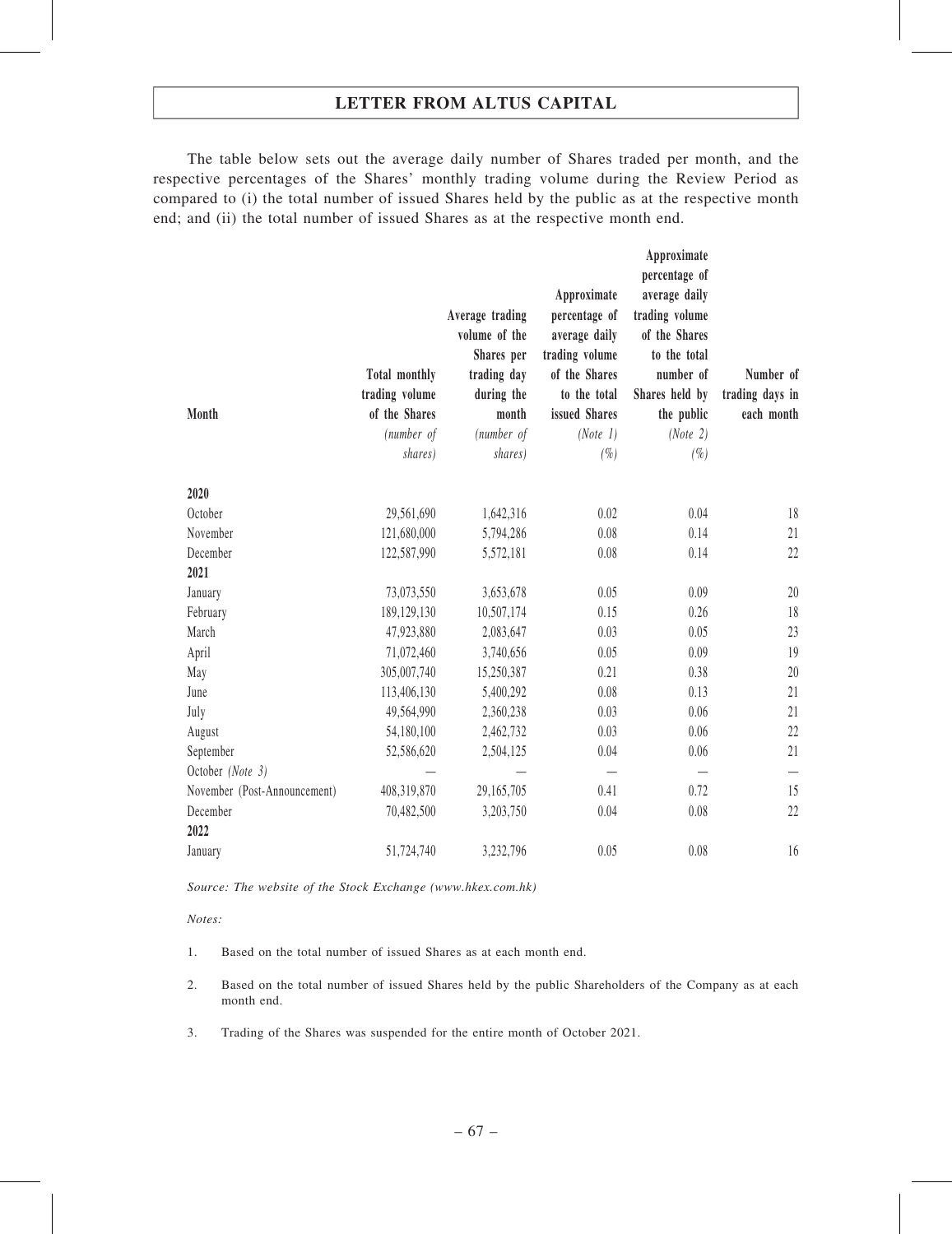#### Pre-Announcement Period

As illustrated in the above table, during the Pre-Announcement Period, the percentage of the average daily trading volume to the total number of issued Shares ranged from approximately 0.02% to 0.21%. When compared to the total number of Shares held by public Shareholders, the percentage ranged from approximately 0.04% to 0.38% over the Pre-Announcement Period. The average daily trading volume of Shares during the Pre-Announcement Period was approximately 4,999,082 Shares, representing approximately 0.07% of the total number of issued Shares as at the Last Trading Day and approximately 0.12% of the total number of Shares held by public Shareholders as at the Last Trading Day.

Overall, the trading volume of the Shares was relatively thin during the Pre-Announcement Period where average daily trading volume of Shares were below 10 million Shares save for the months of February and May 2021. Based on our discussion with the Management, there were no apparent reasons for the aforesaid trading volume increases, save that the comparatively higher trading volume in May 2021 coincided with the Company's announcement on 29 April 2021 that the Communications Authority granted an approval-in-principle to Fantastic Television Limited in respect of its application for using spectrum as an additional means of transmission for the delivery of its free TV service. Subsequent to this, average daily trading volume of Shares progressively reduced to between 2.4 million and 2.5 million Shares in July, August and September 2021 up to the Last Trading Day.

### Post-Announcement Period

Trading volume increased substantially on the day when trading in Shares resumed after publication of the Announcement where over 259 million Shares were traded. Notwithstanding this, trading volume soon declined.

We are of the view that the trading volume of Shares can be considered generally low, and in normal circumstances, if Shareholders are to dispose of large number of Shares in the market, it may exert downward pressure on the market price of Shares. While the Share Offer (subject to it becoming unconditional) may represent an opportunity for Shareholders to dispose of Shares at a fixed price; in this case however, given that the Share Offer Price is substantially below prevailing market price of Shares as at the Latest Practicable Date, we are of the view that Shareholders who intend to realise their investment in the Company may choose to sell their Shares in the market instead of accepting the Share Offer, unless they are not able to do so in the market.

### 6. The Option Offer

An appropriate offer is also being made by the Offeror to all the Offer Optionholders for the cancellation of all Offer Options held by them, by way of the Option Offer. The Option Offer is made based on the Option Offer Price for cancellation of each Offer Option of HK\$0.0001 in cash.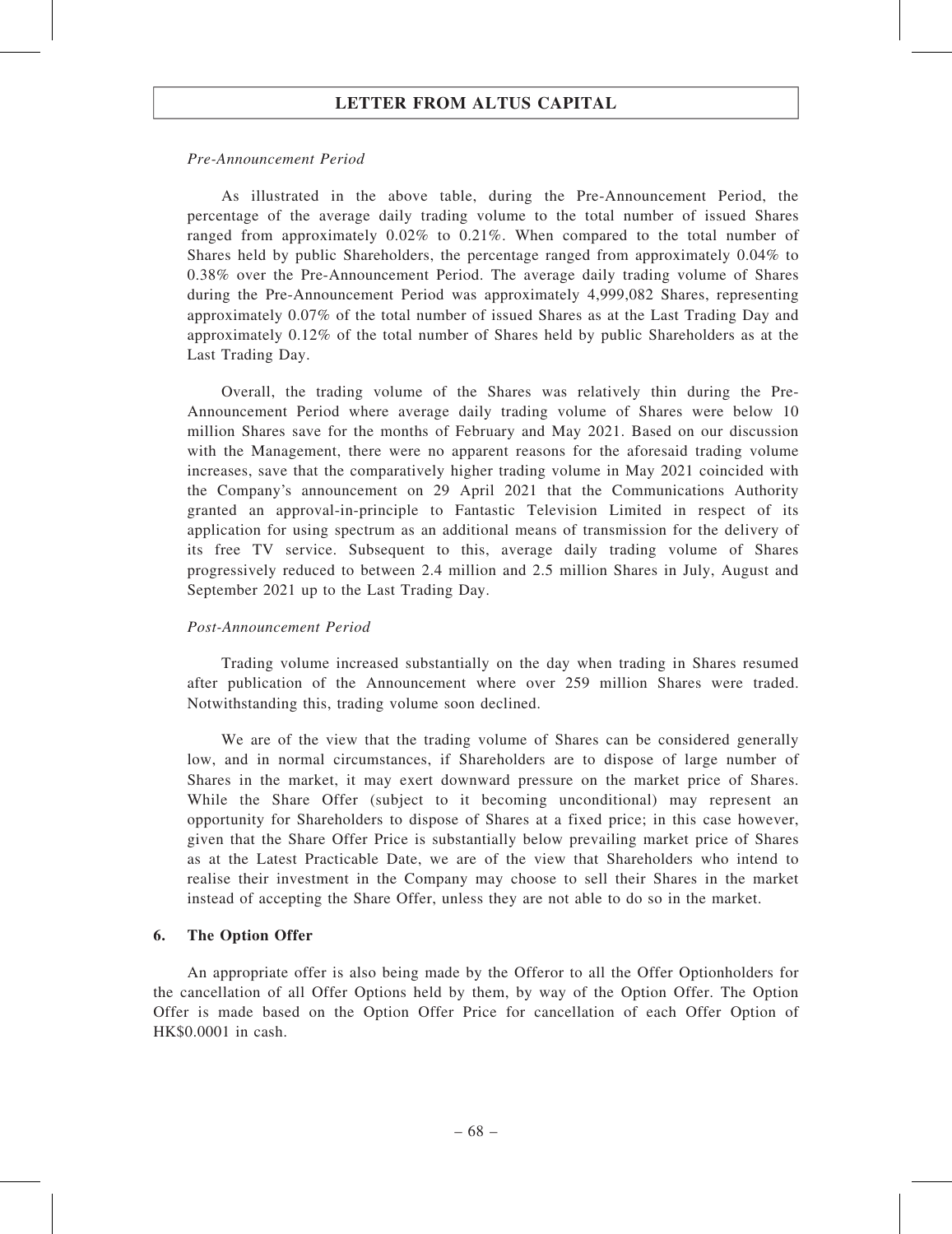We note that this Option Offer Price has been calculated in compliance with Rule 13 of the Takeovers Code where the Option Offer Price for cancellation of the Offer Options represents the ''see-through'' price, which is the difference between the Share Offer Price and the exercise price for each Offer Option.

All the Outstanding Share Options as at the Latest Practicable Date have an exercise price of HK\$0.204 per Share, which is above the Share Offer Price of HK\$0.0264 per Share. These Share Options are therefore out-of-the-money and hence, the Option Offer Price for the cancellation of each such Offer Option will be a nominal cash amount of the aforesaid HK\$0.0001.

Of the 239,504,640 Outstanding Share Options granted under the Share Option Scheme, all are exercisable as at the Latest Practicable Date. However, the Option Offer will not be extended to (i) the Offeror Concert Parties which hold in aggregate 218,105,600 Share Options; and (ii) the Committed Optionholder who holds 3,600,800 Share Options as disclosed in the ''Letter from the Board''. The number of Offer Options that are subject to the Option Offer is therefore 17,798,240 Share Options.

The Share Offer will be extended to any Shares that may be issued as a result of the exercise of the Offer Options if such Shares are issued on or before the date on which the Share Offer is closed. The Option Offer will be extended to all unexercised Offer Options (but not to the Share Options held by the Offeror Concert Parties) on the date on which the Option Offer is made, being the date of despatch of the Composite Document.

On the basis that we are the view that the Share Offer Price is not fair and not reasonable, we are of the view that, on the basis of the Option Offer Price alone, the Option Offer is not fair and not reasonable. We however wish to highlight that, if the Offers becomes unconditional, the Share Options in respect of which the Option Offer is not accepted will (to the extent not exercised) automatically lapse upon the close of the Offers in accordance with the terms of the Share Options Scheme. In other words, relevant Offer Optionholders who do not accept the Option Offer will not receive any amount and will lose their Share Options after the close of the Offers.

As shown in the chart in the section headed ''4.2 Historical price performance of the Shares'', the price of Shares had not traded above the Offer Options exercise price of HK\$0.204 per Share during the Review Period. While that has been the case during the Review Period, we recommend relevant Offer Optionholders to monitor the market trading price of Shares closely during the Offer Period. If immediately before the close of the Offers (or such time which allow the Offer Optionholders sufficient time to exercise their Share Options into Shares) the market trading price of Shares remain below the Offer Options exercise price, the Offer Optionholders should accept the Option Offer which allows them to receive an amount (however nominal the amount may be). If the market trading price of Shares is above the exercise price of the Offer Options, the Offer Optionholders can consider (to the extent they are able to do so and taking into account the net proceeds they can receive compared to the Option Offer Price) exercising their Share Options into Shares and selling their Shares in the market.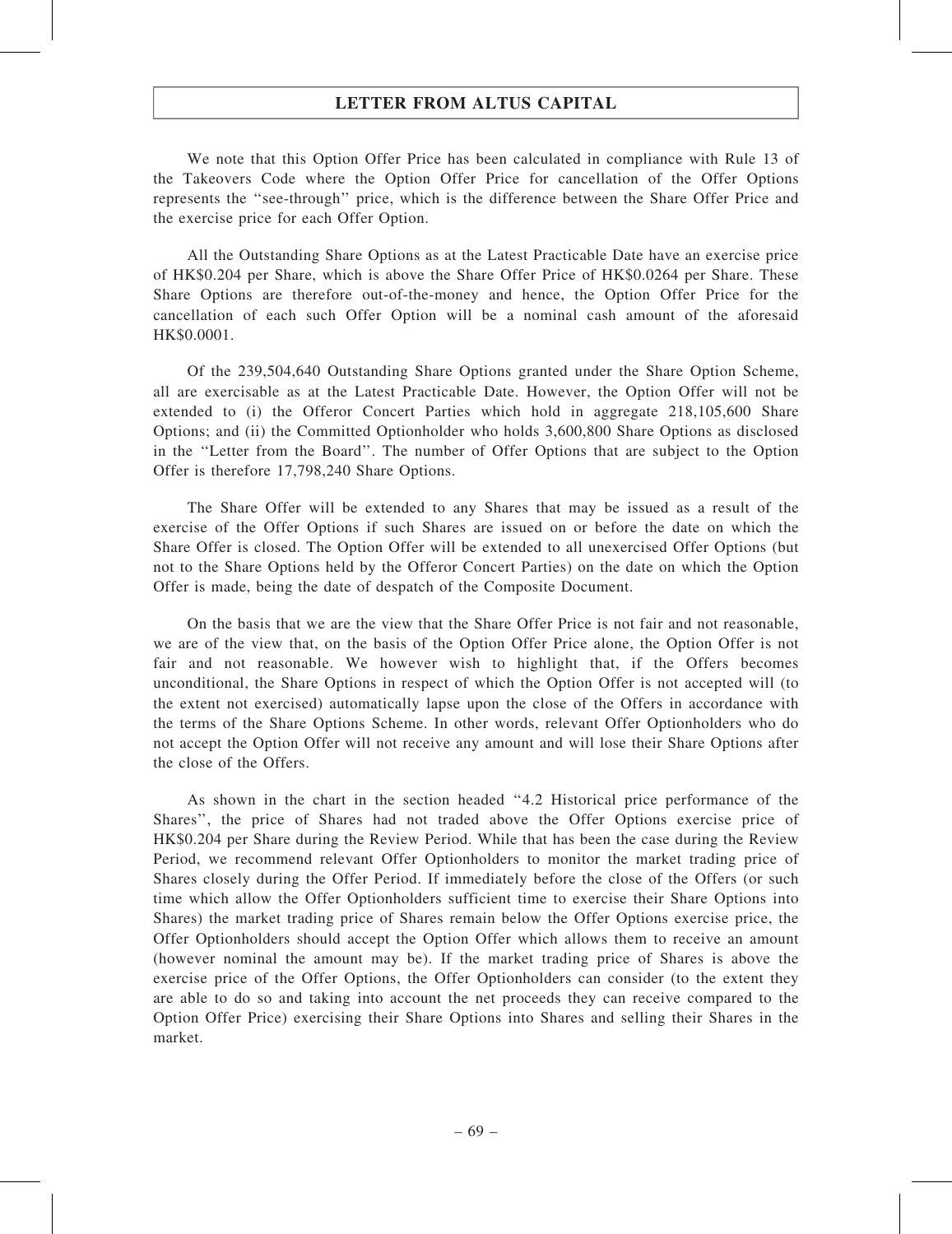### RECOMMENDATIONS

In summary, in relation to the Offers, we have considered the below factors and reasons in reaching our conclusion and recommendations:

- (i) while the operating performance of the Group in the past financial year/period had not been satisfactory, there are certain positive developments, in particular its cost control initiatives;
- (ii) in terms of future outlook, the Directors have identified opportunities at various fronts which can potentially spur the profitability and growth of the Group in future;
- (iii) the Share Offer Price is substantially below the average closing prices per Share during the Review Period as well as recent prices of Shares during the Post-Announcement Period;
- (iv) the Share Offer Price represents discounts of over 40% to the audited and unaudited consolidated net asset value per Share attributable to equity Shareholders as at 31 December 2020 and 30 June 2021 respectively; and
- (v) from the perspective of market comparable analysis, the implied price-to-sales and price-to-book ratios are either at similar level or lower than the range of the Comparables

In light of the above, we consider that the terms of the Share Offer, in particular the Share Offer Price, are not fair and not reasonable. Accordingly, we recommend the Independent Board Committee to advise the Offer Shareholders not to accept the Share Offer.

On the basis that we are the view that the Share Offer Price is not fair and reasonable, we are of the view that, on the basis of the Option Offer Price alone, the Option Offer is not fair and not reasonable. However as explained above in the section headed ''6. The Option Offer'', the Share Options in respect of which the Option Offer is not accepted will (to the extent not exercised) automatically lapse upon the close of the Offers. We therefore recommend the Independent Board Committee to advise the Offer Optionholders to monitor the market trading price of Shares during the Offer Period as described above and in those circumstance, accept the Option Offer which allows them to receive an amount (however nominal the amount may be).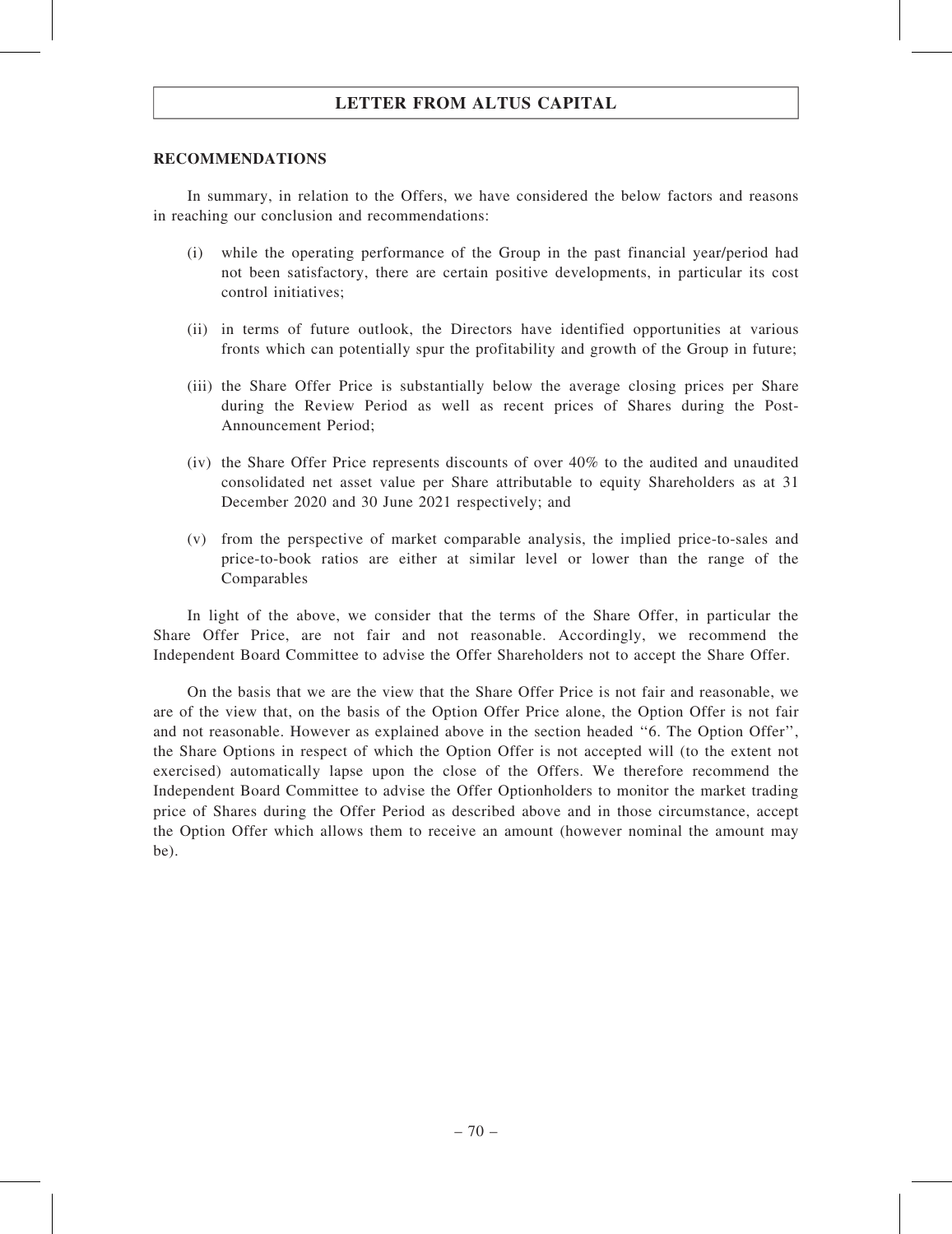# LETTER FROM ALTUS CAPITAL

As different Offer Shareholders and Offer Optionholders would have different investment criteria, objectives or risk appetite and profiles, we recommend any Offer Shareholders or Offer Optionholders who may require advice in relation to any aspect of the Composite Document, or as to the action to be taken, to consult a licensed securities dealer, bank manager, solicitor, professional accountant, tax adviser or other professional adviser.

> Yours faithfully, For and behalf of Altus Capital Limited

| <b>Chang Sean Pey</b>     | <b>Jeanny Leung</b>       | Leo Tam                   |
|---------------------------|---------------------------|---------------------------|
| <i>Executive Director</i> | <i>Executive Director</i> | <i>Executive Director</i> |

Mr. Chang Sean Pey ("Mr. Chang") is a Responsible Officer of Altus Capital Limited licensed to carry on Type 4 (advising on securities), Type 6 (advising on corporate finance) and Type 9 (asset management) regulated activities under the SFO and permitted to undertake work as a sponsor. He is also a Responsible Officer of Altus Investments Limited licensed to carry on Type 1 (dealing in securities) regulated activity under the SFO. Mr. Chang has over 25 years of experience in banking, corporate finance advisory and investment management. In particular, he has participated in sponsorship work for initial public offerings and acted as financial adviser or independent financial adviser in various corporate finance advisory transactions.

Ms. Jeanny Leung (''Ms. Leung'') is a Responsible Officer of Altus Capital Limited licensed to carry on Type 6 (advising on corporate finance) regulated activity under the SFO and permitted to undertake work as a sponsor. She is also a Responsible Officer of Altus Investments Limited licensed to carry on Type 1 (dealing in securities) regulated activity under the SFO. Ms. Leung has over 30 years of experience in corporate finance advisory and commercial field in Greater China, in particular, she has participated in sponsorship work for initial public offerings and acted as financial adviser or independent financial adviser in various corporate finance transactions.

Mr. Leo Tam (" $Mr.$  Tam") is a Responsible Officer of Altus Capital Limited licensed to carry on Type 6 (advising on corporate finance) regulated activity under the SFO and permitted to undertake work as a sponsor. He has over seven years of experience in corporate finance and advisory in Hong Kong, in particular, he has participated in sponsorship work for initial public offerings and acted as financial adviser or independent financial adviser in various corporate finance transactions. Mr. Tam is a certified public accountant of the Hong Kong Institute of Certified Public Accountants.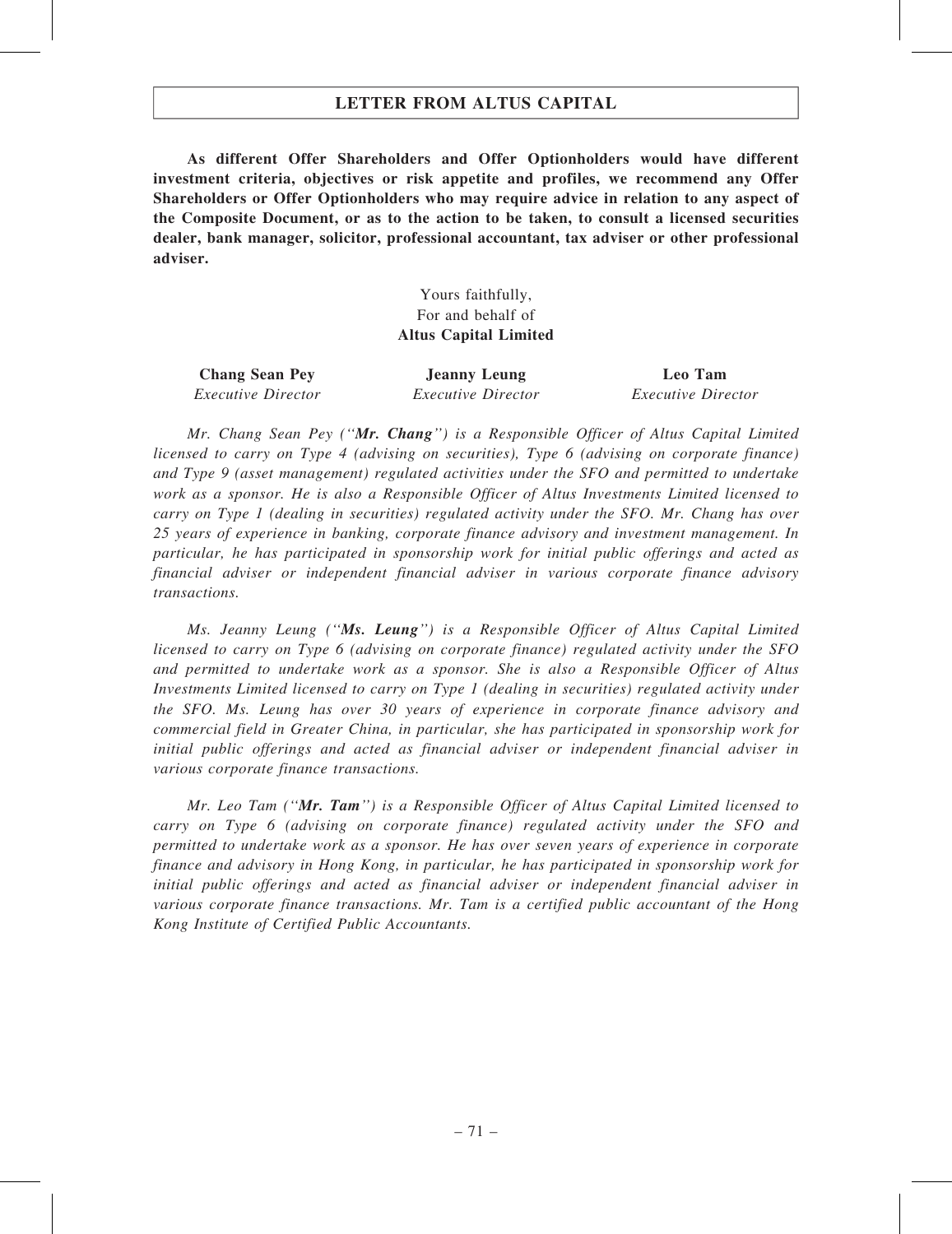### 1. GENERAL PROCEDURES FOR ACCEPTANCE OF THE SHARE OFFER

To accept the Share Offer, you should complete and sign the accompanying WHITE Form of Acceptance of Share Offer in accordance with the instructions printed thereon, which instructions form part of the terms of the Share Offer. You should insert the total number of Shares for which the Share Offer is accepted. If no number is inserted in the box title ''Number of Shares to be transferred'' or a number of Shares inserted is greater than the number of Shares held by you or is greater or smaller than the number of Shares represented by the certificate for Shares tendered for acceptance of the Share Offer, the form will be returned to you for correction and resubmission. Any corrected form must be resubmitted by you and received by the Registrar on or before the latest time for acceptance of the Share Offer. Your Shares sold to the Offeror by way of acceptance of the Share Offer will be registered under the name of the Offeror or its nominee.

By signing and returning the WHITE Form of Acceptance of Share Offer, you warrant to the Offeror, Halcyon Capital, Halcyon Securities, the Company and parties acting in concert with any of them or any of their respective ultimate beneficial owners, directors, officers, agents or associates or any other person involved in the Offers that you have not taken or omitted to take any action which will or may result in the Offeror, the Company, Halcyon Capital, Halcyon Securities or parties acting in concert with any of them or any of their respective ultimate beneficial owners, directors, officers, agents or associates or any other person involved in the Offers acting in breach of the legal or regulatory requirements of any territory in connection with the Share Offer or your acceptance thereof.

If the share certificate(s) and/or transfer receipt(s) and/or any other document(s) of title (and/or any satisfactory indemnity or indemnities required in respect thereof) in respect of your Shares is/are in your name and you wish to accept the Share Offer in respect of your Shares (whether in full or in part), you must send the duly completed and signed WHITE Form of Acceptance of Share Offer together with the relevant share certificate(s) and/or transfer receipt(s) and/or any other document(s) of title (and/or any satisfactory indemnity or indemnities required in respect thereof) for the number of Shares in respect of which you intend to accept the Share Offer, by post or by hand, to the Registrar, at Level 54, Hopewell Centre, 183 Queen's Road East, Hong Kong, in an envelope marked ''i-CABLE Communications Limited — Share Offer'', as soon as possible, and, in any event no later than 4:00 p.m. on the Closing Date or such later time and/or date as the Offeror may determine and announce with the consent of the Executive.

If the share certificate(s) and/or transfer receipt(s) and/or any other document(s) of title (and/or any satisfactory indemnity or indemnities required in respect thereof) in respect of your Shares is/are in the name of a nominee company or a name other than your own and you wish to accept the Share Offer in full or in part, you must either:

(a) lodge your share certificate(s) and/or transfer receipt(s) and/or any other document(s) of title (and/or any satisfactory indemnity or indemnities required in respect thereof) with the nominee company, or other nominee, and with instructions authorising it to accept the Share Offer on your behalf and requesting it to deliver in an envelope marked "i-CABLE Communications Limited — Share Offer" the duly completed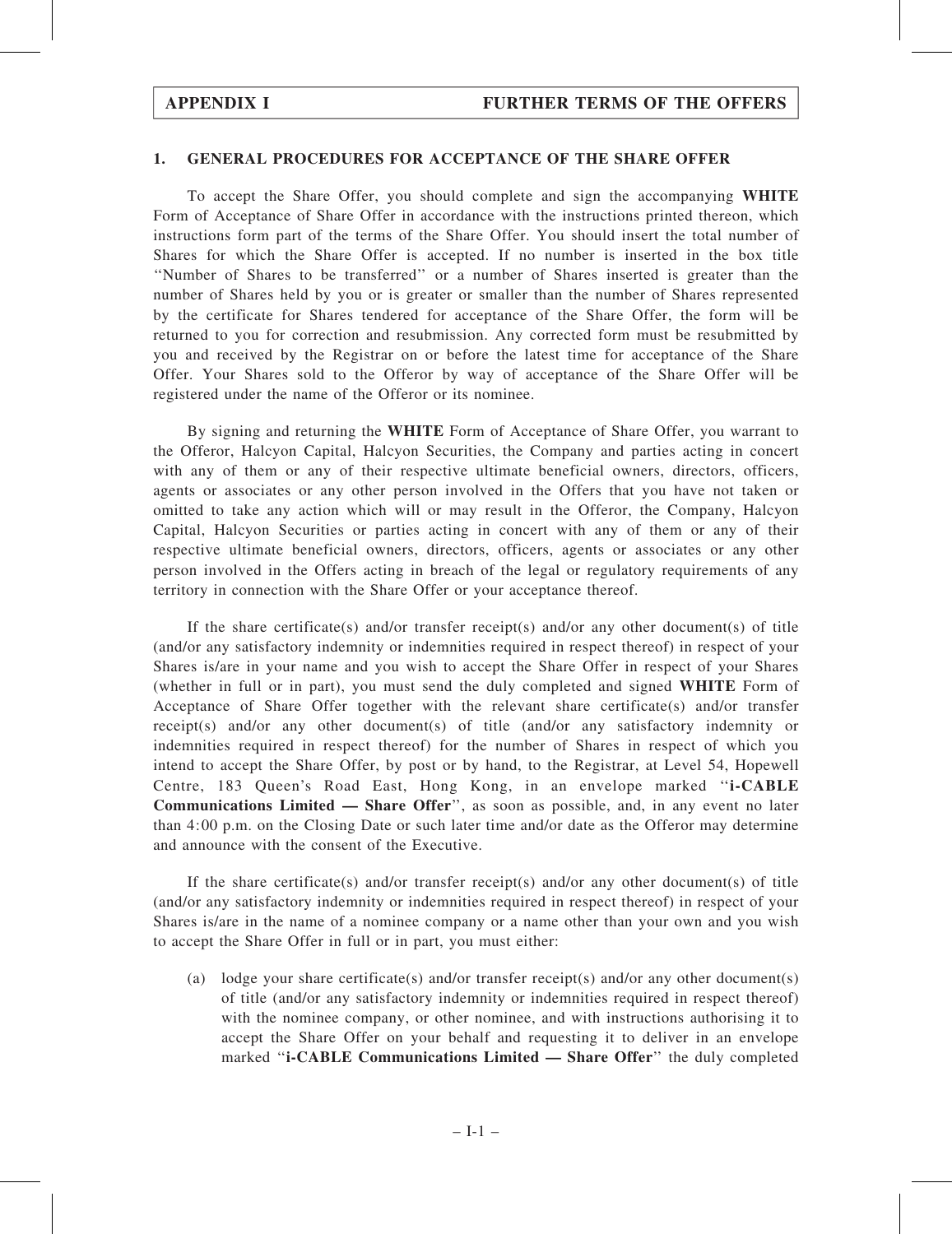and signed WHITE Form of Acceptance of Share Offer together with the relevant share certificate(s) and/or transfer receipt(s) and/or other document(s) of title (and/or any satisfactory indemnity or indemnities required in respect thereof) for the number of Shares in respect of which you intend to accept the Share Offer to the Registrar; or

- (b) arrange for the Shares to be registered in your name by the Company, through the Registrar, and send in an envelope marked ''i-CABLE Communications Limited — Share Offer" the duly completed and signed WHITE Form of Acceptance of Share Offer together with the relevant share certificate(s) and/or transfer receipt(s) and/or any other document(s) of title (and/or any satisfactory indemnity or indemnities required in respect thereof) to the Registrar; or
- (c) if your Shares have been lodged with your licensed securities dealer/registered institution in securities/custodian bank through CCASS, instruct your licensed securities dealer/registered institution in securities/custodian bank to authorise HKSCC Nominees to accept the Share Offer on your behalf on or before the deadline set by HKSCC Nominees. In order to meet the deadline set by HKSCC Nominees, you should check with your licensed securities dealer/registered institution in securities/custodian bank for the timing on processing your instruction, and submit your instruction to your licensed securities dealer/registered institution in securities/custodian bank as required by them; or
- (d) if your Shares have been lodged with your Investor Participant's account maintained with CCASS, authorise your instruction via the CCASS Phone System or CCASS Internet System before the deadline set by HKSCC Nominees.

If the number of  $Share(s)$  shown in the share certificate is not wholly accepted by you, new share certificate representing the Number of Share(s) to be transferred shown in the WHITE Form of Acceptance of Share Offer must be applied for.

If the share certificate(s) and/or transfer receipt(s) and/or any other document(s) of title (and/or any satisfactory indemnity or indemnities required in respect thereof) in respect of your Shares is/are not readily available and/or is/are lost, as the case may be, and you wish to accept the Share Offer in respect of your Shares, the WHITE Form of Acceptance of Share Offer should nevertheless be duly completed and signed and delivered in an envelope marked ''i-CABLE Communications Limited — Share Offer'' to the Registrar together with a letter stating that you have lost one or more of your share certificates and/or transfer receipt(s) and/ or other document(s) of title (and/or any satisfactory indemnity or indemnities required in respect thereof) in respect of your Shares or that it/they is/are not readily available. If you find such document(s) or if it/they become(s) available, it/they should be forwarded to the Registrar as soon as possible thereafter.

If you have lost your share certificate(s) and/or transfer receipt(s) and/or other document(s) of title (and/or any satisfactory indemnity or indemnities required in respect thereof) in respect of your Shares, you should also write to the Registrar requesting a letter of indemnity which, when completed in accordance with the instructions given, should be returned to the Registrar.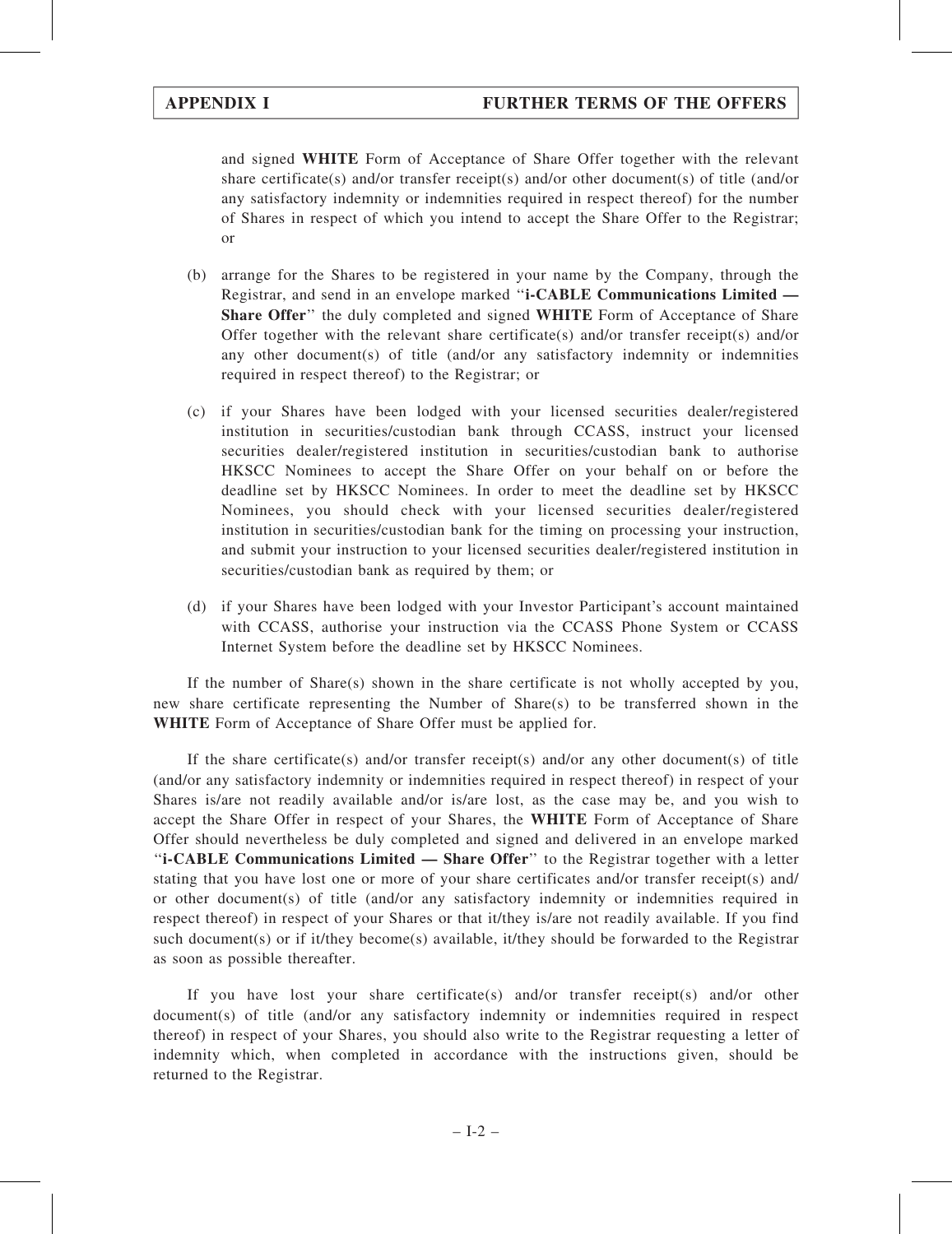If you have lodged transfer(s) of any of your Shares for registration in your name and have not received your share certificate(s) and you wish to accept the Share Offer in respect of your Shares, you should nevertheless complete and sign the WHITE Form of Acceptance of Share Offer and deliver it in an envelope marked "i-CABLE Communications Limited — **Share Offer**'' to the Registrar together with the transfer receipt(s) duly signed by you. Such action will be deemed to be an irrevocable authority to the Halcyon Capital, Halcyon Securities and/or Offeror or their respective agent(s) to collect from the Company or the Registrar on your behalf the relevant share certificate(s) when issued and to deliver such share certificate(s) to the Registrar and to authorise and instruct the Registrar to hold such share certificate(s), subject to the terms and conditions of the Share Offer, as if it/they were delivered to the Registrar with the WHITE Form of Acceptance of Share Offer.

An acceptance of the Share Offer may not be counted as valid unless:

- (a) it is received by the Registrar on or before 4:00 p.m. on the Closing Date or such time and/or date as the Offeror may determine and announce in accordance with the Takeovers Code, and the Registrar has recorded that such acceptance and any relevant documents required under paragraph (b) below have been so received; and
- (b) the WHITE Form of Acceptance of Share Offer is duly completed and signed and is:
	- (i) accompanied by the relevant share certificate(s) and/or transfer receipt (s) and/ or other document (s) of title (and/or any satisfactory indemnity or indemnities required in respect thereof) and, if that/those share certificate(s) is/are not in your name, such other documents (e.g. a duly stamped transfer of the relevant Shares in blank or in favour of the acceptor executed by the registered holder) in order to establish your right to become the registered holder of the relevant Shares; or
	- (ii) from a registered Shareholder or his personal representatives (but only up to the amount of the registered holding and only to the extent that the acceptance relates to the Shares which are not taken into account under the other subparagraphs of this paragraph (b)); or
	- (iii) certified by the Registrar or the Stock Exchange.

If the WHITE Form of Acceptance of Share Offer is executed by a person other than the registered Shareholder, appropriate documentary evidence of authority (e.g. grant of probate or certified copy of a power of attorney) to the satisfaction of the Registrar must be produced.

No acknowledgment of receipt of any WHITE Form of Acceptance of Share Offer, share certificate(s) and/or transfer receipt(s) and/or any other document(s) of title (and/or any satisfactory indemnity or indemnities required in respect thereof) will be given.

If the Share Offer does not become, or is not declared, unconditional as to acceptances on the Closing Date, the share certificate(s) and/or transfer receipt(s) and/or other document(s) of title (and/or any satisfactory indemnity or indemnities required in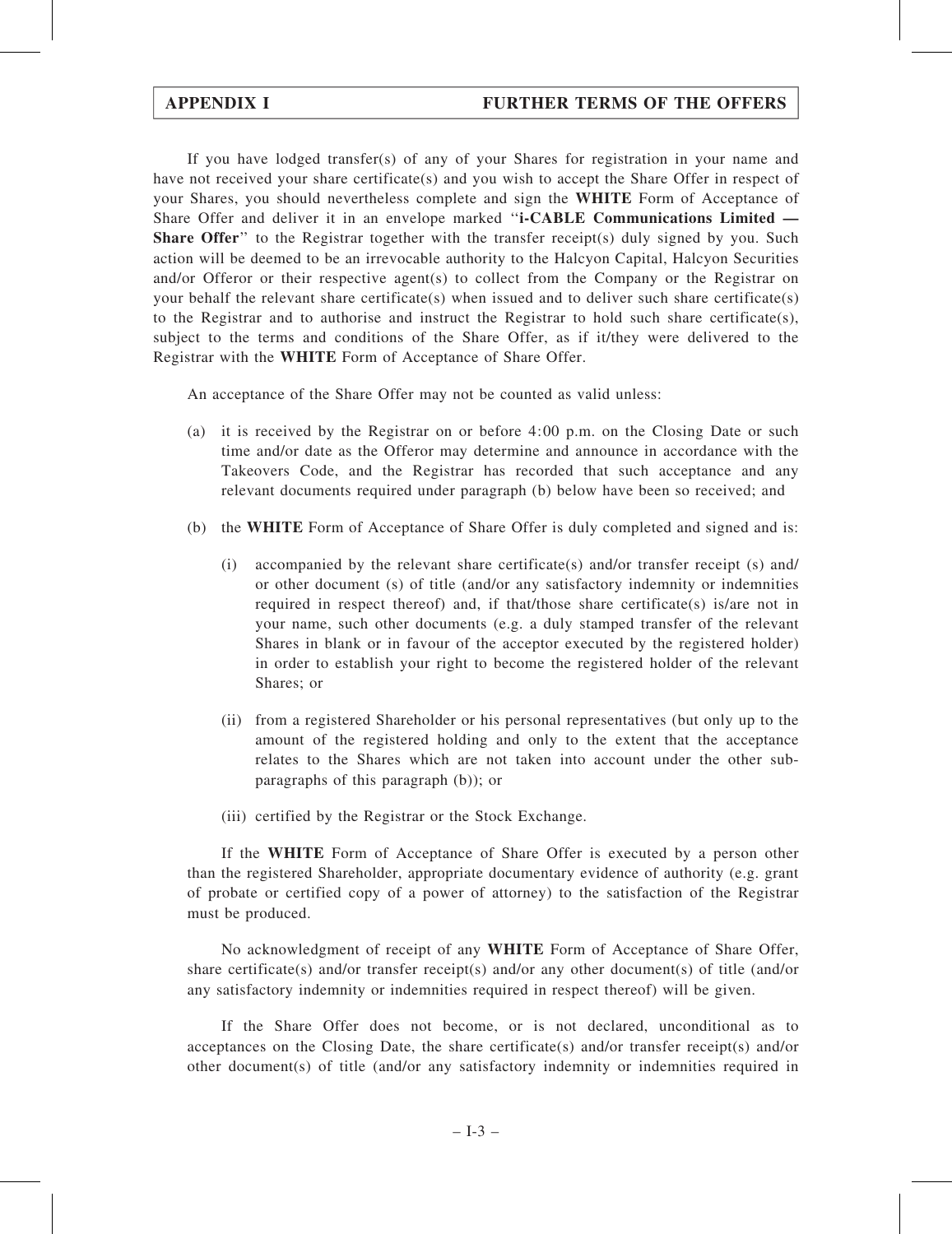respect thereof) received by the Registrar will be returned to the Offer Shareholders who have accepted the Share Offer by ordinary post at the Offer Shareholders' own risk as soon as possible but in any event within ten (10) days after the Share Offer has lapsed.

## 2. PROCEDURES FOR ACCEPTANCE OF THE OPTION OFFER

To accept the Option Offer, you should complete and sign the accompanying PINK Form of Acceptance of Option Offer in accordance with the instructions printed thereon, which instructions form part of the terms of the Option Offer. You should insert the total number of Options for which the Option Offer is accepted. If no number is inserted in the box title ''Number of Options to be cancelled'' or a number of Options inserted is greater or smaller than the number of Options than your registered holding of Options or those physical Options tendered for acceptance of the Option Offer, the form will be returned to you for correction and resubmission. Any corrected form must be resubmitted and received by the Registrar on or before the latest time for acceptance of the Option Offer.

The duly completed and signed PINK Form of Acceptance of Option Offer should be forwarded, together with the relevant option certificate(s) (and/or satisfactory indemnity or indemnities required in respect thereof) (if applicable) you intend to tender, stating the number of Options in respect of which you intend to accept the Option Offer, by post or by hand, in an envelope marked ''i-CABLE Communications Limited — Option Offer'' to the Registrar as soon as possible and in any event so as to reach the Registrar by not later than 4:00 p.m. on the Closing Date, or such later time(s) and/or date(s) as may be announced by the Offeror in compliance with the Takeovers Code and approved by the Executive.

If the option certificate(s) (if applicable) is/are not readily available and/or is/are lost, as the case may be, and you wish to accept the Option Offer, the PINK Form of Acceptance of Option Offer should nevertheless be completed and delivered to the Registrar together with a letter stating that you have lost one or more of your option certificate(s) (if applicable) or that it/they is/are not readily available. If you find such document(s) or if it/they become(s) available, it/they should be forwarded to the Registrar as soon as possible thereafter. If you have lost your option certificate(s) (if applicable), you should also write to the Registrar requesting a letter of indemnity which, when completed in accordance with the instructions given, should be returned to the Registrar.

No stamp duty will be deducted from the amount paid or payable to Optionholders who accept the Option Offer.

If the Share Offer is withdrawn or lapses, the Option Offer will be withdrawn or lapse too. In such case, the Offeror shall, at the Optionholders' own risk as soon as possible but in any event within ten (10) days thereof, return by ordinary post the relevant option certificate(s) (if applicable) and/or other document(s) of title (and/or satisfactory indemnity or indemnities required in respect thereof) lodged with the PINK Form of Acceptance of Option Offer to the relevant Optionholders.

No acknowledgment of receipt of any PINK Form of Acceptance of Option Offer and/or option certificate(s) (if applicable) will be given.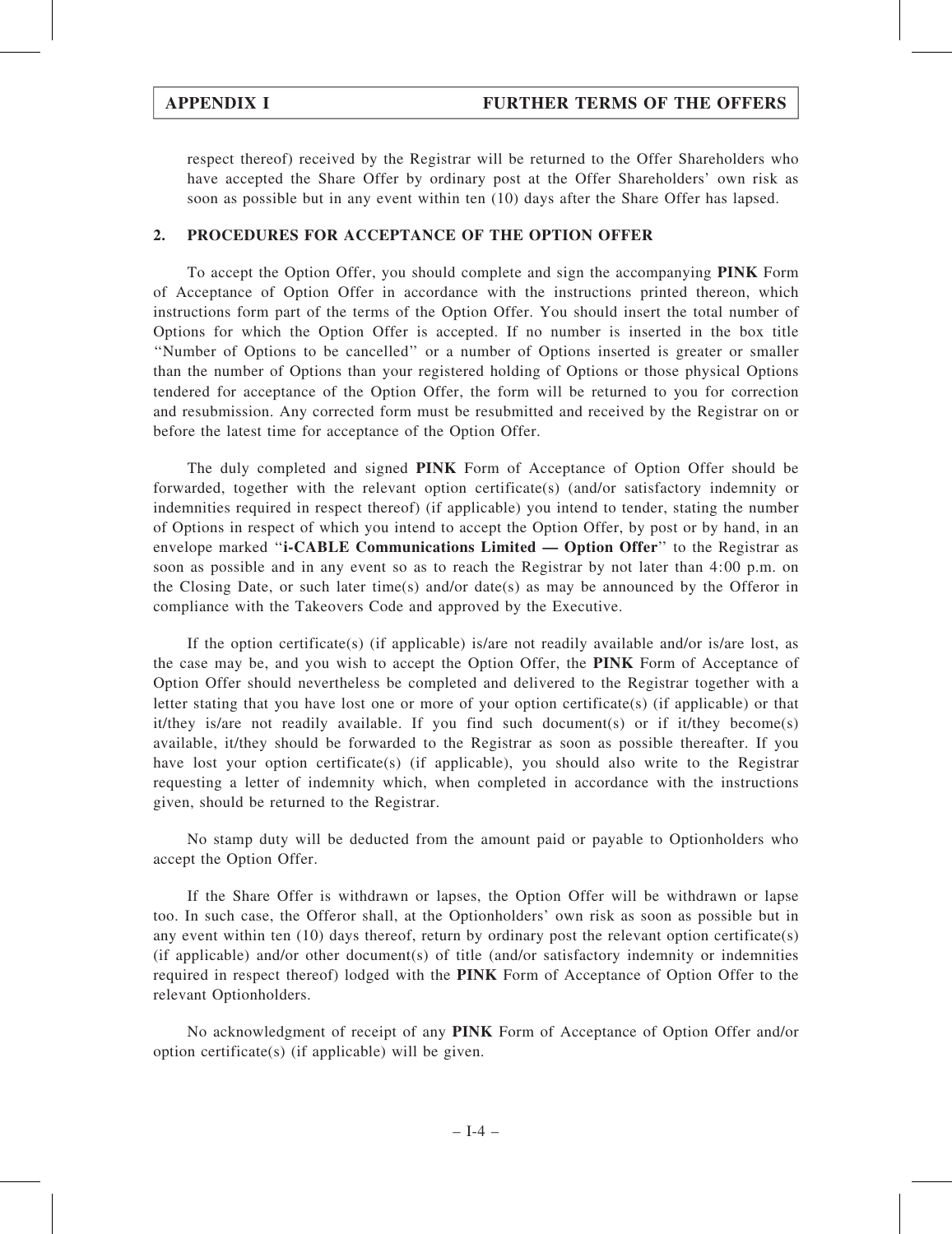References to the Offers in this Composite Document and in the Forms of Acceptance shall include any extension and/or revision thereof.

In making their decision, the Optionholders must rely on their own examination of the Group and the terms of the Option Offer, including the merits and risks involved. The contents of this Composite Document, including any general advice or recommendation contained herein together with the Forms of Acceptance, shall not be construed as any legal or business advice on the part of any of the Offeror, the Company, Halcyon Capital, Halcyon Securities, Independent Financial Adviser, or their respective professional advisers. Optionholders should consult their own professional advisers for professional advice.

## 3. SETTLEMENT

The amount due to an Accepting Shareholder (less seller's ad valorem stamp duty in respect of acceptances of the Share Offer) or Accepting Optionholder will be despatched, by a cheque or a banker's cashier order, to the relevant Shareholder or Optionholder by ordinary post at his/her/its own risks as soon as possible, but in any event within seven (7) Business Days following the later of the date on which the Offers become or are declared unconditional, and the Registrar's receipt of due acceptance by the Accepting Shareholder or Accepting Optionholder.

No fractions of a cent will be payable and the amount of cash consideration payable to a Shareholder or Optionholder who accepts the Offers will be rounded up to the nearest cent.

Shareholders and Optionholders are recommended to consult their professional advisers if they are in doubt as to the above procedures.

### 4. ACCEPTANCE PERIOD AND REVISIONS

Pursuant to Rule 15.1 of the Takeovers Code, the Offers will remain open for acceptance for at least twenty one (21) days following the date on which this Composite Document is posted. Unless the Offers have previously been revised or extended with the consent of the Executive, to be valid, the Forms of Acceptance must be received by the Registrar in accordance with the instructions printed thereon by 4:00 p.m. on the Closing Date.

If the Offers are extended or revised, the announcement of such extension or revision will state the next Closing Date or, if the Offers have become unconditional, a statement that the Offers will remain open until further notice. In the latter case, in pursuant to Rule 15.3 of the Takeovers Code, the Offers will remain open for acceptance for not less than fourteen (14) days thereafter.

If, in the course of the Offers, the Offeror revises the terms of the Offers, all Shareholders and Optionholders, whether or not they have already accepted the Offers will be entitled to accept the revised Offers under the revised terms. The revised Offers must be kept open for at least fourteen (14) days following the date on which the revised offer document is posted and shall not be closed earlier than the Closing Date.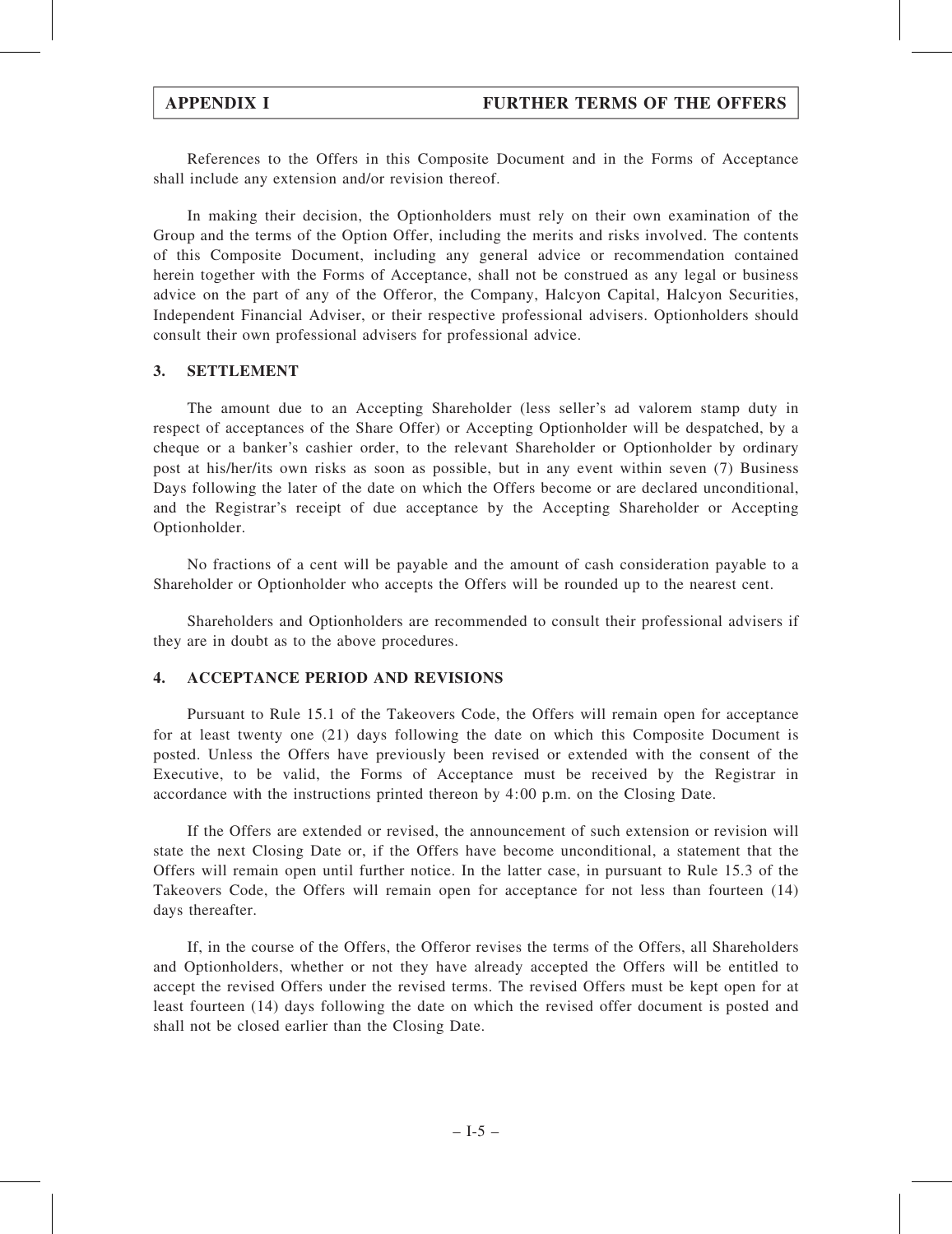If the Closing Date is extended, any reference in this Composite Document and in the Forms of Acceptance to the Closing Date shall, except where the context otherwise requires, be deemed to refer to the subsequent closing date.

## 5. ANNOUNCEMENTS

By 6:00 p.m. on the Closing Date (or such later time and/or date as the Executive may in exceptional circumstances permit), the Offeror must inform the Executive and the Stock Exchange of its decision in relation to the expiry, revision and extension of the Offers. The Offeror must publish an announcement in accordance with the Listing Rules on the Stock Exchange's website by 7:00 p.m. on the Closing Date stating the results of the Offers and whether the Offers have been revised, extended or expired. The announcement will state the following:

- (a) the total number of Offer Shares and Offer Options and rights over Offer Shares and Offer Options for which acceptances of the Offers have been received;
- (b) the total number of Shares and Options and rights over Shares and Options held, controlled or directed by the Offeror before the Offer Period;
- (c) the total number of Shares and Options and rights over Shares and Options acquired or agreed to be acquired during the Offer Period by the Offeror; and
- (d) details of any relevant securities (as defined in Note 4 to Rule 22 of the Takeovers Code) in which any member of the Offeror have borrowed or lent, save for any borrowed Shares which have been either on-lent or sold.

The announcement will specify the percentages of voting rights represented by these numbers of Shares and Options.

In computing the total number of Shares and Options represented by acceptances, only valid acceptances that are complete, in good order and fulfil the requirements set out in this Appendix I, and which have been received by the Registrar no later than 4:00 p.m. on the Closing Date, being the latest time and date for acceptance of the Offers, shall be included.

As required under the Takeovers Code, all announcements in relation to the Offers will be made in accordance with the requirements of the Listing Rules.

### 6. NOMINEE REGISTRATION

To ensure equality of treatment of all Shareholders, those Shareholders who hold Shares as nominees on behalf of more than one beneficial owner should, as far as practicable, treat the holding of each beneficial owner separately. In order for beneficial owners of Shares, whose investments are registered in the names of nominees, to accept the Share Offer, it is essential that they provide instructions of their intentions with regard to the Share Offer to their nominees.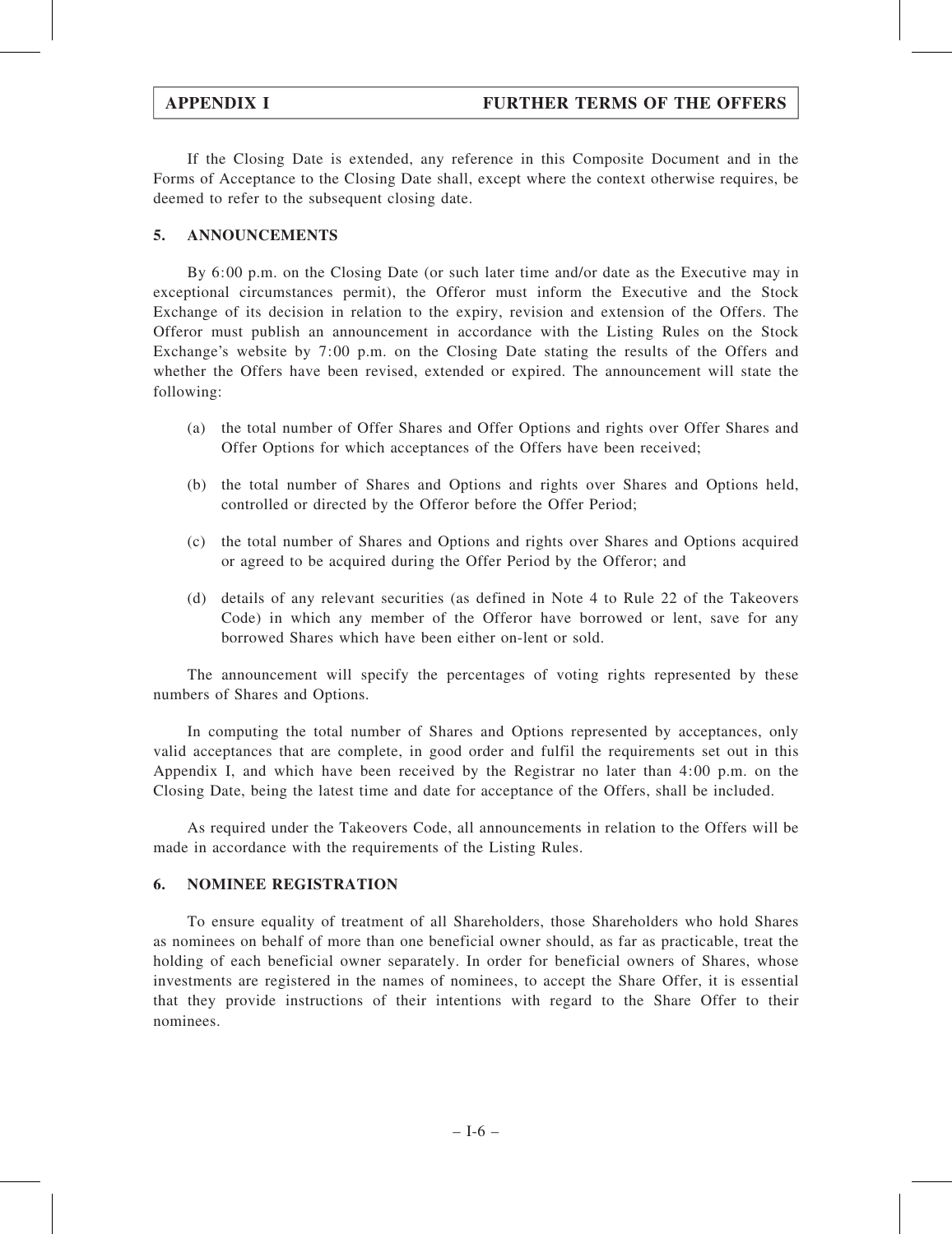All documents and remittances sent to Shareholders by post will be sent to them by ordinary post at their own risk. Such documents and remittances will be sent to Shareholders at their addresses specified on the relevant Shareholder's WHITE Form of Acceptance of Share Offer. None of the Offeror, the Company, Halcyon Capital, Halcyon Securities, the Registrar or parties acting in concert with any of them or any of their respective ultimate beneficial owners, directors, officers, agents or associates or any other person involved in the Share Offer will be responsible for any loss or delay in transmission or any other liabilities that may arise as a result thereof.

## 7. RIGHT OF WITHDRAWAL

The Offers are conditional upon fulfilment of the Condition set out in the ''Letter from Halcyon Securities'' in this Composite Document. Acceptance of the Offers tendered by Offer Shareholders and Offer Optionholders shall be irrevocable and cannot be withdrawn, except in the circumstances set out in the following paragraph or in compliance with Rule 17 of the Takeovers Code, which provides that an acceptor of the Offers shall be entitled to withdraw his/her acceptance after twenty one (21) days from the First Closing Date (being Thursday, 17 February 2022) and if the Offers have not by then become unconditional as to acceptances. An acceptor of the Offers may withdraw his/her acceptance by lodging a notice in writing signed by the acceptor (or his/her agent duly appointed in writing and evidence of whose appointment is produced together with the notice) to the Registrar.

Under Rule 19.2 of the Takeovers Code, if the Offeror is unable to comply with any of the requirements of making announcements relating to the Offers set out in section 5 of this Appendix I, the Executive may require that acceptors be granted a right of withdrawal, on terms acceptable to the Executive, until such requirements can be met.

In such case, when any Offer Shareholder(s) and Offer Optionholder(s) withdraw their  $acceptance(s)$ , the Offeror shall, at the own risk of the respective Offer Shareholder(s) and Offer Optionholder(s), as soon as possible but in any event within ten (10) days thereof, return by ordinary post the relevant share certificate(s), option certificate(s) (if applicable) and/or other document(s) of title (and/or satisfactory indemnity or indemnities required in respect thereof) lodged with the Form(s) of Acceptance to the relevant Offer Shareholders and Offer Optionholders.

## 8. EFFECT OF ACCEPTANCE OF THE OFFERS

Acceptance of the Share Offer and the Option Offer by Offer Shareholders and Offer Optionholders, respectively, will be deemed to constitute a warranty by such person(s) to the Offeror that such Shares and Options, respectively, acquired under the respective Offers are sold or tendered by the Offer Shareholders or Offer Optionholders are fully paid and free from all Encumbrances, together with all rights attached thereto on or after the date of this Composite Document, including the right to receive in full all dividends and other distributions declared, if any, the record date of which falls on or after the date of this Composite Document. The Company confirmed that as at the Latest Practicable Date, (i) it had not declared any dividend which had not yet been paid; and (ii) it did not have any intention to declare or pay any future dividend or make other distributions prior to and including the date of closing of the Share Offer.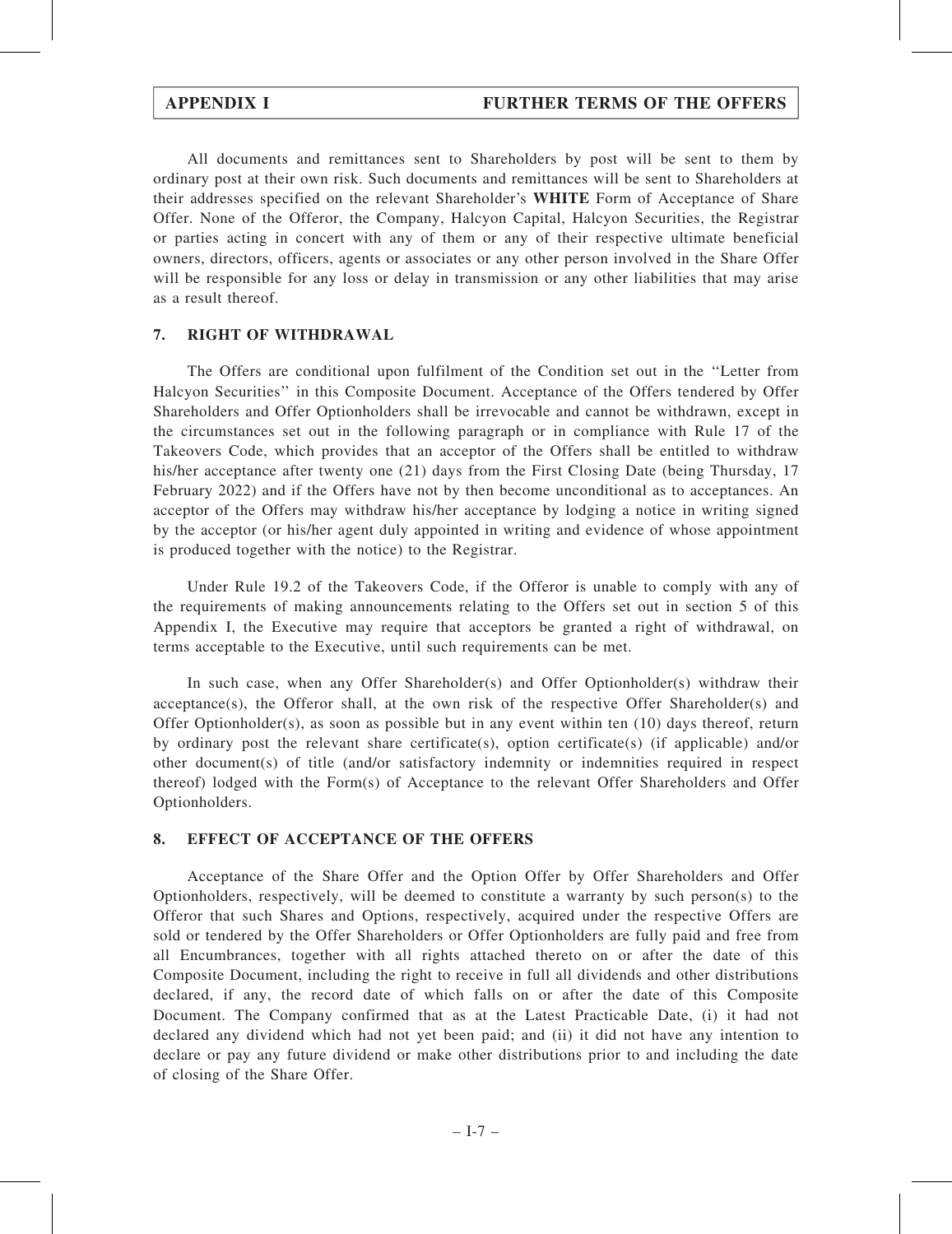Acceptance of the Option Offer by the Optionholders will result in the cancellation of the relevant Outstanding Share Options, together with all rights attaching thereto.

## 9. HONG KONG STAMP DUTY

The seller's Hong Kong ad valorem stamp duty arising in connection with acceptances of the Share Offer will be payable by the relevant Offer Shareholders at a rate of 0.13% of the higher of (i) the market value of the Offer Shares; or (ii) the consideration payable by the Offeror in respect of the relevant acceptances of the Share Offer, and will be deducted from the amount payable by the Offeror to the relevant Offer Shareholders on acceptance of the Share Offer. Where the amount of stamp duty is a fraction of a dollar, the stamp duty will be rounded up to the nearest dollar.

The Offeror will arrange for payment of the seller's ad valorem stamp duty on behalf of those Offer Shareholders accepting the Share Offer. The Offeror will bear buyer's ad valorem stamp duty in connection with the acceptance of the Share Offer and the transfer of the Offer Shares.

No stamp duty is payable in connection with the Option Offer.

## 10. TAXATION ADVICE

Shareholders and Optionholders are recommended to consult their own professional advisers if they are in any doubt as to the taxation implications of accepting or rejecting the Offers. None of the Offeror, parties acting in concert with it, the Company, Halcyon Capital, Halcyon Securities, and their respective ultimate beneficial owners, directors, officers, agents or associates or any other person involved in the Offers accepts responsibility for any taxation effects on, or liabilities of, any persons as a result of their acceptance or rejection of the Offers.

## 11. OVERSEAS SHAREHOLDERS AND OVERSEAS OPTIONHOLDERS

The availability of the Offers to any Overseas Shareholders and Overseas Optionholders may be affected by the applicable laws and regulations of their relevant jurisdictions of residence. The Overseas Shareholders and the Overseas Optionholders should observe any applicable legal or regulatory requirements and, where necessary, seek their own legal advice. It is the responsibilities of the Overseas Shareholders and the Overseas Optionholders who wish to accept the Offers to satisfy themselves as to the full observance of the laws and regulations of the relevant overseas jurisdictions in connection with the acceptance of the Offers (including the obtaining of any governmental or other consent which may be required or the compliance with other necessary formalities and the payment of any transfer or other taxes due by such Overseas Shareholders and Overseas Optionholders in respect of such overseas jurisdictions).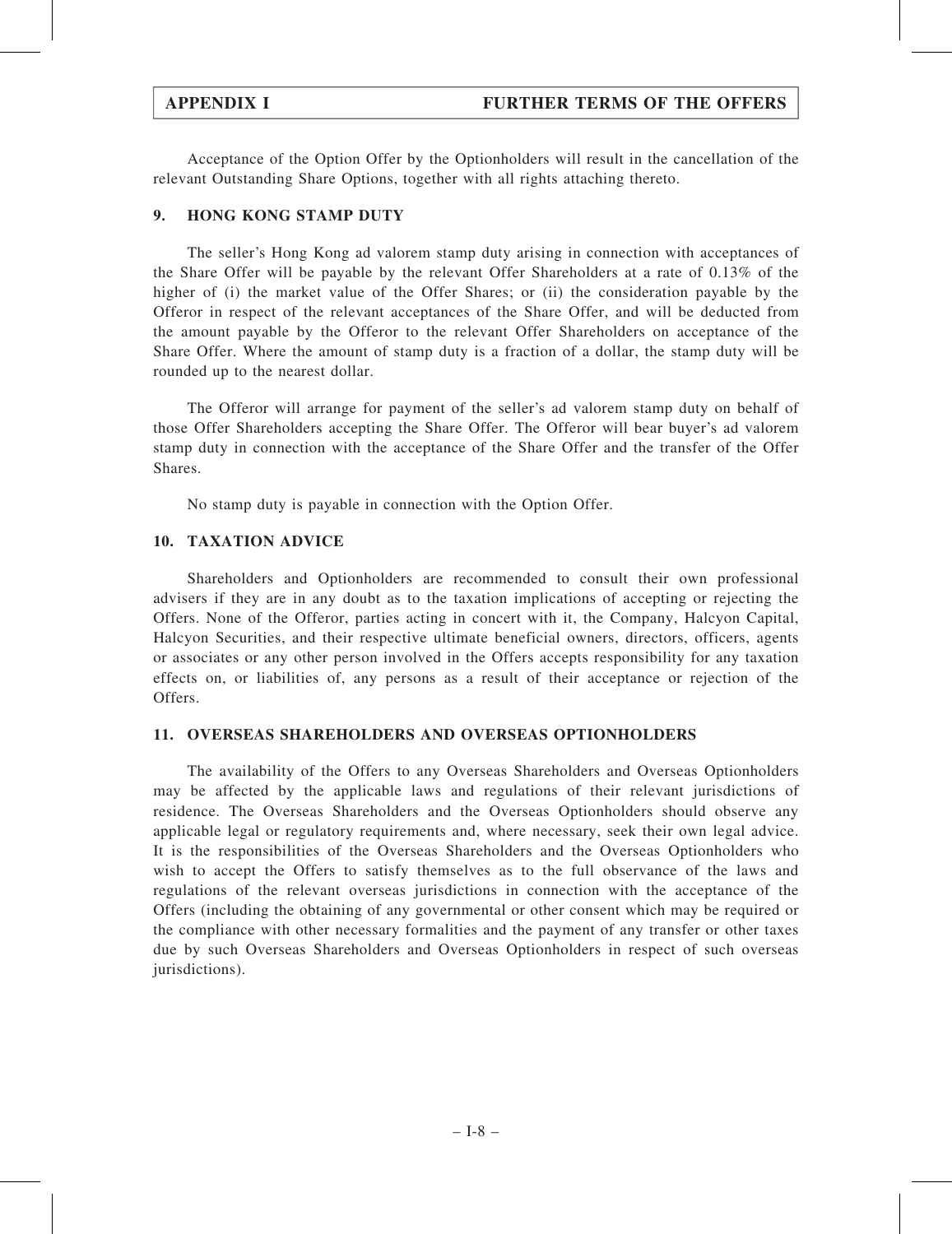Acceptance of the Offers by any Overseas Shareholder and Overseas Optionholder will be deemed to constitute a representation and warranty from such Overseas Shareholder or Overseas Optionholder to the Offeror that all relevant local laws and requirements have been complied with. The Overseas Shareholders and the Overseas Optionholders should consult their professional advisers if in doubt.

## 12. GENERAL

- (a) All communications, notices, the Forms of Acceptance, share certificates, option certificates, transfer receipts, other documents of title (and/or any satisfactory indemnity or indemnities required in respect thereof) and remittances to be delivered by or sent to or from Shareholders and Optionholders will be delivered by or sent to or from them, or their designated agents, through post at their own risk, and none of the Offeror, the Company, Halcyon Capital, Halcyon Securities, the Registrar or parties acting in concert with any of them or any of their respective ultimate beneficial owners, directors, officers, agents, associates or any other person involved in the Offers accepts any liability for any loss in postage or any other liabilities that may arise as a result thereof.
- (b) The provisions set out in the Forms of Acceptance form part of the terms of the Offers.
- (c) Due execution of the Form(s) of Acceptance will constitute an irrevocable authority to the Offeror and/or Halcyon Capital, Halcyon Securities (or any of their respective ultimate beneficial owners, directors, officers, agents or associates) to complete, and execute any document on behalf of the Accepting Shareholder or Accepting Optionholder and to do any other act that may be necessary or expedient for the purposes of vesting in the Offeror (or such person or persons as it may direct) the Offer Shares or cancelling the Offer Options in respect of which such person has accepted the Offers.
- (d) The accidental omission to despatch this Composite Document and/or the Forms of Acceptance or any of them to any person to whom the Offers are made will not invalidate the Offers in any way.
- (e) The Offers and all acceptances thereof will be governed by and construed in accordance with the laws of Hong Kong.
- (f) The settlement of the consideration to which any Offer Shareholder or Offer Optionholder is entitled under the Offers will be implemented in full in accordance with the terms of the Offers without regard to any lien, right of set-off, counterclaim or other analogous right to which the Offeror may otherwise be, or claim to be, entitled against such Offer Shareholder or Offer Optionholder.
- (g) Any Offer Shareholders or Offer Optionholders accepting the Offers will be responsible for payment of any transfer or cancellation or other taxes or duties payable in respect of the relevant jurisdiction due by such persons.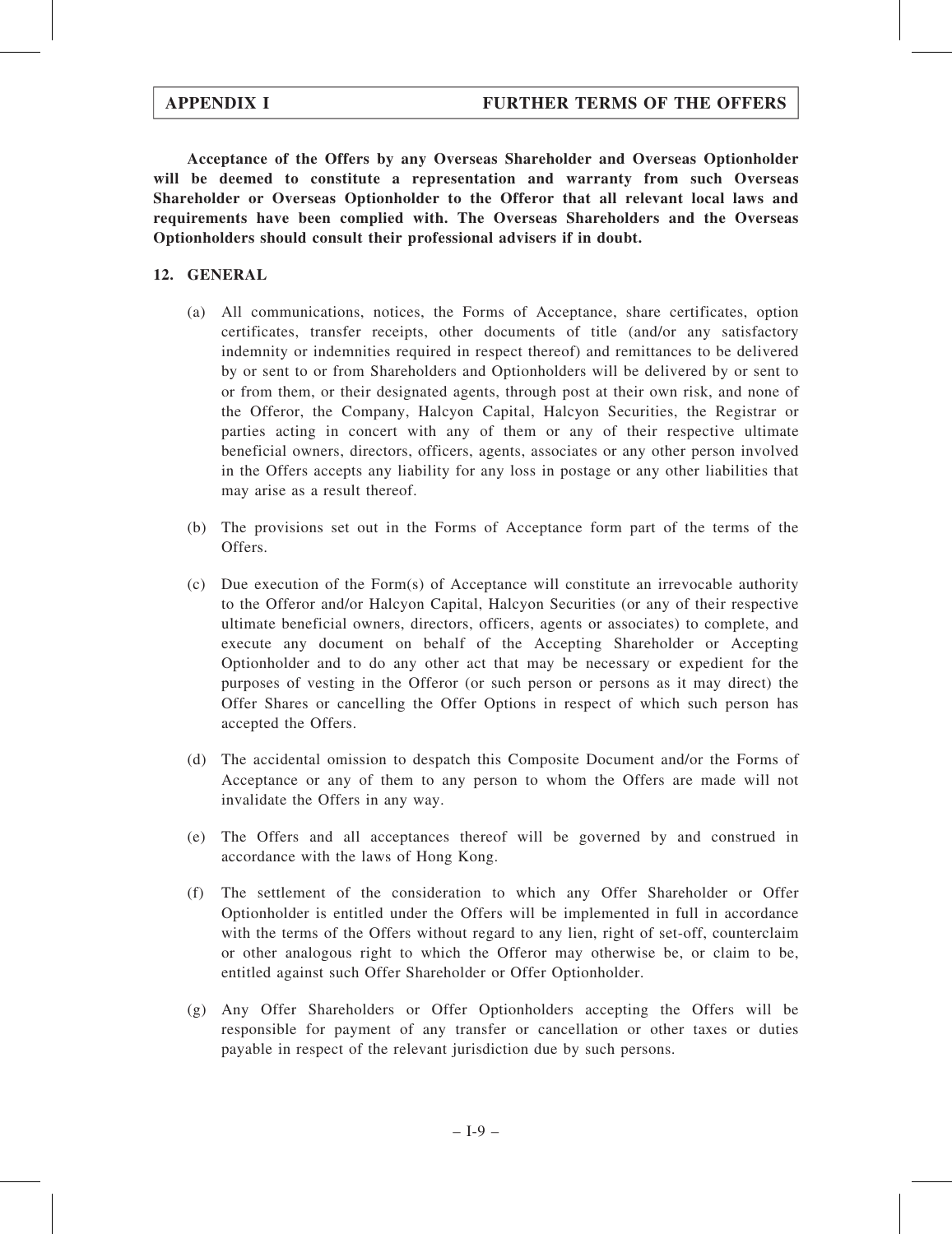- (h) In making their decision, Offer Shareholders and Offer Optionholders must rely on their own examination of the Group and the terms of the Offers, including the merits and risks involved. The contents of this Composite Document, including any general advice or recommendation contained herein together with the Forms of Acceptance, shall not be construed as any legal or business advice on the part of the Offeror, the Company, Halcyon Capital, Halcyon Securities or their respective professional advisers. Shareholders and Optionholders should consult their own professional advisers for professional advice.
- (i) References to the Offers in this Composite Document and in the Forms of Acceptance shall include any extension and/or revision thereof.
- (j) This Composite Document has been prepared for the purposes of compliance with the legislative and regulatory requirements applicable in respect of the Offers in Hong Kong, including the Takeovers Code, and the operating rules of the Stock Exchange.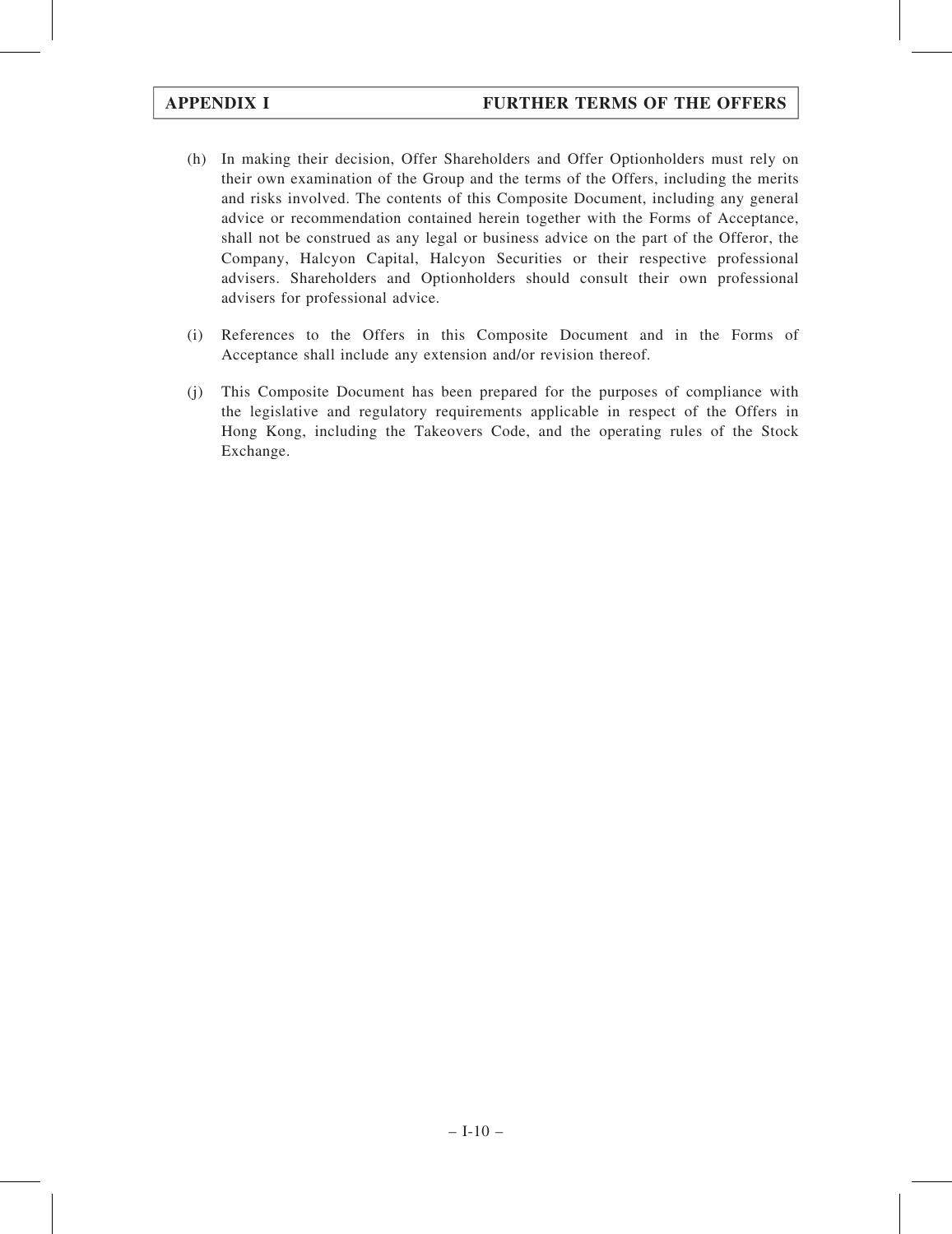### 1. FINANCIAL SUMMARY

The following is a summary of the consolidated financial results of the Group for (i) each of the years ended 31 December 2018 (''FY2018''), 31 December 2019 (''FY2019'') and 31 December 2020 ("FY2020"), as extracted from the audited consolidated financial statements of the Group as set out in the annual reports of the Company for each of FY2018, FY2019 and FY2020, respectively; and (ii) the six months ended 30 June 2021 (''1H2021'') as extracted from the unaudited condensed consolidated financial statements of the Group as set out in the interim report of the Company for 1H2021.

The auditor's reports issued by PricewaterhouseCoopers in respect of the consolidated financial statements of the Group for each of FY2018, FY2019 and FY2020 did not contain any modified opinion, emphasis of matter or material uncertainty related to going concern.

### Summary of the Consolidated Statements of Profit or Loss

|                                                                                  | <b>FY2018</b><br>HK\$'000<br>(audited)     | <b>FY2019</b><br>HK\$'000<br>(audited)  | <b>FY2020</b><br>HK\$'000<br>(audited) | 1H2021<br>HK\$'000<br>(unaudited)      |
|----------------------------------------------------------------------------------|--------------------------------------------|-----------------------------------------|----------------------------------------|----------------------------------------|
| Revenue<br>Cost of services                                                      | 1,163,310                                  | 1,160,837                               | 1,068,977                              | 493,483                                |
| - Programming costs<br>— Network expenses<br>- Cost of sales                     | (868, 610)<br>(334, 679)<br>(86, 941)      | (739, 268)<br>(320,790)<br>(124, 267)   | (591, 424)<br>(295, 894)<br>(125, 166) | (297, 541)<br>(146, 562)<br>(68, 583)  |
| Selling, general and administrative<br>and other operating expenses              | (362, 307)                                 | (340, 647)                              | (290, 939)                             | (134, 858)                             |
| Loss from operations<br>Interest income<br>Finance costs<br>Non-operating income | (489, 227)<br>2,327<br>(10, 238)<br>42,373 | (364, 135)<br>4,870<br>(37, 807)<br>393 | (234, 446)<br>423<br>(41, 258)<br>417  | (154,061)<br>378<br>(21, 952)<br>4,123 |
| Loss before taxation<br>Income tax                                               | (454, 765)<br>(823)                        | (396, 679)<br>(287)                     | (274, 864)<br>(523)                    | (171, 512)<br>(3,704)                  |
| Loss for the year/period                                                         | (455, 588)                                 | (396,966)                               | (275, 387)                             | (175,216)                              |
| Attributable to:<br>Equity shareholders of the Company                           |                                            | $(455,588)$ $(396,966)$                 | (275, 387)                             | (175,216)                              |
| Loss per Share:<br>Basic (HK cents)<br>Diluted (HK cents)                        | (7.3)<br>(7.3)                             | (5.9)<br>(5.9)                          | (3.9)<br>(3.9)                         | (2.5)<br>(2.5)                         |
| Loss for the year/period<br>Other comprehensive income                           | (455, 588)                                 | (396,966)                               | (275, 387)                             | (175, 216)                             |
| for the year/period                                                              | (660)                                      | (74)                                    | 537                                    | (40)                                   |
| Total comprehensive income<br>for the year/period                                | (456, 248)                                 | (397,040)                               | (274, 850)                             | (175, 256)                             |
| Attributable to:<br>Equity shareholders of the Company                           | $(456,248)$ $(397,040)$                    |                                         | (274, 850)                             | (175, 256)                             |
| Dividend per share                                                               |                                            |                                         |                                        |                                        |

Save as disclosed above, there is no other income or expense which are material to the Group for each of the three years ended 31 December 2020 and six months ended 30 June 2021.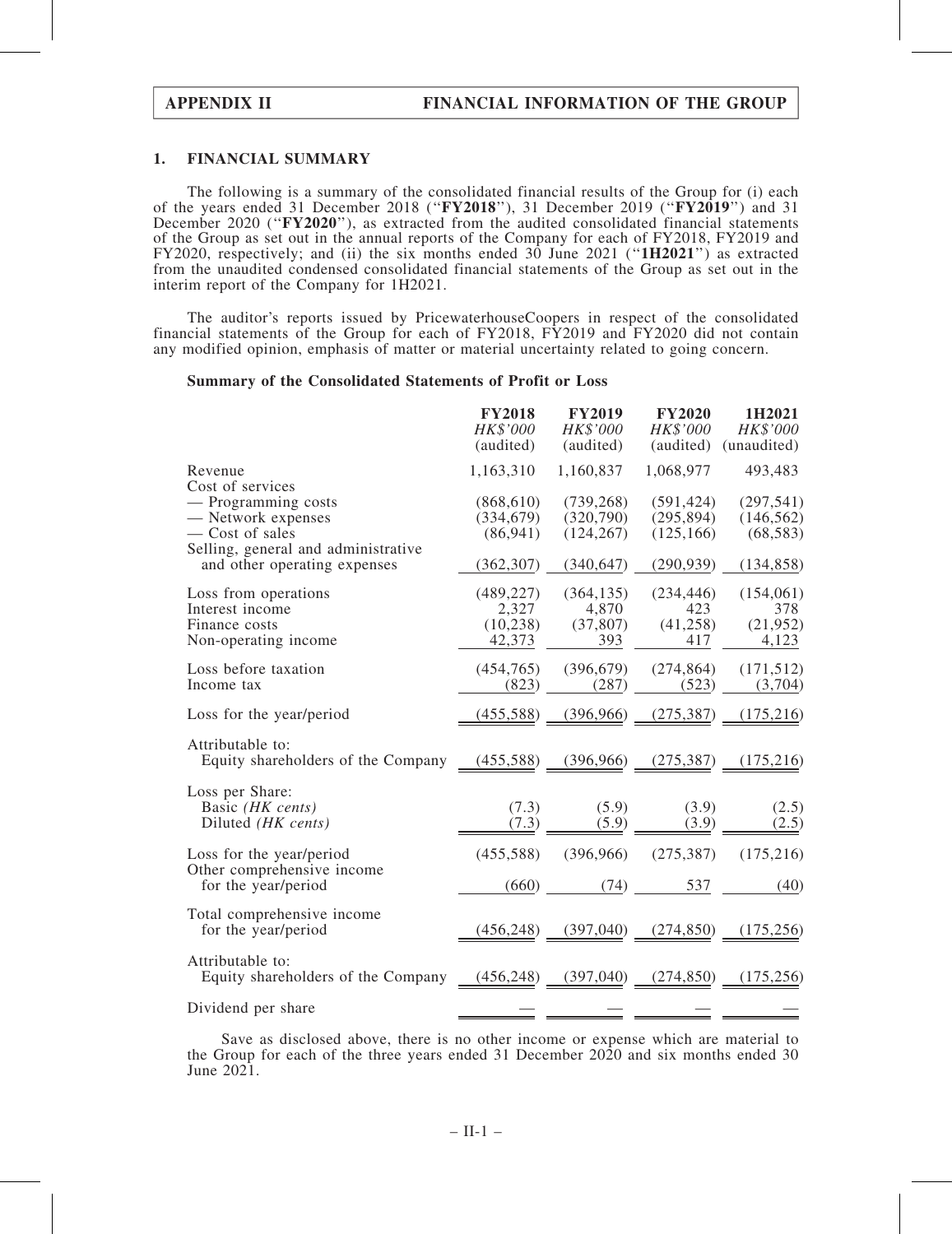### 2. CONSOLIDATED FINANCIAL STATEMENTS

The Company is required to set out or refer to in this Composite Document the consolidated statements of financial position, consolidated statements of cash flows and any other primary statements as shown in (i) the audited consolidated financial statements of the Group for FY2018 ("2018 Financial Statements"); (ii) the audited consolidated financial statements of the Group for FY2019 ("2019 Financial Statements"); (iii) the audited consolidated financial statements of the Group for FY2020 (''2020 Financial Statements''); and (iv) the unaudited condensed consolidated financial statements of the Group for 1H2021 (''2021 Interim Financial Statements'') together with the notes to the relevant published financial statements which are of major relevance to the appreciation of the above financial information.

The 2018 Financial Statements are set out on pages 77 to 135 of the annual report for the year ended 31 December 2018 (''Annual Report 2018'') of the Company, which was dated 29 March 2019. The Annual Report 2018 is posted on the Company's website at http://www.i-cablecomm.com. Please also see below a direct link to the Annual Report 2018:

https://www1.hkexnews.hk/listedco/listconews/sehk/2019/0425/ltn201904251832.pdf

The 2019 Financial Statements are set out on pages 80 to 145 of the annual report for the year ended 31 December 2019 (''Annual Report 2019'') of the Company, which was dated 25 March 2020. The Annual Report 2019 is posted on the Company's website at http://www.i-cablecomm.com. Please also see below a direct link to the Annual Report 2019:

## https://www1.hkexnews.hk/listedco/listconews/sehk/2020/0423/2020042301955.pdf

The 2020 Financial Statements are set out on pages 86 to 151 of the annual report for the year ended 31 December 2020 (''Annual Report 2020'') of the Company, which was dated on 30 March 2021. The Annual Report 2020 is posted on the Company's website at http://www.i-cablecomm.com. Please also see below a direct link to the Annual Report 2020:

https://www1.hkexnews.hk/listedco/listconews/sehk/2021/0426/2021042601938.pdf

The 2021 Interim Financial Statements are set out on pages 23 to 56 of the interim report for the six months ended 30 June 2021 (''Interim Report 2021'') of the Company, which was dated 20 August 2021. The Interim Report 2021 is posted on the Company's website at http://www.i-cablecomm.com. Please also see below a direct link to the Interim Report 2021:

### https://www1.hkexnews.hk/listedco/listconews/sehk/2021/0923/2021092301414.pdf

The 2018 Financial Statements, the 2019 Financial Statements, the 2020 Financial Statement and the 2021 Interim Financial Statements (but not any other part of the Annual Report 2018, the Annual Report 2019, Annual Report 2020 and the Interim Report 2021 in which they respectively appear) are incorporated by reference into this Composite Document and form part of this Composite Document.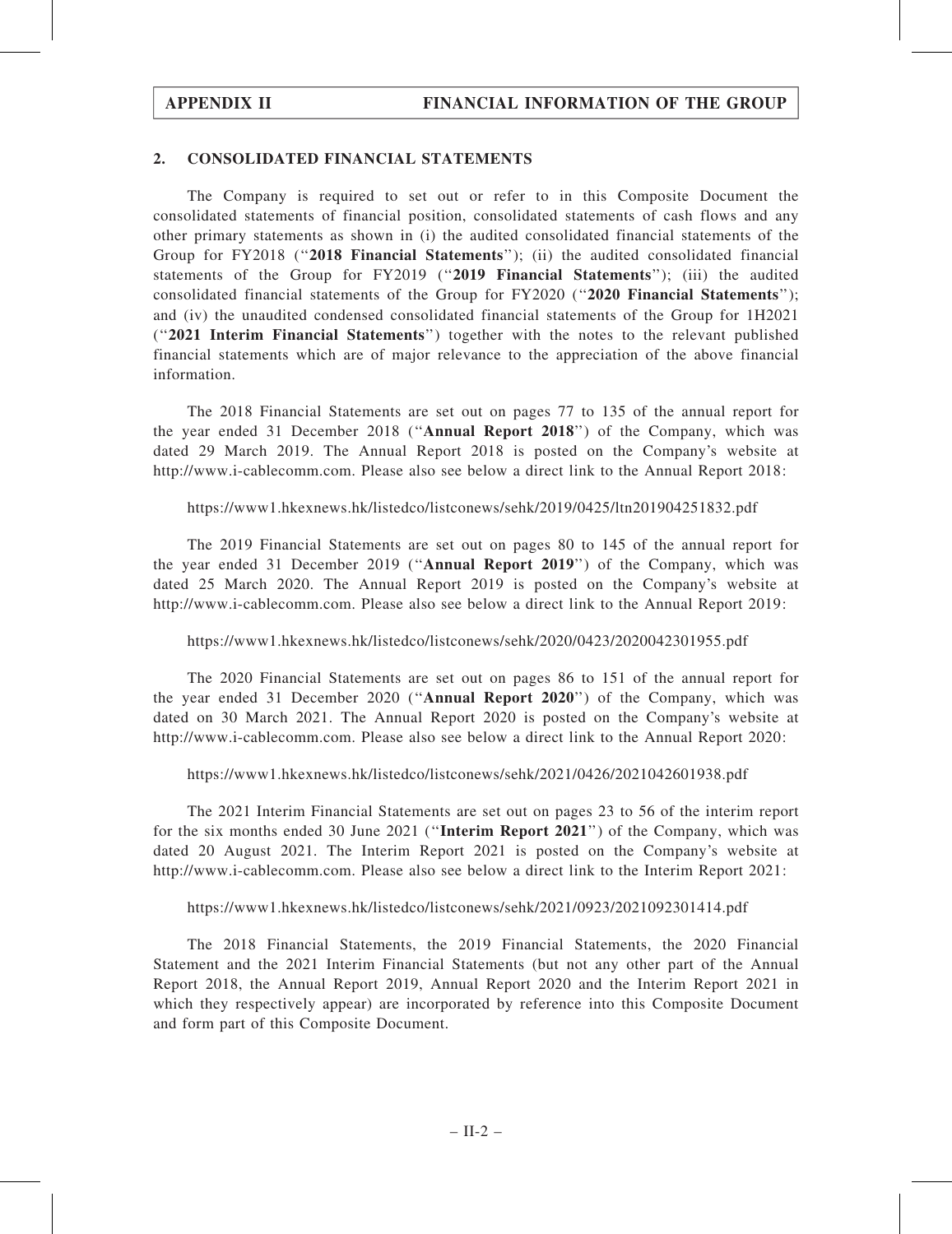## 3. STATEMENT OF INDEBTEDNESS AND CONTINGENT LIABILITIES

As at the close of business on 15 December 2021, being the latest practicable date for the purpose of this indebtedness statement prior to the printing of this Composite Document, the indebtedness of the Group was as follows:

### Borrowings

The Group had unsecured bank borrowing of HK\$295 million which was repayable on demand. The borrowing was guaranteed by the Company.

The Group had outstanding convertible bonds of principal amounts of HK\$768 million in aggregate and the maturity dates of these convertible bonds are the end of the tenth year from dates of the issue on 4 June 2019 and 31 March 2021 respectively.

### Lease liabilities

As at the close of business on 15 December 2021, the Group had total lease liabilities amounting to approximately HK\$75 million.

### Performance bond

As at the close of business on 15 December 2021, the Group had made arrangement with a bank to provide a performance bond to the counterparty amounting to approximately HK\$34 million, of which approximately HK\$4 million was secured by bank deposits. The performance bond is to guarantee in favour of the counterparty the Group's performance in fulfilling the obligations under a contract.

## Contingent liabilities

As at the close of business on 15 December 2021, the Group did not have any contingent liabilities.

Save as aforesaid and apart from intra-group liabilities and normal trade payables in the ordinary course of business, as at the close of business on 15 December 2021, the Group did not have any debt securities issued and outstanding, and authorised or otherwise created but unissued, or term loans or other borrowings or indebtedness in the nature of borrowing including bank overdrafts and liabilities under acceptances or acceptances credits or hire purchase commitments, or outstanding mortgages and charges, or contingent liabilities or guarantees.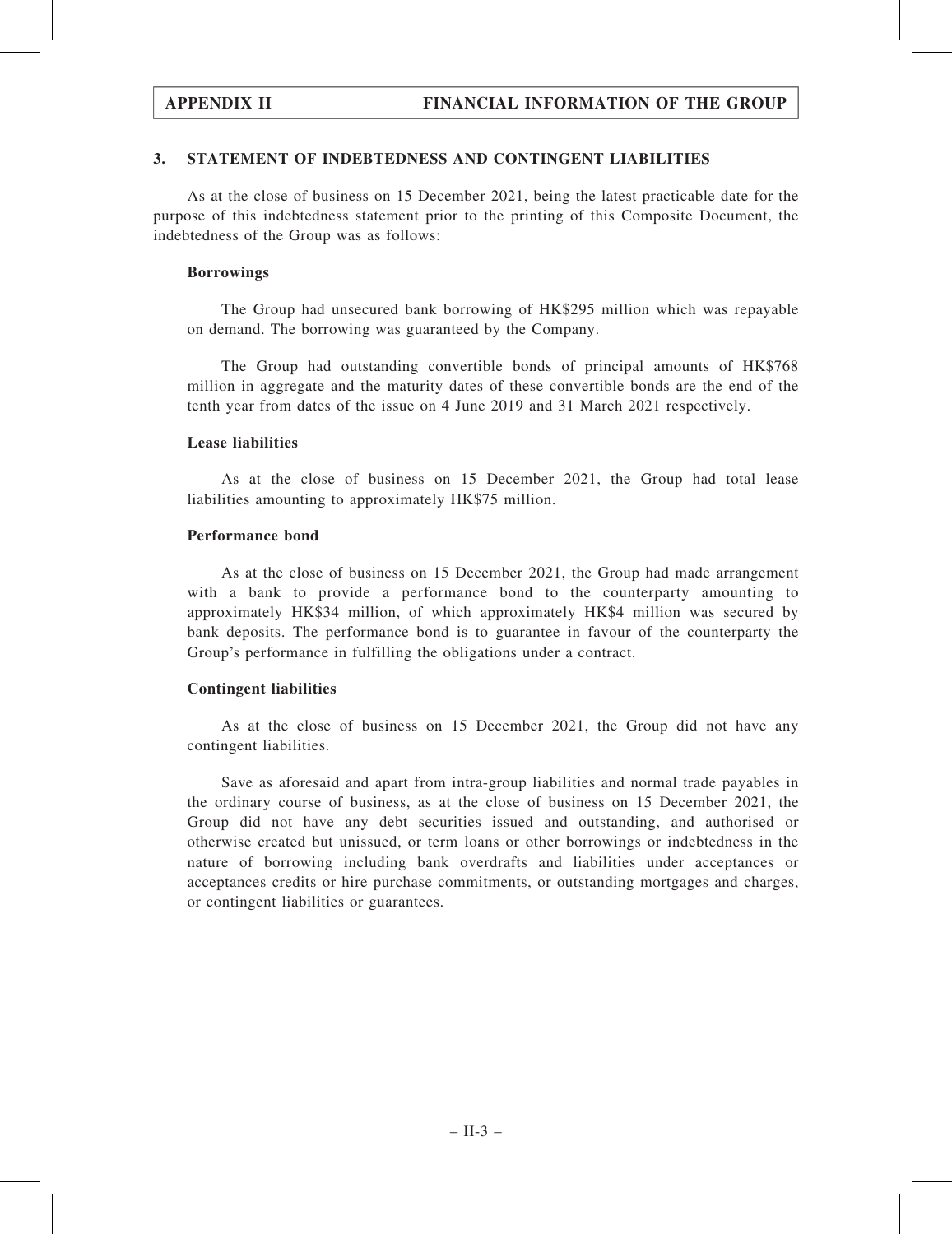## 4. MATERIAL CHANGE

Save and except for the following information, the Directors confirmed that there had been no material change in the financial or trading position or outlook of the Group since 31 December 2020, being the date to which the latest published audited consolidated financial statements of the Company were made up, up to and including the Latest Practicable Date:

- 1. As disclosed in the Company's announcement dated 29 April 2021, the Communications Authority granted an approval-in-principle to Fantastic Television Limited in respect of its application for using spectrum, on top of fixed network, as an additional means of transmission for the delivery of its free television programme service.
- 2. The Group has continued to raise funds for working capital and to finance business development opportunities. As disclosed in the Company's announcement dated 31 March 2021 and the Interim Report 2021, the issuance of the 2021 LCS on 31 March 2021 raised net proceeds of approximately HK\$198 million. As disclosed in the section headed ''13. Loan Facility from the Offeror'' in ''Letter from the Board'' in this Composite Document, on 21 January 2022, the Group had further obtained an unsecured loan of HK\$70 million from the Offeror.
- 3. As disclosed in the Interim Report 2021, the Group has continued to experience decreases in its revenue derived from the media segment due to lower subscription revenue as a result of intense competition. For the year ended 31 December 2020, the Group recorded revenue of approximately HK\$656.5 million from this segment, while for the six months ended 30 June 2021, revenue from this segment amounted to approximately HK\$289.3 million, representing approximately 44.1% of the revenue for the year ended 31 December 2020.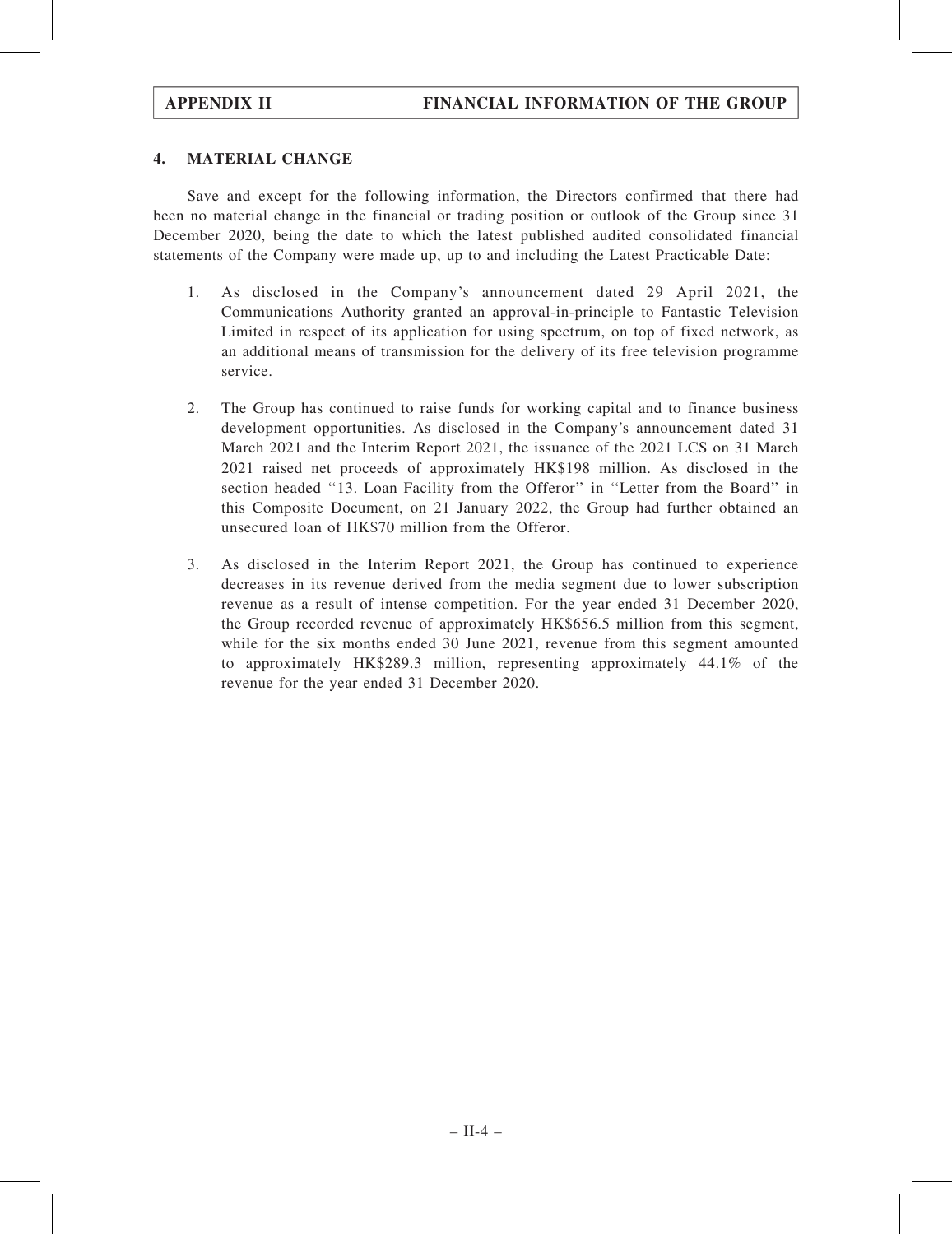### 1. RESPONSIBILITY STATEMENT

The Directors jointly and severally accept full responsibility for the accuracy of the information contained in this Composite Document (other than that relating to the Offeror and the Offeror Concert Parties) and confirm, having made all reasonable enquiries, that to the best of their knowledge, opinions expressed in this Composite Document (other than those expressed by the directors of the Offeror) have been arrived at after due and careful consideration and there are no other facts not contained in this Composite Document, the omission of which would make any statement in this Composite Document misleading.

### 2. SHARE CAPITAL

### 2.1 Shares

As at the Latest Practicable Date, the Company had 7,134,623,520 Shares in issue. All of the Shares currently in issue are fully paid up or credited as fully paid and rank pari passu in all respects with each other, including all rights in respect of dividends, voting rights and capital. The Shares are listed on the Stock Exchange and none of the securities of the Company is listed or dealt in on any other stock exchange and no such listing or permission to deal is being or is proposed to be sought.

No Share has been issued by the Company since 31 December 2020 (being the date on which its latest published audited accounts were prepared) and up to and including the Latest Practicable Date.

## 2.2 Share Options

As at the Latest Practicable Date, the Outstanding Share Options granted under the Share Option Scheme was 239,504,640, of which 119,752,320 Share Options have an exercise period from 15 June 2018 to 14 June 2028 and the remaining 119,752,320 Share Options have an exercise period from 15 June 2019 to 14 June 2028. If all such Options were exercised, a total of 239,504,640 Shares would be issued. All Outstanding Share Options have an exercise price of HK\$0.204 per Share.

### 2.3 Convertible bonds

As at the Latest Practicable Date, the Company had the following convertible bonds:

|          | <b>Principal</b><br>amount<br>$(HK\$ | <b>Conversion</b><br>price<br>$(HK\$ | Conversion<br><b>Shares</b> |
|----------|--------------------------------------|--------------------------------------|-----------------------------|
| 2019 LCS | 568,000,000                          | 0.125                                | 4,544,000,000               |
| 2021 LCS | 200,000,000                          | 0.068                                | 2,941,176,470               |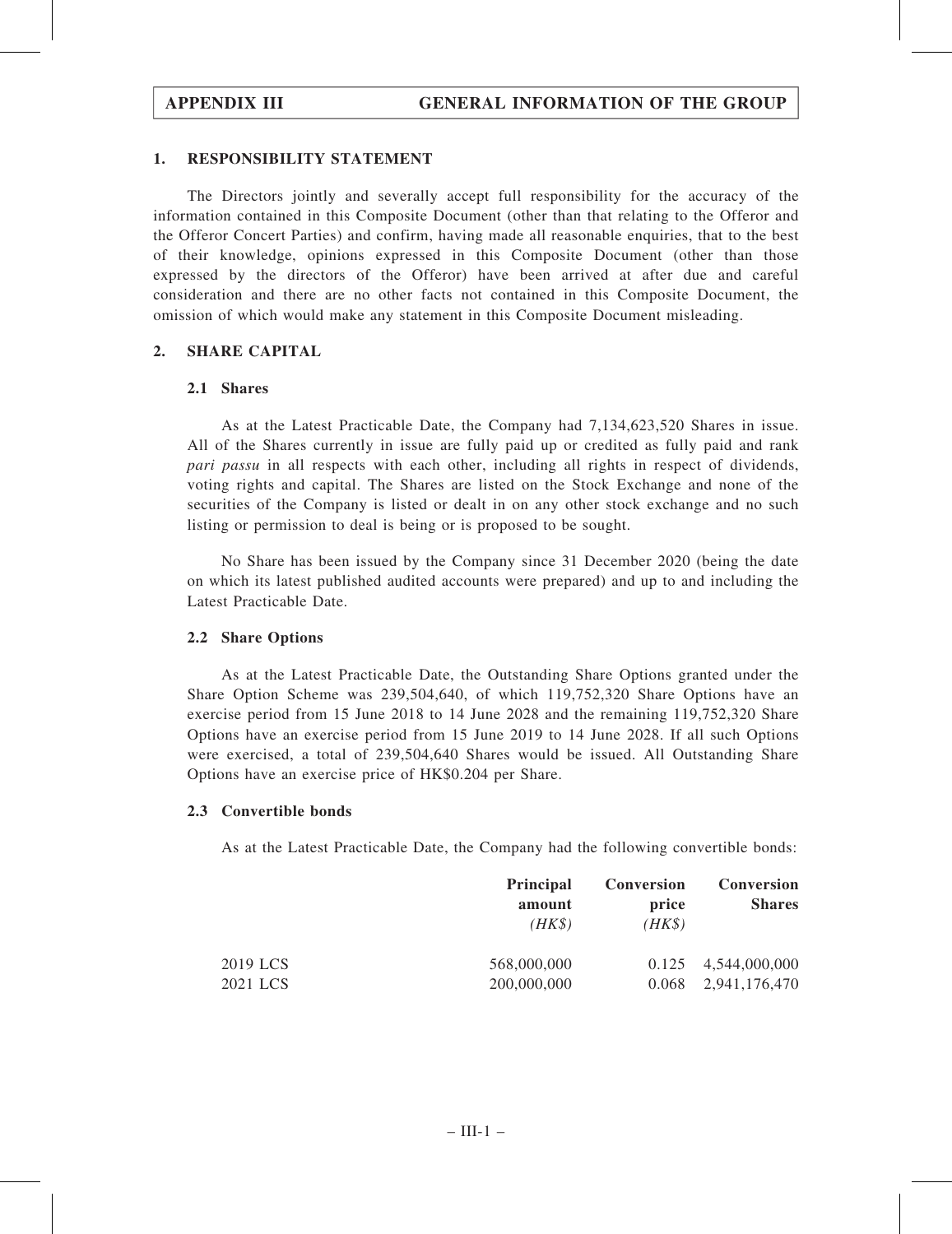Save as disclosed above, as at the Latest Practicable Date, the Company had no outstanding warrants, derivatives, options or other securities which may confer any rights to the holder(s) thereof to subscribe for, convert or exchange into Shares and the Company had not entered into any agreement to issue any Shares or warrants, derivatives, options or other securities which may confer any rights to the holder(s) thereof to subscribe for, convert or exchange into Shares.

## 3. DISCLOSURE OF INTERESTS

### 3.1 Directors and chief executives' interests in securities

Save as disclosed below, as at the Latest Practicable Date, none of the Directors or chief executive of the Company had any interests or short positions in the Shares, underlying Shares or debentures of the Company or any of its associated corporations (within the meaning of Part XV of the SFO) which were required (i) to be notified to the Company and the Stock Exchange pursuant to Divisions 7 and 8 of Part XV of the SFO, including any interests or short positions which they were taken or deemed to have under such provisions of the SFO); or (ii) pursuant to section 352 of the SFO, to be entered in the register referred to therein; or (iii) pursuant to the Takeovers Code, to be disclosed; or (iv) pursuant to the Model Code for Securities Transactions by Directors of Listed Issuers of the Listing Rules to be notified to the Company and the Stock Exchange.

| <b>Name</b>                     | Date of grant | <b>Share Options</b> | <b>Exercise</b> price<br>$(HK\$ | <b>Closing price</b><br>of the Shares<br>immediately<br>before the date<br>of grant <sup><math>(2)</math></sup><br>$(HK\$ |
|---------------------------------|---------------|----------------------|---------------------------------|---------------------------------------------------------------------------------------------------------------------------|
| Dr. Cheng                       | 15 June 2018  | $63,785,600^{(1)}$   | 0.204                           | 0.155                                                                                                                     |
| Mr. David Chiu                  | 15 June 2018  | $63,785,600^{(1)}$   | 0.204                           | 0.155                                                                                                                     |
| Mr. Tsang                       | 15 June 2018  | $27,006,000^{(1)}$   | 0.204                           | 0.155                                                                                                                     |
| Mr. Lie Ken Jie<br>Remy Anthony |               |                      |                                 |                                                                                                                           |
| Ket Heng $^{(3)}$               | 15 June 2018  | $3,600,800^{(1)}$    | 0.204                           | 0.155                                                                                                                     |
| Mr. Andrew Chiu                 | 15 June 2018  | $36,522,400^{(1)}$   | 0.204                           | 0.155                                                                                                                     |
| Mr. Hoong                       | 15 June 2018  | $27,006,000^{(1)}$   | 0.204                           | 0.155                                                                                                                     |

Share Options

Notes:

(1) 50% of the Share Options are exercisable from 15 June 2018 to 14 June 2028 (both dates inclusive); and the remaining 50% of the Share Options are exercisable from 15 June 2019 to 14 June 2028 (both dates inclusive).

(2) The closing price per Share as stated in the daily quotation sheet issued by the Stock Exchange immediately before the date on which the Share Options were granted was HK\$0.155.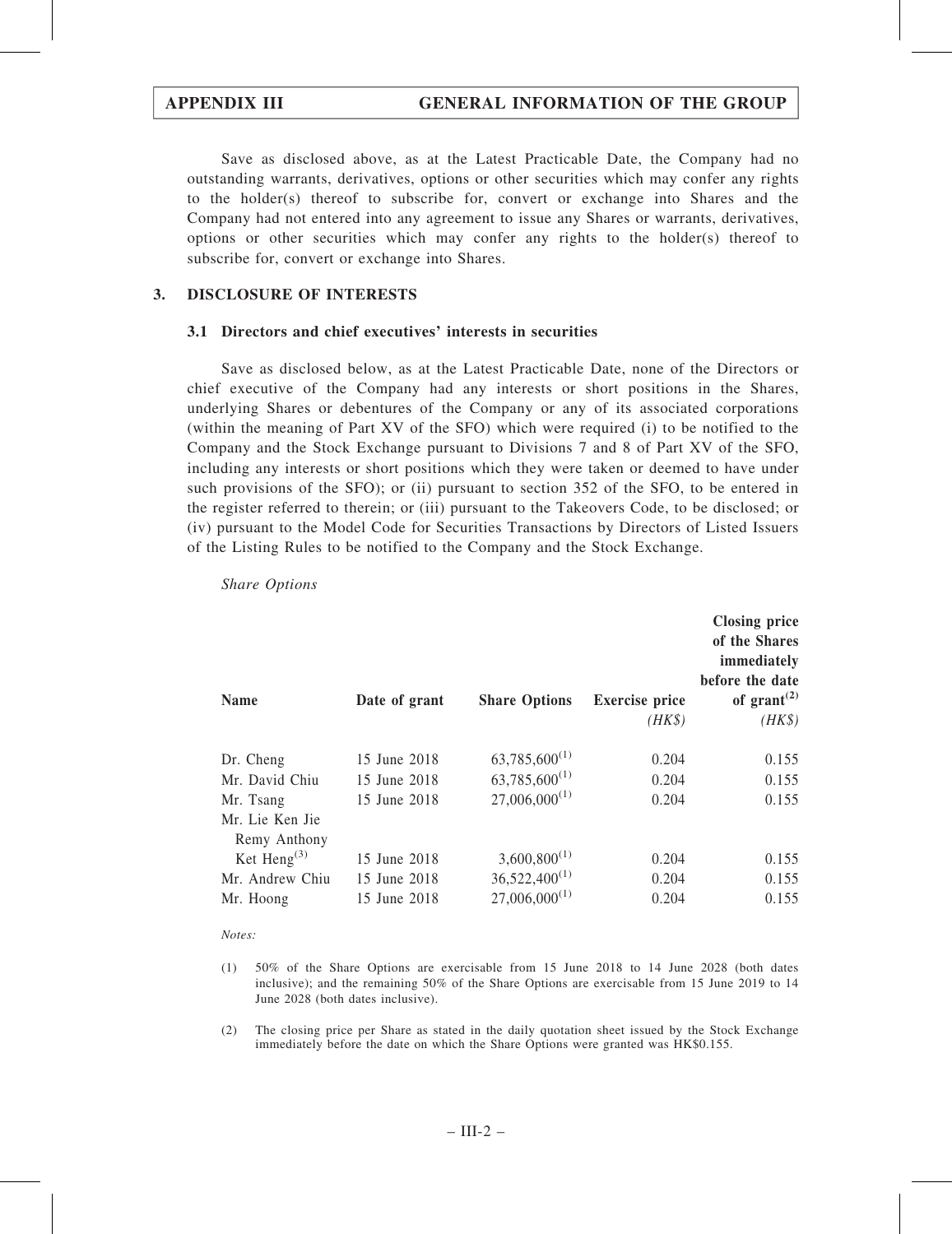(3) Mr. Lie Ken Jie Remy Anthony Ket Heng is the Committed Optionholder and has given the Option Irrevocable Undertaking as at the Latest Practicable Date.

### Other Relevant Securities

|             |                         | <b>Number of Relevant Securities</b>       |              |                                                                            |
|-------------|-------------------------|--------------------------------------------|--------------|----------------------------------------------------------------------------|
| <b>Name</b> | <b>Beneficial owner</b> | Interest of a<br>controlled<br>corporation | <b>Total</b> | Approximate<br>percentage of<br>the number of<br>issued Shares<br>$( \% )$ |
| Dr. Cheng   | $63,785,600^{(1)}$      | $10,568,899,364^{(2)}$ 10,632,684,964      |              | 149.03                                                                     |

Notes:

- (1) These are the same Share Options stated in the table headed ''Share Options'' above.
- (2) Dr. Cheng held all issued shares of the Offeror and the Offeror in turn held 72.0% of Forever Top as at the Latest Practicable Date. Accordingly, both the Offeror and Forever Top are controlled corporations of Dr. Cheng. Forever Top held 3,083,722,894 Shares and the entire outstanding principal amounts of the 2019 LCS and the 2021 LCS. These 10,568,899,364 relevant securities represent (i) 3,083,722,894 Shares owned by Forever Top; (ii) 4,544,000,000 new Shares to be issued by the Company upon full exercise of the conversion rights under the 2019 LCS; and (iii) 2,941,176,470 new Shares to be issued by the Company upon full exercise of the conversion rights under the 2021 LCS.

### 3.2 Substantial shareholders

Save as disclosed below, as at the Latest Practicable Date, so far as is known to the Directors or chief executives of the Company, the Company had not been notified by any persons (other than the Directors or chief executive of the Company) who had interests or short positions in the Shares or underlying Shares which would fall to be disclosed to the Company under the provisions of Divisions 2 and 3 of Part XV of the SFO or which were recorded in the register required to be kept by the Company under Section 336 of the SFO or required to be disclosed under the Takeovers Code:

| Number of Shares          |                            |                       |                                            |                |                                                                          |
|---------------------------|----------------------------|-----------------------|--------------------------------------------|----------------|--------------------------------------------------------------------------|
| Name                      | <b>Beneficial</b><br>owner | Interest of<br>spouse | Interest of a<br>controlled<br>corporation | <b>Total</b>   | Approximate<br>percentage of<br>the number of<br>issued Shares<br>$(\%)$ |
| Celestial Pioneer Limited |                            |                       | $10,568,899,364^{(1)}$                     | 10,568,899,364 | 148.14                                                                   |
| Forever Top               | $10,568,899,364^{(1)}$     |                       |                                            | 10,568,899,364 | 148.14                                                                   |
| Ng Hung Sang              | 156,169,500                | $98,502,500^{(2)}$    | $464,376,000^{(3)}$                        | 719,048,000    | 10.08                                                                    |
| Ng Lai King Pamela        | 98,502,500                 | $620,545,500^{(4)}$   |                                            | 719,048,000    | 10.08                                                                    |
| South China Securities    |                            |                       |                                            |                |                                                                          |
| Limited                   | $463,000,000^{(3)}$        |                       |                                            | 463,000,000    | 6.49                                                                     |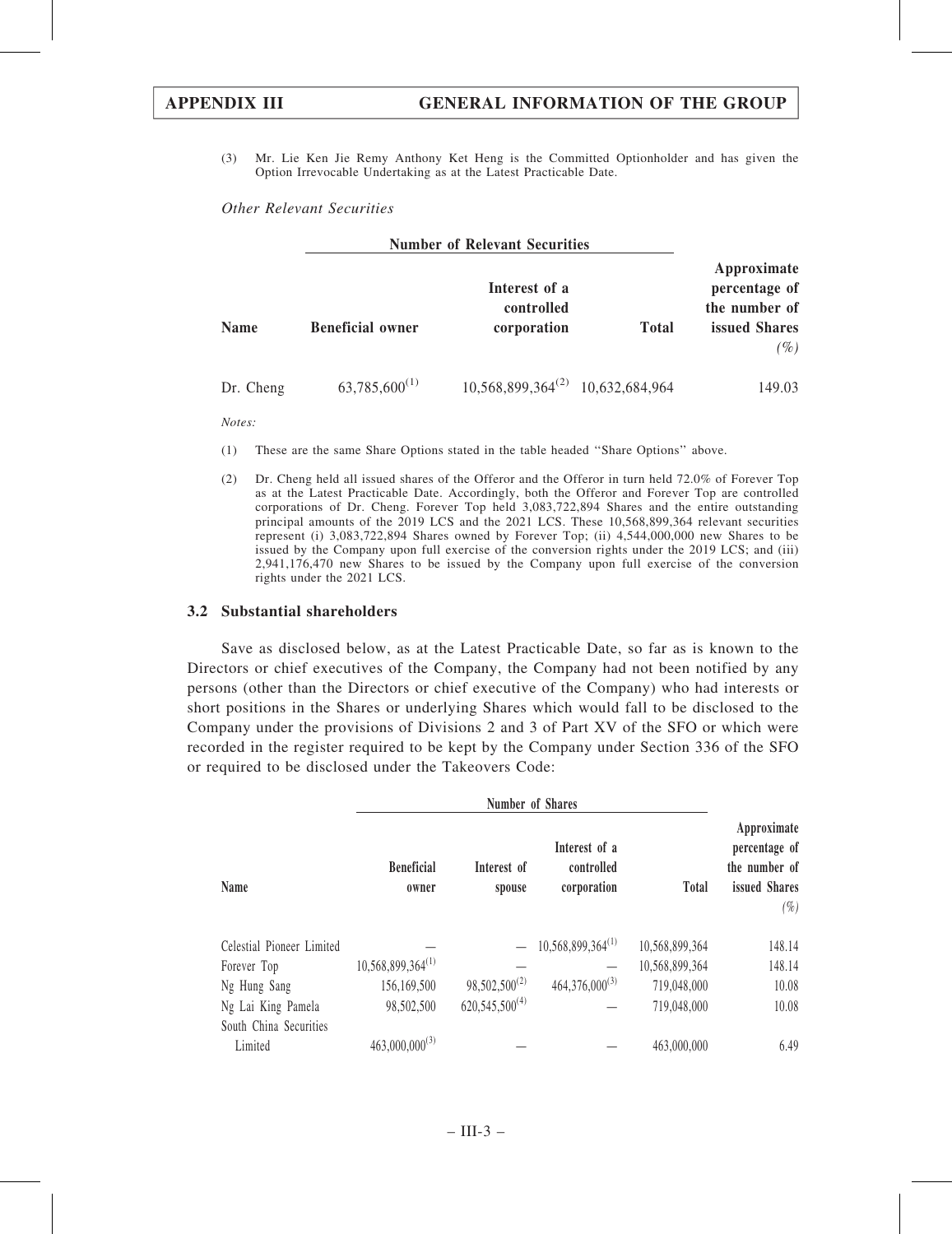Notes:

- (1) These 10,568,899,364 Shares represent (i) 3,083,722,894 Shares owned by Forever Top; (ii) 4,544,000,000 new Shares to be issued by the Company upon full exercise of the conversion rights under the 2019 LCS; and (iii) 2,941,176,470 new Shares to be issued by the Company upon full exercise of the conversion rights under the 2021 LCS. As at the Latest Practicable Date, Celestial Pioneer Limited holds 72.0% of Forever Top and is deemed to be interested in all the interests held by Forever Top under the SFO.
- (2) Based on the information available to the Company, Ng Hung Sang is the spouse of Ng Lai King Pamela. Ng Hung Sang is therefore deemed to be interested in 98,502,500 Shares which Ng Lai King Pamela is interested in under the SFO.
- (3) Based on the information available to the Company, Ng Hung Sang was deemed to be interested in 464,376,000 Shares in which his controlled corporations are interested under the SFO. South China Finance and Management Limited directly held 1,376,000 Shares, while South China Securities Limited directly held 463,000,000 Shares. Both of these companies were 100% held by South China Financial Holdings Limited. South China Financial Holdings Limited was held as to approximately 29.36% by Ng Hung Sang, among which approximately 25.66% was held through his 100% owned corporations, while according to publicly available information, approximately 3.70% was held by him as beneficial owner.
- (4) Based on the information available to the Company, Ng Lai King Pamela is the spouse of Ng Hung Sang. Ng Lai King Pamela is therefore deemed to be interested in 620,545,500 Shares which Ng Hung Sang is interested in under the SFO.

### 3.3 Interests in the Offeror

The Offeror is wholly-owned by Dr. Cheng, who is the chairman of the Company and a non-executive Director. Save as disclosed above, as at the Latest Practicable Date, none of the Company nor any of its Directors had any interest in the shares of the Offeror or convertible securities, warrants, options or derivatives in respect of the shares of the Offeror and no such person had dealt for value in the share of the Offeror.

### 3.4 Other interests

As at the Latest Practicable Date:

- (1) save as disclosed in the paragraphs headed ''3.1 Directors and chief executives' interests in securities'' above the Directors did not have any interest in the Shares, derivatives, options, warrants and conversion rights or other similar rights which are convertible or exchangeable into the Shares. None of the Directors have dealt with for value in any Shares during the Relevant Period;
- (2) Dr. Cheng, Mr. Tsang, Mr. David Chiu, Mr. Andrew Chiu and Mr. Hoong have given the Option Irrevocable Undertakings as at the Latest Practicable Date. Save for the above and save as disclosed in the paragraphs headed ''3.1 Directors and chief executives' interests in securities'' above the Directors did not have any beneficial shareholdings or interest in Share Options in the Company which would entitle them to accept or reject the Offers;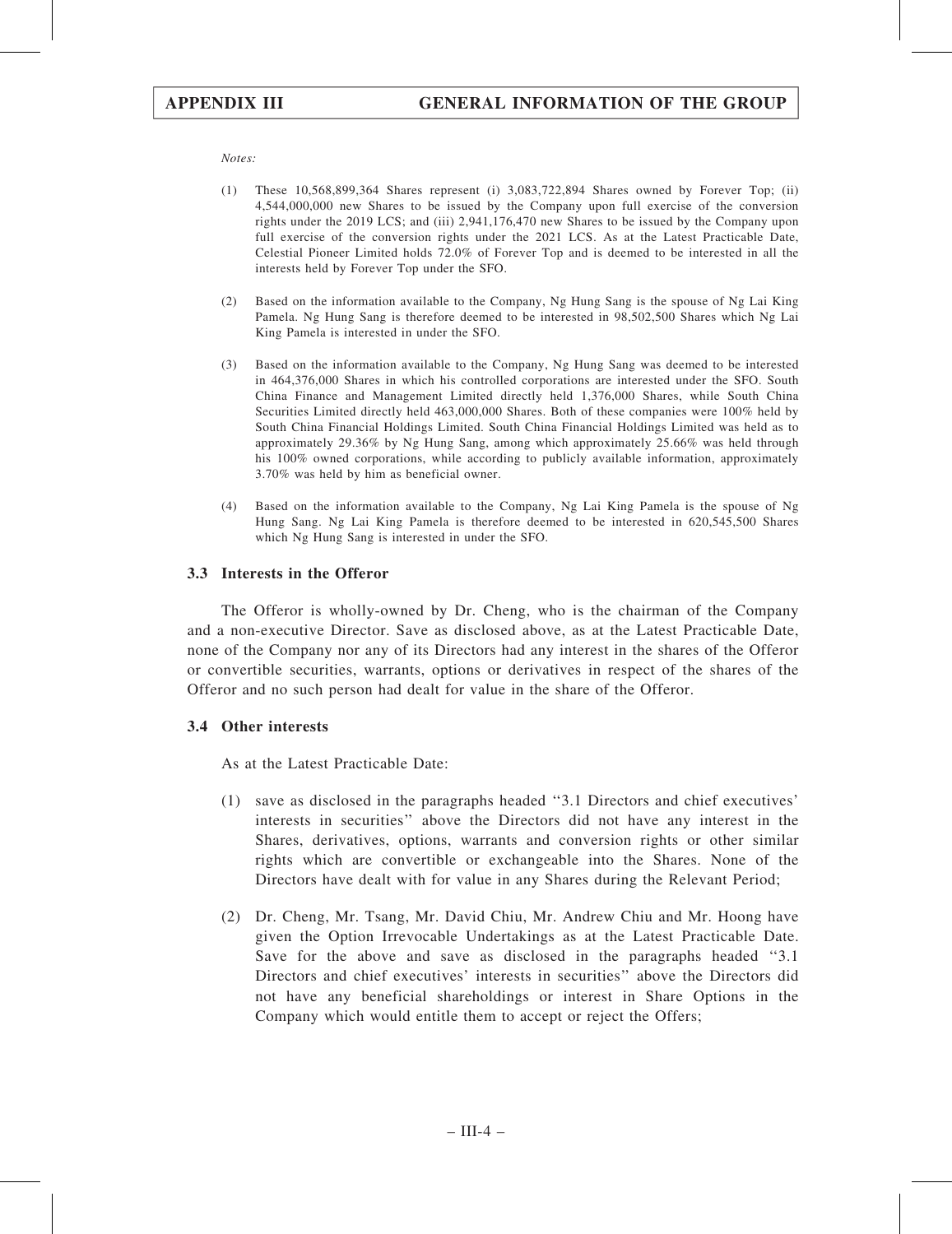- (3) none of the subsidiaries of the Company, any pension fund of the Group, any person who is presumed to be acting in concert with the Company by virtue of class (5) of the definition of ''acting in concert'' under the Takeovers Code or who is an associate of the Company by virtue of class (2) of the definition of ''associate'' under the Takeovers Code (but excluding exempt principal traders and exempt fund managers) owned or controlled any Shares or any convertible securities, warrants, options or derivatives in respect of the Shares and no such person had dealt for value in any Shares or any convertible securities, warrants, options or derivatives in respect of the Shares during the Relevant Period;
- (4) there was no arrangement of the kind referred to in Note 8 to Rule 22 of the Takeovers Code between any person and the Company or with any person who is presumed to be acting in concert with the Company by virtue of classes (1), (2), (3) and (5) of the definition of acting in concert or who is an associate of the Company by virtue of classes  $(2)$ ,  $(3)$  and  $(4)$  of the definition of associate under the Takeovers Code and no such person had dealt for value in any relevant securities (as defined in Note 4 to Rule 22 of the Takeovers Code) in the Company during the Relevant Period;
- (5) no relevant securities (as defined in Note 4 to Rule 22 of the Takeovers Code) in the Company were managed on a discretionary basis by fund managers connected with the Company and no such person had dealt for value in any relevant securities in the Company during the Relevant Period;
- (6) none of the Company or any Directors had borrowed or lent any Shares or any other convertible securities, warrants, options or derivatives in respect of the Shares; and
- (7) there was no understanding, arrangement or agreement which constitutes a special deal (as defined under Rule 25 of the Takeovers Code) between any Shareholder on one hand and the Company, its subsidiaries or associate companies on the other hand.

## 3.5 Dealing in the Shares

Save for Dr. Cheng, who is the sole shareholder of the Offeror, none of the Company and the Directors is interested in any shareholding, or have dealt in the shares, of the Offeror.

Save for the SP Agreements entered into among the Vendors and the Offeror, none of the Directors have dealt for value in any Shares or any convertible securities, warrants, options or derivatives in respect of the Shares during the Relevant Period.

None of the Directors and the Company have dealt for value in any shares of the Offeror or any convertible securities, warrants, options or derivatives in respect of the shares of the Offeror during the Relevant Period.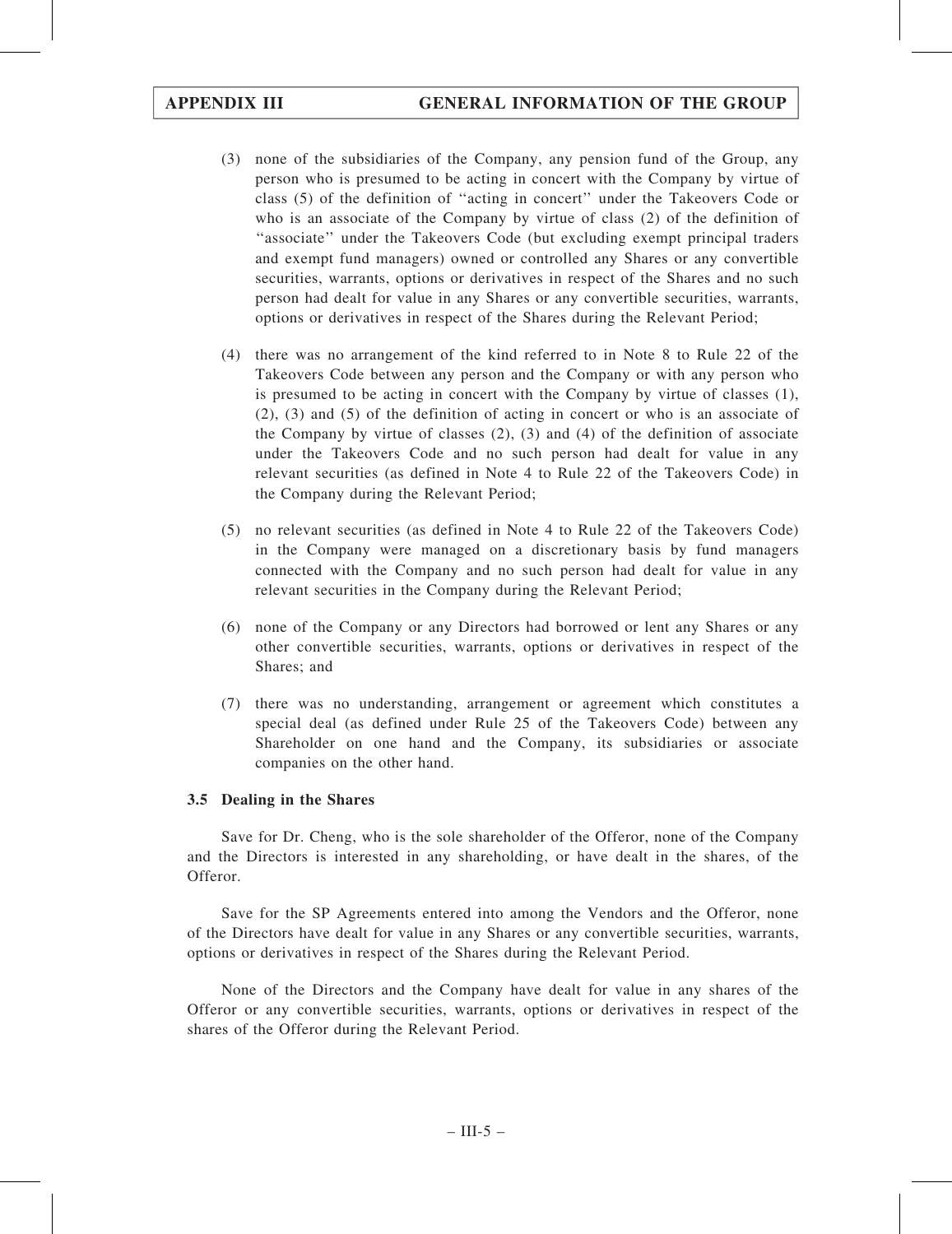## 4. MATERIAL LITIGATION

As at the Latest Practicable Date, none of the members of the Group was engaged in any litigation, arbitration or claim of material importance and no litigation, arbitration or claim of material importance was pending or threatened against any members of the Group.

## 5. MATERIAL CONTRACTS

Save for the 2021 LCS Subscription Agreement and the Loan Facility, there was no material contract (not being contracts entered into in the ordinary course of business carried on or intended to be carried on by any member of the Group) entered into by any member of the Group within the date two years before the commencement of the Offer Period and ending on the Latest Practicable Date.

Under the 2021 LCS Subscription Agreement dated 27 January 2021, the Company agreed to issue, and Forever Top agreed to subscribe for, the 2021 LCS with a principal amount of HK\$200 million. For details of the 2021 LCS Subscription Agreement, please refer to the announcement of the Company dated 27 January 2021 in relation thereto.

## 6. MARKET PRICE

The table below sets out the closing price of the Shares on the Stock Exchange on: (i) the last Business Day of each of the calendar months during the period commencing six months preceding the date of the Joint Announcement up to the Latest Practicable Date; (ii) the Last Trading Day; and (iii) the Latest Practicable Date:

|                                      | <b>Closing price</b><br>per Share |  |
|--------------------------------------|-----------------------------------|--|
|                                      | $(HK\$                            |  |
| 31 May 2021                          | 0.091                             |  |
| 30 June 2021                         | 0.093                             |  |
| 30 July 2021                         | 0.080                             |  |
| 31 August 2021                       | 0.072                             |  |
| 30 September 2021 (Last Trading Day) | 0.068                             |  |
| 29 October 2021                      | $N/A$ (Note)                      |  |
| 30 November 2021                     | 0.068                             |  |
| 31 December 2021                     | 0.070                             |  |
| Latest Practicable Date              | 0.066                             |  |

Note: Trading of the Shares has been halted from 4 October 2021 to 9 November 2021.

The highest and lowest closing prices of the Shares as quoted on the Stock Exchange during the Relevant Period were HK\$0.098 per Share on 24 May 2021, and HK\$0.062 per Share on 11 January 2022, respectively.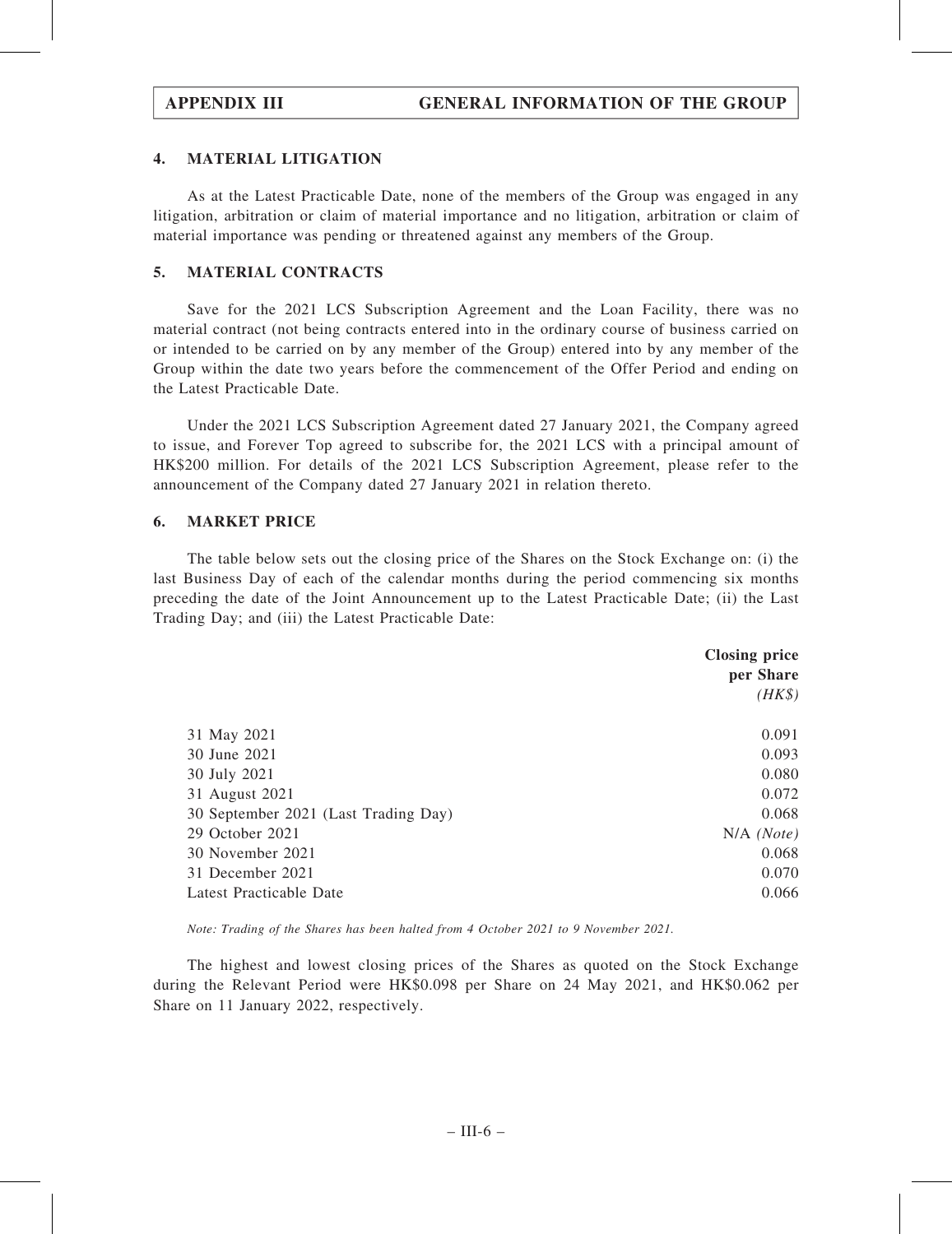## 7. QUALIFICATION OF EXPERT

The following are the qualifications of the expert who has been named in this Composite Document or who has given its opinion or advice, which is contained in this Composite Document:

| <b>Name</b>           | <b>Qualification</b>                                                                                                                                                                                                                                                                                                                                                                     |
|-----------------------|------------------------------------------------------------------------------------------------------------------------------------------------------------------------------------------------------------------------------------------------------------------------------------------------------------------------------------------------------------------------------------------|
| Altus Capital Limited | a corporation licensed to carry on Type 4 (advising on<br>securities), Type 6 (advising on corporate finance) and<br>Type 9 (asset management) regulated activities under<br>the SFO, which has been appointed as the Independent<br>Financial Adviser to advise the Independent Board<br>Committee, the Offer Shareholders and the Offer<br>Optionholders in connection with the Offers |

### 8. CONSENT

The expert mentioned above has given and has not withdrawn its written consent to the issue of this Composite Document with the inclusion therein of the text of its opinions, as the case may be, and/or letters and/or the references to its name and/or opinions and/or letters, as the case may be, in the form and context in which it appears.

### 9. DIRECTORS' SERVICE CONTRACTS

Each of Dr. Cheng, Mr. David Chiu, Mr. Tsang, Mr. Lie Ken Jie Remy Anthony Ket Heng, Mr. Andrew Chiu, Mr. Hoong, Ms. Ng Yuk Mui Jessica, Mr. Lam Kin Fung Jeffrey, Dr. Hu Shao Ming Herman, Mr. Luk Koon Hoo, Roger and Mr. Tang Sing Ming Sherman has entered into a letter of appointment with the Company for an initial term of three years and renewable automatically for successive terms of three years upon expiry of the then current term of the appointment, and save as disclosed below, each of their contracts has more than 12 months to run irrespective of the notice period. Other details of the letter of appointments are set out below:

| <b>Director</b> | Date of letter of<br>appointment for<br>the current term | <b>Term</b>                                                                                                                                                                                       |
|-----------------|----------------------------------------------------------|---------------------------------------------------------------------------------------------------------------------------------------------------------------------------------------------------|
|                 |                                                          |                                                                                                                                                                                                   |
| Dr. Cheng       | 13 September 2017                                        | For an initial term of three years and renewable<br>automatically for successive terms of three years<br>upon expiry of the then current term of the<br>appointment <i>i.e.</i> 14 September 2023 |
| Mr. David Chiu  | 13 September 2017                                        | For an initial term of three years and renewable<br>automatically for successive terms of three years<br>upon expiry of the then current term of the<br>appointment i.e. 14 September 2023        |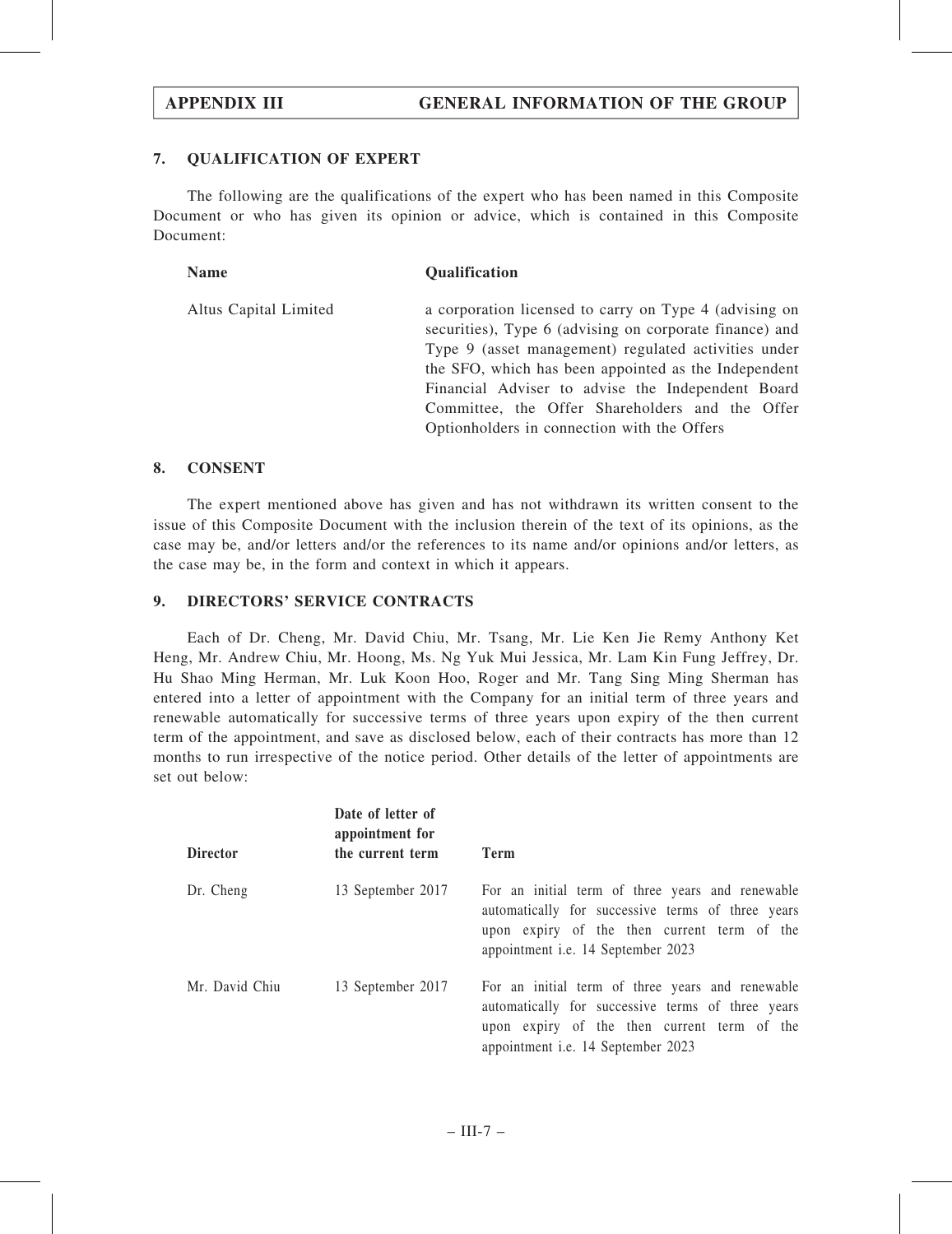| <b>Director</b>                                           | Date of letter of<br>appointment for<br>the current term | <b>Term</b>                                                                                                                                                                                |
|-----------------------------------------------------------|----------------------------------------------------------|--------------------------------------------------------------------------------------------------------------------------------------------------------------------------------------------|
| Mr. Tsang                                                 | 30 November 2021                                         | For an initial term of three years and renewable<br>automatically for successive terms of three years<br>upon expiry of the then current term of the<br>appointment i.e. 29 November 2024  |
| Mr. Lie Ken Jie Remy 30 November 2021<br>Anthony Ket Heng |                                                          | For an initial term of three years and renewable<br>automatically for successive terms of three years<br>upon expiry of the then current term of the<br>appointment i.e. 29 November 2024  |
| Mr. Hoong                                                 | 13 September 2017                                        | For an initial term of three years and renewable<br>automatically for successive terms of three years<br>upon expiry of the then current term of the<br>appointment i.e. 14 September 2023 |
| Mr. Andrew Chiu                                           | 30 November 2021                                         | For an initial term of three years and renewable<br>automatically for successive terms of three years<br>upon expiry of the then current term of the<br>appointment i.e. 29 November 2024  |
| Ms. Ng Yuk Mui<br>Jessica                                 | 24 June 2019                                             | For an initial term of three years and renewable<br>automatically for successive terms of three years<br>upon expiry of the then current term of the<br>appointment i.e. 1 July 2022       |
| Mr. Lam Kin Fung<br>Jeffrey                               | 13 September 2017                                        | For an initial term of three years and renewable<br>automatically for successive terms of three years<br>upon expiry of the then current term of the<br>appointment i.e. 14 September 2023 |
| Dr. Hu Shao Ming<br>Herman                                | 19 March 2021                                            | For an initial term of three years and renewable<br>automatically for successive terms of three years<br>upon expiry of the then current term of the<br>appointment i.e. 31 March 2024     |
| Mr. Luk Koon Hoo,<br>Roger                                | 23 March 2021                                            | For an initial term of three years and renewable<br>automatically for successive terms of three years<br>upon expiry of the then current term of the<br>appointment i.e. 15 September 2022 |
| Mr. Tang Sing Ming<br>Sherman                             | 19 March 2021                                            | For an initial term of three years and renewable<br>automatically for successive terms of three years<br>upon expiry of the then current term of the<br>appointment i.e. 31 December 2022  |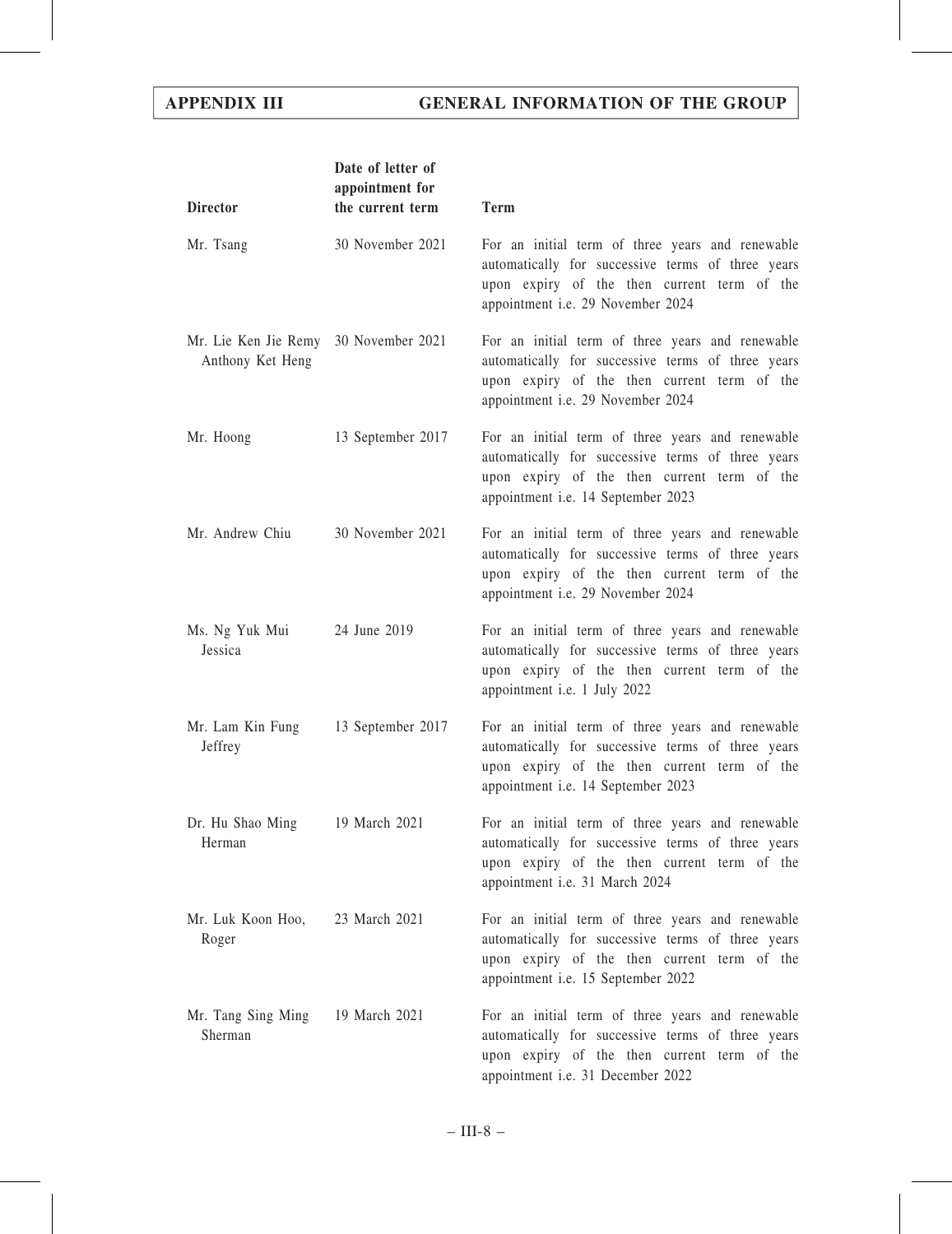Each of Mr. Luk Koon Hoo, Roger and Mr. Tang Sing Ming Sherman is entitled to, under their respective letter of appointment, a director's fee of HK\$80,000 per annum and such other benefits as may be determined by, and at the discretion of, the Board from time to time. Except for Mr. Luk Koon Hoo, Roger and Mr. Tang Sing Ming Sherman, each other Director, under their respective letter of appointment, are entitled to a director's fee of HK\$60,000 per annum and such other benefits as may be determined by, and at the discretion of, the Board from time to time. No Director has receive such other benefits as determined by the Board.

Save for the above, as at the Latest Practicable Date, (i) none of the Directors had any service contracts with the Company or any of its subsidiaries or associated companies in force which (a) (including both continuous and fixed term contracts) have been entered into or amended with during the Relevant Period; (b) were continuous contracts with a notice period of 12 months or more; or (c) were fixed term contracts with more than 12 months to run irrespective of the notice period; and (ii) none of the Directors had any existing or proposed service contract with any member of the Group or any associated companies of the Company which does not expire or is not determinable by such member of the Group within one year without payment of compensation (other than statutory compensation).

## 10. DOCUMENTS ON DISPLAY

Copies of the following documents will be available for inspection on the website of the Company at http://www.i-cablecomm.com, the website of the Stock Exchange at https://www.hkexnews.hk, and the website of the SFC at https://www.sfc.hk from the date of this Composite Document up to and including the Closing Date:

- (1) the articles of association of the Company;
- (2) the annual reports of the Company for each of the three years ended 31 December 2018, 2019 and 2020;
- (3) the interim report of the Company for the six months ended 30 June 2021;
- (4) the letter from the Board, the text of which is set out in the section headed ''Letter from the Board'' of this Composite Document;
- (5) the letter from the Independent Board Committee, the text of which is set out in the section headed ''Letter from the Independent Board Committee'' of this Composite Document;
- (6) the letter from Altus Capital, the text of which is set out in the section headed "Letter from Altus Capital" of this Composite Document;
- (7) the 2021 LCS Subscription Agreement;
- (8) the written consent from Altus Capital referred to in the section headed ''8. Consent'' in this appendix;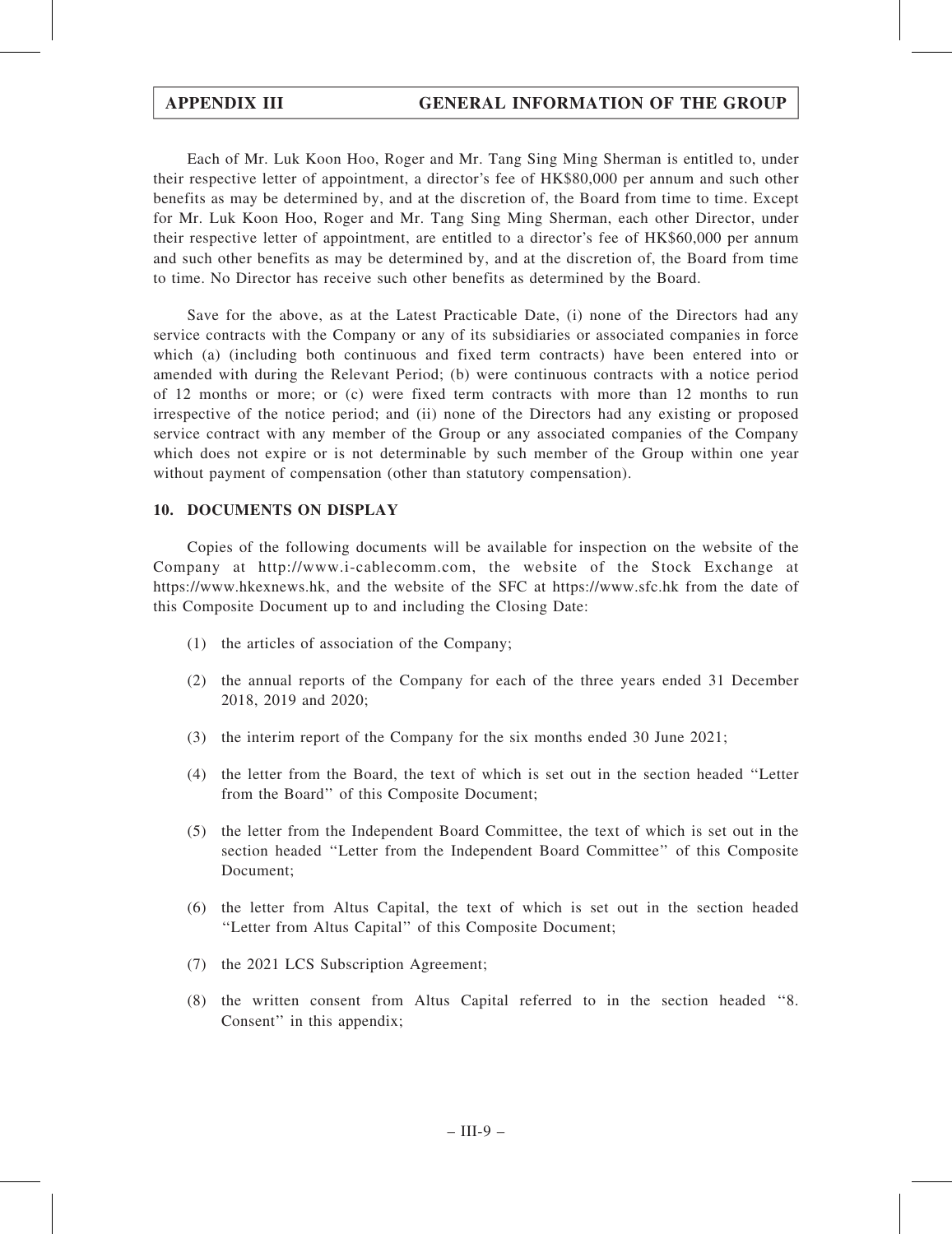- (9) the letters of appointment of the Directors as referred to in the section headed ''9. Directors' Service Contracts'' in this appendix;
- (10) the Loan Facility; and
- (11) this Composite Document.

## 11. MISCELLANEOUS

- (1) As at the Latest Practicable Date, none of the Directors had been or would be given any benefit as compensation for loss of office or otherwise in connection with the Offers;
- (2) As at the Latest Practicable Date, there was no agreement or arrangement between any Director and any other person which is conditional on or dependent upon the outcome of the Offers or otherwise connected with the Offers; and
- (3) Save for SP Agreements entered into between the Vendors and the Offeror and the Placing and Transfer Agreement, as at the Latest Practicable Date, there was no material contracts entered into by the Offeror in which any Director has a material personal interest.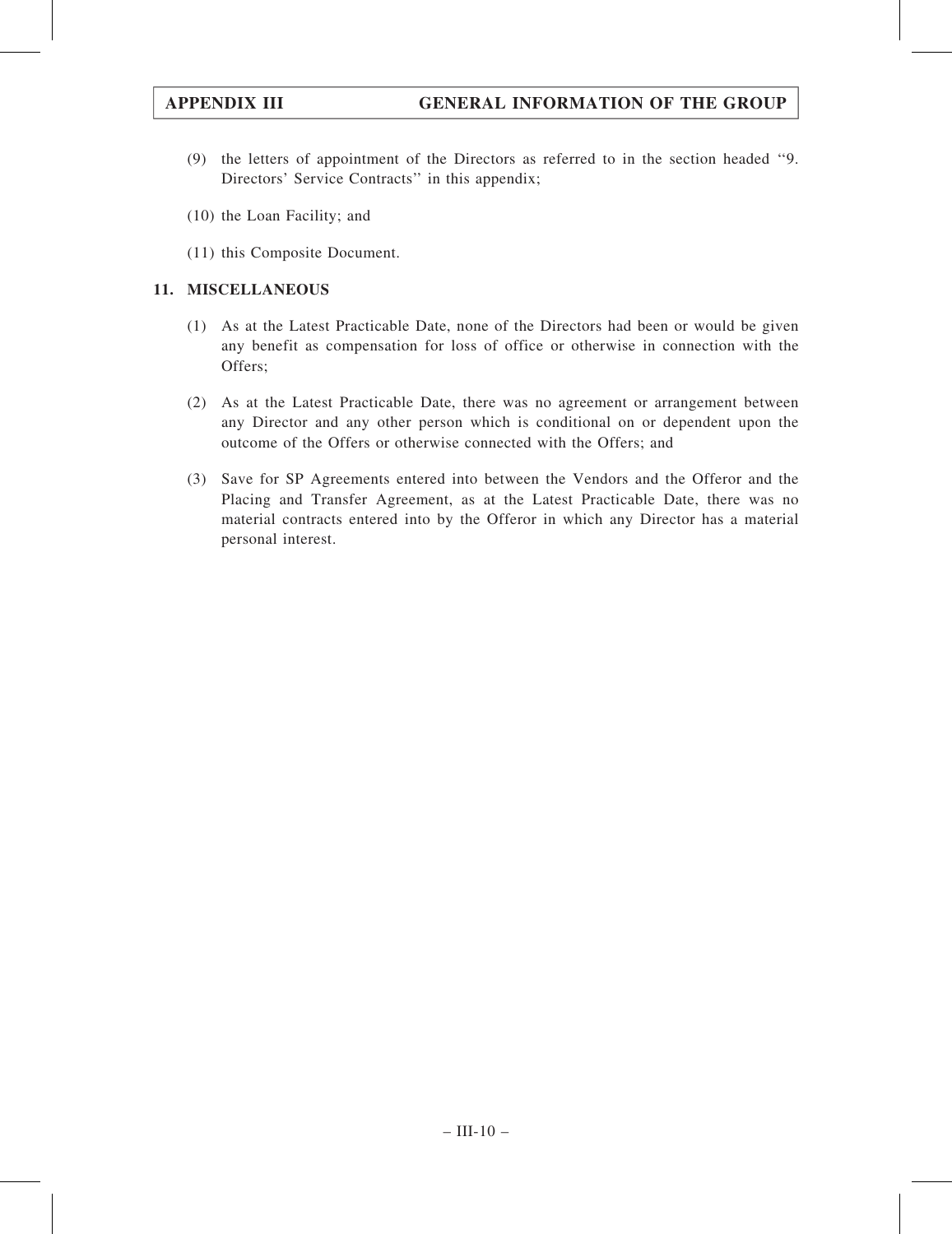### 1. RESPONSIBILITY STATEMENT

The directors of the Offeror jointly and severally accept full responsibility for the accuracy of the information contained in this Composite Document (other than the information relating to the Company), and confirm, having made all reasonable enquires, that to the best of their knowledge, opinions expressed in this Composite Document (other than those expressed by the Directors) have been arrived at after due and careful consideration and there are no other facts not contained in this Composite Document, the omission of which would make any statement in this Composite Document misleading.

### 2. DISCLOSURE OF INTERESTS OF THE OFFEROR CONCERT PARTIES

As at the Latest Practicable Date, details of interests in the Shares, underlying Shares, debentures or other relevant securities (as defined under Note 4 to Rule 22 of the Takeovers Code) of the Company held or controlled by the Offeror and parties acting in concert with it were as follows:

|                |                         | <b>Relevant Securities</b>                 |                |                                                                          |
|----------------|-------------------------|--------------------------------------------|----------------|--------------------------------------------------------------------------|
| <b>Name</b>    | <b>Beneficial owner</b> | Interest of a<br>controlled<br>corporation | <b>Total</b>   | Approximate<br>percentage of<br>the number of<br>issued Shares<br>$(\%)$ |
| Forever Top    | $10,568,899,364^{(1)}$  |                                            | 10,568,899,364 | 148.14                                                                   |
| Offeror        |                         | $10,568,899,364^{(1)},$ (2)                | 10,568,899,364 | 148.14                                                                   |
| Dr. Cheng      | $63,785,600^{(3)}$      | $10,568,899,364^{(1), (2)}$                | 10,632,684,964 | 149.03                                                                   |
| Mr. Tsang      | $27,006,000^{(3)}$      |                                            | 27,006,000     | 0.38                                                                     |
| Mr. David Chiu | $63,785,600^{(3)}$      |                                            | 63,785,600     | 0.89                                                                     |
| Mr. Andrew     |                         |                                            |                |                                                                          |
| Chiu           | $36,522,400^{(3)}$      |                                            | 36,522,400     | 0.51                                                                     |
| Mr. Hoong      | $27,006,000^{(3)}$      |                                            | 27,006,000     | 0.38                                                                     |

Notes:

- (1) Forever Top held 3,083,722,894 Shares and the entire outstanding principal amounts of the 2019 LCS and the 2021 LCS. These 10,568,899,364 relevant securities represent (i) 3,083,722,894 Shares owned by Forever Top; (ii) 4,544,000,000 new Shares to be issued by the Company upon full exercise of the conversion rights under the 2019 LCS; and (iii) 2,941,176,470 new Shares to be issued by the Company upon full exercise of the conversion rights under the 2021 LCS.
- (2) Dr. Cheng holds all issued shares of the Offeror and the Offeror in turn held 72.0% of Forever Top as at the Latest Practicable Date. Accordingly, Forever Top is a controlled corporation of the Offeror and both the Offeror and Forever Top are controlled corporations of Dr. Cheng.
- (3) These are all Share Options with exercise price of HK\$0.204 per Share and among which, 50% are exercisable from 15 June 2018 to 14 June 2028 and the remaining 50% are exercisable from 15 June 2019 to 14 June 2028. The Offeror Concert Parties held, in aggregate, 218,105,600 Share Options.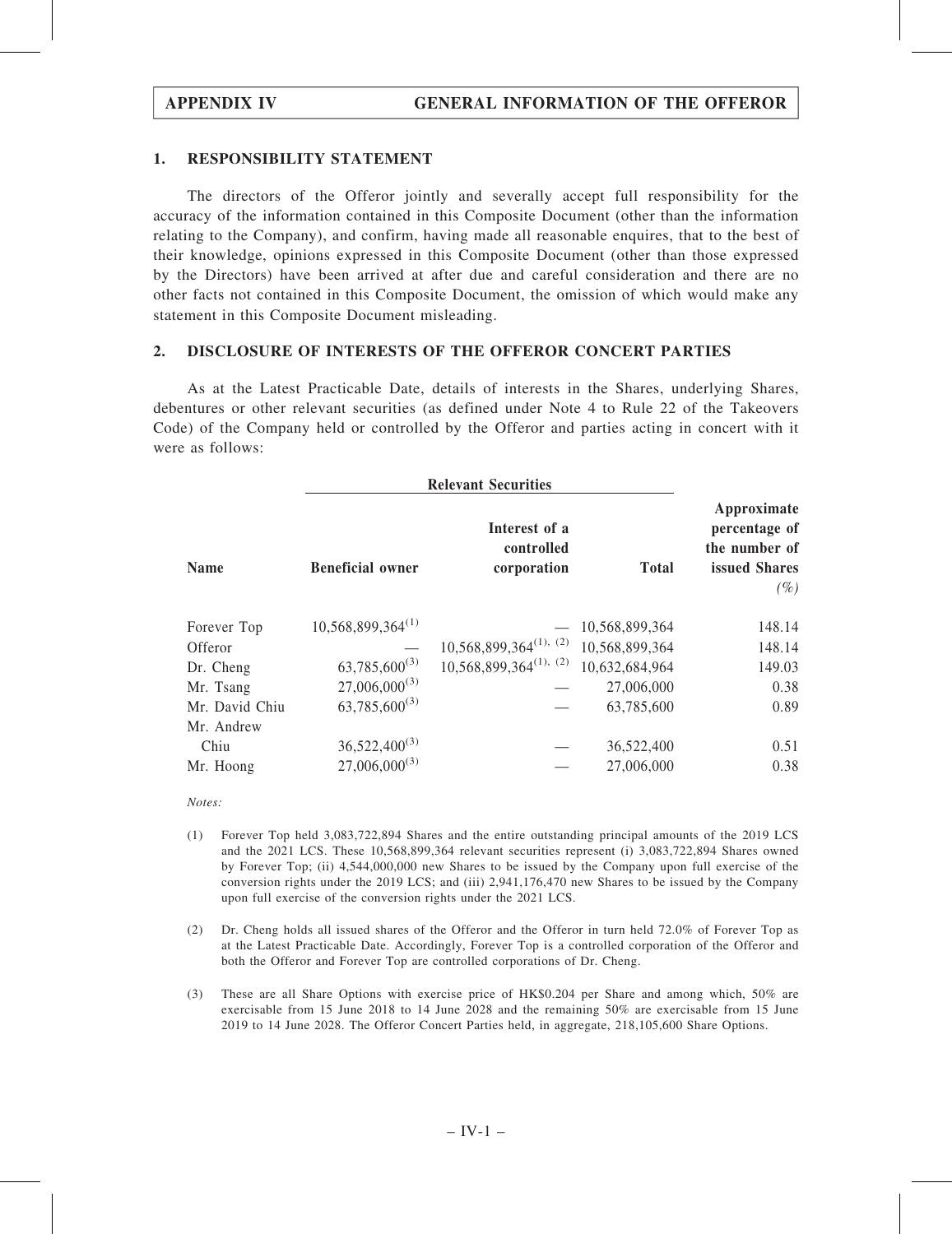As of the Latest Practicable Date, save as disclosed above, neither the Offeror nor any Offeror Concert Parties owned or controlled any Shares or other relevant securities (as defined under Note 4 to Rule 22 of the Takeovers Code) of the Company or any member of the Group.

## 3. ADDITIONAL DISCLOSURE OF INTERESTS AND DEALINGS

The Offeror confirms that, as at the Latest Practicable Date:

- (1) save as disclosed in the section ''2. Disclosure of Interests of the Offeror Concert Parties'', none of the Offeror, its ultimate beneficial owner and/or parties acting in concert with any of them owns, holds or has control or direction over any voting rights or rights over the Shares or convertible securities, warrants, options or derivatives of the Company, and there is no outstanding derivative in respect of the securities in the Company which is owned, controlled or directed by, or has been entered into by the Offeror, its ultimate beneficial owner and/or any person acting in concert with any of them;
- (2) save for the Option Irrevocable Undertakings as disclosed in the section ''3. The Option Offer — Option Irrevocable Undertaking'' in ''Letter from Halcyon Securities'' in this Composite Document and the LCS Irrevocable Undertaking as disclosed in the section "4. The 2019 LCS and the  $2021$  LCS  $-$  LCS Irrevocable Undertaking'' in ''Letter from Halcyon Securities'' in this Composite Document, the Offeror, its ultimate beneficial owner, and/or parties acting in concert with any of them have not received any irrevocable commitment to accept or reject the Offers. The Option Irrevocable Undertakings have been given by Dr. Cheng, Mr. David Chiu, Mr. Tsang, Mr. Lie Ken Jie Remy Anthony Ket Heng, Mr. Hoong and Mr. Andrew Chiu, and the LCS Irrevocable Undertaking has been given by Forever Top. As at the Latest Practicable Date, the Offeror, which is wholly owned by Dr. Cheng, held 72.0% of all issued shares of Forever Top; and Forever Top held 43.2% of all issued Shares; and none of Mr. David Chiu, Mr. Tsang, Mr. Lie Ken Jie Remy Anthony Ket Heng, Mr. Hoong and Mr. Andrew Chiu hold any Shares. Save for the Transactions and transactions contemplated under the Placing and Transfer Agreements, none of Dr. Cheng, Mr. David Chiu, Mr. Tsang, Mr. Lie Ken Jie Remy Anthony Ket Heng, Mr. Hoong, Mr. Andrew Chiu and Forever Top has dealt for value in any Shares, Share Options or any other options, warrants, derivatives or securities convertible into Shares or other derivatives in respect of securities in the Company during the Relevant Period;
- (3) save for the Transactions and transactions contemplated under the Placing and Transfer Agreement, the Offeror, its ultimate beneficial owner and parties acting in concert with any of them had not dealt in any Shares or any options, warrants, derivatives or securities convertible into Shares or other derivatives in respect of securities in the Company during the Relevant Period;
- (4) save for the SP Agreements and the Placing and Transfer Agreement, there is no arrangement (whether by way of option, indemnity or otherwise) of any kind referred to in Note 8 to Rule 22 of the Takeovers Code in relation to the shares of the Offeror or the Shares and which might be material to the Offers;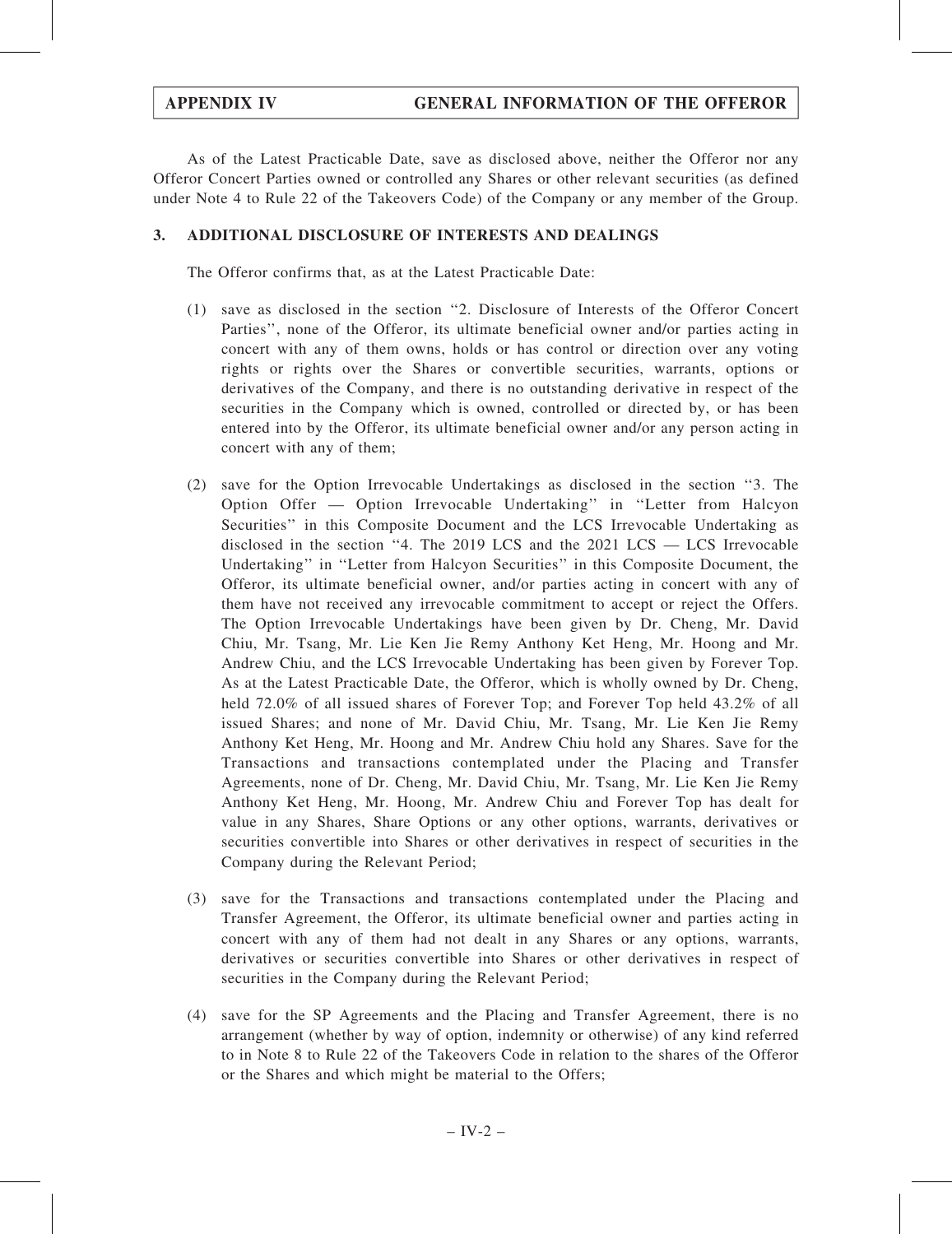- (5) other than the consideration payable to the Vendors under the SP Agreements, there is no other consideration, compensation or benefits in whatever form provided by the Offeror, its ultimate beneficial owner or their respective concert parties to any of the Vendors or their concert parties in connection with the Transactions;
- (6) save for the SP Agreements, there is no agreement or arrangement to which the Offeror, its ultimate beneficial owner or any parties acting in concert with any of them, is a party which relates to circumstances in which the Offeror may or may not seek to invoke a pre-condition or a condition to the Offers;
- (7) there is no relevant securities (as defined in Note 4 to Rule 22 of the Takeovers Code) in the Company which the Offeror, its ultimate beneficial owner and/or parties acting in concert with any of them has borrowed or lent;
- (8) there is no understanding, arrangement or agreement which constitutes a special deal (as defined under Rule 25 of the Takeovers Code) between:
	- (A) (a) the Offeror, its ultimate beneficial owner or their respective concert parties on one hand and (b) the Vendors and their concert parties on the other hand; or
	- (B) (a) the Offeror, its ultimate beneficial owner or their respective concert parties on one hand and (b) the Shareholders on the other hand; and
- (9) save for as provided under the Placing and Transfer Agreement, no securities to be acquired pursuant to the Offers will be transferred, charged, pledged to any other persons.

## 4. GENERAL

- (1) As at the Latest Practicable Date, there was no arrangement whereby benefit (other than statutory compensation) was or will be given to any Directors as compensation for loss of office or otherwise in connection with the Offers.
- (2) As at the Latest Practicable Date, save for the Placing and Transfer Agreement, there was no agreement, arrangement, or understanding (including any compensation arrangement) between the Offeror or any person acting in concert with it and any Directors, recent Directors, Shareholders or recent Shareholders having any connection with or was dependent upon the Offers.
- (3) As at the Latest Practicable Date, there was no agreement or arrangement to which the Offeror and parties acting in concert with it is a party which relates to circumstances in which it may or may not seek to invoke a condition to the Offers.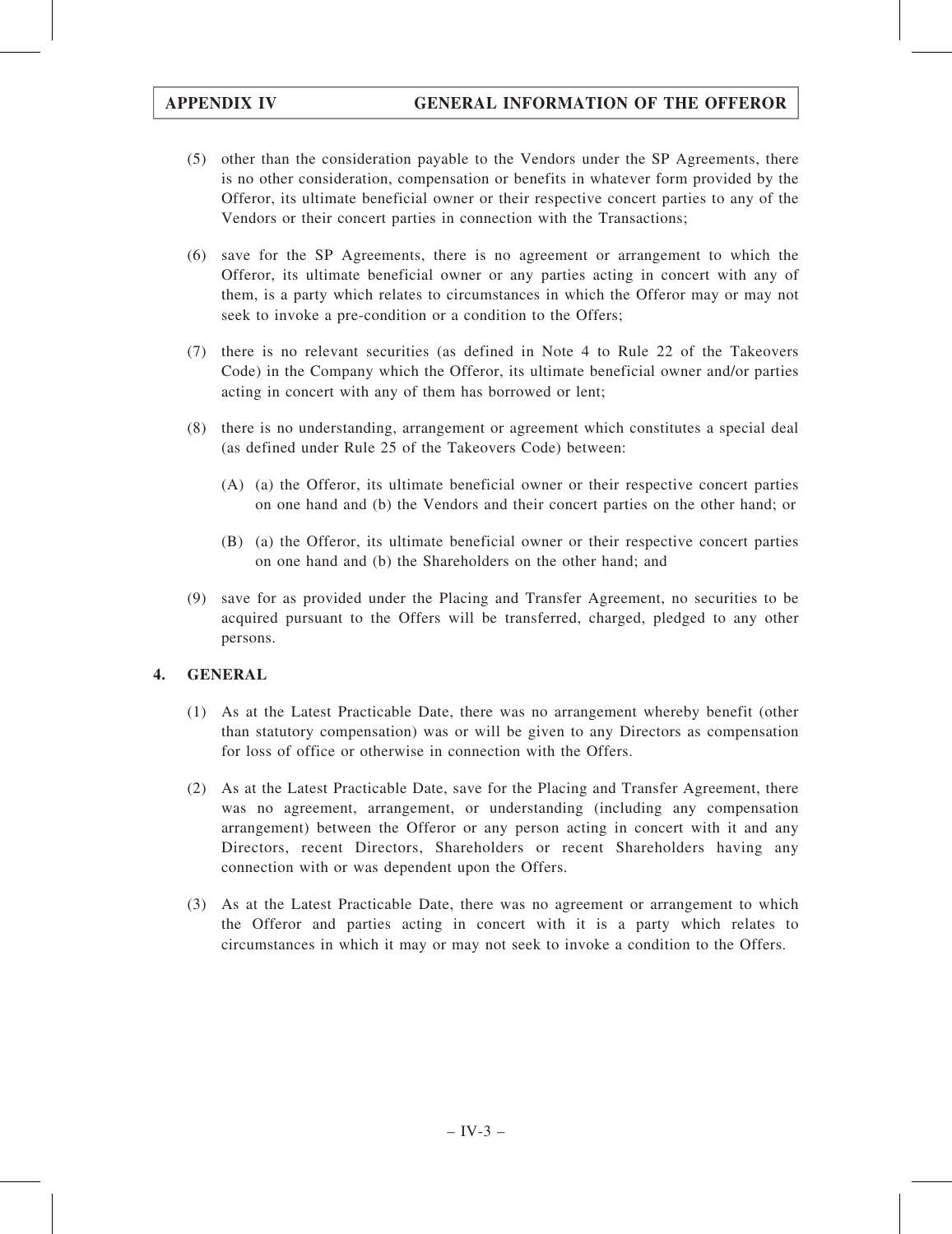## 5. QUALIFICATION OF EXPERTS

The following are the qualifications of the experts who have given opinions or advice which are contained in this Composite Document:

| <b>Name</b>                | <b>Qualifications</b>                                                                                                                                                                                                                                                                       |
|----------------------------|---------------------------------------------------------------------------------------------------------------------------------------------------------------------------------------------------------------------------------------------------------------------------------------------|
| Halcyon Securities Limited | a registered institution under the SFO to carry on Type<br>1 (dealing in securities), Type 2 (dealing in futures<br>contracts), Type 4 (advising on securities) and Type 9<br>(asset management) regulated activities under the SFO,<br>which is making the Offers on behalf of the Offeror |
| Halcyon Capital Limited    | a registered institution under the SFO to carry on Type<br>6 (advising on corporate finance) regulated activity<br>under the SFO, being the financial adviser to the<br>Offeror in connection with the Offers                                                                               |

## 6. CONSENT

Each of the expert mentioned above has given and has not withdrawn its written consent to the issue of this Composite Document with the inclusion therein of the text of its opinions, as the case may be, and/or letters and/or the references to its name and/or opinions and/or letters, as the case may be, in the form and context in which it appears.

## 7. MISCELLANEOUS

(1) Principal members of the Offeror Concert Parties include the Offeror, Dr. Cheng, Mr. Tsang, Mr. Cheng Kam Biu Wilson, Forever Top, Mr. David Chiu, Mr. Hoong, Mr. Andrew Chiu, Celestial Channel Limited, Chow Tai Fook Enterprises Limited, Profit Surge, Mr. Li, Expand Ocean L.P., Hony Communications Limited and Mr. John Huan Zhao.

For information of Forever Top, please see paragraphs headed ''16. Information of the Parties — Forever Top'' in the ''Letter from Halcyon Securities'' section and the paragraphs headed ''10. Shareholding structures of the Company and Forever Top'' in the ''Letter from the Board'' of this Composite Document.

The directors of Celestial Channel Limited are Dr. Cheng, Mr. Cheng Kam Biu Wilson and Mr. Tsang. Celestial Channel Limited is wholly-owned by Chow Tai Fook Enterprises Limited and Chow Tai Fook Enterprises Limited is held by Cheng Yu Tung Family (Holdings) Limited as to 48.98% and Cheng Yu Tung Family (Holdings II) Limited as at 46.65%. The Directors of Chow Tai Fook Enterprises Limited are Mr. Cheng Chi Heng, Mr. Cheng Chi Kong, Mr. Cheng Kam Biu Wilson, Mr. Cheng Kar Shing, Dr. Cheng, Mr. Cheng Sek Hung Timothy, Mr. Cheng Yu Wai, Ms. Doo Cheng Sau Ha Amy, Ms. Sun Cheng Lai Ha Cecilia, Mr. Tsang and Mr. Wong Siu Kee.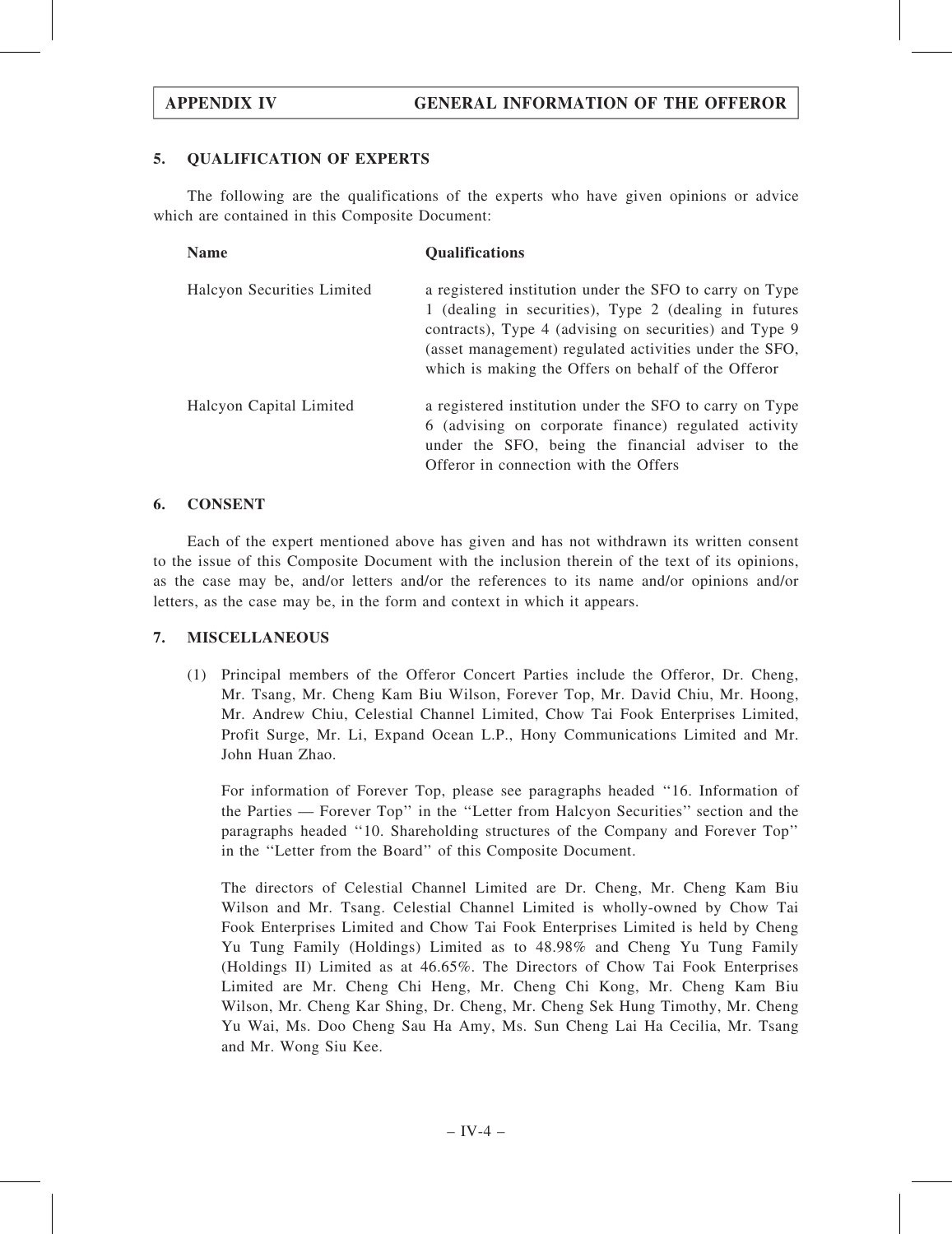Profit Surge is wholly-owned by Mr. Li and the sole director of Profit Surge is Mr. Li.

Hony Communications Limited is the sole general partner of Expand Ocean L.P., and the sole director of Hony Communications Limited is Mr. John Huan Zhao.

- (2) The registered office of the Offeror is situated at Vistra Corporate Services Centre, Wickhams Cay II, Road Town, Tortola, VG1110, BVI. The correspondence address in Hong Kong is 32/F, New World Tower, 18 Queen's Road Central, Hong Kong.
- (3) The Offeror is incorporated in the BVI with limited liability on 21 March 2017.
- (4) The directors of the Offeror are Dr. Cheng, Mr. Cheng Kam Biu Wilson and Mr. Tsang.
- (5) The Offeror is ultimately beneficially owned by Dr. Cheng.
- (6) The address of Dr. Cheng, Mr. Tsang, Mr. Cheng Kam Biu Wilson, Forever Top, Celestial Channel Limited and Chow Tai Fook Enterprises Limited is 32/F, New World Tower, 18 Queen's Road Central, Hong Kong.
- (7) The address of Mr. David Chiu, Mr. Andrew Chiu and Mr. Hoong is 16th Floor, Far East Consortium Building, 121 Des Voeux Road Central, Hong Kong.
- (8) The address of Profit Surge and Mr. Li is Room 6303, The Center, No. 99 Queen's Road, Central, Hong Kong.
- (9) The address of Mr. John Huan Zhao, Expand Ocean L.P. and Hony Communications Limited is Suite 06–11, 70/F, Two International Finance Centre, No. 8 Finance Street, Central, Hong Kong.
- (10) Halcyon Capital is the financial adviser of the Offeror in relation to the Offers, and its registered address is at 11/F, 8 Wyndham Street, Central, Hong Kong.
- (11) Halcyon Securities is making the Offers on behalf of the Offeror, and its registered address is at 11/F, 8 Wyndham Street, Central, Hong Kong.

## 8. DOCUMENTS ON DISPLAY

Copies of the following documents will be available for inspection on the website of the Company at http://www.i-cablecomm.com, the website of the Stock Exchange at https://www.hkexnews.hk, and the website of the SFC at https://www.sfc.hk from the date of this Composite Document up to and including the Closing Date:

- (1) the memorandum and articles of association of the Offeror;
- (2) the letter from Halcyon Securities, the text of which is set out in the section headed ''Letter from Halcyon Securities'' of this Composite Document;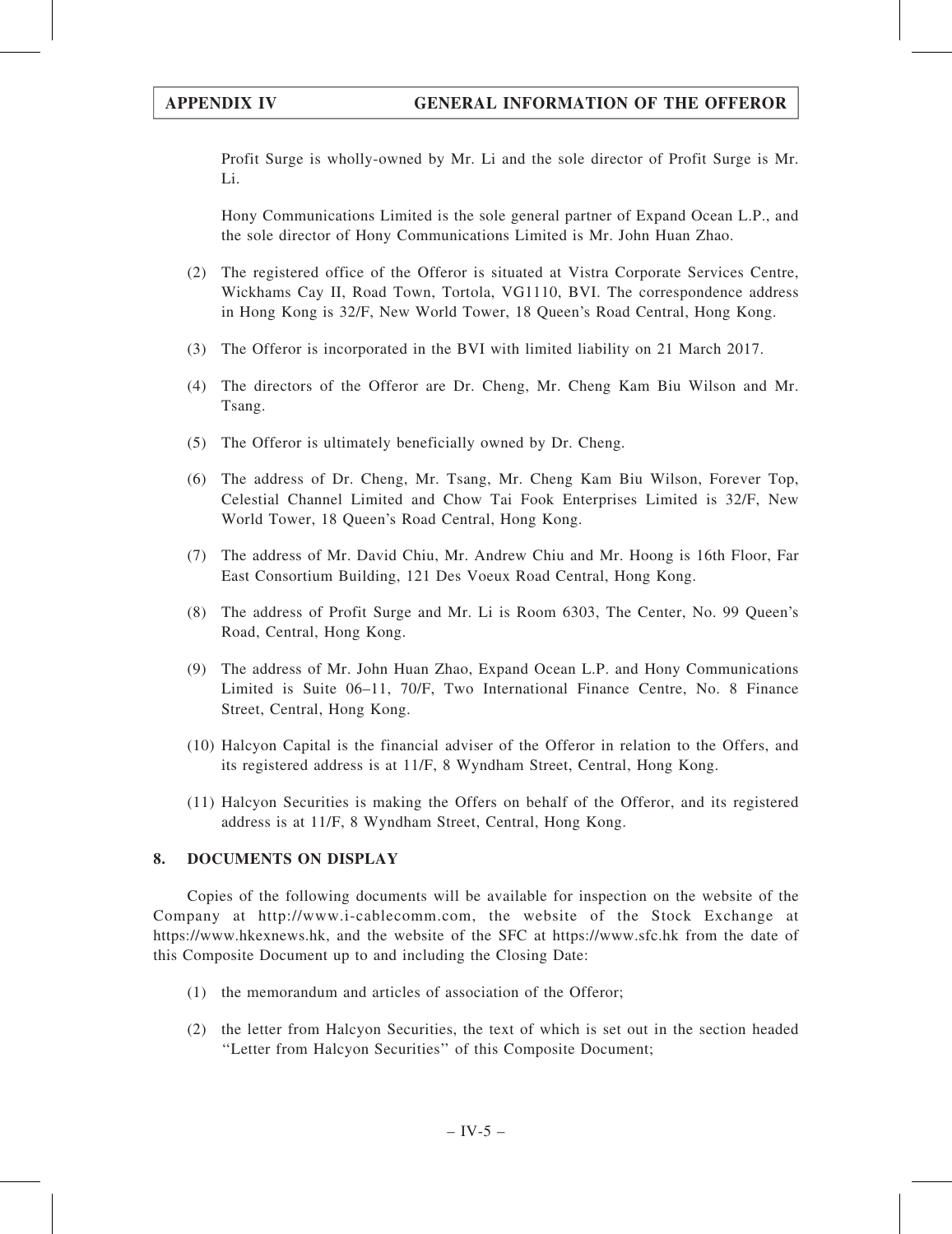- (3) the written consents referred to in the section headed ''6. Consent'' in this appendix;
- (4) the SP Agreements;
- (5) the Placing and Transfer Agreement;
- (6) the Option Irrevocable Undertakings;
- (7) the LCS Irrevocable Undertaking; and
- (8) the Loan Facility.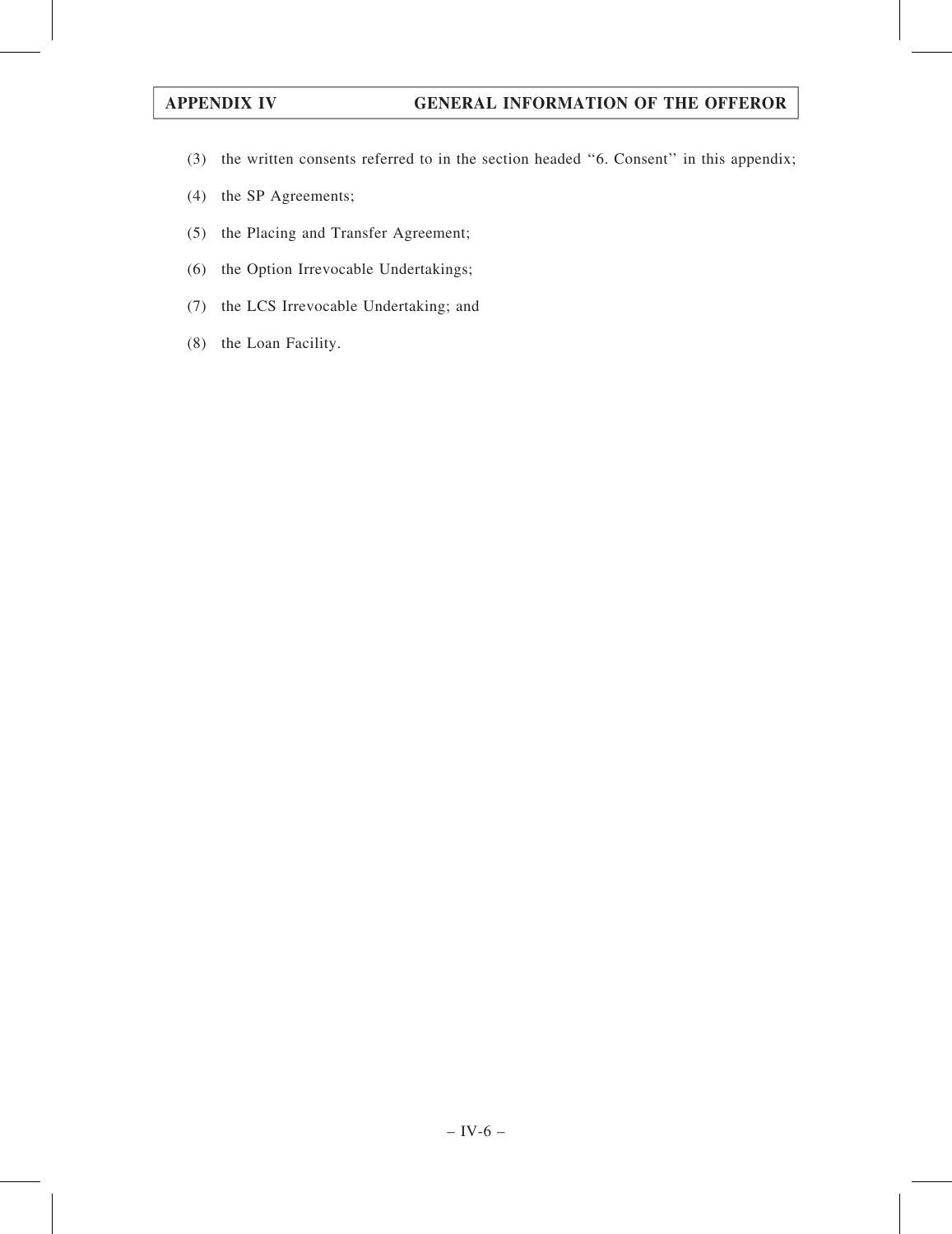## APPENDIX V FORM OF OPTION OFFER LETTER

The following is a form of the Option Offer Letter being sent to each Offer Optionholder in connection with the Option Offer.

**、HUL(AUN 综**谈

Halcyon Securities Limited 11/F, 8 Wyndham Street Central, Hong Kong

27 January 2022

To the Offer Optionholders

Dear Sir or Madam,

# CONDITIONAL MANDATORY CASH OFFERS BY HALCYON SECURITIES LIMITED FOR AND ON BEHALF OF THE OFFEROR TO CANCEL ALL OUTSTANDING SHARE OPTIONS OF i-CABLE COMMUNICATIONS LIMITED (OTHER THAN THOSE ALREADY OWNED OR AGREED TO BE ACQUIRED BY THE OFFEROR AND PARTIES ACTING IN CONCERT WITH IT)

### 1. INTRODUCTION

A composite document dated the same date as this letter issued jointly by the Offeror and the Company (''Composite Document'') and a PINK Form of Acceptance of Option Offer is provided to you together with this letter. Terms used but not defined in this letter shall have the same meanings as defined in the Composite Document. This letter should be read in conjunction with the Composite Document.

The Company was informed by Forever Top that on 30 September 2021, the Offeror (as purchaser) has entered into (i) the DC Agreement with Mr. David Chiu (as vendor), pursuant to which the Offeror has conditionally agreed to acquire, and Mr. David Chiu has conditionally agreed to sell and assign, the DC Sale Shares and the DC Sale Loan at the aggregate consideration of HK\$148.0 million; and (ii) the PS Agreement with Profit Surge (as vendor) and Mr. Li (as guarantor of Profit Surge), pursuant to which the Offeror has conditionally agreed to acquire, and Profit Surge has conditionally agreed to sell and assign, the PS Sale Shares and the PS Sale Loan at the aggregate consideration of approximately HK\$60.9 million.

As at the date of the Joint Announcement, (i) the Offeror was the single largest shareholder of Forever Top holding 31.5% of the total number of issued shares of Forever Top; (ii) Mr. David Chiu held 24.5% of the total number of the issued shares of Forever Top; (iii) Celestial Channel Limited (a wholly-owned subsidiary of Chow Tai Fook Enterprises Limited of which Dr. Cheng was the chairman) held 14.0% of the total number of issued shares of Forever Top; (iv) Profit Surge (which was wholly-owned by Mr. Li) held 16.0% of the total number of issued shares of Forever Top; and (v) Expand Ocean L.P. (a fund whose sole general partner was a wholly-owned company of Mr. John Huan Zhao) held 14.0% of the total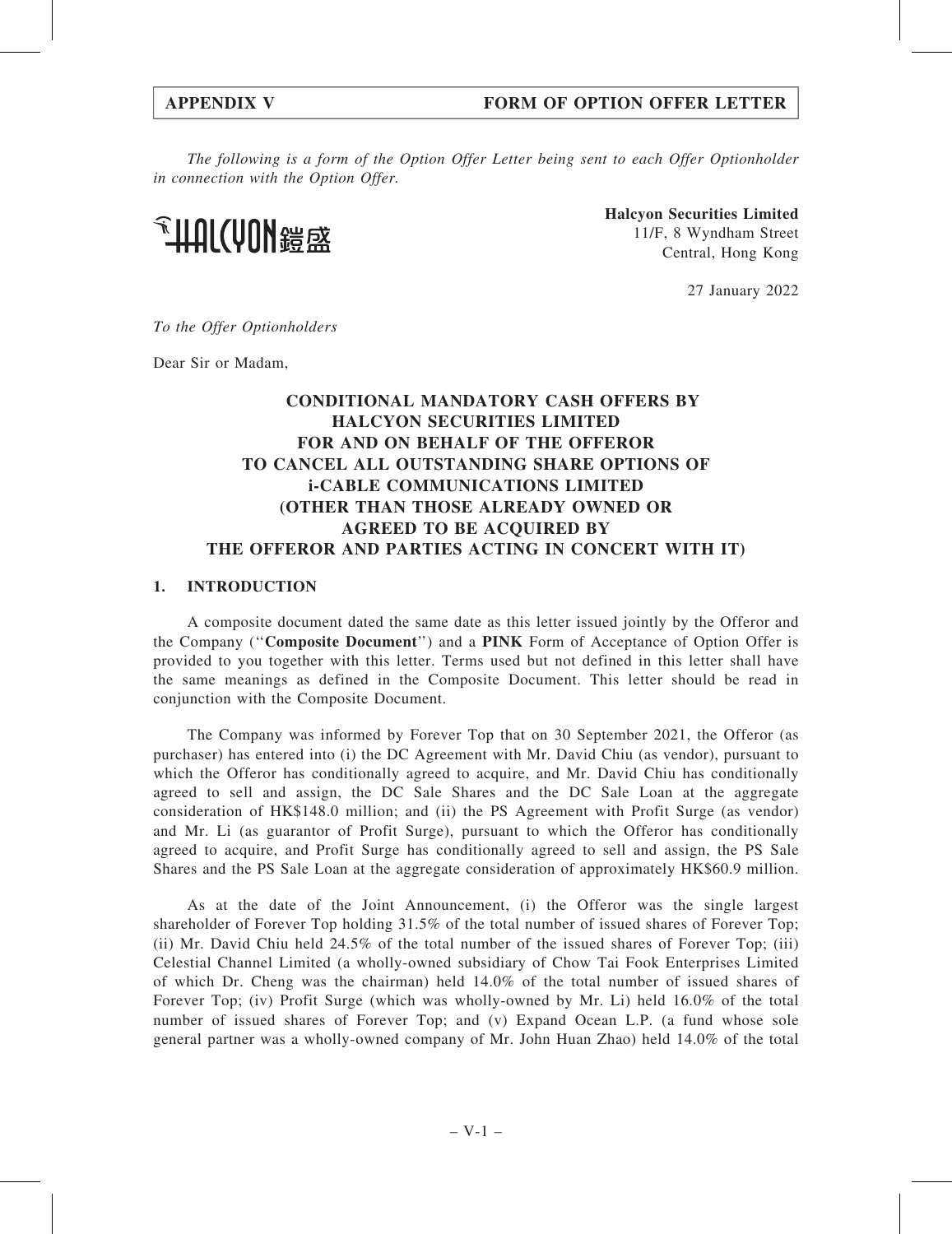number of issued shares of Forever Top. The DC Sale Shares and the PS Sale Shares represented, in aggregate, 40.5% of the total number of issued shares of Forever Top as at the date of the Joint Announcement.

On the Transaction Completion Date, the Offeror and the Company jointly announced that Transaction Completions took place on even date. Immediately after the Transaction Completions and as at the Latest Practicable Date, (i) the Offeror held 72.0% of the total number of issued shares of Forever Top; (ii) Celestial Channel Limited held 14.0% of the total number of issued shares of Forever Top; (iii) Expand Ocean L.P. held 14.0% of the total number of issued shares of Forever Top; and (iv) the Vendors ceased to hold any interest in Forever Top. The Offeror and Celestial Channel Limited, in aggregate, held 86.0% of the total number of issued shares of Forever Top immediately after the Transaction Completions.

As at the Latest Practicable Date, the Company had a total of 7,134,623,520 Shares in issue, 239,504,640 Share Options outstanding entitling the grantees to subscribe for an aggregate of 239,504,640 Shares at an exercise price of HK\$0.204 per Share and the following convertible bonds:

|          | <b>Principal amount</b><br>$(HK\$ | Holder                  | <b>Conversion price</b><br>$(HK\$ | <b>Conversion</b><br><b>Shares</b> |
|----------|-----------------------------------|-------------------------|-----------------------------------|------------------------------------|
| 2019 LCS |                                   | 568,000,000 Forever Top | 0.125                             | 4,544,000,000                      |
| 2021 LCS |                                   | 200,000,000 Forever Top | 0.068                             | 2,941,176,470                      |

As at the Latest Practicable Date, Forever Top held 3,083,722,894 Shares, which represented approximately 43.2% of the Shares in issue, the Offeror Concert Parties held in aggregate 218,105,600 Share Options and Forever Top held all the outstanding 2019 LCS and 2021 LCS. For details, please see section headed ''2. Disclosure of Interests of the Offeror Concert Parties'' in Appendix IV to the Composite Document.

As the Offeror acquired statutory control (as referred to in the Takeovers Code) over Forever Top upon the Transaction Completions, and Forever Top holds a controlling interest in the Company, the Offeror is required to make a conditional mandatory general offer for all the issued Shares (other than those already owned or agreed to be acquired by the Offeror and parties acting in concert with it) pursuant to Note 8 to Rule 26.1 of the Takeovers Code and Practice Note 19 to the Takeovers Code. The Offeror, through Halcyon Securities, is making a conditional mandatory general offer for all the Offer Shares pursuant to Note 8 to Rule 26.1 of the Takeovers Code and to cancel all outstanding Offer Options pursuant to Rule 13 of the Takeovers Code.

This letter sets out, among other things, the principal terms of the Option Offer, and the actions you may take in relation to any Offer Options held by you. You are advised to refer to the entire Composite Document when considering them. Your attention is also drawn to the terms and conditions of the documentation under which each of your Offer Options was granted (including the terms of the Share Option Scheme).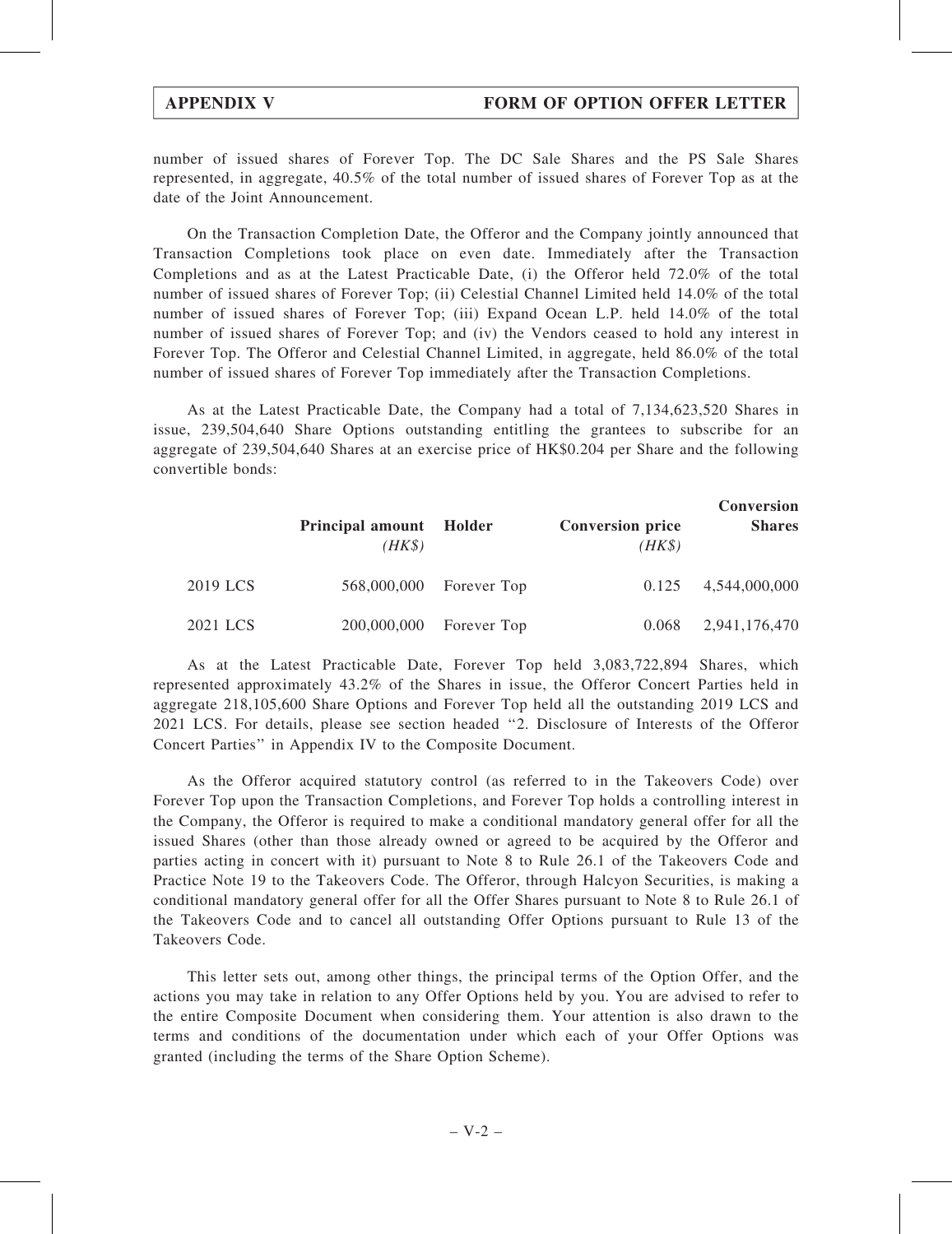## 2. TERMS OF THE OPTION OFFER

We, on behalf of the Offeror, make the Option Offer on the following terms:

## Option Offer Price for cancellation of each Offer Option ......... HK\$0.0001 in cash

In compliance with Rule 13 of the Takeovers Code, the Option Offer Price for cancellation of the Offer Options represents the ''see-through'' price, which is the difference between the Share Offer Price and the exercise price for each Offer Option.

As the Outstanding Share Options have an exercise price of HK\$0.204 per Share, which is above the Share Offer Price, and are therefore out-of-the-money, the Option Offer Price for the cancellation of each such Offer Option will be a nominal cash amount of HK\$0.0001.

The Option Offer is extended to all unexercised Offer Options but not to the Share Options held by the Offeror Concert Parties. No Option Offer is made for the Share Options held by the Offeror Concert Parties and the Offeror Concert Parties holding Outstanding Share Options as at the Latest Practicable Date had no objection to an offer not being made for their Share Options.

The Option Offer will be subject to the Share Offer becoming or being declared unconditional. Your attention is drawn to the sections headed the ''6. Condition of the Offers'' in the Letter from Halcyon Securities in the Composite Document which sets out the condition of the Share Offer.

Pursuant to the Expected Timetable in the Composite Document, the First Closing Date is on Thursday, 17 February 2022. The Offeror will issue an announcement in relation to the revision, extension or lapse of the Offers or the fulfilment of the condition to the Offers in accordance with the Takeovers Code and the Listing Rules. The latest time on which the Offeror can declare the Share Offer unconditional as to acceptances is 7:00 p.m. on the 60th day after the despatch of the Composite Document (or such later date to which the Executive may consent).

In accordance with the terms of the Share Option Scheme, if during the exercise period of the Share Options, an offer is made to acquire all or part of the total number of Shares in issue (other than those held by the Offeror and par parties acting in concert with it), and such offer becomes or is declared unconditional, the Company shall give written notice to all participants of the Share Option Scheme then holding Outstanding Share Options of the offer becoming unconditional as soon as reasonably practicable after becoming so aware, and each participant of the Share Option Scheme may, by notice in writing to the Company, within fourteen (14) days of the date of such notice exercise his Share Options to its full extent or to the extent specified in such notice in accordance with the rules of the Share Option Scheme (''Latest Option Exercise Date'').

The Share Offer will be extended to any Shares that are issued as a result of the exercise of the Offer Options and valid acceptance in respect of such issued Shares is accepted on or before the date on which the Share Offer is closed.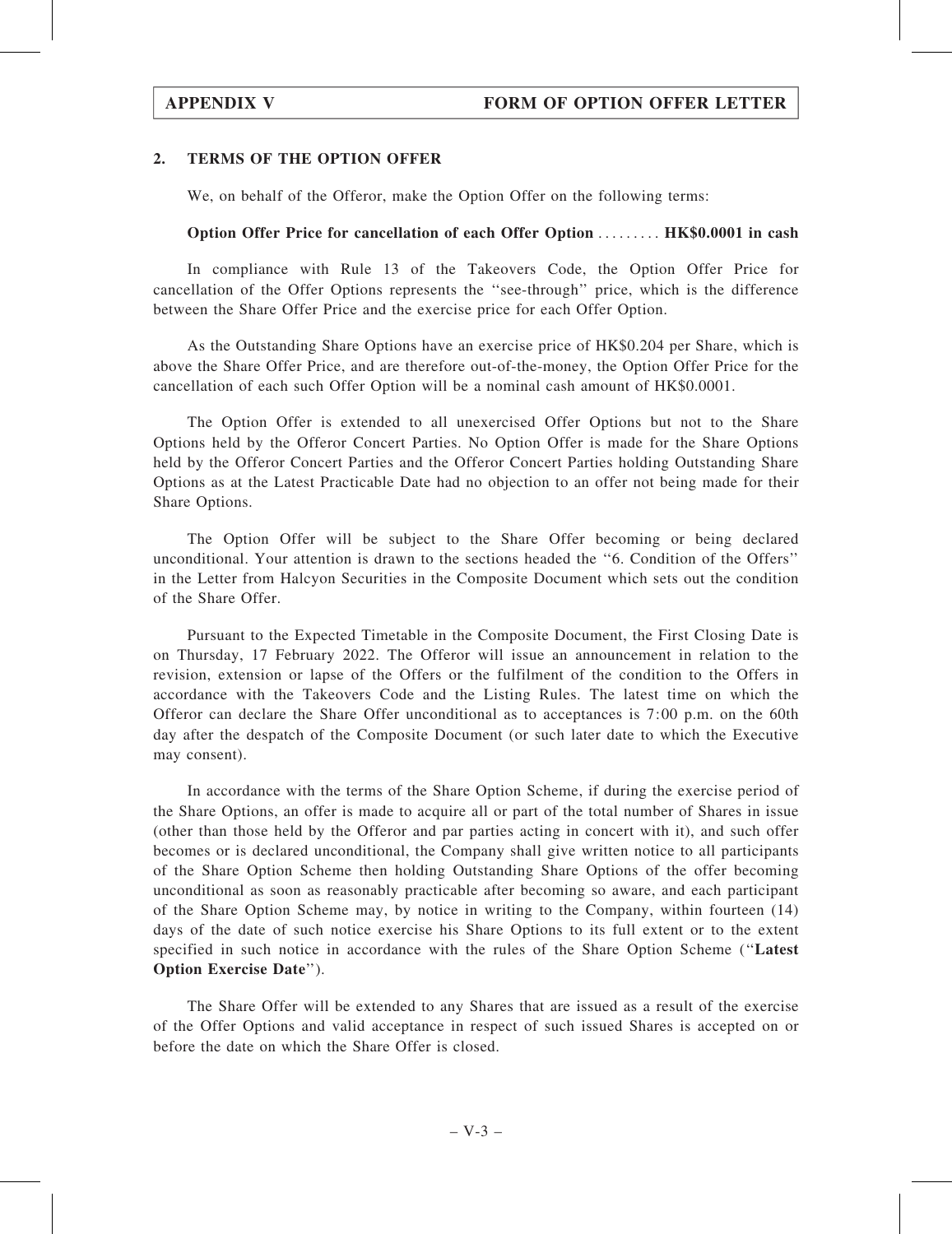If the Offers do not become unconditional and lapse, the Share Options will continue to be exercisable in accordance with their respective conditions of grant.

Pursuant to the terms of the Share Option Scheme, the Share Options in respect of which the Option Offer is not accepted will (to the extent not exercised) automatically lapse upon the close of the Offers if the Offers become unconditional.

Subject to the Offers having become, or having been declared, unconditional, payment in cash in respect of acceptances of the Option Offer will be made as soon as possible but in any event, within seven (7) Business Days following the later of the date on which (i) the Offers become, or are declared unconditional; and (ii) the duly completed acceptances of the Option Offer and the relevant documents of title of the Offer Options in respect of such acceptances are received by or for the Offeror to render each such acceptance complete and valid.

No fractions of a cent will be payable, and the amount of the consideration payable an Offer Optionholder who accepts the Option Offer will be rounded up to the nearest cent.

You are advised to refer to the sections headed ''10. Taxation Advice'' and ''11. Overseas Shareholders and Overseas Optionholders'' in the Letter from Halcyon Securities in the Composite Document, and the sections headed ''2. Procedures for Acceptance of the Option Offer'' and ''6. Nominee Registration'' in Appendix I to the Composite Document.

Your attention is drawn to (i) the ''Letter from the Independent Board Committee'' of the Composite Document, which contains the recommendation of the Independent Board Committee to the Offer Shareholders and Offer Optionholders in relation to the Offers; and (ii) the ''Letter from Altus Capital'' of the Composite Document, which sets out the advice of Altus Capital to the Independent Board Committee in relation to the Offers and as to the acceptance of the Offers, and the principal factors considered by it in arriving at its advice.

The Offer Optionholders are recommended to consult their own professional advisers as to the tax implications that may arise from accepting the Option Offer. It is emphasised that none of the Offeror, the Company, Halcyon Capital, Halcyon Securities and their agents or any of their respective directors, officers or associates or any other person involved in the Offers accepts responsibility or has any liability for any taxation effects on, or liabilities of, any persons as a result of their acceptance or rejection of the Option Offer.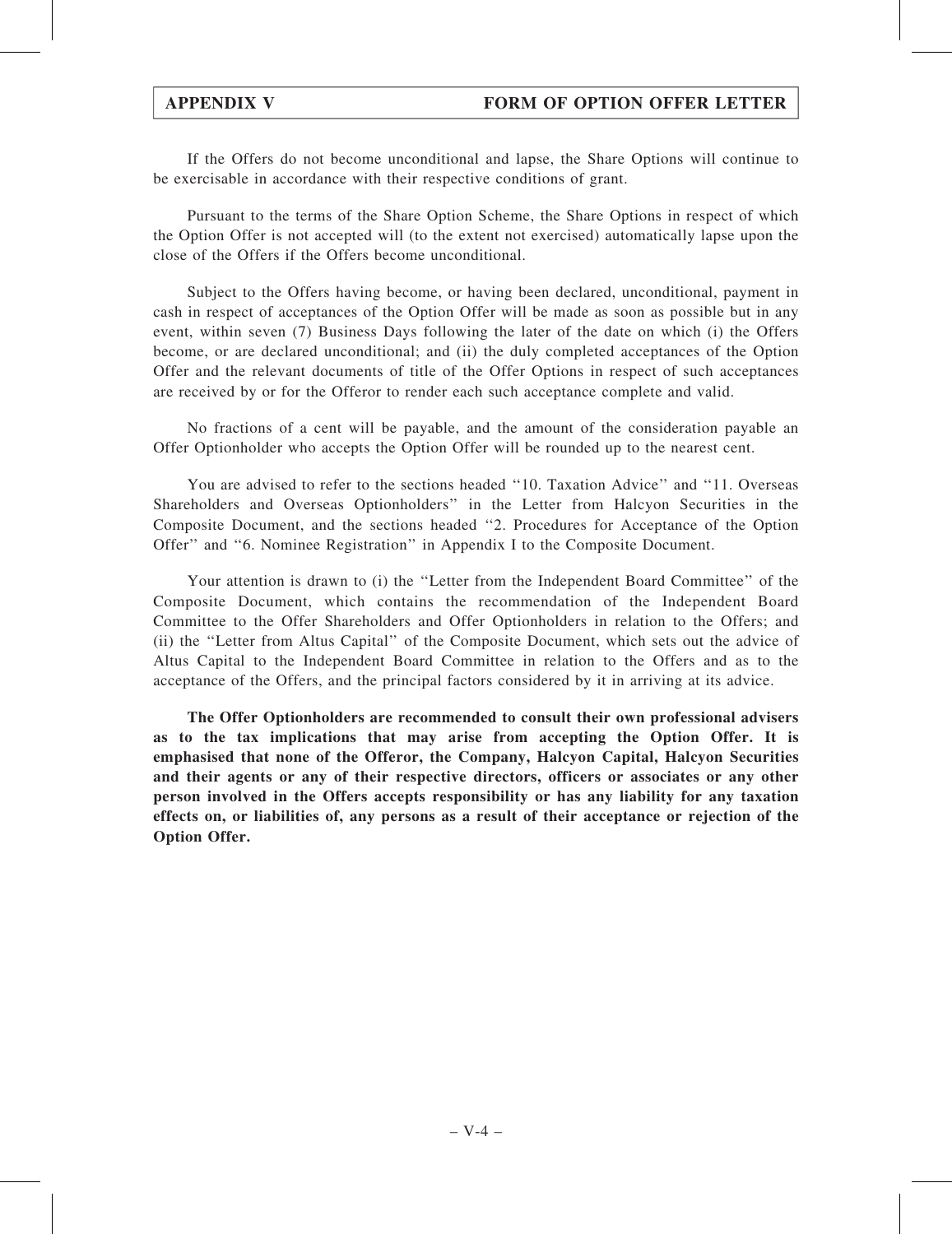## 3. COURSES OF ACTION AVAILABLE TO THE OFFER OPTIONHOLDERS

In summary, the choices available to you in respect of your outstanding Offer Options are:

- (1) to the extent any of your outstanding Offer Options is not exercised on or prior to the Latest Option Exercise Date, you may accept the Option Offer in accordance with its terms (as set out in the Composite Document and the PINK Form of Acceptance of Option Offer) and receive the Option Offer Price if the Offers become unconditional, by allowing such unexercised outstanding Offer Options to remain unexercised on the Latest Option Exercise Date, and returning, duly completed and signed, the PINK Form of Acceptance of Option Offer enclosed together with the relevant document(s) as soon as possible and in any event by no later than 4:00 p.m. (Hong Kong time) on the Closing Date;
- (2) you may in accordance with the terms of the Share Option Scheme exercise all of your outstanding Offer Options (to the extent not already exercised) or only some of them to the extent specified in your notice of exercise, by submitting a notice of exercise of Options to the Company up to the Latest Option Exercise Date. Any Shares issued as a result of the exercise of such Outstanding Share Options as mentioned above will be subject to and eligible to participate in the Share Offer. Please refer to the Composite Document for the details of the Share Offer in this regard; or
- (3) do nothing, in which case pursuant to the terms of the Share Option Scheme, the Share Options in respect of which the Option Offer is not accepted will (to the extent not exercised) automatically lapse upon the close of the Offers if the Offers become unconditional.

Each Outstanding Share Option you hold is independent and you should make a separate decision for each one.

For further details, please refer to the remaining sections of this letter, the Composite Document, the PINK Form of Acceptance of Option Offer and the terms and conditions of the Share Option Scheme.

## 4. OUTSTANDING OPTIONS HELD AS AT THE LATEST PRACTICABLE DATE

Information on the Outstanding Share Options held by you as at the Latest Practicable Date is available from the company secretary of the Company. If any of your Outstanding Share Options are exercised after the Latest Practicable Date, you may, before the expiry of the Offer Period, accept the Option Offer only in respect of those outstanding Offer Options which remain unexercised at the time of acceptance of the Option Offer.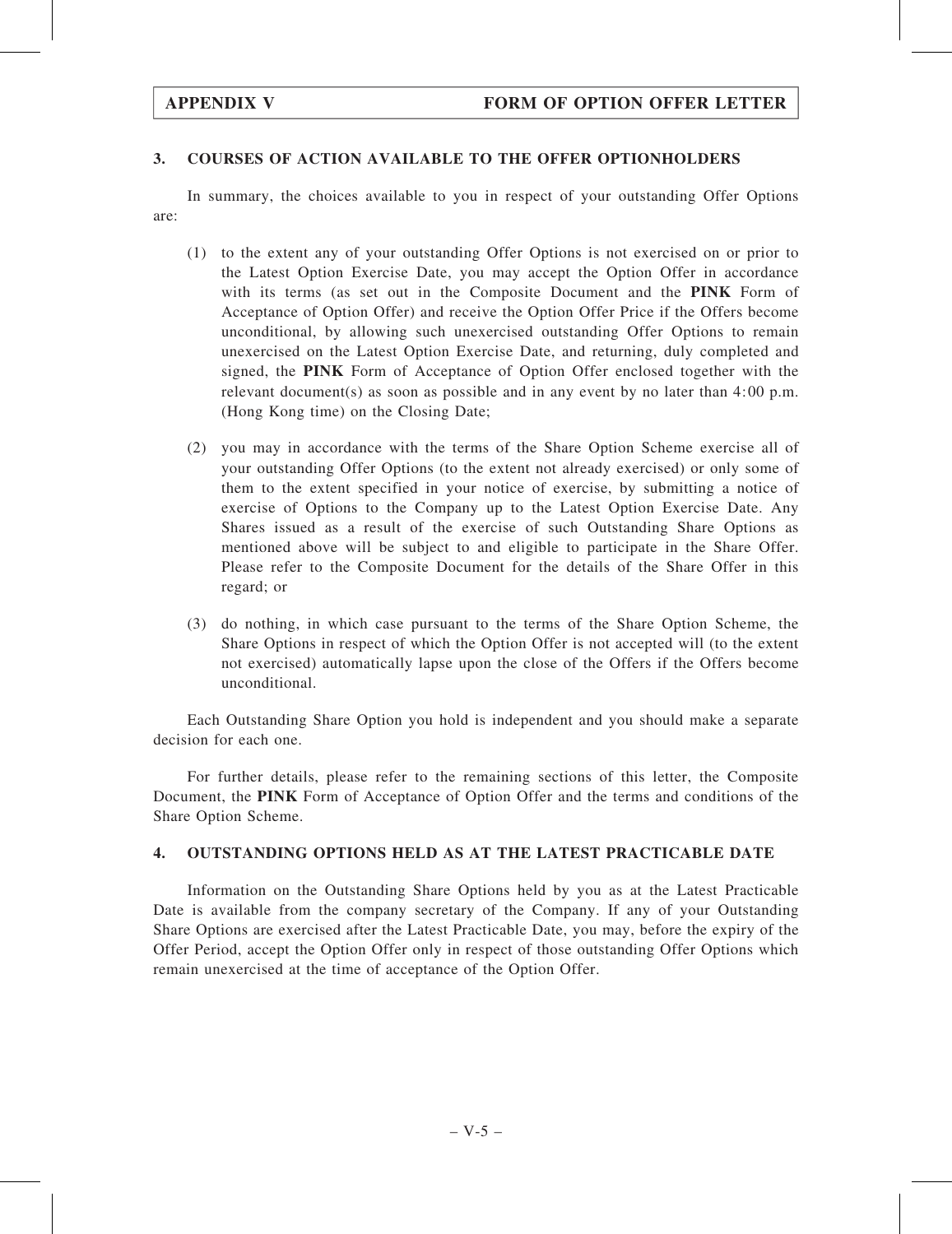# 5. LAPSED OPTIONS

Please note that nothing in this letter or the Composite Document serves to extend the life of a Share Option which lapses, will lapse, or has already lapsed, under the terms of the Share Option Scheme. You cannot exercise, or accept the Option Offer in respect of, a Share Option once it lapses in accordance with its terms.

### 6. PROFESSIONAL ADVICE

The information provided in this letter is intended to give you factual details on which to base your decision as to the action you wish to take.

In making your decision as an Optionholder, you must rely on your own examination of the Group and the terms of the Option Offer, respectively, including the merits and risks involved. The contents of the Composite Document, including any general advice or recommendation contained herein together with the Forms of Acceptance, shall not be construed as any legal or business advice on the part of any of the Offeror, the Company, Halcyon Capital, Halcyon Securities, Independent Financial Adviser, or their respective professional advisers. Optionholders should consult your own professional advisers for professional advice. If you are in any doubt as to any aspect of this letter, the Composite Document or as to the action to be taken, you should consult your licensed securities dealer or registered institution in securities, a bank manager, solicitor, professional accountant or other professional adviser.

### 7. GENERAL

- (1) All communications, notices, the PINK Form of Acceptance of Option Offer, cheques, certificates and other documents of any nature, if delivered by or sent to or from you as an option holder or your designated agents by post, shall be posted at your own risk, and none of the Offeror, the Company, Halcyon Capital, Halcyon Securities and any of their respective directors, the Registrar and other parties involved in the Offers and any of their respective agents accepts any liability for any loss or delay in postage or any other liabilities that may arise as a result thereof.
- (2) The provisions set out in the Composite Document and the PINK Form of Acceptance of Option Offer form part of the terms of the Option Offer.
- (3) The Option Offer and all acceptances will be governed by and construed in accordance with the laws of Hong Kong.
- (4) The due execution of a PINK Form of Acceptance of Option Offer in respect of the Option Offer will constitute an authority to the Offeror, Halcyon Capital, Halcyon Securities or such person(s) as any of them may direct (i) to complete on behalf of the Accepting Optionholder the PINK Form of Acceptance of Option Offer and any other document(s); and (ii) to do any other act that may be necessary or expedient for the purpose of cancelling all rights of the Optionholders in respect of the outstanding Offer Options which are the subject of such acceptance.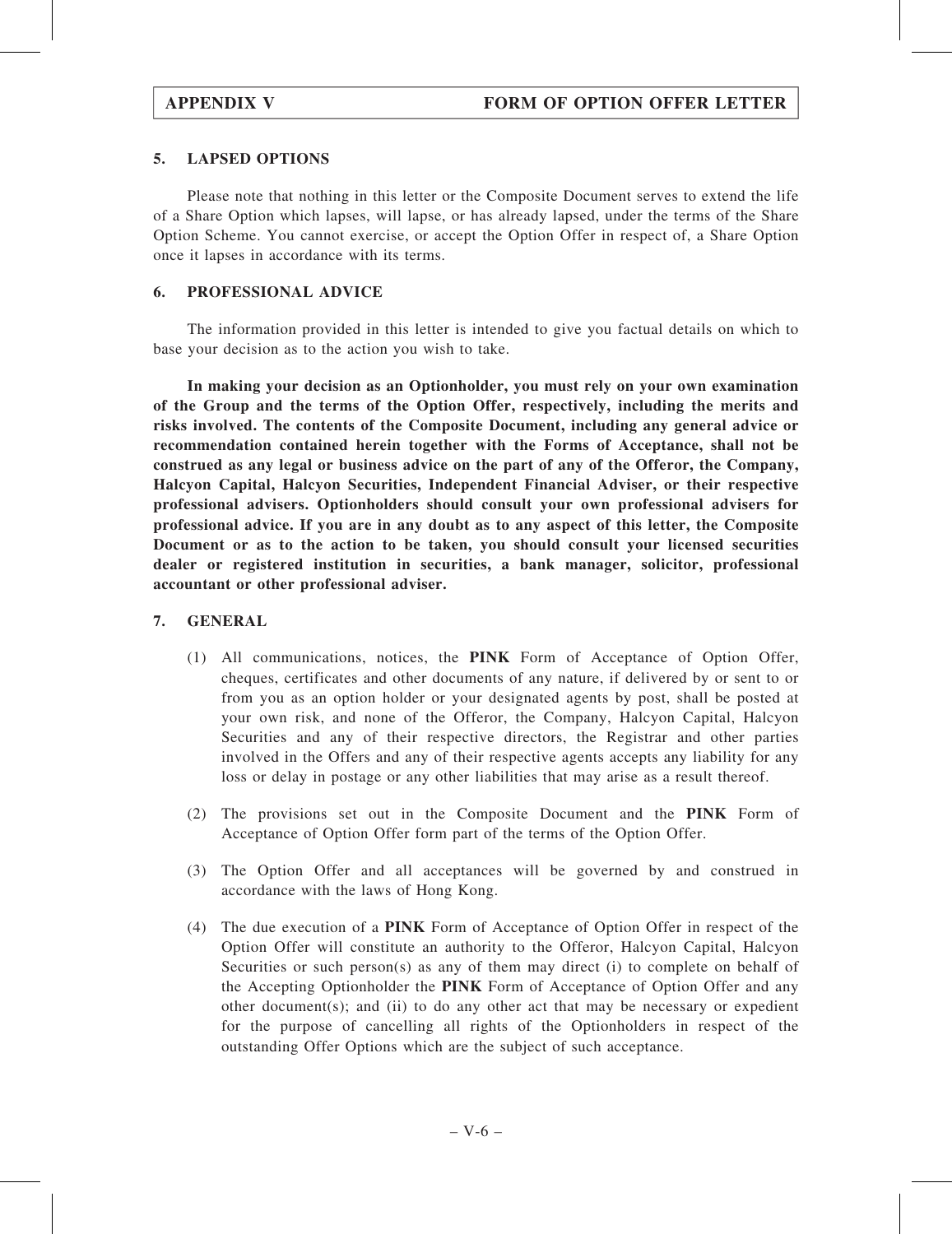(5) By completing the PINK Form of Acceptance of Option Offer in respect of a particular outstanding Offer Option, you irrevocably authorise the Offeror, Halcyon Capital, Halcyon Securities and/or their respective agents to send a cheque to you by ordinary post at your own risk.

# 8. ACTIONS TO BE TAKEN FOR ACCEPTING THE OPTION OFFER

To accept the Option Offer, you should complete and sign the accompanying PINK Form of Acceptance of Option Offer in accordance with the instructions printed thereon, which instructions form part of the terms of the Option Offer. You should insert the total number of Options for which the Option Offer is accepted. If no number is inserted in the box title ''Number of Options to be cancelled'' or the number of Share Options inserted is greater than the number of your registered holding of Share Options or is greater or smaller than the number of the Options represented by the option certificate tendered for acceptance of the Option Offer, the form will be returned to you for correction and resubmission. Any corrected form must be resubmitted by you and received by the Registrar at or before the latest time for acceptance of the Option Offer.

The duly completed and signed PINK Form of Acceptance of Option Offer should be forwarded, together with the relevant option certificate(s) (and/or satisfactory indemnity or indemnities required in respect thereof) (if applicable) you intend to tender, stating the number of Share Options in respect of which you intend to accept the Option Offer, by post or by hand, in an envelope marked "i-CABLE Communications Limited — Option Offer" to the Registrar as soon as possible and in any event so as to reach the Registrar by not later than 4:00 p.m. on the Closing Date, or such later time(s) and/or date(s) as may be announced by the Offeror in compliance with the Takeovers Code and approved by the Executive.

If the option certificate(s) (if applicable) is/are not readily available and/or is/are lost, as the case may be, and you wish to accept the Option Offer, the PINK Form of Acceptance of Option Offer should nevertheless be completed and delivered to the Registrar together with a letter stating that you have lost one or more of your option certificate(s) (if applicable) or that it/they is/are not readily available. If you find such document(s) or if it/they become(s) available, it/they should be forwarded to the Registrar as soon as possible thereafter. If you have lost your option certificate(s) (if applicable), you should also write to the Registrar requesting a letter of indemnity which, when completed in accordance with the instructions given, should be returned to the Registrar.

No stamp duty will be deducted from the amount paid or payable to Optionholders who accept the Option Offer.

If the Share Offer is withdrawn or lapses, the Option Offer will be withdrawn or lapse too. In such case, the Offeror shall, at the Optionholders' own risk as soon as possible but in any event within ten (10) days thereof, return by ordinary post the relevant option certificate(s) (if applicable) and/or other document(s) of title (and/or satisfactory indemnity or indemnities required in respect thereof) lodged with the PINK Form of Acceptance of Option Offer to the relevant Optionholders.